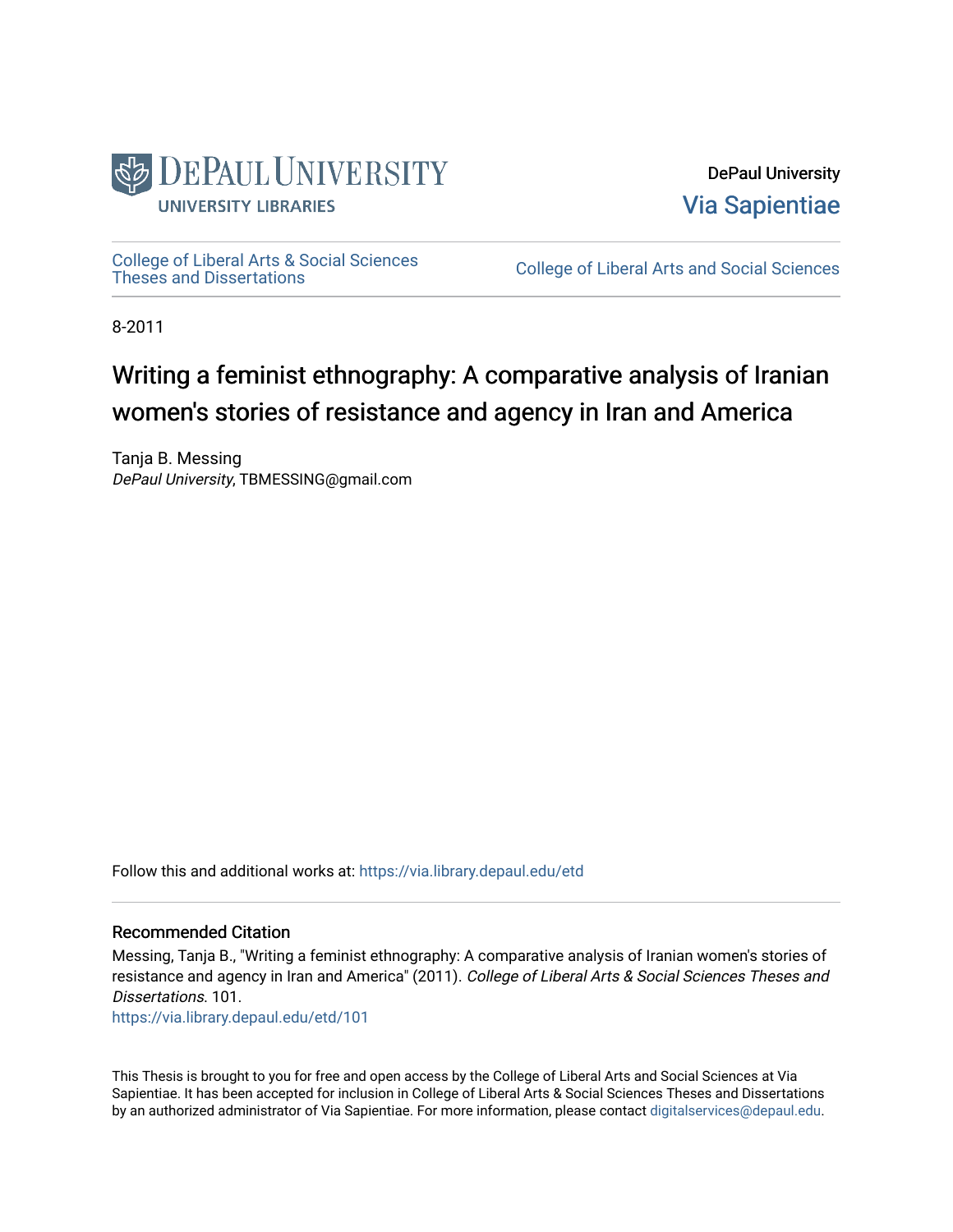## WRITING A FEMINIST ETHNOGRAPHY: A COMPARATIVE ANALYSIS OF IRANIAN WOMEN'S STORIES OF RESISTANCE AND AGENCY IN IRAN AND AMERICA

A Thesis

Presented in

Partial Fulfillment of the

Requirements for the Degree of

Master of Arts

August, 2011

BY

Tanja B. Messing

Women's and Gender Studies Program

College of Liberal Arts and Sciences

DePaul University

Chicago, IL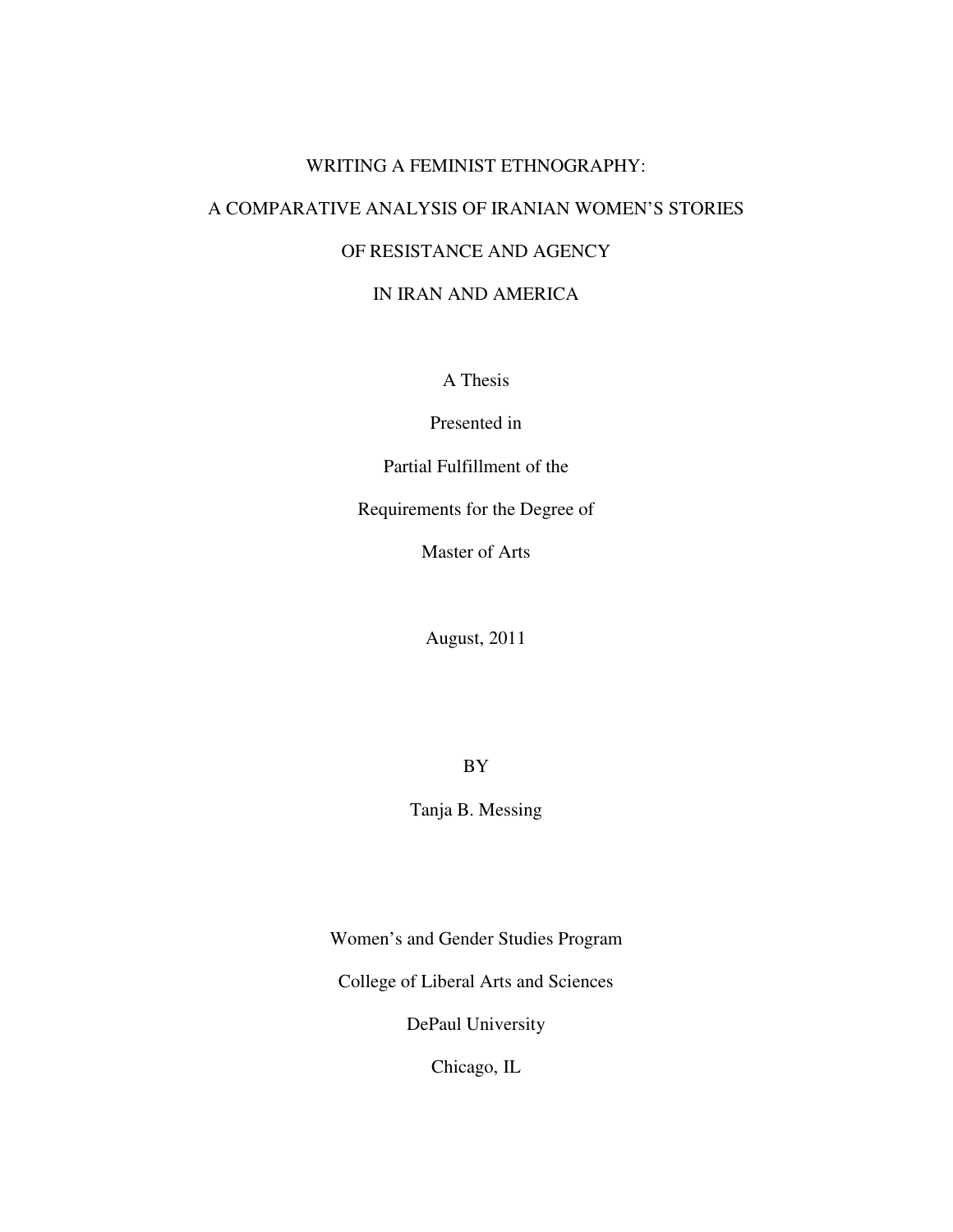#### ABSTRACT

The aim of this project works against the stigmatization of Middle Eastern women in the West by examining women's experiences of resistance and agency within the diaspora and in Iran. Through a feminist ethnographic analysis of Iranian women's narratives, I work against Western stereotypes as a way to problematize the assumption that immersion in Western culture "saves" Middle Eastern women from their supposed cultural and religious "victimization." The focus of my inquiry is centered on four issues, or themes, of analysis, which are: everyday acts of resistance, subversion, and negotiation, issues of dress, household dynamics, and women's values and self-expression. Drawing on secondary academic research (including anthropology, critical and comparative gender studies, and transnational feminist theory), this project is designed to further understand how the dynamics of subversion, resistance, and agency that take place within the micro-practices of these women's daily lives impact their ability to exercise individual agency against societal limitations and against the State at large. Within this analysis, I look at issues of consumption, sexuality, and dress as a way to understand how the participants exercise resistance and agency in two markedly different cultural contexts. I argue that despite common assumptions made about Middle Eastern women in the West, Iranian women exercise as much, if not more, social agency in Iran as they do in America.

Keywords: Iranian Diaspora, Transnational Feminism, Ethnography, Gender, Youth, Agency, Resistance, Consumption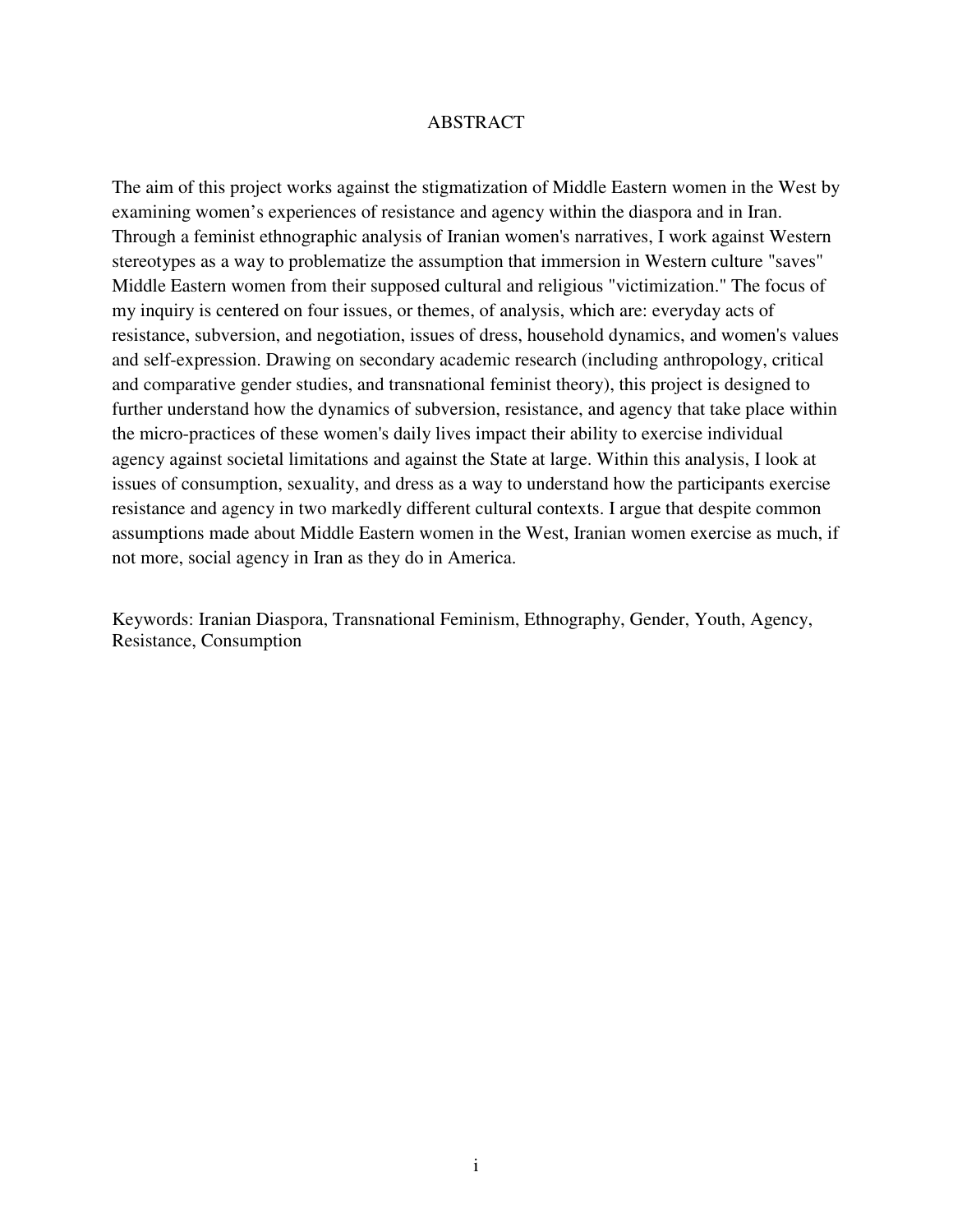#### ACKNOWLEDGEMENTS

It would not have been possible to write this thesis without the support of my thesis chair and director, Professor Kaveh Ehsani. I am grateful for the constant guidance, feedback, and wealth of knowledge that he has so generously taken the time to share with me. Additionally, I would like to express my gratitude to my committee members, Dr.'s Norma Claire Moruzzi and Laila Farah, whose expertise and perspective have been an invaluable resource throughout this process. Finally, I would like to thank Dr. Robin Mitchell for so generously taking the time to critique and review my work. Thank you.

I would like to also thank my family and friends for their kind words of support in these last months. In particular I want to express my heartfelt appreciation to my fiancé, Brian, whose patience, encouragement, and unyielding support have meant the world to me.

Finally, I would like to thank those women who have so generously taken the time to share their stories with me. Were it not for their generosity of spirit this thesis would not have been possible.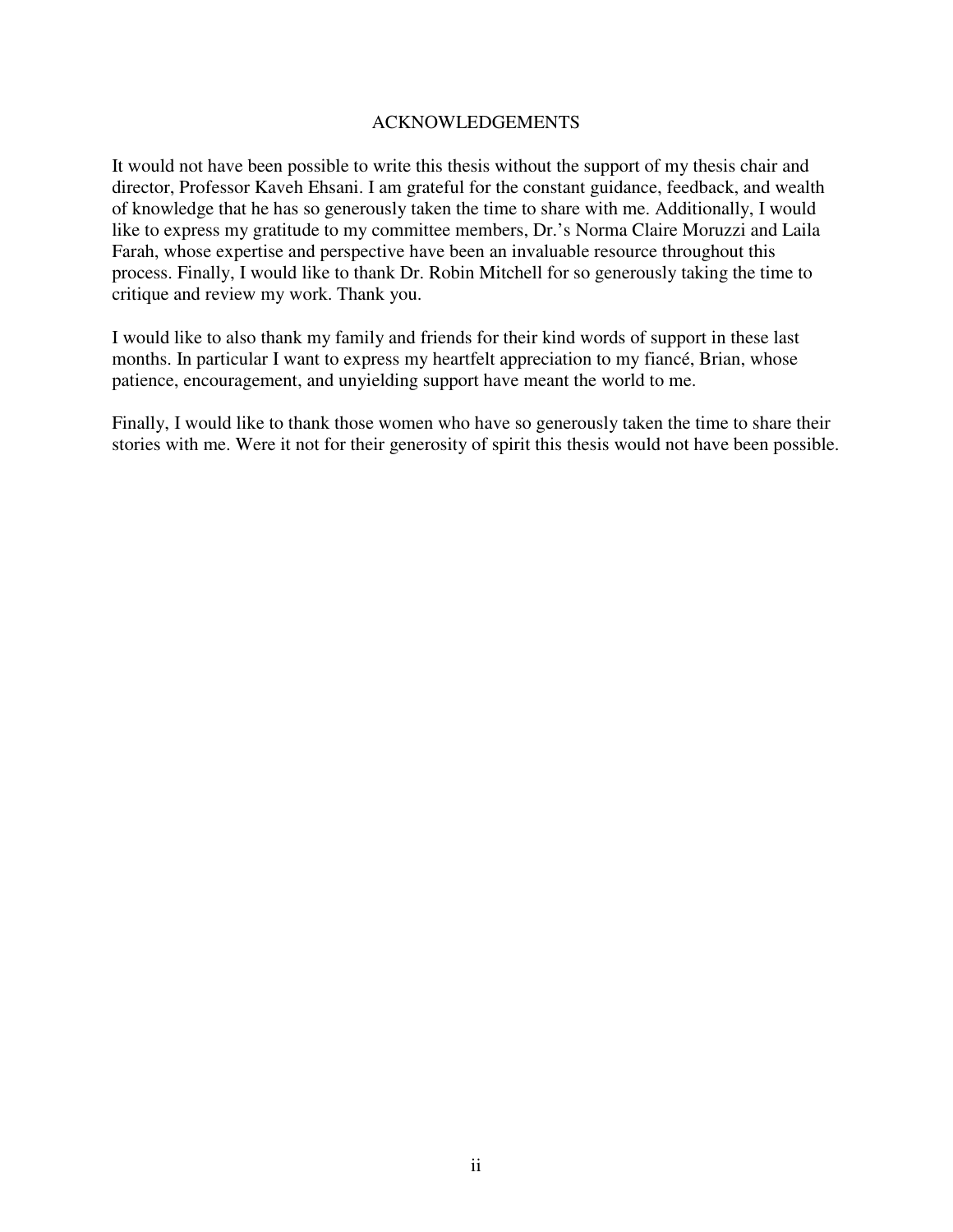## TABLE OF CONTENTS

|                                                                       | Introduction: Overview of Research and Background of Study      |  |
|-----------------------------------------------------------------------|-----------------------------------------------------------------|--|
|                                                                       |                                                                 |  |
|                                                                       |                                                                 |  |
|                                                                       |                                                                 |  |
|                                                                       |                                                                 |  |
|                                                                       |                                                                 |  |
| Chapter                                                               |                                                                 |  |
|                                                                       | 1. Interview Participants and Theoretical Framework             |  |
|                                                                       |                                                                 |  |
|                                                                       | Utilizing a Transnational Feminist Framework                    |  |
|                                                                       |                                                                 |  |
|                                                                       |                                                                 |  |
| Historical Background of the Study and Review of the Literature<br>2. |                                                                 |  |
|                                                                       | A Brief Overview of Women's History in Pre-Revolutionary Iran27 |  |
|                                                                       |                                                                 |  |
|                                                                       | The Creation of the Islamic Republic                            |  |
|                                                                       | Post-Revolutionary Iran:                                        |  |
|                                                                       |                                                                 |  |
|                                                                       |                                                                 |  |
|                                                                       |                                                                 |  |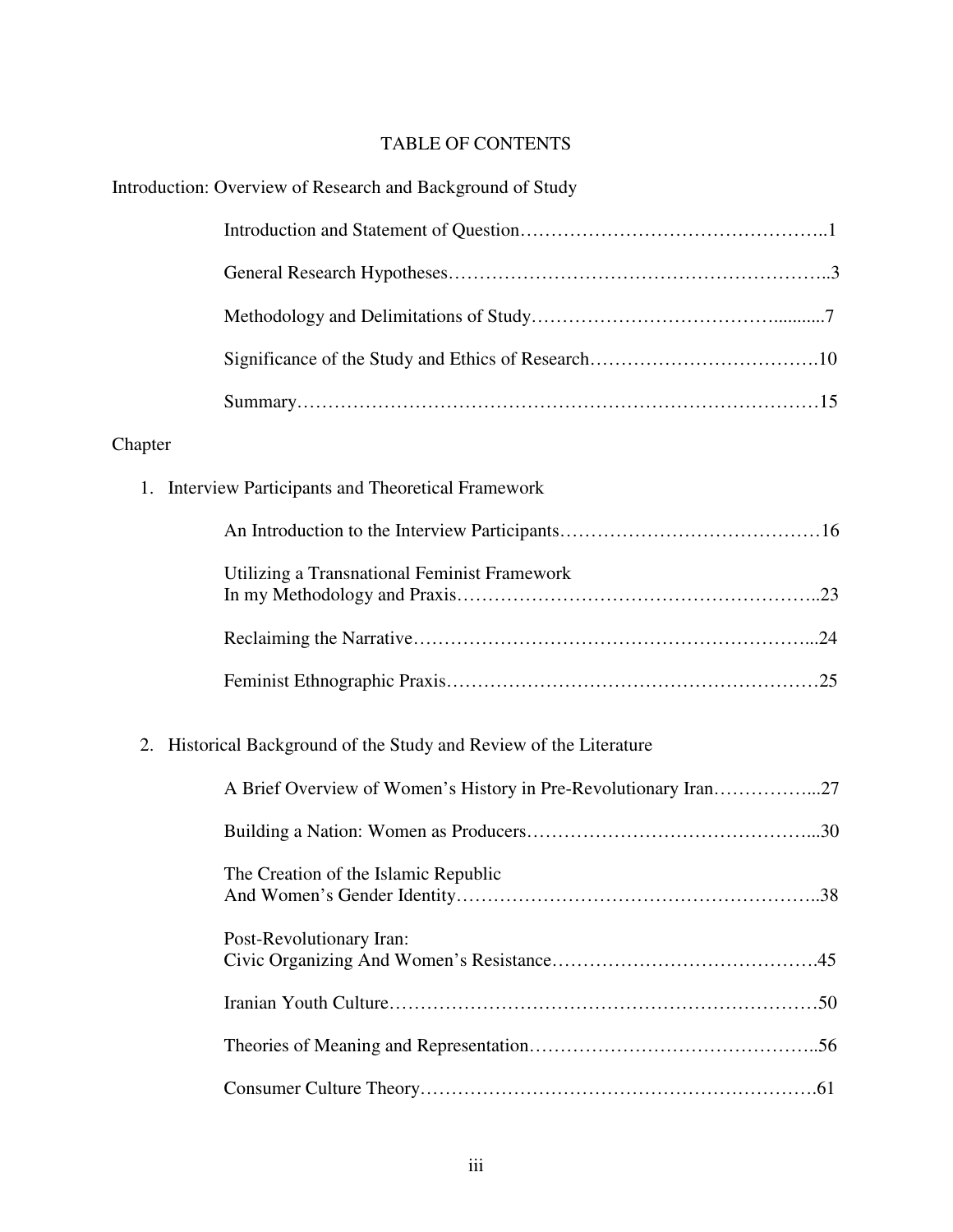| 3.                                                              |  |  |  |
|-----------------------------------------------------------------|--|--|--|
| Every day is Resistance:                                        |  |  |  |
|                                                                 |  |  |  |
| <b>Measuring Women's Success</b>                                |  |  |  |
|                                                                 |  |  |  |
|                                                                 |  |  |  |
| Perspectives on Women's Dress Code,                             |  |  |  |
| Encounters with the Morality Police and Religious Authorities90 |  |  |  |
| Household Dynamics: Family, Relationships,                      |  |  |  |
|                                                                 |  |  |  |
|                                                                 |  |  |  |
|                                                                 |  |  |  |
|                                                                 |  |  |  |
| Women's Perspectives on Personal Beliefs,                       |  |  |  |
|                                                                 |  |  |  |
|                                                                 |  |  |  |
| Conclusion<br>4.                                                |  |  |  |
| Summary of Study: Statement of the Problem                      |  |  |  |
|                                                                 |  |  |  |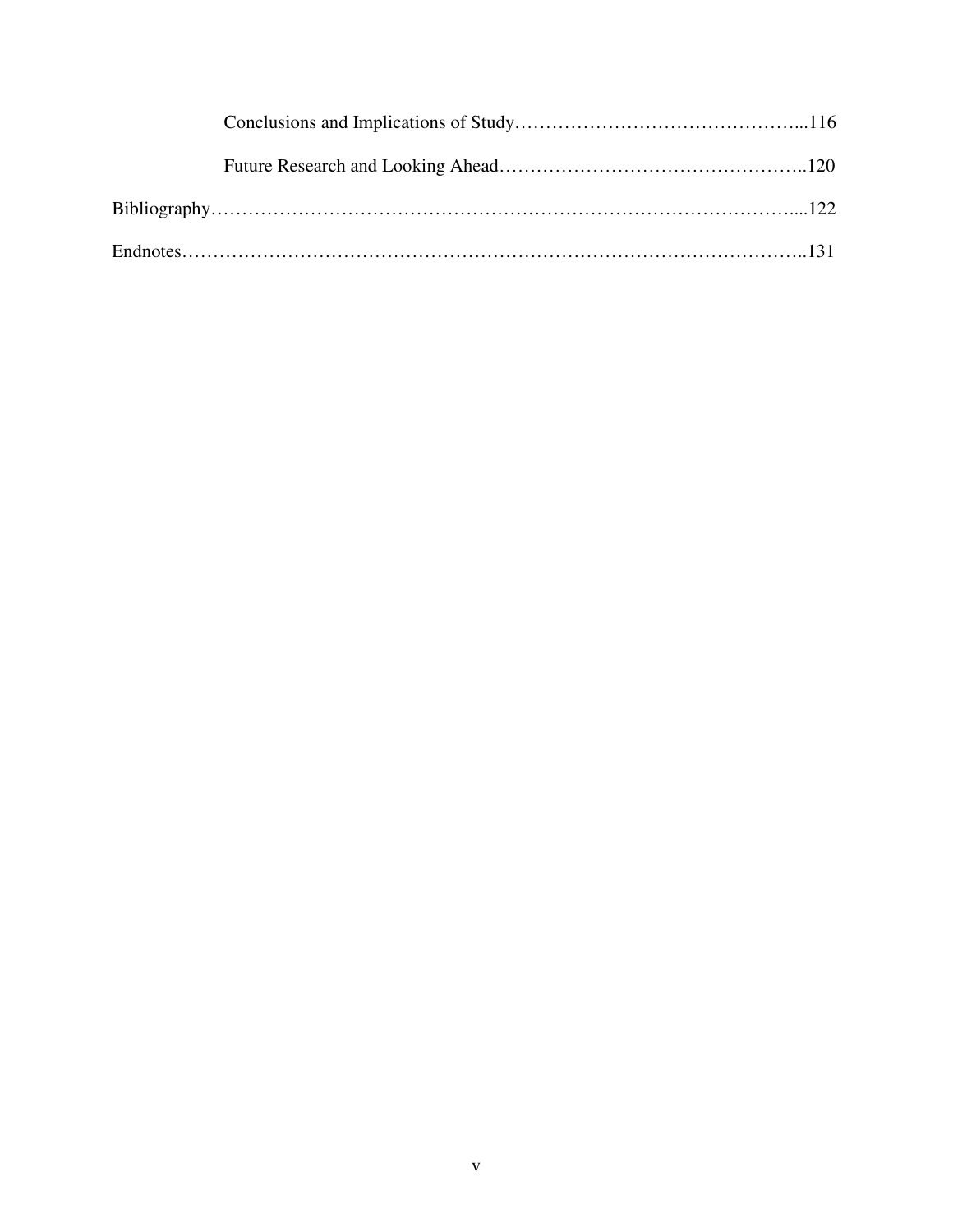#### *Introduction: Overview of Research and Background of Study*

## *Introduction and Statement of the Question*

In 2007 author and illustrator Marjane Satrapi and director Vincent Parannaud released *Persepolis: The Story of a Childhood,* an animation film based on Marjane Satrapi's graphic novel published just four years prior.<sup>1</sup> Based on an autobiographical narrative, *Persepolis* depicts the story of a society in transition and the political upheaval experienced during the Iranian revolution of 1979. It is a story of social and class conflict, generational difference, and the renegotiation of public and private spaces.<sup>2</sup> It is a time of political revolution and populist uprisings, told from the perspective of Marjane, Satrapi's child-self, whose coming-of-age story highlights her journey through adolescence during a time of political upheaval and transition in post-revolutionary Iran.

The storyline follows the life of this child protagonist, which is marked by her pro-Western family's sympathies in support of the revolution and their subsequent hostility toward the religious authorities after they come to power. Chronicling her journey through childhood and adolescence, Satrapi's story depicts her experiences as a child of secular, leftist parents who increasingly fear for their daughter's safety in a highly volatile and politically charged environment.

In hopes of providing a more secure and stable environment outside of post-revolutionary Iran, Marjane's parents send their daughter abroad to Vienna, where she remains for several years. As a high school student abroad, Marjane experienced cultural displacement and often felt estranged from her non-Iranian peers. Although Marjane longed for her homeland, her return to

<u>.</u>

<sup>&</sup>lt;sup>1</sup> "Interview with Marjane Satrapi—Director/Author of *Persepolis," Payvand News,* (December 2007), http://www.payvand.com/news/07/dec/1254.html (accessed May 8, 2011).

<sup>2</sup> Tom Prasch, review of *Persepolis,* directed by Marjane Satrapi and Vincent Parannaud, *An Interdisciplinary Jouranl of Film and Television Studies* 38, no. 2 (Fall 2008): 80.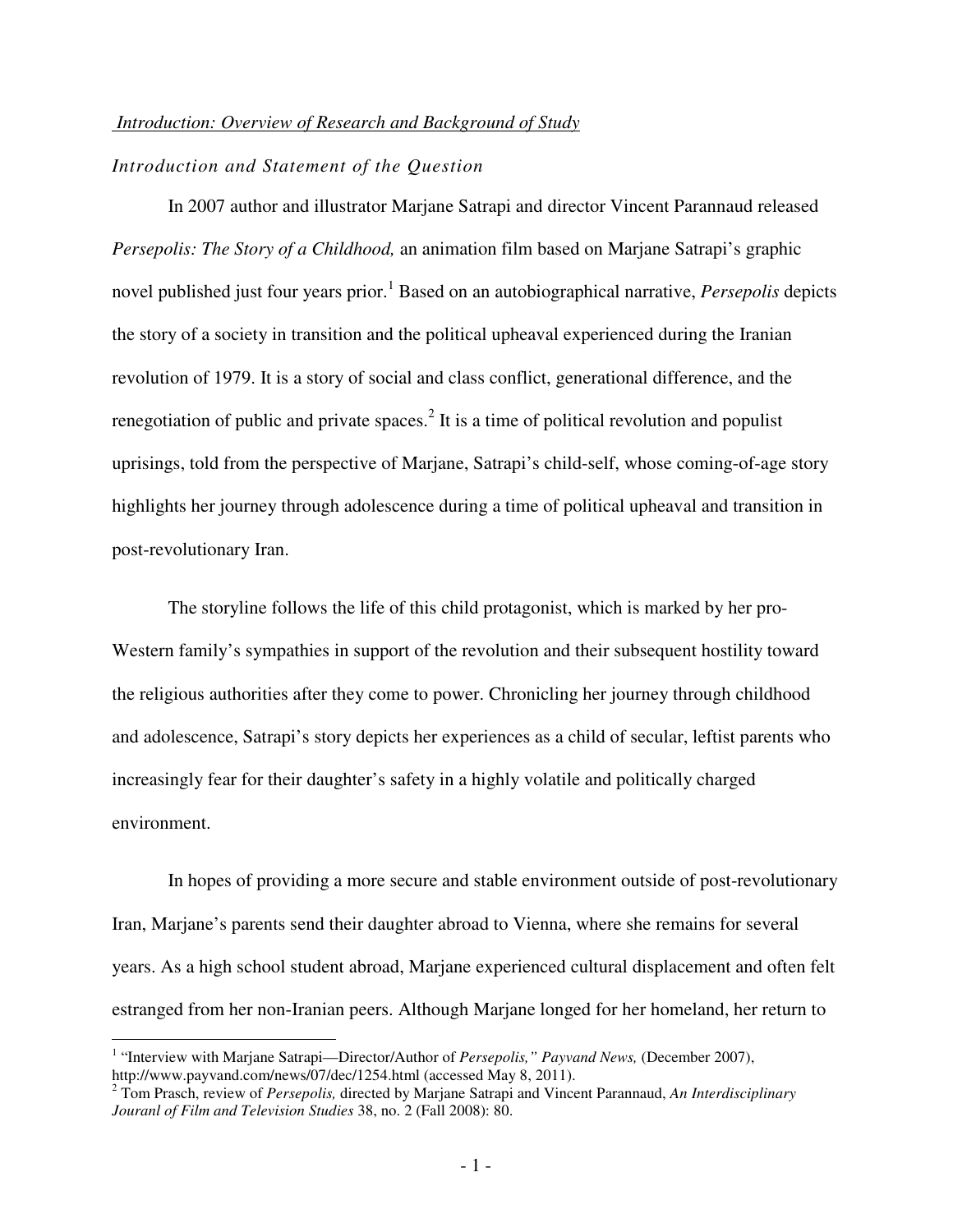her country was marked with similar feelings of dislocation, as a young woman who had experienced many of her formative years outside of Iran.

Her experiences as an adolescent and young woman in Austria and back home, in Iran, demonstrates how social agency and resistance manifest themselves differently in each of these contexts, breaking down over-simplified categorizations of East and West. Satrapi's *Persepolis* has been hailed as a story which humanizes the adolescent experience in post-revolutionary Iran, and which makes explicit the social complexities of a society in a state of radical political transformation.<sup>3</sup> As a young Iranian adolescent who embraces British Punk Rock, or as a teenage girl whose tenacious disposition leads her to frequent encounters with post-revolution state authorities, Marjane's character tells the story of a young woman who comes of age during one of the most tumultuous period's in Iran's recent history. As authors Nima Naghibi and Andrew O'Malley suggest, *Persepolis* has "…force[d] the Western reader to work hard to understand the complexities of contemporary Iranian politics and social dynamics..."<sup>4</sup>

In fact, in a recent interview with MTV music Satrapi argues, "It has to stop being, you know, this very simplistic idea that, you know, the world is divided between East and West and Muslim and Christian. If there is one division in the world it's between the stupid guy and the intelligent guy-it stops there."<sup>5</sup> In what has become a growing trend among those living in the diaspora, Iranian female writers like Satrapi have utilized literary and media pieces to "…write themselves back into the history of the [Iranian] nation" and to counter the stereotypes of the

<sup>3</sup> Nima Naghibi and Andrew O'Malley. "Estranging the Familiar: "East" and "West" in Satrapi's *Persepolis,*" *English Studies in Canada* 31, no. 2-3 (June/September 2005): 224. 4 Ibid., 224.

<sup>&</sup>lt;sup>5</sup> MTV News, "Eastern Values Battle Western Decadence. 'Persepolis': A Young Girl's Fight for Freedom." MTV News Website, Windows Media Player media file, 00:54, http://www.mtv.com/videos/news/197335/eastern-valuesbattle-western-decadence.jhtml (accessed August 12, 2011).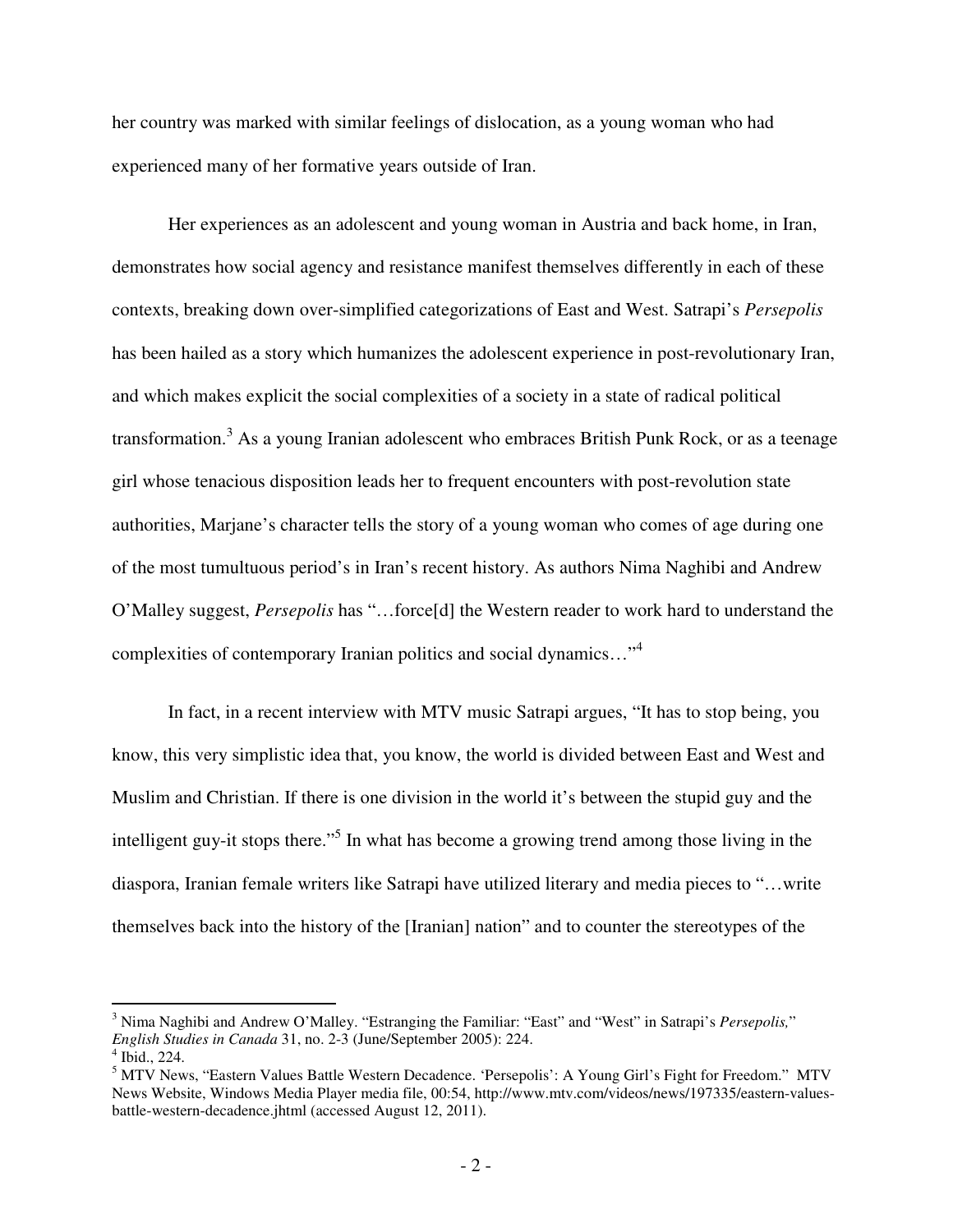"self-effacing, modest Iranian woman."<sup>6</sup> In this way Marjane Satrapi's graphic-novel *Persepolis* (and later the cinematic production)*,* has been extraordinarily successful at redefining oversimplified categorizations of Middle Eastern women.

The aim of this project employs a similar objective: to work against the stigmatization of Middle Eastern women in the West by examining experiences of resistance and agency in both Iran and America. Through an analysis of a select group of young Iranian women's narratives, I work against prevailing stereotypes as a way to problematize the assumption that immersion in Western culture "saves" Middle Eastern women from their supposed cultural and religious "victimization."<sup>7</sup> The focus of my inquiry is centered on four issues, or themes of analysis, which are: everyday acts of resistance, issues of dress, household dynamics, and women's values and self-expression. Drawing on secondary academic research, this project is designed to further problematize those aforementioned suppositions made about Middle Eastern women (that imply passivity and victimization) by positioning Iranian women's personal narratives central to my research question and analysis. I argue that despite common assumptions made about Iranian society and about those women living in it, Iranian women exercise as much, if not more, political and social agency in Iran as they do in America.

#### *General Research Hypotheses and Delimitations of the Study*

 $\overline{a}$ 

Situating my analysis in a historical and theoretical understanding of contemporary Iranian history, I juxtapose contemporary Iranian gender discourses in terms of my primary (interviews) and secondary (literature) forms of research, specifically as they relate to four themes: acts of cultural resistance, issues of dress and fashion, house-hold dynamics, and values

<sup>6</sup> Nima Naghibi and Andrew O'Malley. "Estraging the Familiar: "East" and "West" in Satrapi's *Persepolis,*" *English Studies in Canada* 31, no. 2-3 (June/September 2005): 224. 7 Lila Abu Lughod, "Do Muslim Women Really Need Saving? Anthropological Reflections on Cultural Relativism

and Its Others," *American Anthropologist,* 104 no. 3 (2002): 785.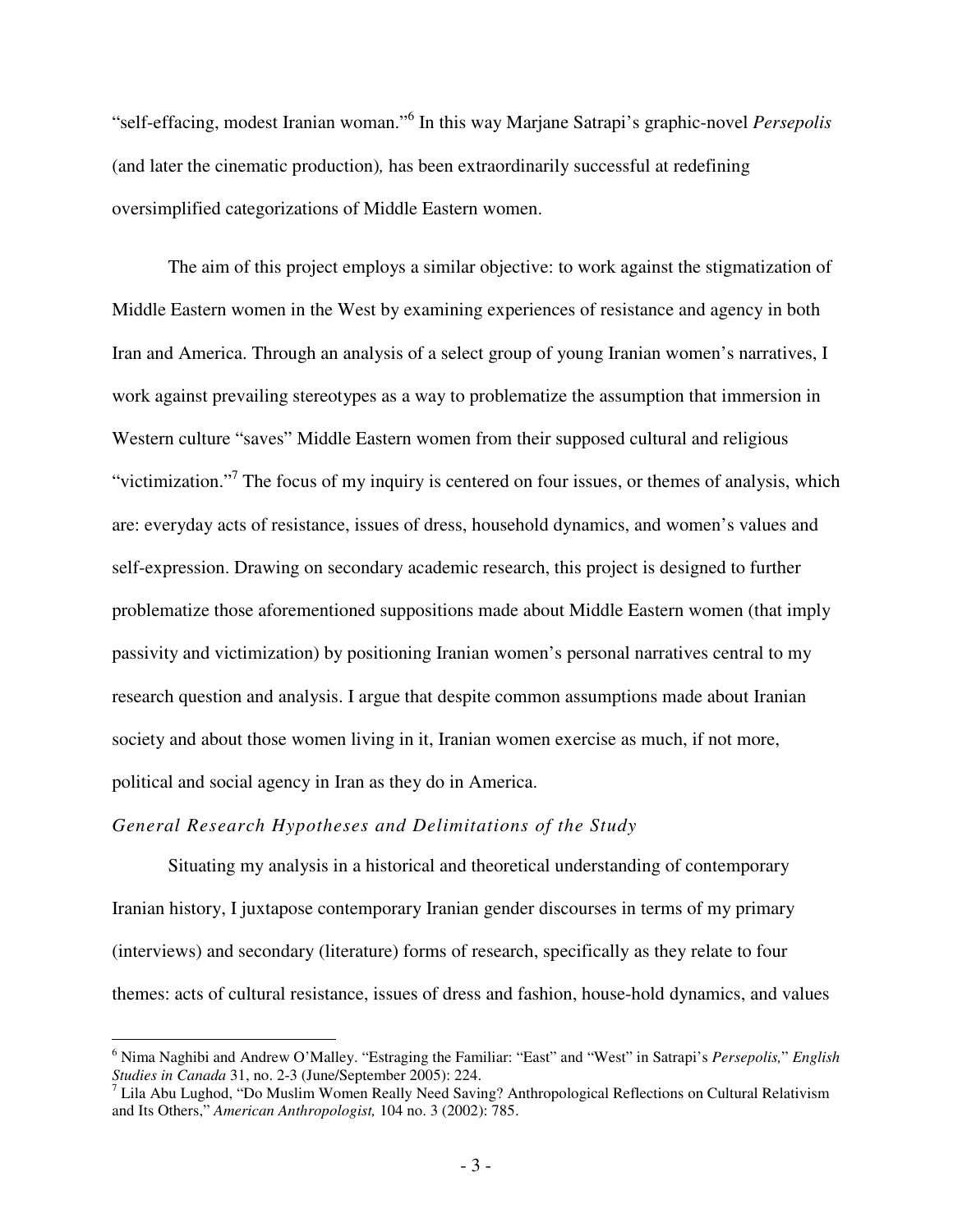and self-expression. Specifically, I focus on these areas of inquiry as a way to compare and contrast acts of subversion, agency, and subjectivity in Iran and America. By comparing their experiences in both contexts, I will be able to further understand the dynamics of inter-personal relationships (familial and romantic), resistance to restrictive and formally imposed dress codes and perceptions of American fashion, as well as their sense of autonomy and self-determination (both personally and professionally) in both cultural contexts.

Interview participants are comprised of a select group of transnational, middle-class female university students, who were born in and grew up in Iran and then later migrated to the United States. Their stories emphasize the detailed aspects of their social lives, as young students and professionals who are engaged in Iran's youth culture and society. The specificity of this study is based on a number of criteria, including gender, class, age, and generation. The demographic criteria of this study were delimited to Iranian women born during or after the Iranian Revolution (1979), which places them all in the under-35 age bracket.

Interest in this project emerged out of previous academic research on Iranian women and youth in post-revolutionary Iran. Specifically, those in recent decades who have received growing international attention because of their considerable population size, their distinctive 'youth' culture, and the formal and informal resistive strategies employed against an increasingly authoritarian regime, most notably during the country's 2009 presidential elections. <sup>8</sup> Of some 70 million Iranians, approximately 60% are under the age of thirty.<sup>9</sup> All of the interview participants were born during or after the revolution, and like their peers, they believe their generation is politically aware because they see this as the only viable option to bring about change in what

<sup>&</sup>lt;sup>8</sup> Asef Bayat, *Life as Politics: How Ordinary People Change the Middle East* (Stanford: Stanford University Press, 2010), 122.<br><sup>9</sup> Bruce Feiler, *Generation Freedom: The Middle East Uprisings and the Remaking of the Modern World (New* 

York: HarperCollins Publishers, Inc., 2011), 47.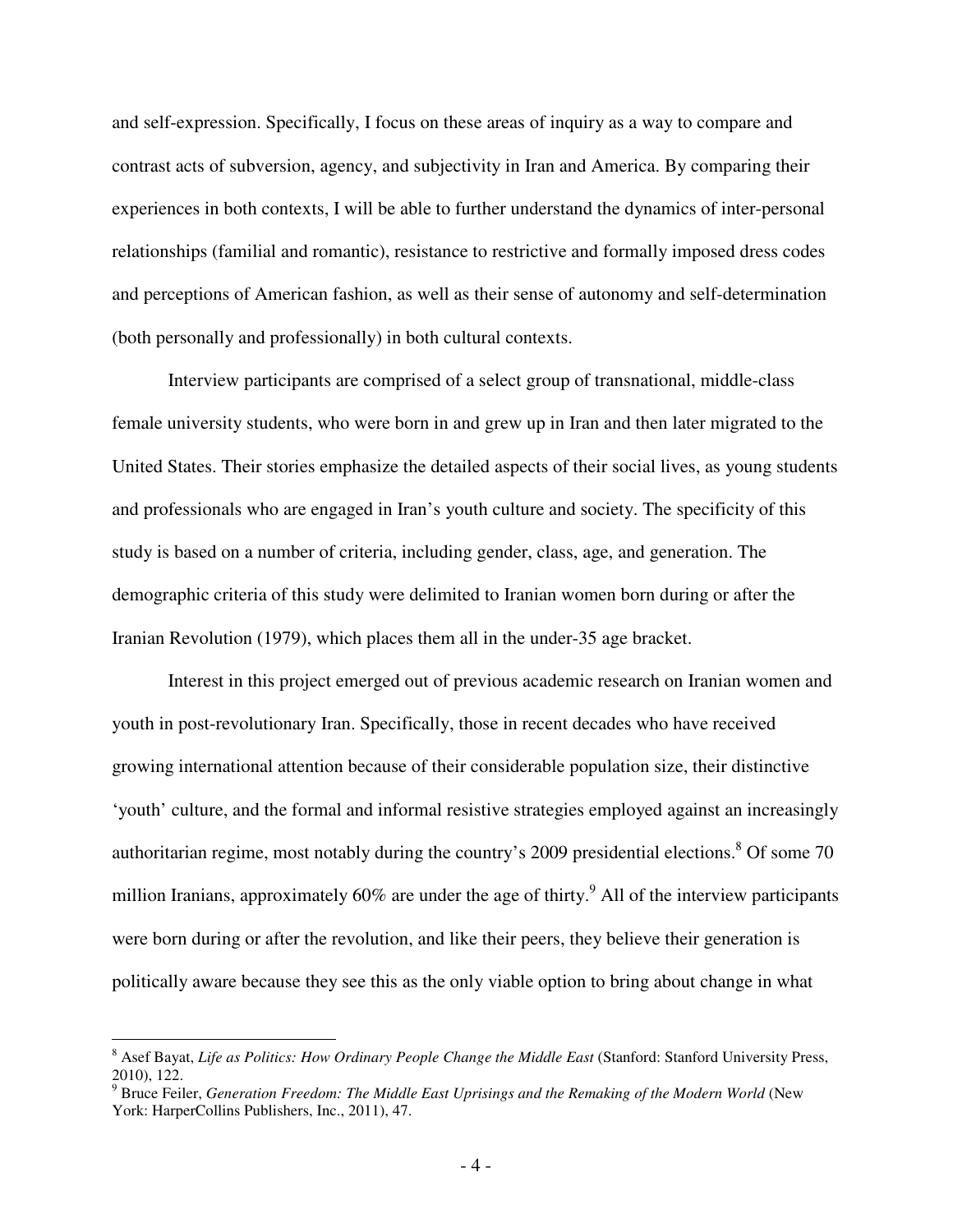they perceive as a restrictive society. An almost decade-long war with Iraq, which killed hundreds of thousands of young Iranian men, as well as the rise of a large educated urban middle-class population, are two important factors to also consider in this analysis. Furthermore, a permissive style of upbringing in conjunction with the opening up of cultural spaces during the 1990s, as well as the increasing impact of globalization and intercultural exchange, has impacted the individualization of today's Iranian youth population.<sup>10</sup>

Other social and economic factors, such as high rates of inflation, the increasing demand for dual-income households, and greater access to educational opportunities have created specific opportunities for negotiation and subversion of State-imposed laws and ideologies for young Iranian women.<sup>11</sup> The dynamics between the State and Iran's youth population have in the decades following the revolution become increasingly stifled and distant, largely due to changing attitudes among Iran's younger population as well as repressive tactics employed by some of those in charge. Instances of harassment and even arrest by the morality police<sup>12</sup>, an increasingly restrictive social atmosphere, and laws and social pressures that prohibit women from realizing full equality, are according to some participants, what make Iran's younger population the driving force in the contentious struggle for the country's future.

<sup>&</sup>lt;u>.</u> <sup>10</sup> Azadeh Kian-Thiebaut, "From Motherhood to Equal Rights Advocates: The Weakening of the Patriarchal Order," *Iranian Studies 38* (March 2005): 46.

 $11$  Ibid., 47.

 $12$  The first morality police units were established by religious authorities in 1979, shortly after the revolution, as a way to discipline violators of "moral crimes," such as alcohol consumption, extra-marital relationships, and gambling. Arrests were frequent in the months following the populist uprising, and hundreds of innocent individuals were executed as a result of alleged 'morality' violations. During the 1980s the power of the morality police was almost infallible, but its authority in recent decades has waxed and waned. Activists and political reformists worked against the abusive powers of the morality police, and resistance by Iran's growing youth population has largely diminished this organizations' collective power. However, since conservatives garnered power in the early years of the 2000s, there has been a renewed crackdown on 'morality' violations, including arrests of young people dressed 'un-Islamically,' and confiscation of satellite dishes. Since 2007, there has been an increased presence of morality police and *basiji* (volunteer militia employed by the government to quash political opposition and social unrest), as well as an increased numbers of arrests and imprisonments. Azam Khatam, "The Islamic Republic's Failed Quest for the Spotless City," *Middle East Report* 250 (Spring 2009): 44.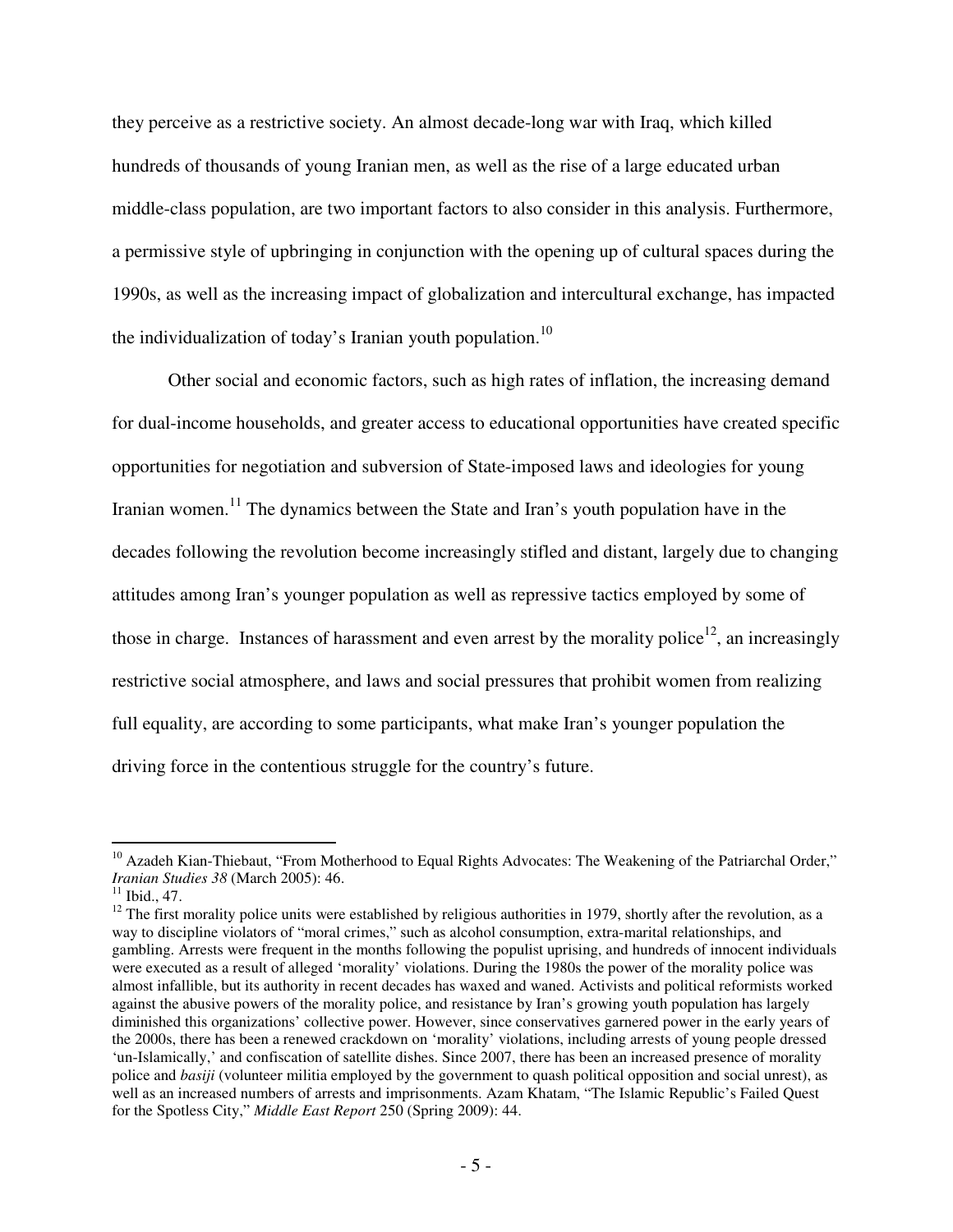Through the telling of their stories, many of the participants have intimated that the "personal is political"<sup>13</sup> for young people in Iran, as they routinely employ intentional acts of resistance in their everyday lives, against the ebb and flow of a stifling political and social environment. In recent decades, many Iranian women have by and large defied social norms of gender conservatism and accessed a myriad of professional and educational opportunities within the country. In her discussion of Islamic feminist's activism in Iran in the late 1990s, Afsaneh Najmabadi writes, "Almost two decades after the 1979 Islamic Revolution of Iran, against the deepest fears of many of the secular feminist activities of the revolution, not only have women not disappeared from public life, but they have an unmistakably active presence in practically every field of artistic creation, professional achievement, educational and industrial institutions, and even in sports activities."<sup>14</sup>

Despite its laws that favor men in areas such as divorce, child custody, and inheritance laws, women are increasingly present and active in the country's universities, much of which comes as a result of the state's investment in its educational system and the massive public infrastructural improvements made during the late 1980s and 90s. The country's youth population—both men and women—are an incredibly accomplished group of people. In fact, recent statistics show that as of 2003 women comprised approximately 62% of the university's students and literacy rates for individuals under the age of 24 measures near  $100\%$ .<sup>15</sup> Younger people are also heavily engaged in civic activism (both informal and formal), as was demonstrated in the historic protests against the presidential elections in 2009. In fact, in the last

<sup>&</sup>lt;sup>13</sup> This quotation was originally used as a title to a ground-breaking article written by radical feminist and civil rights activist Carol Hanish, in 1969. "Personal is Political" was published as part of a collection of works under the title, "Notes From the Second Year: Women's Liberation: Major Writings of the Radical Feminists" in 1970.

<sup>&</sup>lt;sup>14</sup> Afsaneh Najmabadi, "Feminism in an Islamic Republic: "Years of Hardship, Years of Growth"" in *Islam, Gender, and Social Change* edited by Yvonne Yazbeck Haddad and John L. Esposito (Oxford: Oxford University Press, 1998), 59.

<sup>&</sup>lt;sup>15</sup> Azadeh Kian-Thiebaut, "From Motherhood to Equal Rights Advocates: The Weakening of the Patriarchal Order," *Iranian Studies 38* (March 2005): 48.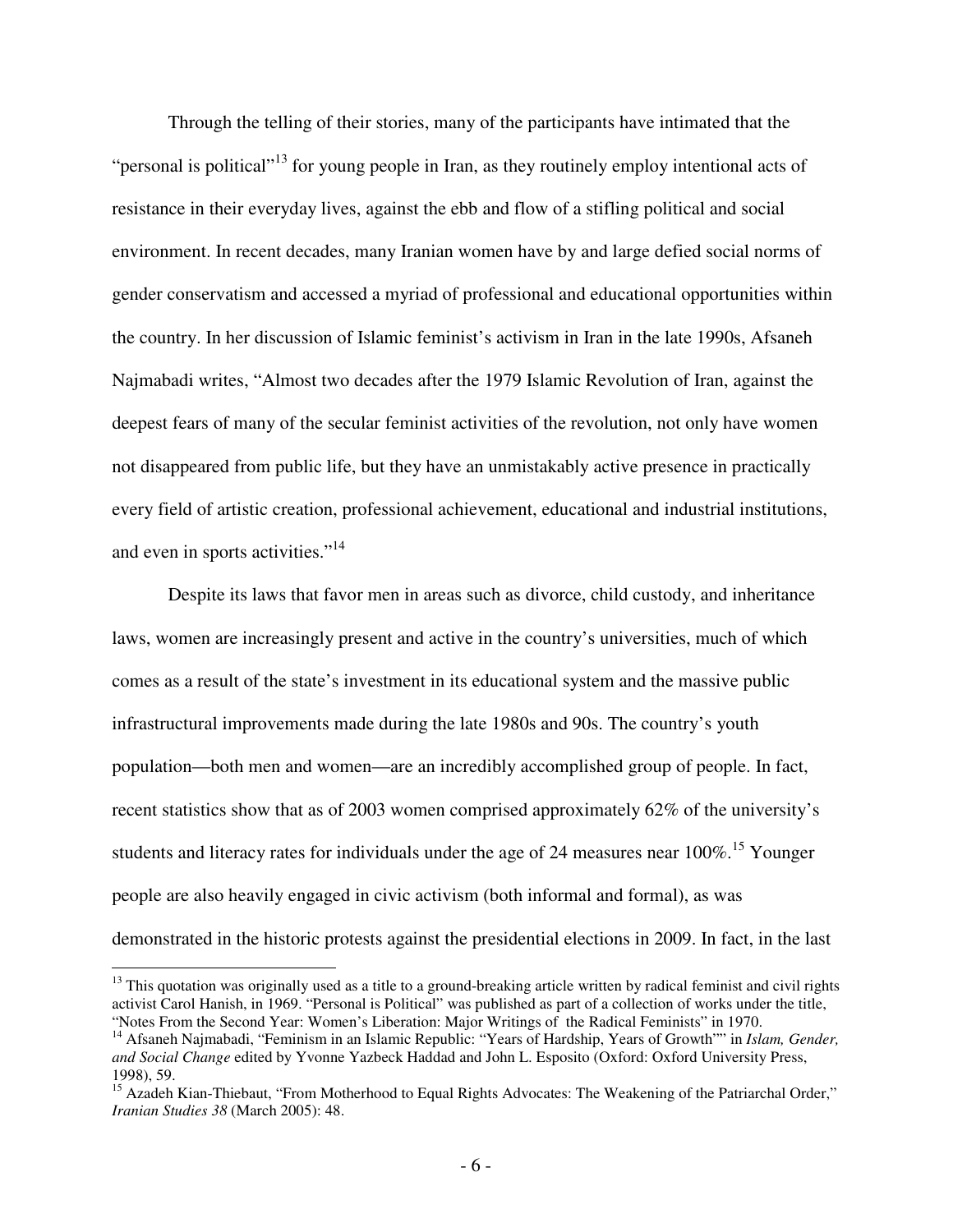decade alone youth are responsible for the establishment of hundreds of NGO's through formal channels and informal networking.<sup>16</sup>

Young Iranian women and men have utilized technology, underground sub-culture movements, and 'ordinary,' everyday acts of resistance (e.g. through dress) to subvert and/or negotiate the religious politics of the State.<sup>17</sup> In fact, several interview participants have utilized the internet to circumvent social restrictions and as a tool for resistance and self-expression. Interview participant Parastoo, a 27-year-old Iranian woman, engages in web-logging, or blogging, as a way to communicate with other Iranians and to engage in political and social discussions openly, without the confines of social restriction. Asal, a 27-year-old Armenian-Iranian Christian, met her Iranian Muslim fiancé through a mutual acquaintance in an online chat-room. Such encounters demonstrate how the internet and 'cyberspace' have allowed individuals to push the boundaries of social expectations and to engage in subversive behavior against State-imposed restrictions. Fereshteh Nouraie-Simone echoes a similar sentiment: "Cyberspace provides a public social space that allows free expression of self outside the confines of the politically manipulated physical space. Here a young, independent woman can have mastery over her environment and assert her agency..."<sup>18</sup>

While this argument is certainly valid for many young women who participate in online activities as a form of social networking and as a way to articulate a sense of self, this has not prevented instances of criticism and judgment for this particular population. While the internet offers a space of potential anonymity, it also offers an opportunity for unfettered judgment from

<sup>&</sup>lt;sup>16</sup> Asef Bayat, *Life as Politics: How Ordinary People Change the Middle East* (Stanford: Stanford University Press, 2007), 126.

<sup>17</sup> Ibid., 123.

<sup>&</sup>lt;sup>18</sup> Fereshteh Nouraie-Simone, "Wings of Freedom: Iranian Women, Identity, and Cyberspace" in *On Shifting Ground: Muslim Women in the Global Era,* ed. Fereshteh Nouraie-Simone (New York City, NY: Feminist Press at the City University of New York, 2005), 63.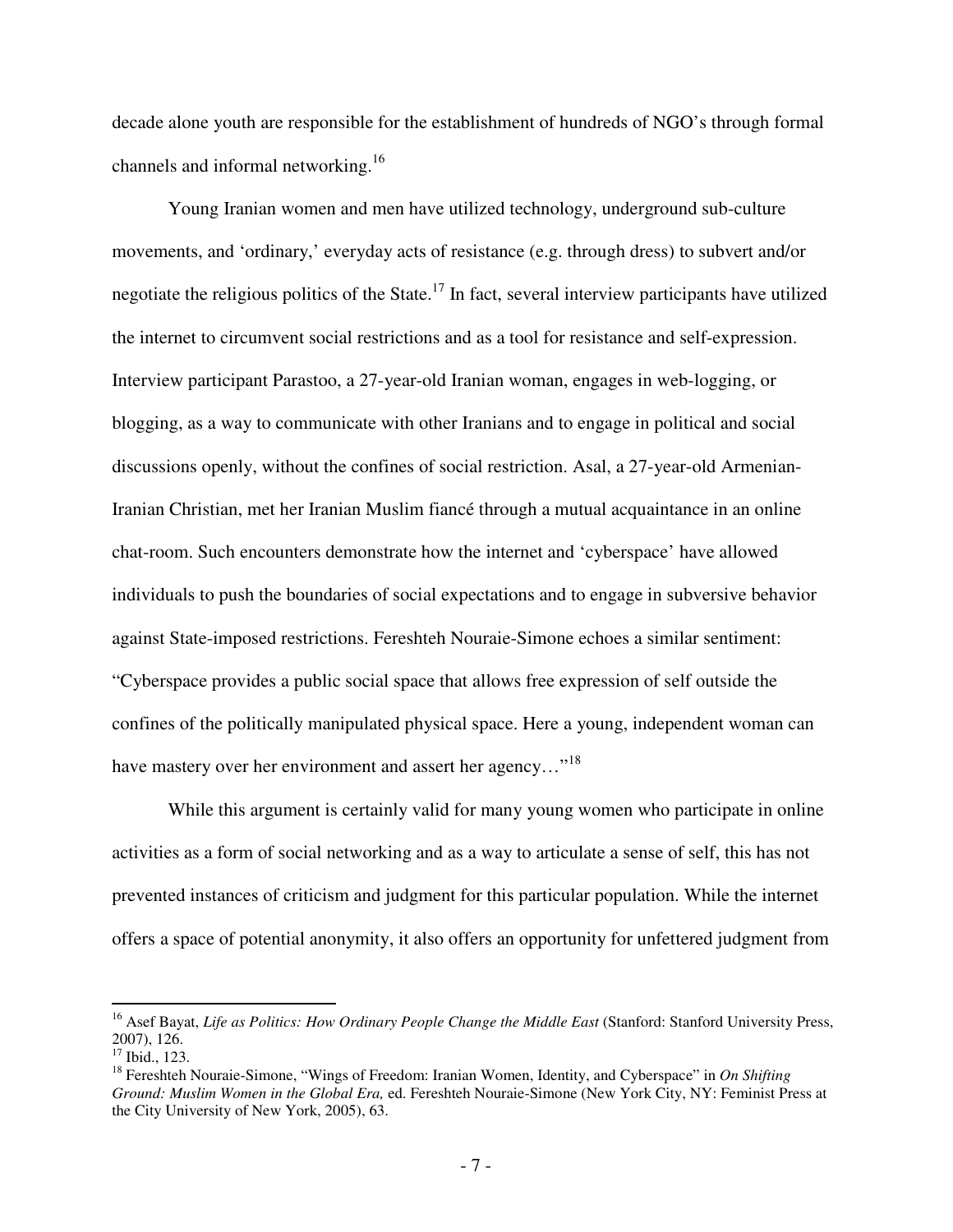public viewers to bloggers, especially if bloggers' identities as young women are revealed to viewers. In these instances, the internet transforms into a space of relative anonymity into a place of social limitations and self-censorship.<sup>19</sup>

This study examines the experiences of this particular population—young, middle-class, educated women, who have moved to the United States to study, live, or work—as a way to further understand how immersion in American and Western culture impacts their selfconceptualization as women from the Middle East. Working against the assumption that Western culture "saves" Middle Eastern women from "victimized" lives, I compare the participants' experiences of political and social agency in both Iran and in America as a way to further problematize this argument. In no way do I claim this project's findings and the limited participating sample population is representative of the country's urban, middle-class female population as a whole. Rather, its purpose is to highlight individual narratives and experiences as a way to create a more critical understanding of Iranian women's ability to exercise agency and autonomy within two markedly distinct cultural and social contexts. The conclusions drawn from these interviews, as well as from secondary research done on contemporary Iranian youth culture, point toward the idea that, despite the confines of social and legal limitations, Iranian women exercise more agency and demonstrate an extraordinary capacity for individual resistance against these social and political restrictions within their home country than as immigrant women living in the United States.

#### *Methodology of the Study*

 $\overline{a}$ 

Selected methodology includes a qualitative analysis of semi-structured interviews, academic and scholarly literature (anthropology, critical and comparative gender studies, and

<sup>&</sup>lt;sup>19</sup> Masserat Amir-Ebrahimi, "Performance in Everyday Life and the Rediscovery of the "Self" in Iranian Weblogs," *Bad Jens: Iranian Feminist Newsletter,* 7 ed. (September 2004), http://www.badjens.com/rediscovery.html (accessed August 2, 2011).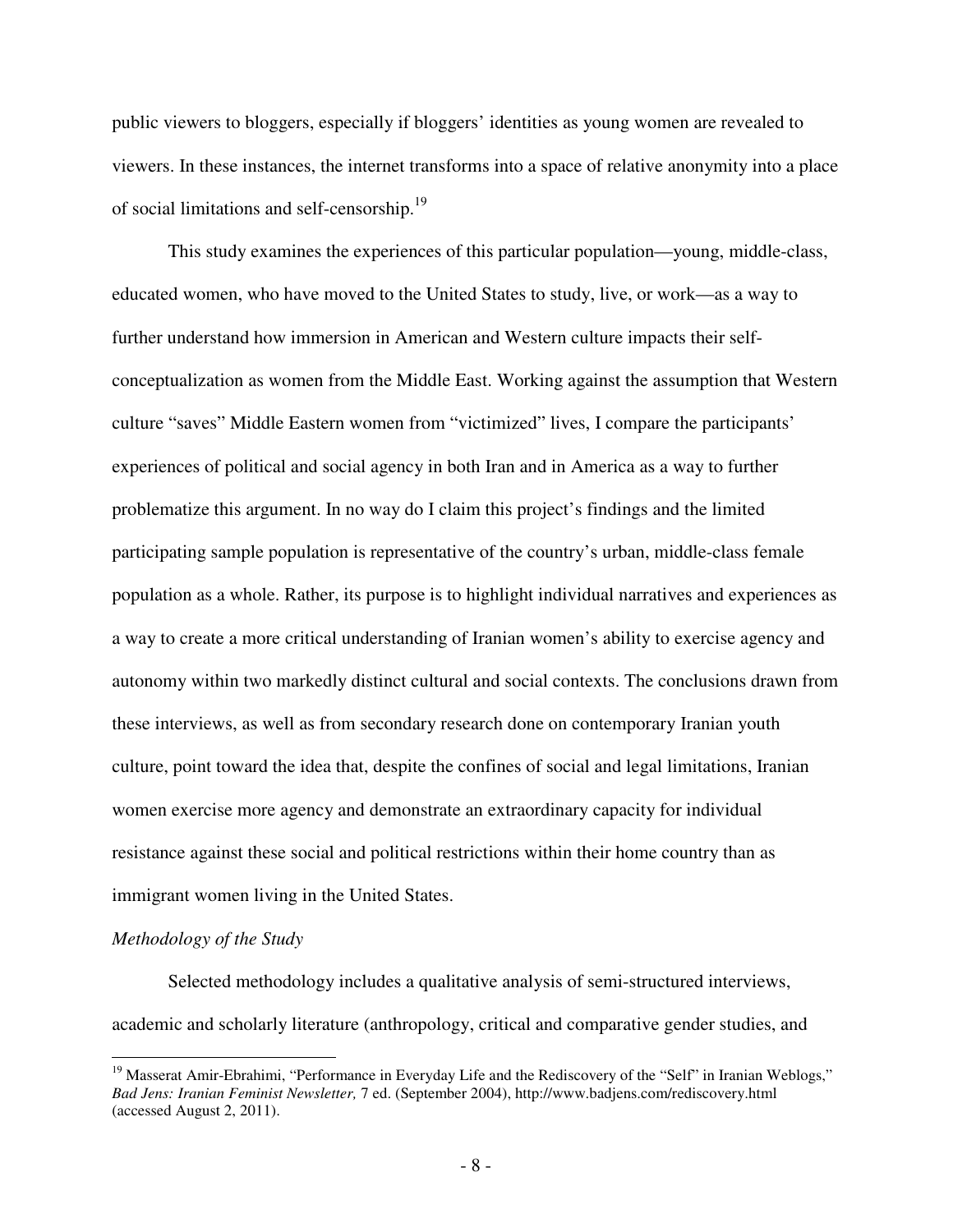transnational feminist publications). In this analysis, I consider several theoretical frameworks, including the diasporic migration of Iranian communities, gender discourse and ethnicity, and the effects of cultural displacement in diasporic communities. By situating myself within the theoretical parameters of transnational feminism and feminist ethnography, I have become critically aware of the potential limitations of writing an analysis of Iranian women's experiences in the diaspora.

Interview participants are comprised of a mixed group of Iranian students and professionals residing in and around the Chicago-land area. These individuals were introduced to me by acquaintances or referred by fellow classmates and/or professionals. Participation in the research process was entirely voluntary and after learning about my intentions with this project, individuals seemed eager to talk about their experiences as Iranian women living in the United States. The participant pool was delimited to female Iranians between the ages of 18 and 35. The interview is semi-structured, and follows the natural flow of conversation. This is the most appropriate method for this type of oral history collection since it allows for the most flexibility and opportunities to build rapport.<sup>20</sup> Guiding interview questions touch on specific themes, which include acts of resistance, issues of dress and veiling, household dynamics, and values and self-expression. More specific questions include inquiries about the representation of Middle Eastern women in Western media, the differences and/or similarities in social expectations between Iran and America, and the daily experiences of their lives as "foreigners" in a Western urban space. I am specifically interested in learning how their experiences as professionals, students, and women in Chicago compare and contrast with life in Iran. While the focus of my

<u>.</u>

<sup>20</sup> Harvey Russell Bernard, *Research Methods in Anthropology: Qualitative and Quantitative Approaches, 4th Ed.*  (Oxford: AltaMira Press, 2006): 214.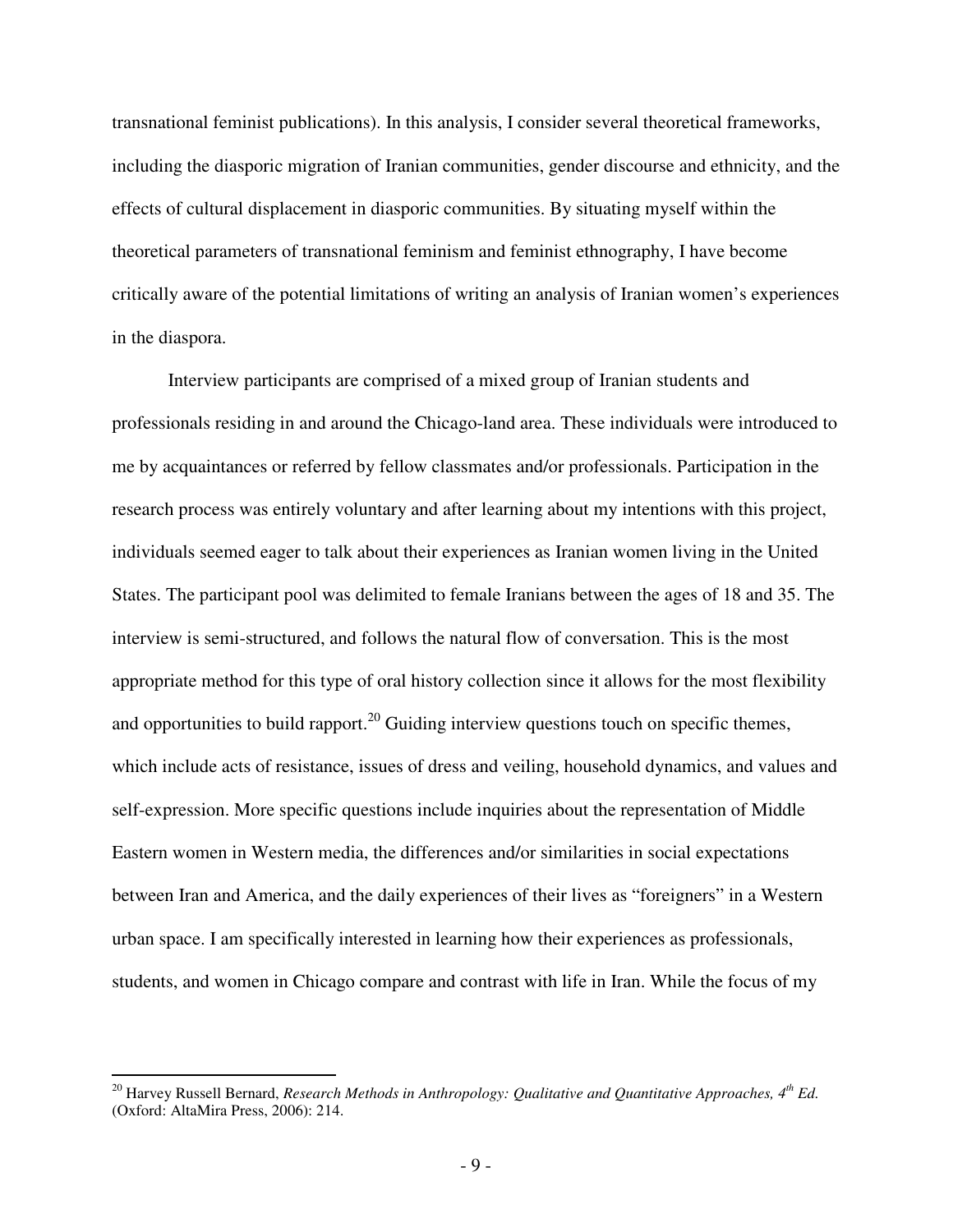inquiry rests on this area in question, the flow of conversation has been largely determined by the interview participant.

The interview participants express a wide range of interpretations, responses, and opinions on the politics of gender identity and self-conceptualization as Iranian women in America and in Iran. While the sampling of interview participants is small in size, the information gleaned from these interactions offers an in-depth look into women's experiences of social agency in two markedly different cultural contexts. In particular, our conversations have revolved around issues of dress, mixed-sex interactions, and sexual double standards. Interviews have only been recorded with permission and for discretionary purposes, pseudonyms have been used. Also, other identifiable information (such as the educational institution or place of work) may have been also been changed during the interview process.

While I am the sole author of this textual product, the analytic interpretations I have made consider dynamics of power and are grounded in principles of feminist ethnography. Utilizing transnational feminism and feminist ethnographic praxis as both the theoretical and methodological components throughout my research project has encouraged the ethical interpretation of the interviews and final textual product.

#### *Significance of the Study and Ethics of Research*

 The significance of this project lies in the contributions it makes to transnational feminist scholarship and the continual integration of Western feminist rhetoric with non-Western centric positionalities. By situating my project from a critical transnational feminist lens, I present ethnographic accounts of Iranian women's personal experiences as "non-Western" women living in the United States. The primary aim of this project is centered on the inclusion of counternarratives to mainstream hegemonic discourses and dialogue. While Western mainstream representations of Middle Eastern (especially Muslim women) are steeped in hegemonic

- 10 -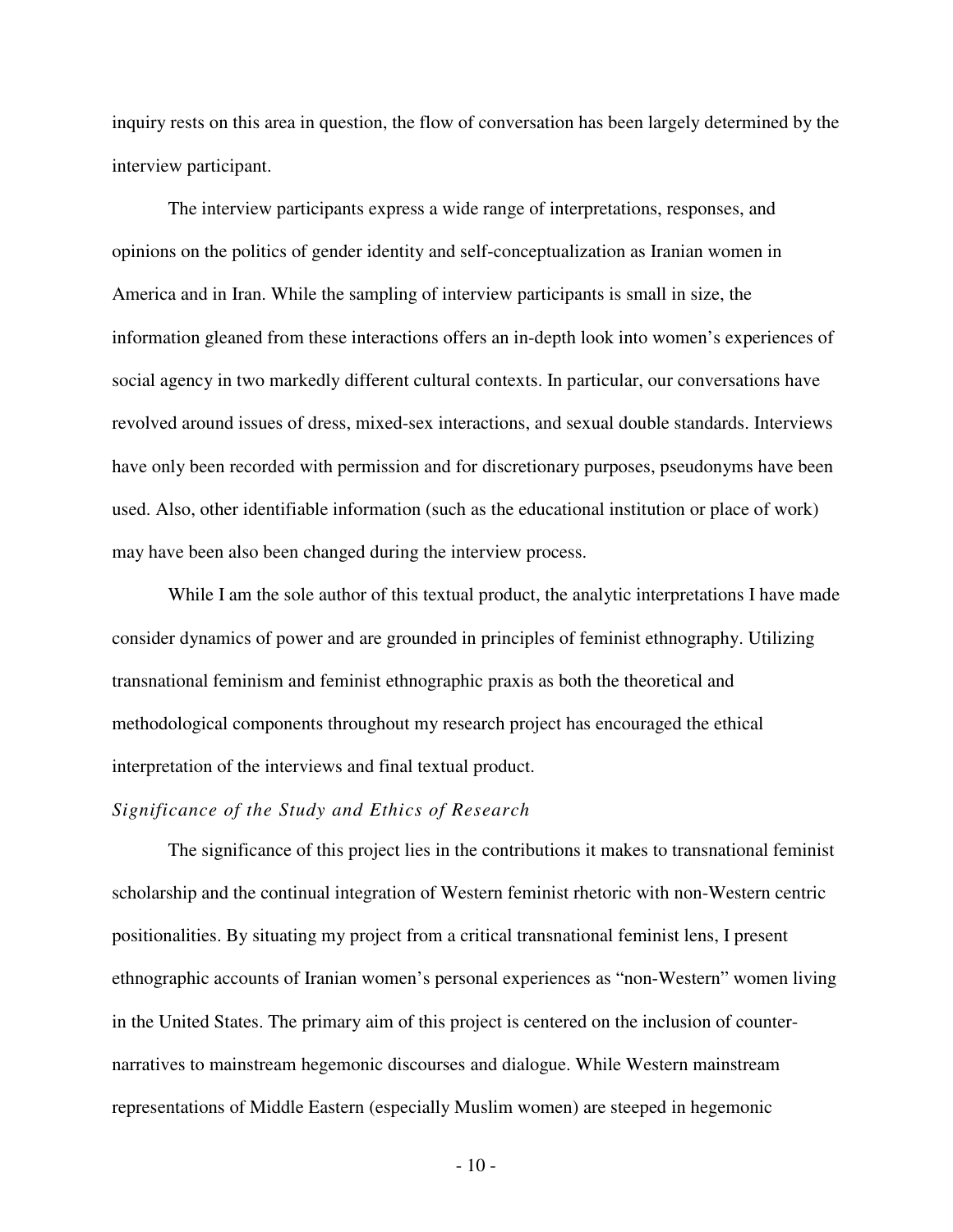assumptions that imply lack of agency, passivity, and which further position non-Western individuals from an ethnocentric perspective<sup>21</sup>, the goal of this project centers its inquiry on countering such claims.

The representation of Middle Eastern women generally and Iranian women specifically in post-9/11 mainstream Western media is saturated with homogenized images of passivity, victimization, and oppression.<sup>22</sup> In 2004 a study conducted on the representation of Iranian women in U.S. media concluded that "…Iranian women will be portrayed either as meekly house- or chador-bound, with only great piety to distinguish them, or as militantly Islamic."<sup>23</sup> While wearing the chador, Iranian women are described as "resigned" and "slipped into a vestibule." While in Western clothing, the representation of Iranian women includes such phrases as "subtle," "cheeky" and they "stride" and "show off" the latest European fashion.<sup>24</sup>

Similarly, other studies conclude that Muslim and Middle Eastern women are represented in Western media only superficially, where their photographic images "…primarily reinforce preexisting understandings of Muslim societies as irrational, hostile, and antithetical to the liberal West."<sup>25</sup> Indeed, the "reductive interpretation" of the veil as a unilateral symbol of Muslim women's oppression by Muslim men has further perpetuated these assumptions about individuals from this region and the cultural relativism that ensues from such ill-conceived conjectures.<sup>26</sup> Further, it has been found that American news reporters and journalists will most often select

-

<sup>&</sup>lt;sup>21</sup>Contemporary references include works written by Faegheh Shirazi (2010), Inez Mahony (2010), Laura Navarro (2010), Amir Saeed (2007), Smeeta Mishra (2007), Alia Salem Imtoual (2005), and Kevin J. Ayotte and Mary E. Husain (2005).

 $^{22}$ Elli Lester Roushanzamir, "Chimera Veil of "Iranian Women" and Processes of U.S. Textual Commodification: How U.S. Print Media Represent Iran," *Journal of Communication Inquiry* 28, no. 1 (2004): 18. <sup>23</sup> Ibid., 18.

 $24$  Ibid., 19.

<sup>&</sup>lt;sup>25</sup> Ghazi-Walid Falah, "The visual representation of Muslim/Arab Women in Daily Newspapers in the United States," *Geographies of Muslim Women: Gender, Religion, and Space,* ed. Ghazi-Walid Falah and Caroline Negel (New York: The Guilford Press, 2005), 317.

<sup>&</sup>lt;sup>26</sup> Lila Abu Lughod, "Do Muslim Women Really Need Saving? Anthropological Reflections on Cultural Relativism and Its Others," *American Anthropologist,* 104 no. 3 (2002): 786.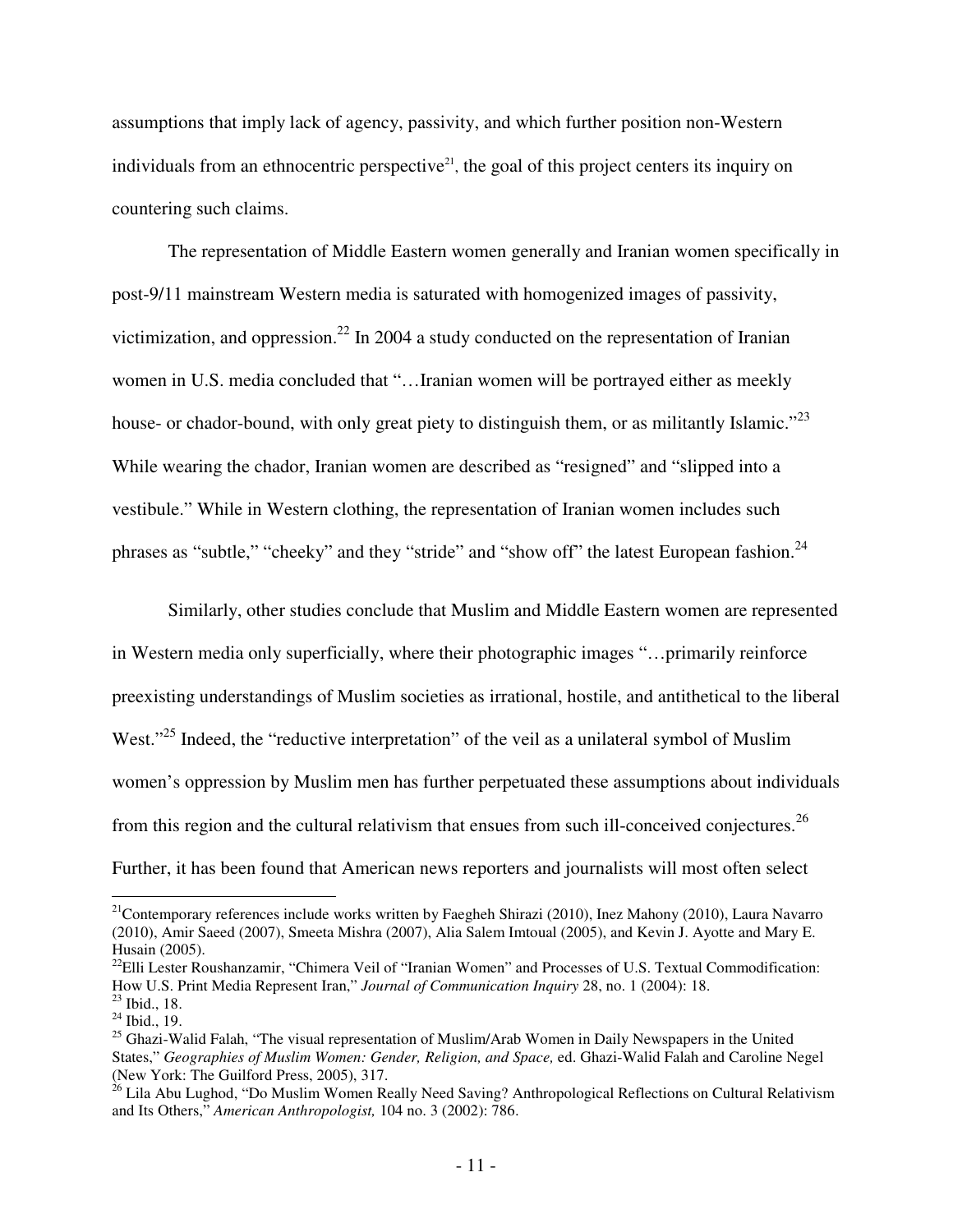"images with an exotic or unusual appeal" when covering stories about Muslim individuals and/or the Middle East.<sup>27</sup> As Paula Holmes-Eber argues, "Women in the Middle East—and likewise the wearing of the veil—have become a symbol to Americans of everything we dislike about this inexplicable part of the world, a representation of everything we fear about Islam, and yet also a romantic and exotic image of our fantasies about the Middle East".<sup>28</sup>

 Therefore, the short- and long-term impacts of this type of research study, notwithstanding the critical lessons I have personally gleaned as an aspiring scholar, include the creation of palpable counter-narratives, which work against the cultural 'othering' of Iranian women specifically and Middle Eastern women generally.<sup>29</sup> Variables including language and accents, names, culture, and national origin are, as Haideh Moghissi argues, what makes Iranian "…identifiable as immigrants of Third World origin."<sup>30</sup> The epistemic violence incurred on Middle Eastern people, and particularly Muslims, through the use of "distorted and exaggerated images" perpetuates even further the orientalist rhetoric that subsumes Western media and Western popular culture. $31$ 

In this sense, Iranians, like other individuals from the Middle East, face what Ali Rattansi terms 'cultural racism,' where "generalizations, stereotypes, and other forms of cultural essentialism" inform and reinforce dominant ideas about Middle Eastern people in popular Western culture.<sup>32</sup> Rattansi argues that *cultural essentialism*, the idea that social characteristics are naturalized into indistinguishable biological features, draws on other aspects of "race" other

<sup>&</sup>lt;sup>27</sup> Paula Holmes-Eber, "Conceptions and Misconceptions of Women in the Middle East," UW TV website, University of Washington, http://www.uwtv.org/video/player.aspx?mediaid=1577094840Shirazi, (accessed August 12, 2011).

 $28$  Ibid.

<sup>29</sup> Haideh Moghissi "Away from Home: Iranian Women, Displacement, Cultural Resistance, and Change," *Journal of Comparative Family Studies,* 30 no. 2 (Spring 1999): 2.

 $30$  Ibid. 2.

 $31$  Ibid., 2.

<sup>&</sup>lt;sup>32</sup> Ali Rattansi, *Racism: A Very Short Introduction*, (Hampshire: Oxford University Press, 2007), 55.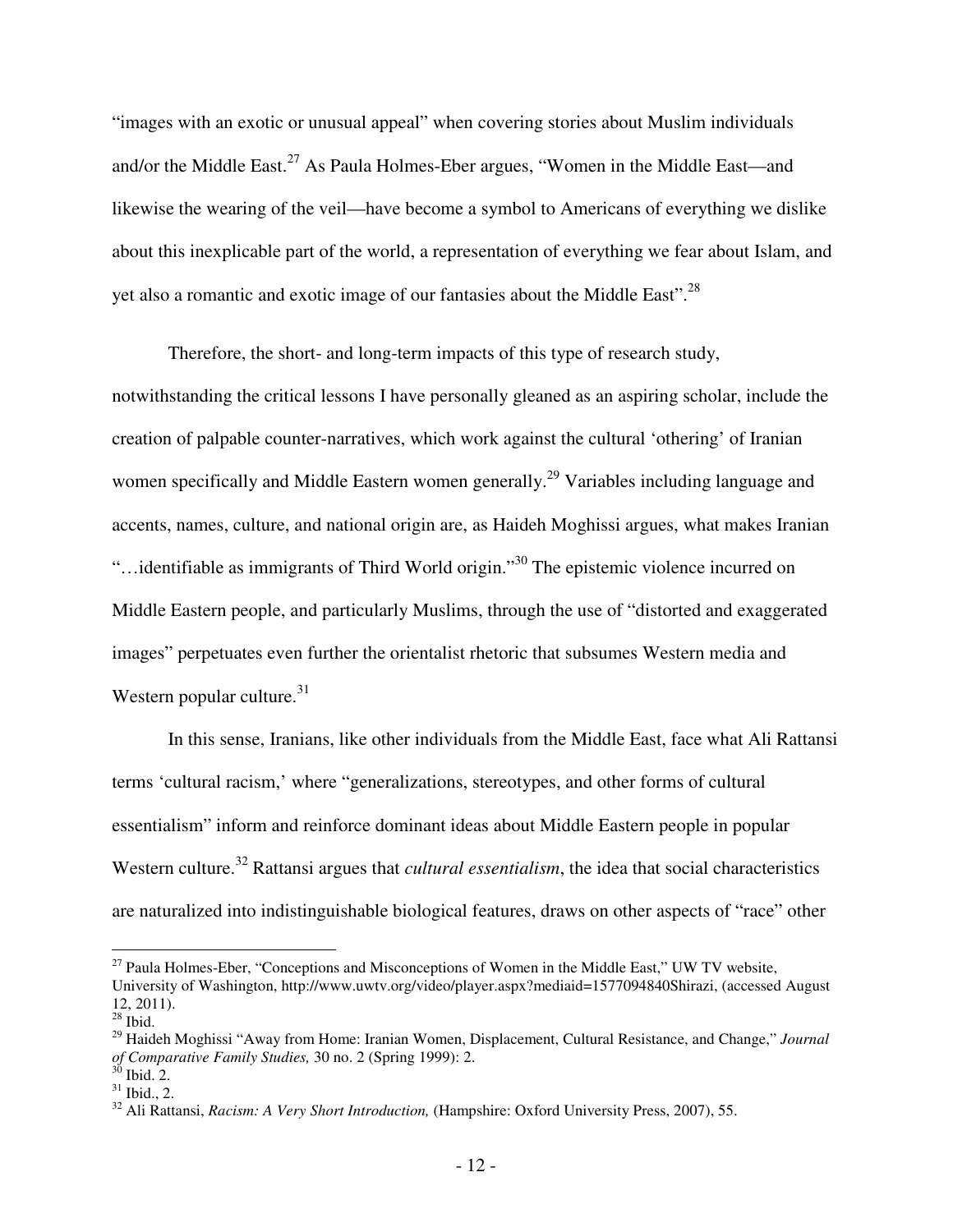than biological features (such as skin color) to collectively demonize certain groups of people.<sup>33</sup> He uses other notable comparisons, including the "supposed avariciousness of Jews" and the "alleged aggressiveness of Africans and African-Americans" as two relevant, contemporary examples.<sup>34</sup>

The continual rescue narrative that also subsumes Western mainstream media and political landscape further complicates this matter. When First Lady Laura Bush declared her support for the U.S. military action in Afghanistan in 2001, she declared that Afghan women were "…rejoicing at their "liberation" by the Americans."<sup>35</sup> A statement such as this, perhaps more than anything, demonstrates the rescue narrative that has plagued Western, colonial movements and Western, white feminist activities since their very beginnings.<sup>36</sup> Feminist ethnographic research, therefore, encourages a participant-centric analysis and demands selfreflexive praxis by the researcher; disavowing what sociologist Norman Denzin terms a "crises of representation."<sup>37</sup> By centering my research within the framework of feminist ethnography and transnational feminist scholarship, I seek to avoid privileging my own perspective as both researcher and observer (and a non-Muslim, non-Iranian individual), and attempt to engage in self-reflexive praxis throughout the research process. $38$ 

Without fail, each one of the interview participants began our conversations with this question: "Why are you interested in Iranian women?" Parastoo admits that she doesn't trust Westerners whose research has to do with Middle Eastern women, as a result of the arrogance and cultural superiority that often underlines their research. She says, "To be honest, I don't trust

 $33$  Ibid., 56.

<sup>34</sup> Ibid.*,* 55.

<sup>&</sup>lt;sup>35</sup> Lila Abu Lughod, "Do Muslim Women Really Need Saving? Anthropological Reflections on Cultural Relativism and Its Others," *American Anthropologist,* 104 no. 3 (2002): 785.

<sup>&</sup>lt;sup>36</sup> Ibid., 789-780.

<sup>37</sup> Norman K. Denzin, *Interpretive Ethnography: Ethnographic Practices for the 21st Century* (London: Sage Publications, Inc., 1997), 3, 18.

<sup>38</sup> Ellen Lewin, ed., *Feminist Anthropology: A Reader* (Victoria: Blackwell Publishing, 2006), 149.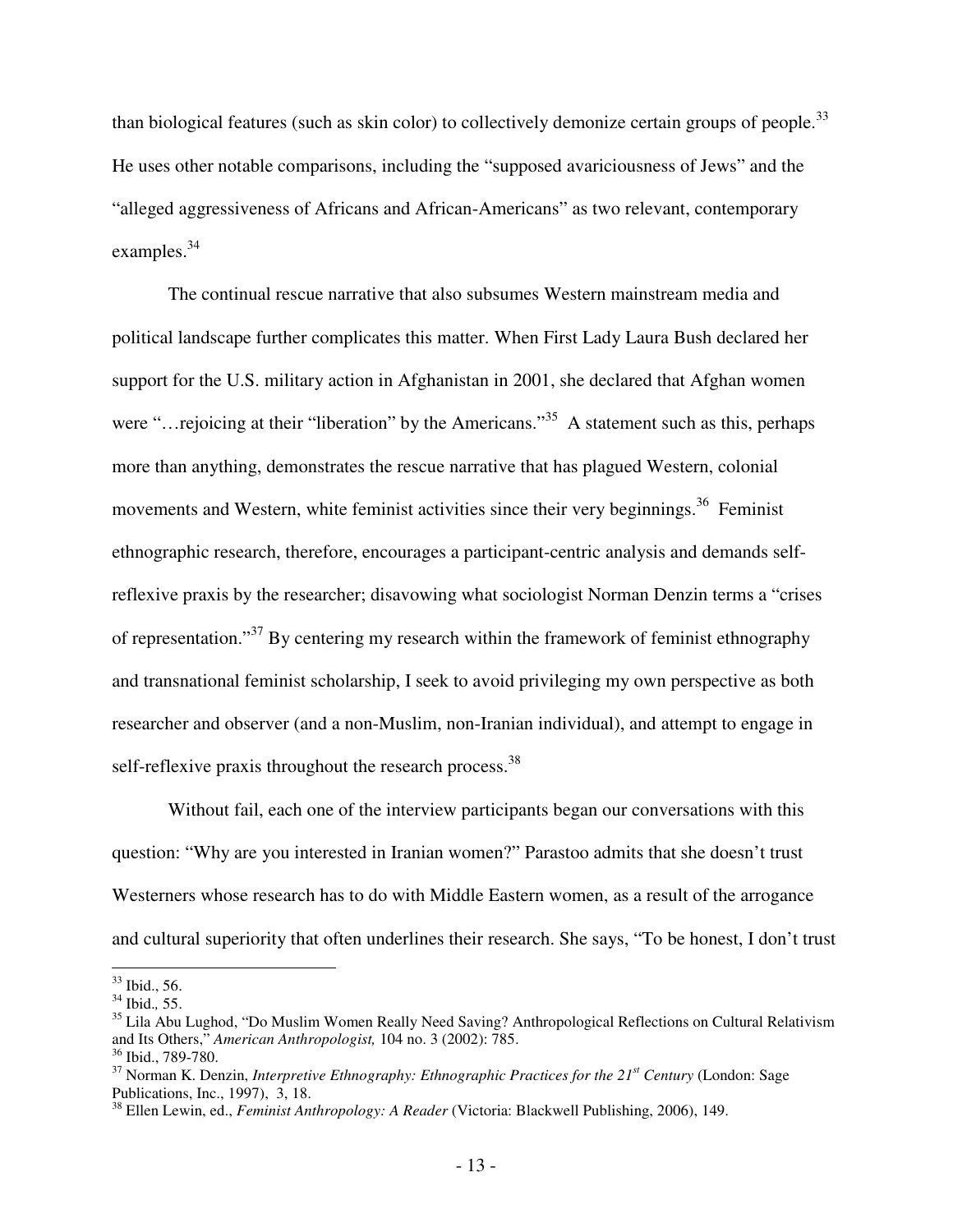Westerners who study Middle Eastern women. I hate when they look down on us. I don't feel I'm less intelligent or less educated than them." As a white, middle-class, European-American, the problematic nature of this very inquiry and those whom I invite into these discussions has from its very beginnings produced an uneasy feeling from within. Not unlike the tensions that I have frequently encountered with women of color in our discussions of white privilege and micro-racism within American academia and our local communities, the study of Iranian women's experiences brings with it all of the baggage of Western feminist scholarship in researching the Middle Eastern "other."<sup>39</sup> The primary purpose of this project, in addition to refuting inaccurate claims, is to invite a discussion of the chasm that persists within these communities, and more broadly within contemporary Western and transnational feminist scholarship.<sup>40</sup>

Recognizing my own privileged location, as well as the limitations of my own social purview, has made this experience an incredibly awarding and fulfilling research endeavor. With each interview, with each conversation, I hope to have provided open and honest discussions with women who entrusted me with the knowledge of their stories and experiences. After locating myself within the context of Western and transnational feminist understandings, as well as within the context of our local community in Chicago, all participants expressed an interest in contributing to the research project and telling me their stories.

The participants' backgrounds vary considerably in terms of religion, ethnicity, and social background. All are university students or recent graduates. Several are politically conscious and some participated in the protests following the contested 2009 presidential

<sup>&</sup>lt;sup>39</sup> Marnia Lazreg, "Women's Experience and Feminist Epistemology: A Critical Neo-Rationalist Approach," in *Knowing the Difference: Feminist Perspectives in Epistemology,* ed. Kathleen Lennon and Margaret Whitford (Oxon: Routledge, 1994), 54.

<sup>&</sup>lt;sup>40</sup> Chandra Talpade Mohanty, ""Under Western Eyes" Revisited: Feminist Solidarity through Anticapitalist Struggles," *Signs: Journal of Women in Culture and Society,"* 28 no. 2 (2002): 508-510.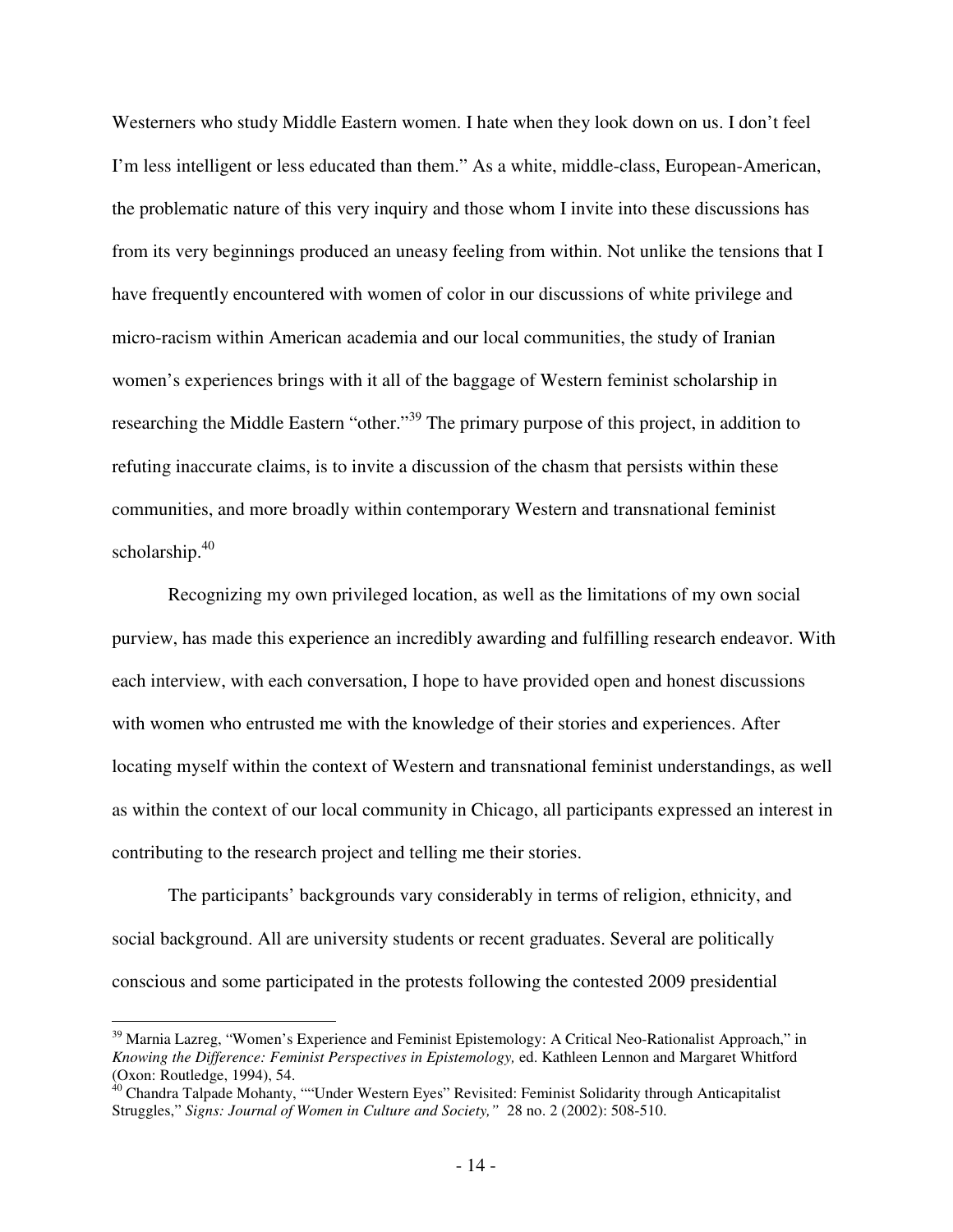elections in Iran, a period in recent Iranian history that marked the beginning of the country's Green Movement, a political and ideological movement comprised mostly of intellectuals, students, women's groups, and youth.<sup>41</sup> Grounded in principles of "liberal democracy" and "Islamic Secularism," Iran's Green Movement has its beginnings in the country's 1990s reform movement, a political undertaking aimed at reforming the country's political and social structure, in which civil rights, intellectual freedom and civic engagement prospered. $42$ 

Almost all participants have expressed a profound disappointment and shock at the representation of Middle Eastern women in American media and mainstream culture. Many have also experienced first-hand instances of narrow-mindedness and racism as a result of their status as 'Iranian' and 'Middle Eastern' women in America. The enthusiasm with which these women have approached our conversations demonstrates to me their conviction toward creating an alternative narrative about Middle Easterners, Iranians, and Muslim women, which counter mainstream hegemonic depictions. It is with this knowledge that I believe the significance of my project may contribute, however modest in scope, to the advancement of alternative discourses and a more critical, more thought provoking understanding of the potential for cohesion of Western feminist scholarship with transnational feminist praxis.

#### *Summary*

 I have approached this project with the knowledge that the participants who have so generously shared their stories with me comprise just a small number of the Iranian diasporic population in Chicago. While their narratives provide only a few perspectives on women's experiences in Iran and in America, I believe these provide insightful perspectives on individual narratives of experience and agency. In Chapter 1 I introduce the interview participants, and

<sup>41</sup> Nader Hasehmi and Danny Postel, ed. *The People Reloaded: The Green Movement and the Struggle for Iran's Future.* (Brooklyn: Melville House, 2010), xix-xx.

 $42$  Ibid., xix-xx.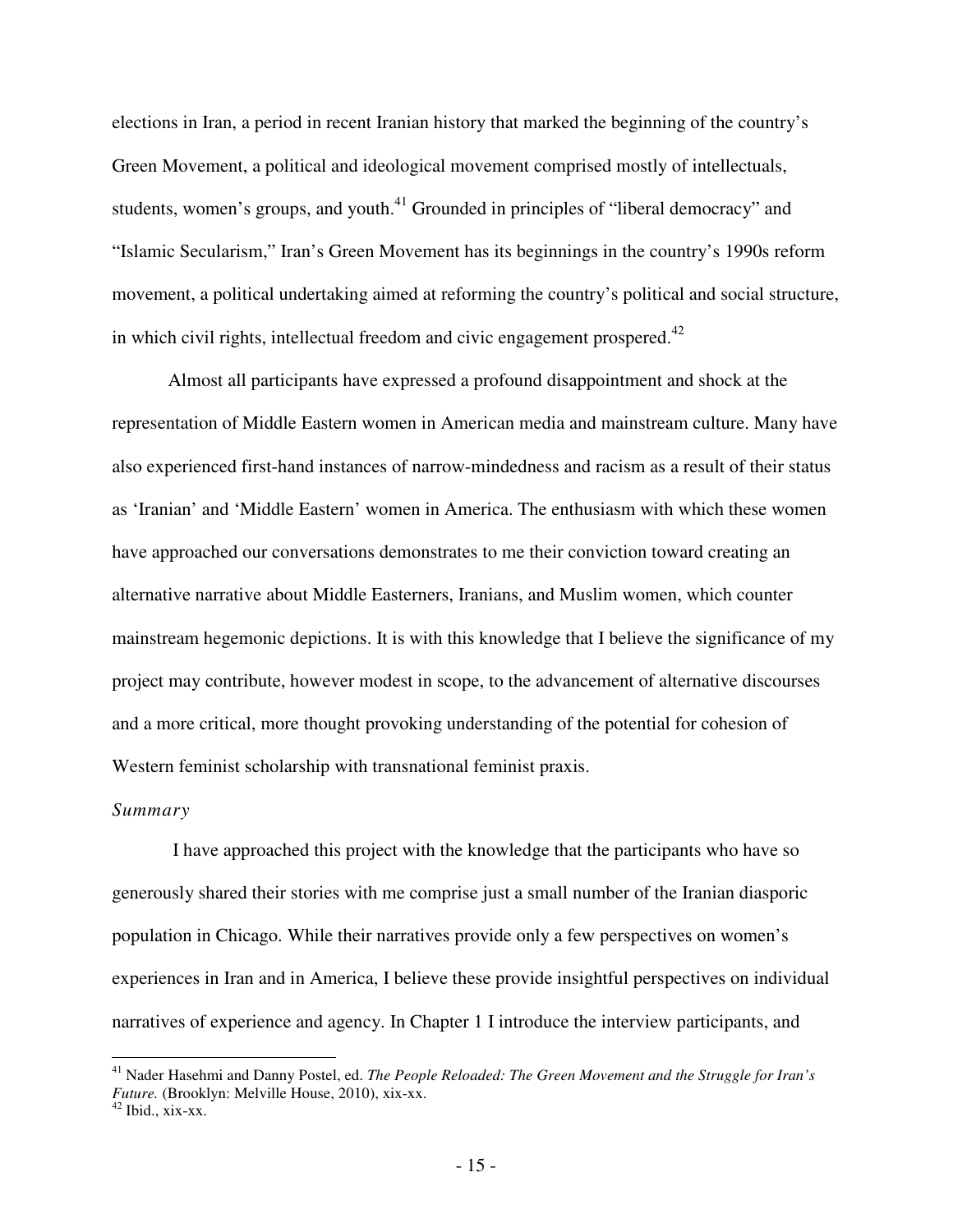provide an outline of the theoretical framework utilized in transnational feminist praxis and feminist ethnography. In Chapter 2 I present a historical background of recent Iranian history as well as a review of existing scholarship and literature on comparative feminist and cultural studies. Chapter 3 incorporates a thematic analysis of the interviews and a discussion of the results. Finally, in Chapter 4 I provide a conclusion to the study, a synthesis of the results, as well as a look at opportunities for future research.

# *Chapter 1: Interview Participants and Theoretical Framework*

## *An Introduction to the Interview Participants*

Leela (a pseudonym) was born in Tehran, Iran's capital city and main urban center, in 1980, one year after the Iranian Revolution, during a period of incredible social and political transformation. Leela comes from a well-educated, upper middle-class family whose antirevolutionary sentiments continue to resonate with her today. Born to a physician father and a social scientist mother, Leela recalls vivid memories of a childhood marked with the violence of war, a strict religious education in her school, and the negative reaction of her family to the newly founded Islamic State. Leela's family is staunchly secular, as are most of her family's relatives and circle of friends. Her parents were against the Revolution and the Islamic State, and in our conversation she recalls instances when her classmates were questioned about their parents' private lives in school. "The educational system was so tough [for] us," she says, "that is why I am telling you about this generation, the country was so damaged."

Coming of age in the 1990s, Leela admits that at times she engaged in rebellious behavior, but says that her generation in particular, those born during those crucial years during and directly following the revolution were, despite the governmental limitations they faced, too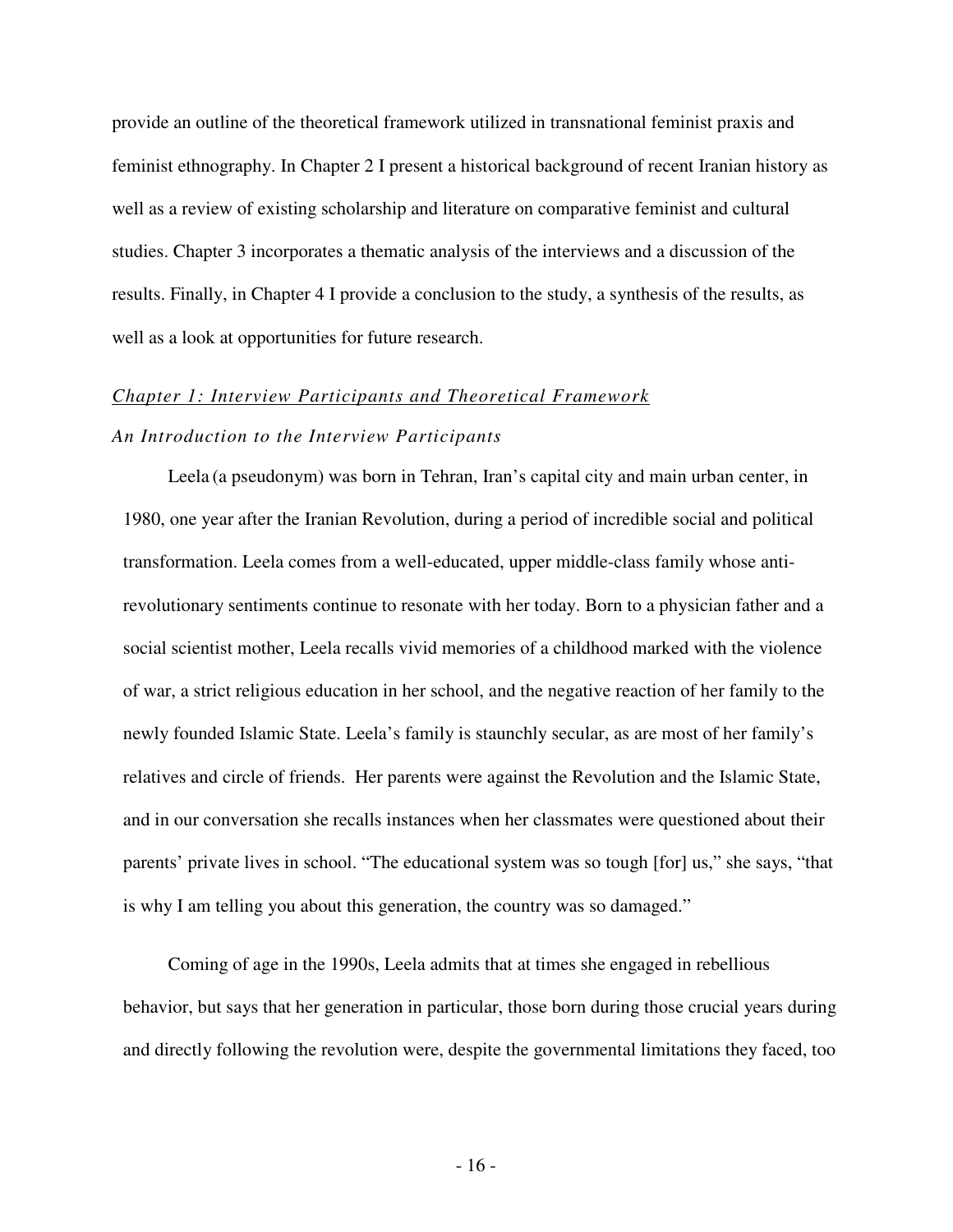"shocked, surprised, and tired to fight" because of a childhood surrounded by war and a strict, religious environment. She says,

We are the lost generation...We are all tired, we are not like our age, we are older....I myself think about my wishes, they are not great anymore...I don't think about anything special in the future anymore…because all of those cravings, expectations, they were all ruined, so there's no energy left to think about great ideals, great goals. The only thing that I do wish every minute is that my country becomes a stable one, you know? There [are] no more wishes for me and so many people in my generation.

Leela, like most of her friends, is politically conscious and aware, and closely follows the happenings in her home country. Having immigrated to the United States with her husband just over six months ago, she feels an incredible homesickness and pull to her country. Her acceptance to a master's program in Art History at a local university in Chicago has given her something to look forward to for the future, even though she is uncertain whether will return to her home country. Leela is an avid human rights supporter and participated in the protests following the 2009 presidential elections. She follows Iranian news daily because she says, "…we were born at the beginning of this revolution, we follow this system, as if we are following our destiny, because it's our life. We are like two partners, we love and hate each other, we [follow] to see what will happen…"

 Like Leela, Parastoo, a 27-year-old educated middle class woman from northern Iran, is deeply devoted to her country's future, and is an avid supporter of the Green Movement. She follows Iranian news and is an engineering student at a local Chicago university. Although Parastoo comes from a highly religious family, she has in recent years turned away from religion. After coming to Chicago with her husband three years ago, Parastoo admits that she has changed since she first arrived in the United States. Her initial experiences with non-Iranian Americans and with other Iranians in the Diaspora were shockingly disappointing, and her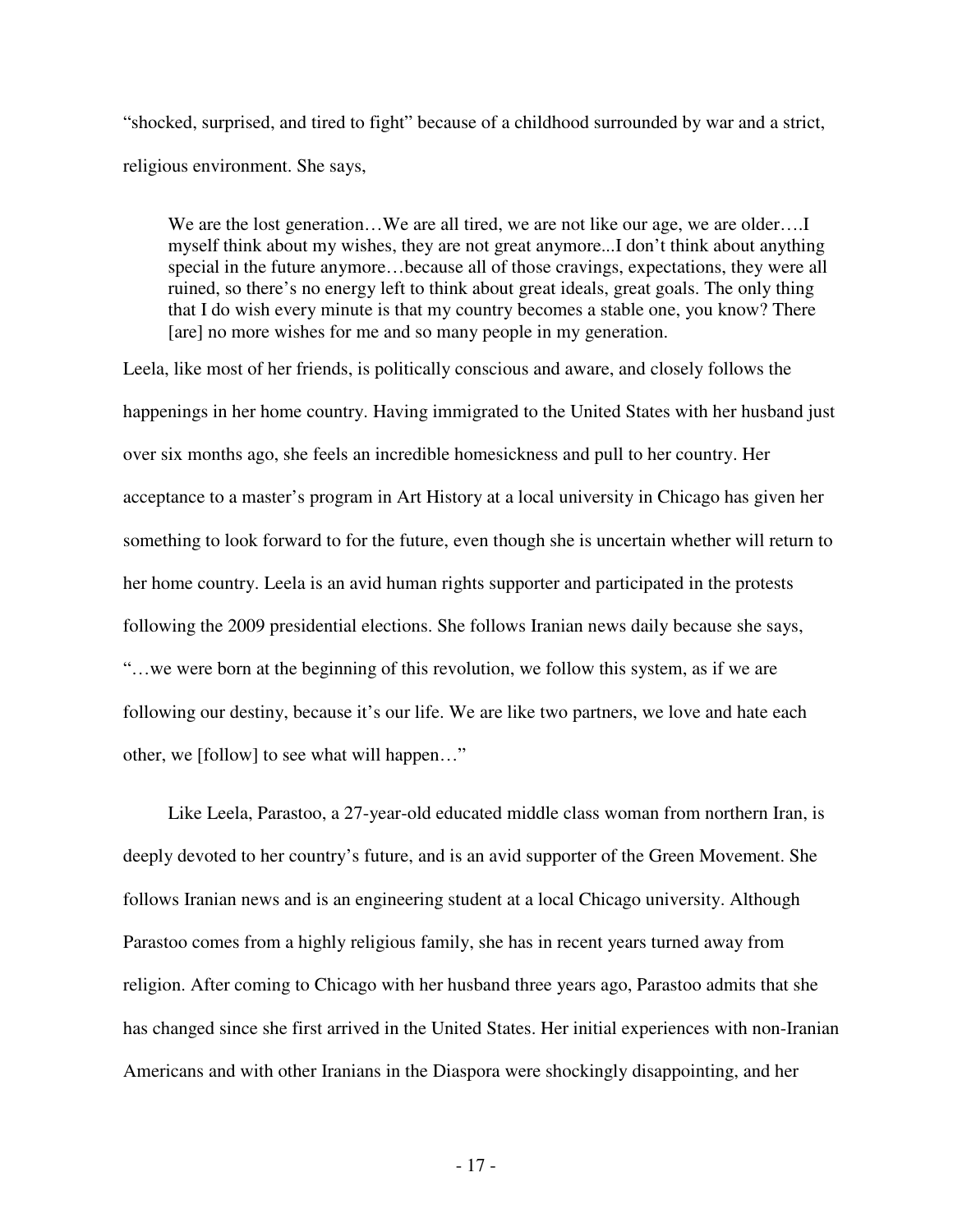recollections of her first years in America are marked by intense sadness and loneliness. Upon her initial arrival in Chicago, Parastoo encountered intense competition with other Iranian women, a fact she now attributes to their internal loneliness and desire for social status in a foreign community. Parastoo was especially impacted by the negative perception of Iranian women by other Americans and Western media. In our conversation she recalls her initial impressions,

Here [Americans] have no idea [about you], you're just a foreigner, nothing, and the worst part [is] you're an *Iranian* foreigner, you're dangerous. It's really difficult. And I noticed that people are not even eager to know you, they don't even ask questions about your country…Every time I heard the name of Iran [in the media] it was related to the atomic bomb….it's because of your media! Every time I heard the name of Iran it was kind of related to the atomic bomb!

It was only until the 2009 Iranian presidential elections that Parastoo felt compassion and empathy from other Americans she encountered. Parastoo has developed her own sense of community by forging new friendships with diverse people, most of whom are not from Iran. Since her arrival in Chicago three years ago, Parastoo has found new perspective on the Iranian diasporic community, and prefers to maintain relationships with them, for the most part, at a distance. Although she is homesick for her family, she is still unsure whether she and her husband will go back to Iran one day.

Negar, a 27-year-old MBA student, came to Chicago four years ago from Tehran, Iran's capital and main urban center. Both of her parents work in the medical industry, her father as a doctor and her mother as a midwife. Having initially studied engineering as an undergraduate and master's student, Negar has recently decided to pursue an alternate career path in business and finance. Like Leela, Negar's family is middle class, but is neither religious nor secular. She emphasizes that her parents allowed her and her sister to dictate their own values about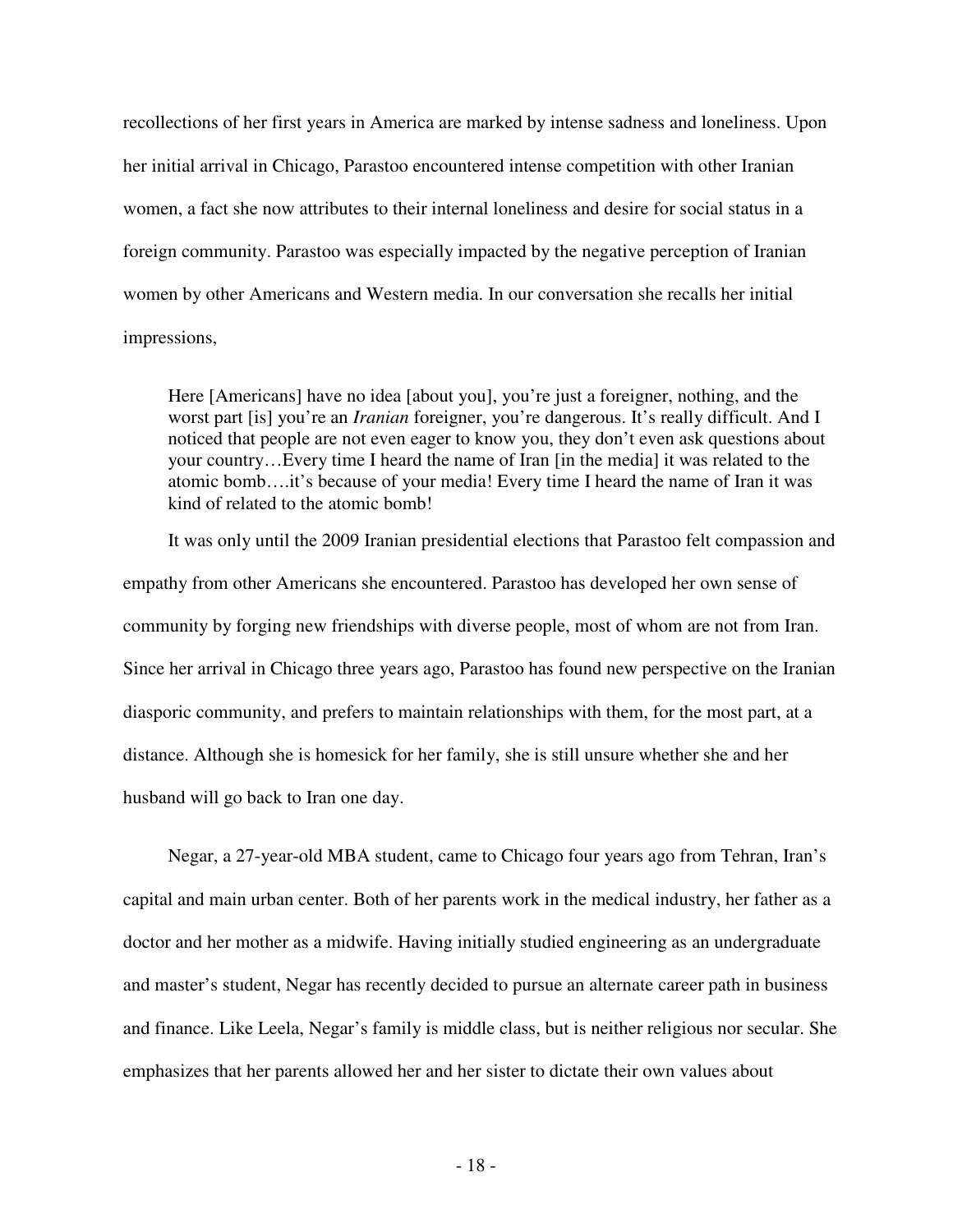religiosity and comportment, as a way to encourage self-determination, autonomy, and confidence.

 Negar believes that women's employment and financial opportunities are far greater in America than in Iran, and that sexual double standards do not exist as blatantly here as they do in her home country. She attributes this to the State-imposed limitations placed on women, particularly in the workplace where, she argues, women are judged according to the type of *hejab* they wear. Although Negar admits that sexual double standards exist in both places, she feels that women encounter greater instances of sexual harassment in daily public life in her home country. There, if a woman speaks out against perpetrators, she says, it is perceived as "…your fault." She argues that people believe, "…you shouldn't act like that, you shouldn't wear [this], they relate everything to your appearance or your makeup, that you use to seduce [men]...If you say something back, the public thinks that you did something wrong, not him. You cannot call the police, because the police will not come for this kind of stuff." Negar further contends, however, that younger women are increasingly engaging in resistive behavior, and speak out against such grievances. Since she came to America, Negar says that, "…here, I am considered a human first, not a woman first, but in Iran…I'm considered a sex object."

 Asal is a 27-year-old graduate student of micro-biology at a local Chicago university. Asal grew up in Tehran in a small Armenian community, a population group which comprises less than 1% of the country's 70 million inhabitants.<sup>43</sup> Although most Armenians immigrated to Iran in the  $17<sup>th</sup>$  century, Asal's family has resided in Iran since the 1800s, and she admits that her identity is interwoven with both Iranian and Armenian culture and tradition. Her family is

<sup>43</sup> Congressional Research Service Report for Congress. *Iran: Ethnic and Religious Minorities,* by Hussein D. Hassan. Order Code RL34021. Washington, DC: Government Printing Office, 2008.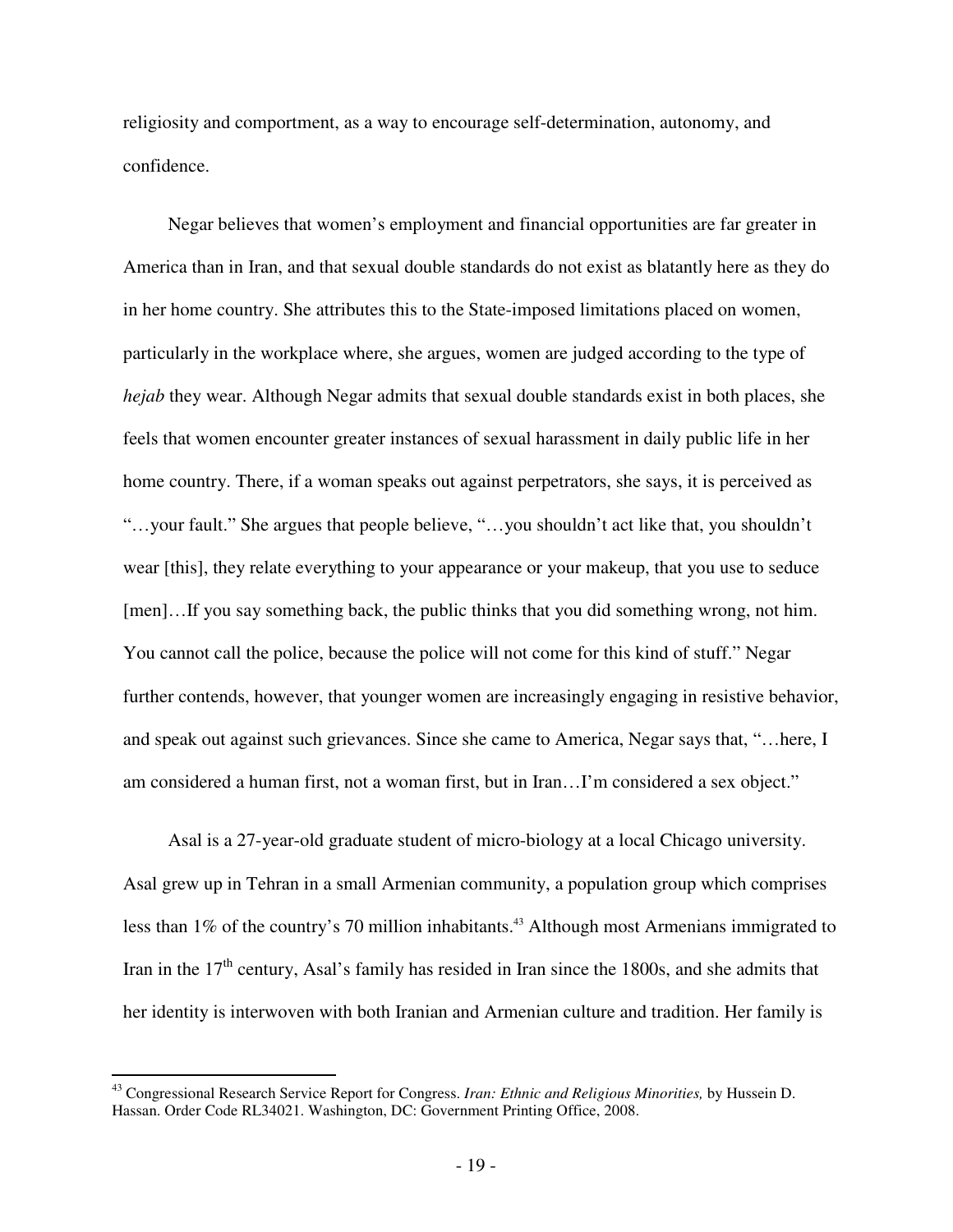passionately nationalistic and holds onto the Armenian identity through their language, culture, schooling, and church community.<sup>44</sup> Although her family is not religious, Asal says that her family does not approve of her relationship with her fiancé, an Iranian Muslim, because he is not Armenian. For Asal this is especially difficult, and she admits that this has caused significant tension with them in recent months. Asal refused to convert to Islam, and at one point her fiancé considered conversion to her Orthodox Christian faith. In Iran, it is illegal for a Muslim to renounce his/her religion.<sup>45</sup> While it is legal for a Muslim man to marry a non-Muslim woman (so long as she adheres to any of the three Abrahamic religions—Christianity, Judaism, or Islam), marriage between a Muslim woman and a non-Muslim man is forbidden.<sup>46</sup> As a result of these circumstances, Asal and her fiancé came to Chicago in order to live together and pursue their respective educations. While her fiancé was able to secure a student visa, Asal came to America as a social refugee because of her religious and ethnic minority status in Iran.<sup>47</sup>

 Asal does not believe the hejab prevents men from looking at women. In a moment of frustration, Asal relays the following sentiment:

[In Iran] you will find lots of those men who are looking at you in some way that's like, oh, he's having a fantasy in his head. So if that person wants to imagine something or look in a like, dirty way, he can do that even if you are under a blanket. But if someone

<sup>&</sup>lt;u>.</u> <sup>44</sup> Compared with other religious and ethnic minorities in Iran (such as the Baha'i), Armenian Christians have relatively greater civil freedoms in modern-day Iran. While comprising a small fraction of Iran's 70,000,000 people, Armenians have made significant advancements to the modernization and advancement of Iranian society in recent centuries. They also enjoy rights to their own educational system, churches, community centers, businesses, as well as governmental representation. Eliz Sanasarian, *Religious Minorities in Iran* (Cambridge: Cambridge University Press, 2000), 148.

<sup>45</sup> S.A. Rahman, *Punishment of Apostasy in Islam* (Jalan Othman: The Other Press Sdn Bhd, 2006), x.

<sup>46</sup> Shahla Haeri, *Law of Desire: Temporary Marriage in Shi' Iran* (Syracuse: Syracuse University Press, 1989), 36.

<sup>&</sup>lt;sup>47</sup> While she herself has witnessed very few instances of prejudice, Asal qualified as a social refugee from an international organization based on specific instances of discrimination that she experienced throughout her lifetime. These have included instances of religious and ethnic intolerance by Persian Iranians.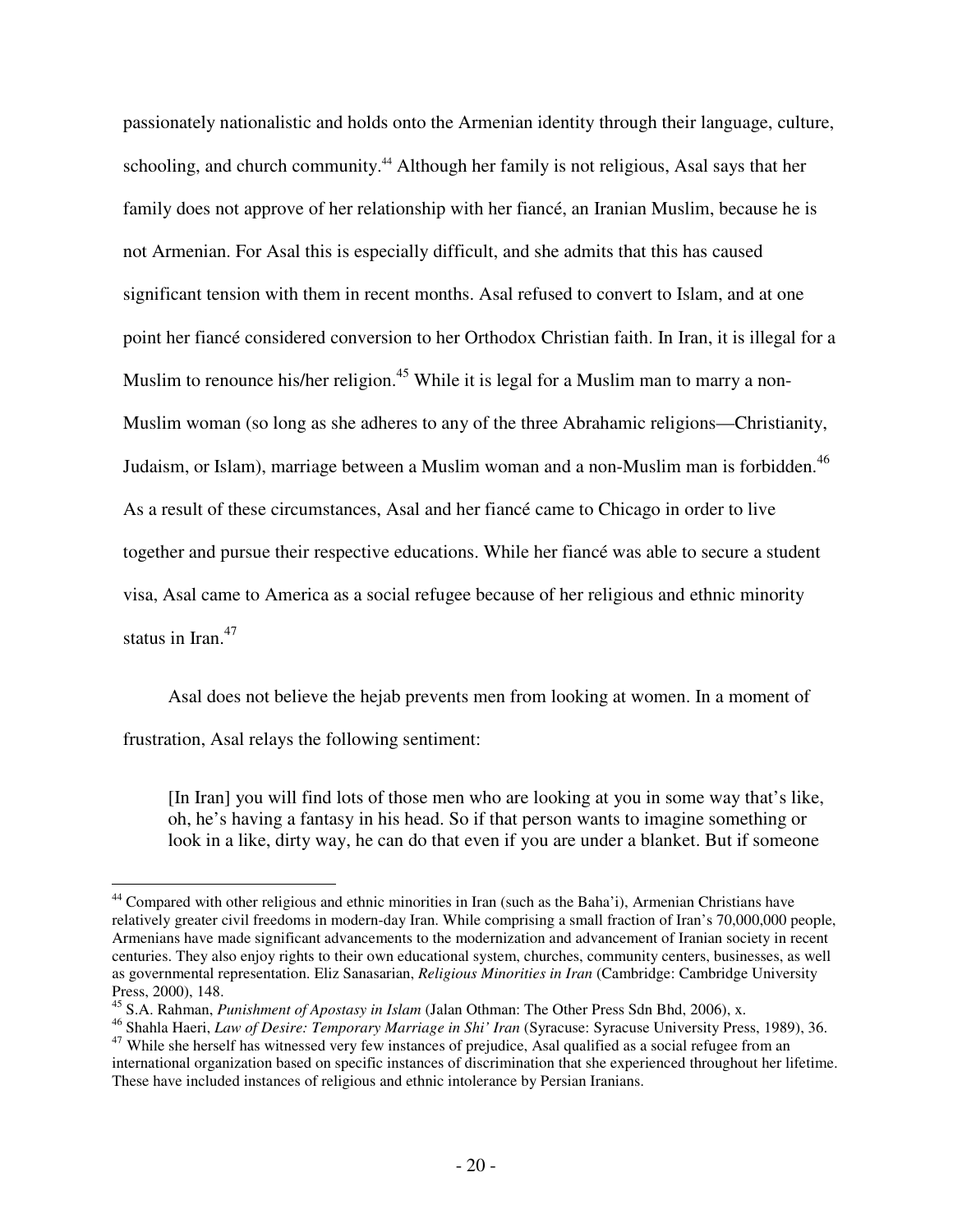really doesn't want to look at you that way, he won't do that even if you are naked. So, by just hiding some hair, are you kidding me? What is this? It's not important that you should put it under the scarf. And doing that made our new generation more greedy to [see] what is under [the veil].

 Although Asal believes that women experience greater everyday freedoms in America (such as engaging in public sports), she also notes that the field of micro-biology is just as maledominant in America as it is in Iran and that salary differences favor men above women.

 Asal also feels that while instances of sexual harassment are far less frequent in America, the sexual objectification of women's bodies is by and large more pressing in Western culture and that the visual culture "is so much stronger here." On a recent trip to Las Vegas with her fiancé, she admits that, "It was kind of, like, really sad to see all those girls there, like, the waitress who is barely wearing anything…" Women who put their bodies on display, Asal claims, objectify their bodies and are in turn objectified by those who are watching them; something that Asal believes is much more prevalent in the West.

 Iranban, a 32-year-old Iranian woman, came to the United States four years ago with her husband, both in pursuit of graduate education. Like the other participants, Iranban grew up in Tehran in an upper-middle class neighborhood with her parents and sister. Her father is a religious man, but her mother, she says, is less so. Unlike their cousin, who entered an arranged marriage at the age of fifteen, Iranban and her sister were raised to make their own choices and to be autonomous. She says, "Always my father and mother give this independence, this freedom to me. You should know what you are doing, so we cannot plan your life, they would say." Like Leela, Iranban's earliest childhood memories are marred by recollections of war. During their first years in school, Leela says that jokes and games were used as a way to resist and make light of the strict environment in school, where religious leaders frequently

- 21 -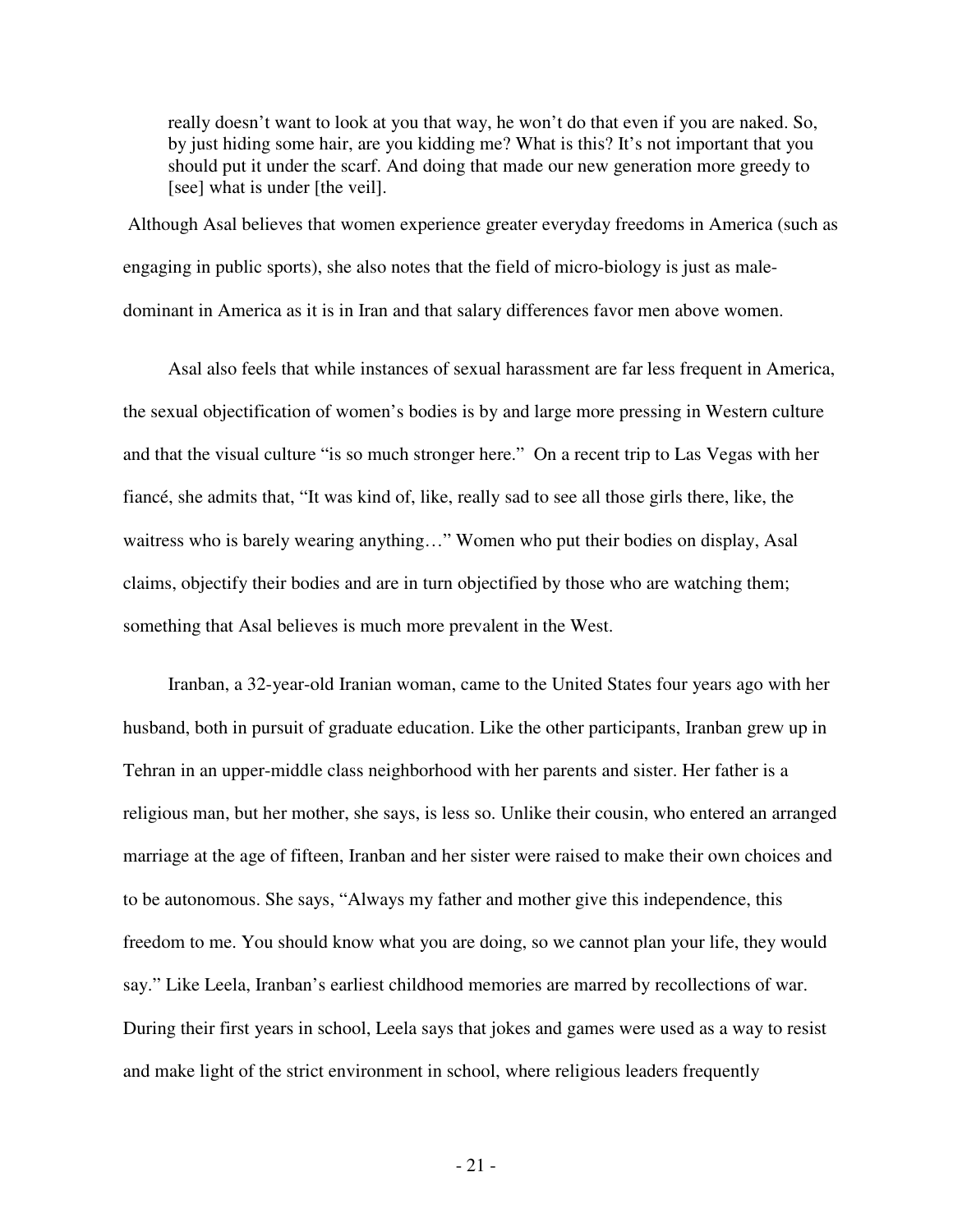questioned them about their parents' lives. Iranban exclaims, "It was resistance, of course it was," when she speaks about the practical jokes they played on their religious teachers. Leela states,

In Iran we made fun out of many things that the government wanted us to practice in a serious way, but we made fun out of it, and we continue to do that [today]. And now there are some comic series about religion on the internet, whenever I see them I wonder how these people and nation can make fun out of everything. Make fun out of religion, rules and regulation.

Today, Iranban agrees that Iranian women "are trying their best in Iran" to improve women's social position in society. As a secular individual, Iranban, like Leela and Parastoo, does not believe that veiling is an effective deterrent against sexual harassment and the sexual objectification of women's bodies in Iran. However, she also believes that women in America encounter greater obstacles. Social expectations, such as marriage, financial success, and motherhood continuously limit American women, Iranban argues.

I think women here just *think* they have their freedom. Sometimes I just look at the way that men look at them….they're just thinking she's beautiful, that is enough. Do you know what I mean? If she earns good money, it is enough. That is the thing that is so surprising for me, the freedom that I was thinking about the United States, for the women especially, is not as rich as I think.

 Each participant's narrative, while unique in historical context and individual experience, provides a more cohesive and comprehensive understanding of the dynamics and complexities of Iranian women's lives as Middle Eastern immigrants living in the American diaspora. While most admit that women in America enjoy a greater number of 'ordinary' citizen rights, based on their own observations many believe that Western women face greater challenges in a culture that promotes female hyper-sexuality and the sexual objectification of women's bodies. Furthermore, many of their experiences in America have unfortunately been overshadowed by their perceived status as 'Middle Easterners' and 'foreigners,' which have caused significant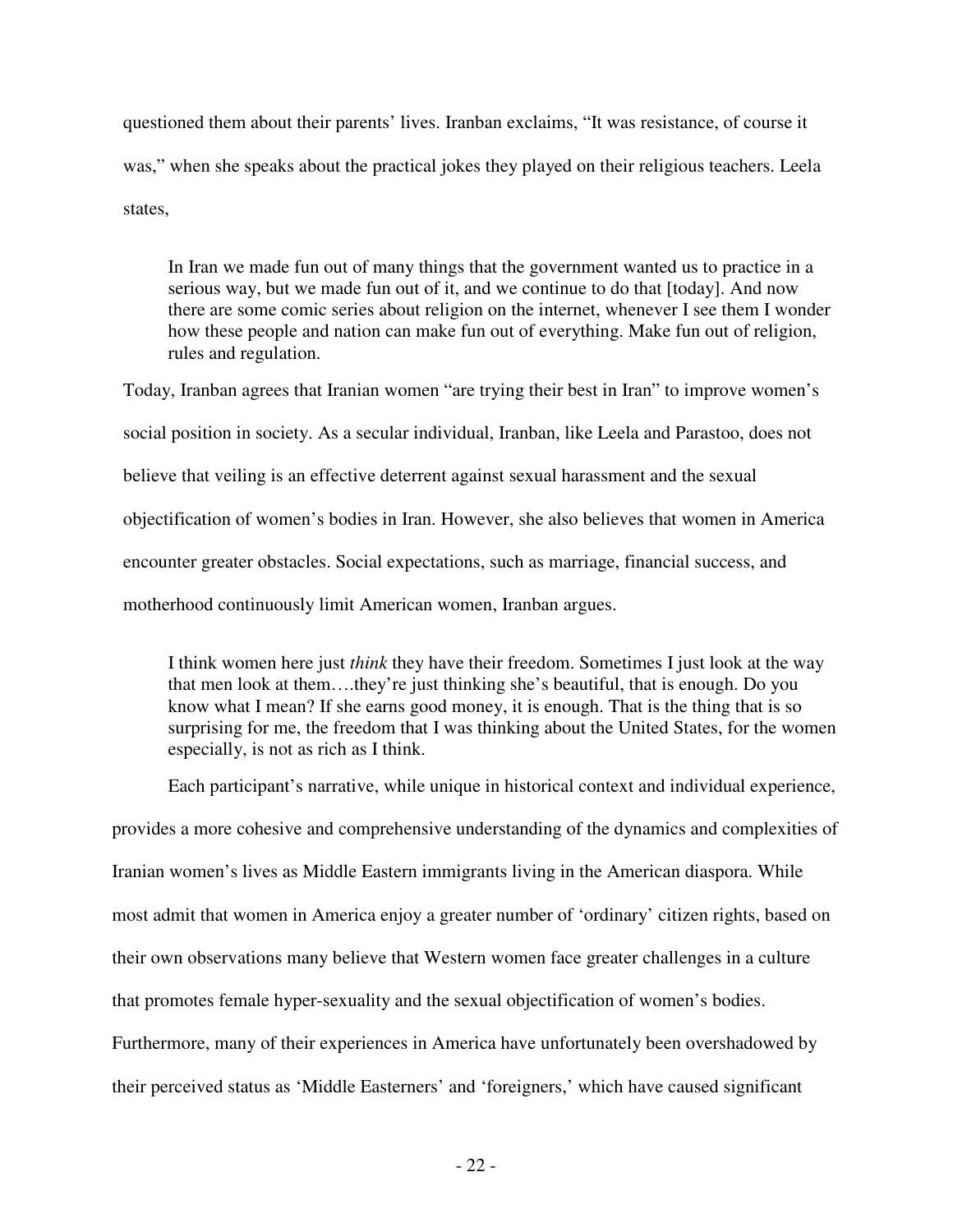feelings of depression and self-induced isolation. Despite the social obstacles they face in Iran, each woman has made it explicitly clear that Iranian women engage in intentional acts of daily resistance and that despite their social limitations, they possess an unyielding fortitude as conscious agents of social change.

#### *Utilizing a Transnational Feminist Framework in my Methodology and Praxis*

Transnational feminist theory demands a reframing of traditional, Western feminism into a more introspective and multilayered framework of feminist theory and praxis.<sup>48</sup> Considering *all*  individuals' perspectives from a multitude of intersecting positionalities requires intentional collaboration with differing feminists, activists, and social justice groups across the globe. It is a way of thinking anew about the world, which encourages an alternative framework for addressing contemporary issues of social inequality, gender difference, and an acute awareness of the global politics of our time.<sup>49</sup> Grounded within a post-colonial, post-modern critique of Western feminist theory, this theory advocates alternative viewpoints outside of the parameters of dominant hegemonies.<sup>50</sup>

Utilizing Inderpral Grewal's term, "scattered hegemonies" as a way to contextualize the subjectivities that exist outside of a Euro-centric/American-centric perspective is essential to adopting an effective transnational feminist framework.<sup>51</sup> Its theoretical underpinnings encourage a more critical look at the universal category of gender and the politics of "global feminism" by considering the impact of global economies, "patriarchal nationalisms," and other various forms of local oppression on women's lives and personal experiences.<sup>52</sup> Transnational feminist theory

<sup>48</sup> Inderpal Grewal and Caren Kaplan, eds., *Scattered Hegemonies: Postmodernity and Transnational Feminist Practices* (London: Sage Publications, Ltd., 1997), 1.

<sup>49</sup> Ibid.*,* 2.

<sup>50</sup> Ibid.*,* 2.

<sup>51</sup> Ibid.*,* 7.

<sup>52</sup> Ibid.*,* 17.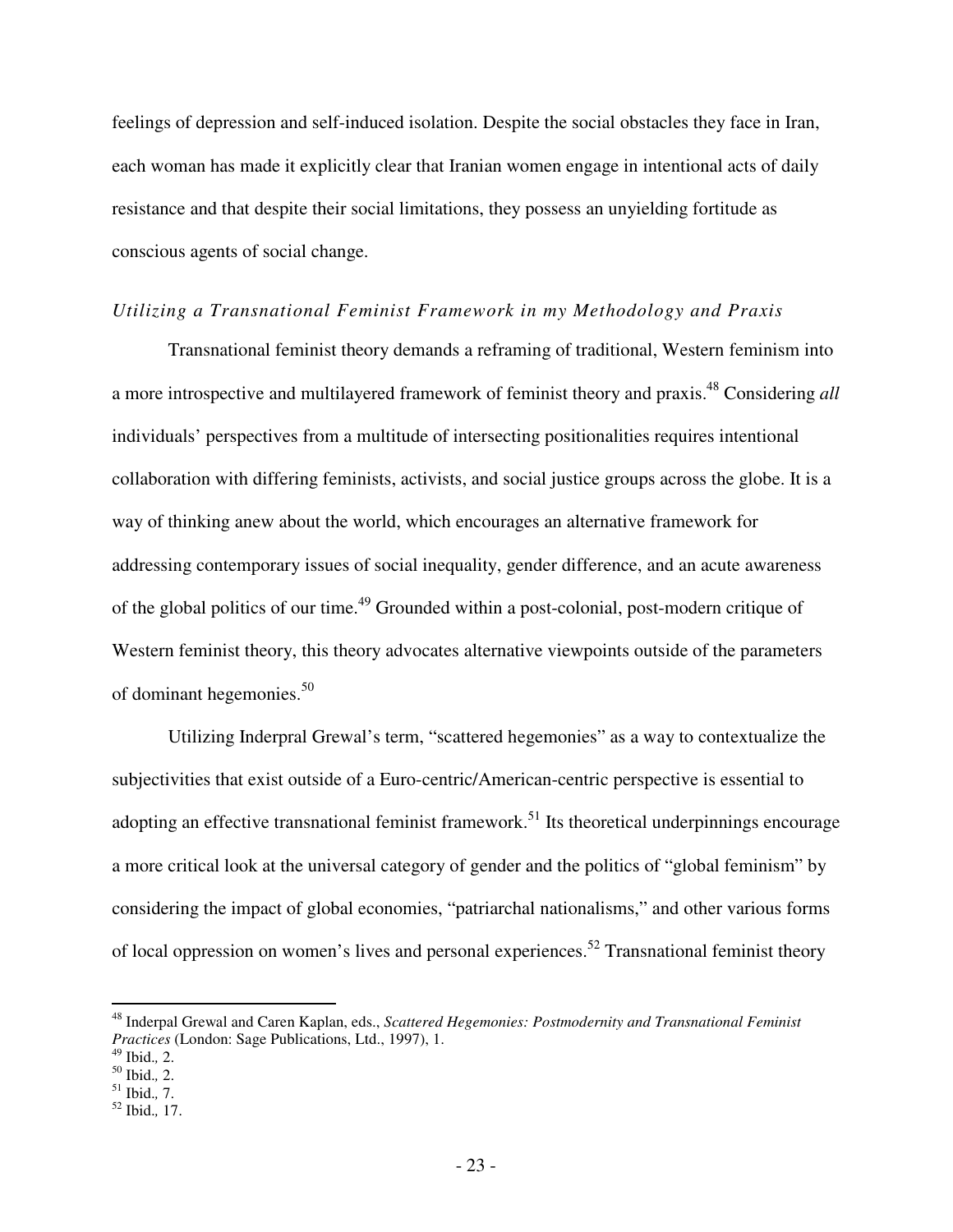and praxis also challenges traditional ways of knowing—"the production, publication, distribution, and consumption of information and ideas"—in Western feminist scholarship, which as Chandra Mohanty argues, must be confronted in order to disrupt homogenous images of a Third World women as victimized, tradition-bound, and passive.<sup>53</sup> The significance of utilizing a transnational feminist framework in this research project cannot be overstated. In an effort to create an effective and intentional counter-narrative about Iranian women in the United States, it is imperative that I engage transnational feminist theory with praxis throughout the research phase.

#### *Reclaiming the Narrative*

 Given the suppositions made about Muslim and Middle Eastern women in mainstream American media, it is especially important that my perspectives (as a Western researcher/observer) are not privileged throughout the interview process. As a qualitative method of research and information gathering, ethnography has been critically examined by early feminist anthropologists who considered the problematic components of this research method and ultimately, the implications of its findings.<sup>54</sup> Most often, feminist critics concerned themselves with issues of power and knowledge, ethics of research, the dilemmas of profit, and professionalism.<sup>55</sup> As one scholar notes, "Ethnography's distinctive research method...privileges the body as a site of knowing…" <sup>56</sup> While ethnography offers detailed descriptions of the daily

<sup>53</sup> Chandra Talpade Mohanty, "Under Western Eyes: Feminist Scholarship and Colonial Discourses," *Feminist Review,* no. 30 (Autumn 1988): 64,

<sup>&</sup>lt;sup>54</sup> Initial critics included such scholars as Judith Stacey (1988), Ann Oakley (1981), Paul Rabinow (1988), Stephanie Riger (1992), Lila Abu-Lughod (1990), and Gesa E. Kirsch (1999); Lewin, Ellen, ed., *Feminist Anthropology: A Reader* (Victoria: Blackwell Publishing, 2006): 149.

<sup>55</sup> Lewin, Ellen, ed., *Feminist Anthropology:* 149.

<sup>56</sup> D. Conquergood, "Rethinking Ethnography: Towards a Critical Cultural Politics," *Communication Monographs* 58 (1991): 180.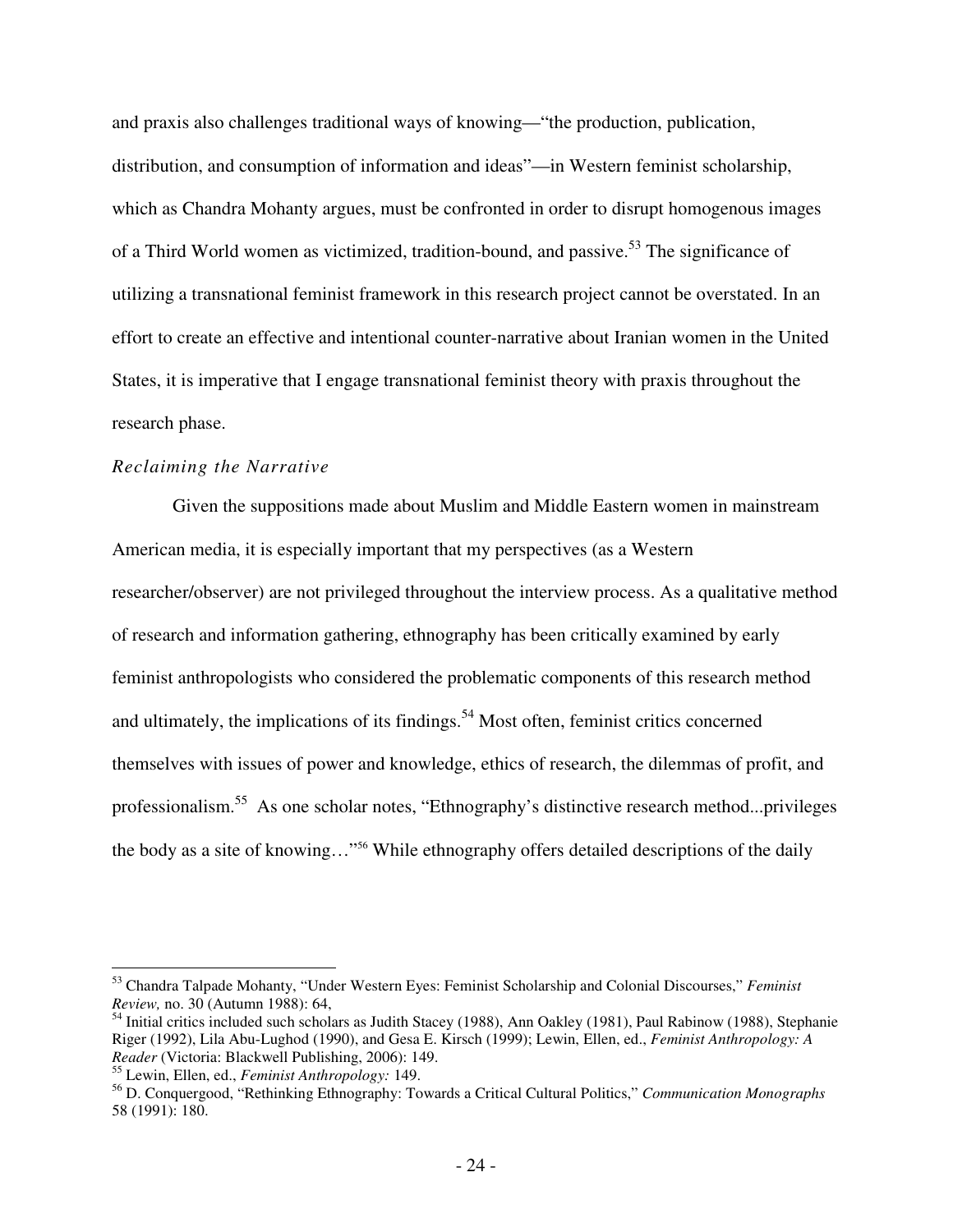life through a 'writing of culture,' feminist ethnography challenges traditional scientific paradigms of knowledge and "truth."<sup>57</sup>

### *Feminist Ethnographic Praxis*

 I turn now to developing a critical understanding of feminist ethnographic praxis as an integral component of the research process. This type of praxis insists upon the inclusion of interview participants in each phase of the interview process.<sup>58</sup> It encourages a more cohesive, collaborative effort between the researcher and those being researched. By working in tandem, questions of authority and power, and for "whom" one might be speaking are critically assessed. Katherine Borland suggests that, "By extending the conversation we initiate while collecting oral narratives to the later stage of interpretation, we might more sensitively negotiate issues of interpretive authority in our research."<sup>59</sup> This practice, Borland further argues, would at the very least bring to the fore those points at which the researcher and interview participant fail to agree. $^{60}$ 

Judith Stacy argues too, that elements of "inequality, exploitation, and even betrayal are endemic to ethnography."<sup>61</sup> She insists that despite an ethnographer's greatest efforts to incorporate the perspectives and "voice" of the interview participants, a published ethnography represents "an intervention into the lives" of research participants and represents ultimately the final product of the ethnographer alone.<sup>62</sup> The consequences of which, according to Stacey, should include challenges of interpretation, evaluation, and judgment by those being

<sup>57</sup> Ibid., 149.

<sup>58</sup> Katherine Borland, "That's Not What I Said: Interpretive Conflict in Oral Narrative Research, " in *Women's Words: The Feminist Practice of Oral History,* ed. Sherna B. Gluck and Daphne Patai (New York and London: Routledge, 1991): 73.

 $59$  Ibid., 73.

<sup>60</sup> Ibid., 73.

 $<sup>61</sup>$  Ibid., 114.</sup>

 $62$  Ibid., 114.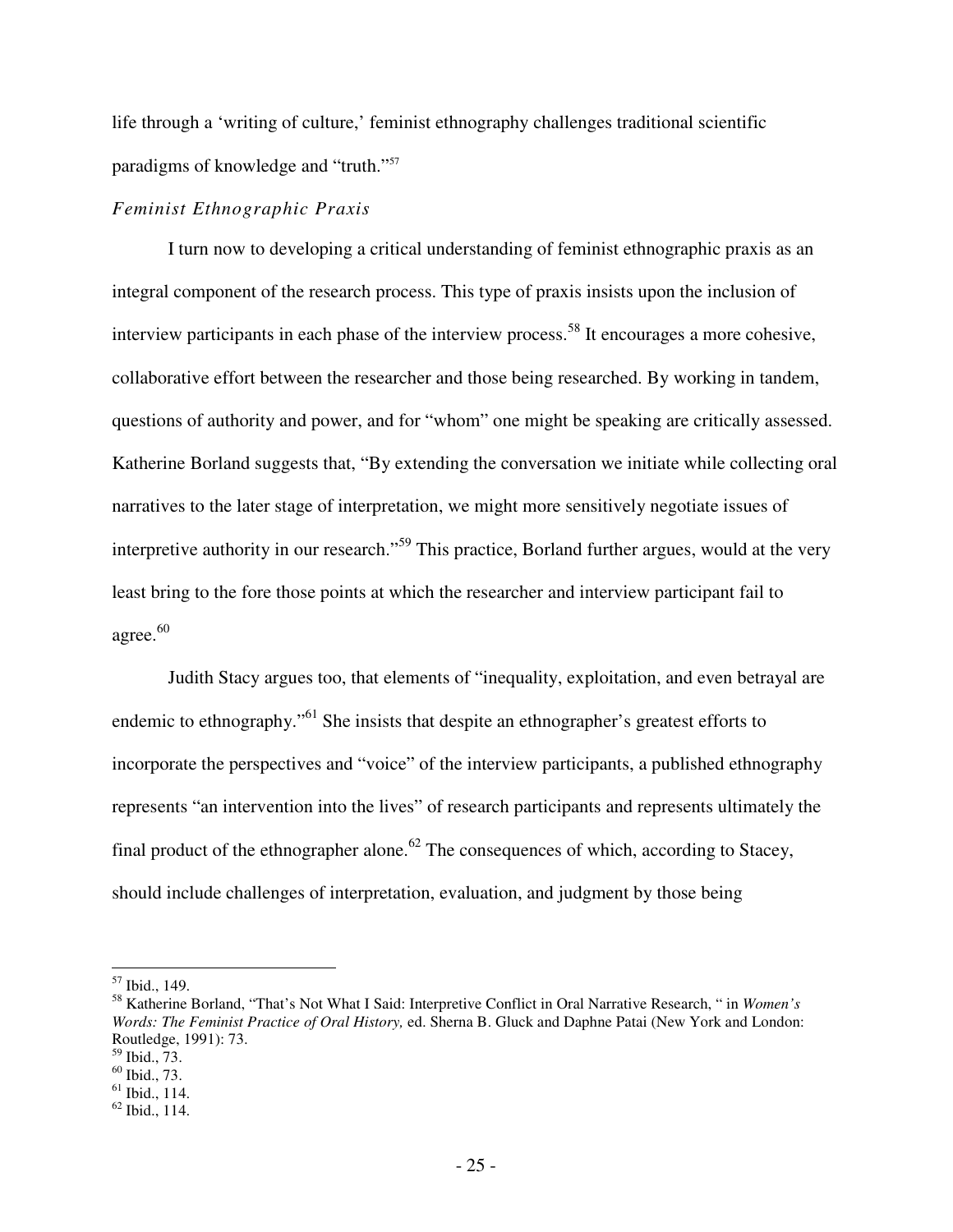researched.<sup>63</sup> The solutions proposed by Stacey include identifying the limitations of the ethnographic process as an imbalanced relationship between the observer and the participant as well as a "self-conscious awareness about the distortions and limitations of the textual productions of [researchers'] studies."<sup>64</sup> Recognizing my own interpretation of the participants' experiences as only a "partial truth" of their stories has aided me in the interpretive writing process.

While feminist ethnography encourages an awareness of the power dynamics in the creation of partial 'truths' in the research process, it is equally as important to critically engage the conversation between those being 'researched' and the 'researcher.' In other words, challenging underlying assumptions and engaging the participants through conversation is an essential component to writing an ethnography that both forges new ideas and questions the status quo. Here, follow-up questions and dialogue have encouraged this kind of reciprocity, one which considers both the perspectives of the researcher and the individual participants of the research process.

For example, in one conversation I had with an individual she accepted the idealization of women's bodies in America, particularly in terms of their physical attributes, without looking at how women's bodies were subjugated and objectified throughout this process. By not acknowledging, say, the effects of female hyper-sexuality in the media on young, adolescent women, this particular individual accepted societal expectations of Western female sexuality at face value, without questioning whose interest they ultimately serve. Here, issues of agency, selfdetermination, and resistance to misogyny were not central to her narrative. As a researcher, I felt it was important to address and engage what I perceived as an unintentional oversight,

 $\overline{a}$  $63$  Ibid., 114.

<sup>64</sup> Ibid., 115.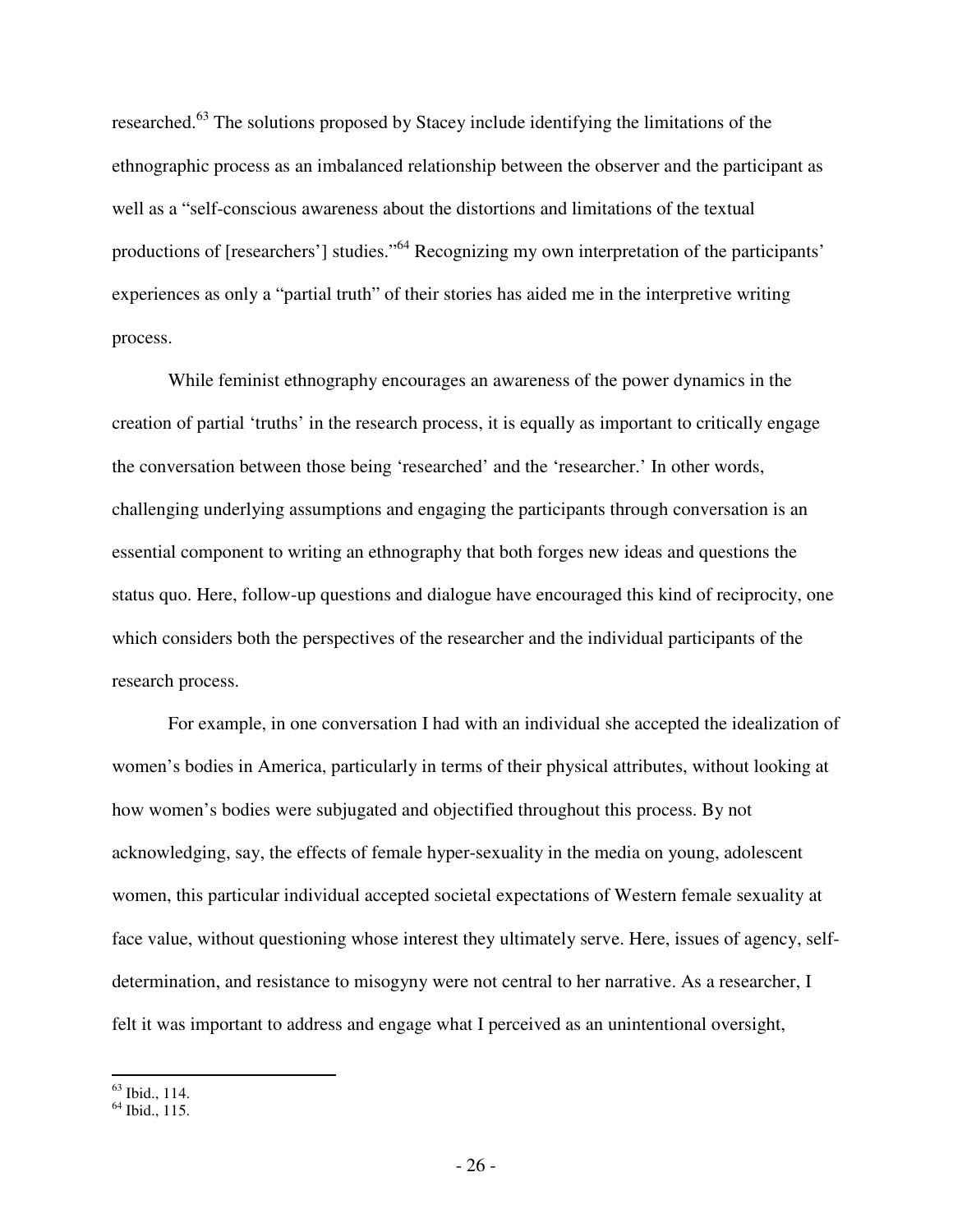particularly as it related to issues of agency and self-determination for young, Western women. I use opportunities like these as a way to engage questions of power and assumptions with the participants in order to invoke dialogue and create a more complex, nuanced analysis of their experiences and perspectives. Still, I have worked in cooperation with the participants to ensure that the flow of information, the construction of identities, self, and subjectivities, continues to be empowered from both directions throughout the interpretive phase and writing stage.<sup>65</sup> By situating more of the perspectives "of the researched" central to the writing process, as I hope to have accomplished throughout this process, potential violations of interpretation are significantly diminished.<sup>66</sup>

## *Chapter 2: Historical Background of the Study and Review of the Literature*

The following pages offer a brief synthesis publications related to feminist movement(s)<sup>i</sup>, revolutionary discourses<sup>ii</sup>, youth culture, social movements in Iran<sup>iii</sup>, as well as Diaspora communities that address issues of gender and sexuality. In addition to transnational feminist scholarship (which is examined more closely in Chapter 3), the theoretical underpinnings of my project include theories of power and knowledge, subjectivity, and dominant discourses. Among others, both Michel Foucault and Judith Butler's theories of gender and subjectivity also inform my research inquiry.

### *A Brief Overview of Women's History in Pre-Revolutionary Iran*

The 2009 Green Movement has prompted a renewed global interest in the decades-long struggle for women's right in Iran. Women's political and social activism has a far reaching

<sup>65</sup> Ibid., 73.

<sup>66</sup> Judith Stacey, "Can There be a Feminist Ethnography?", in *Women's Words: The Feminist Practice of Oral History,* ed. Sherna Berger Gluck and Daphne Patai (New York and London: Routledge Press, 1991): 115.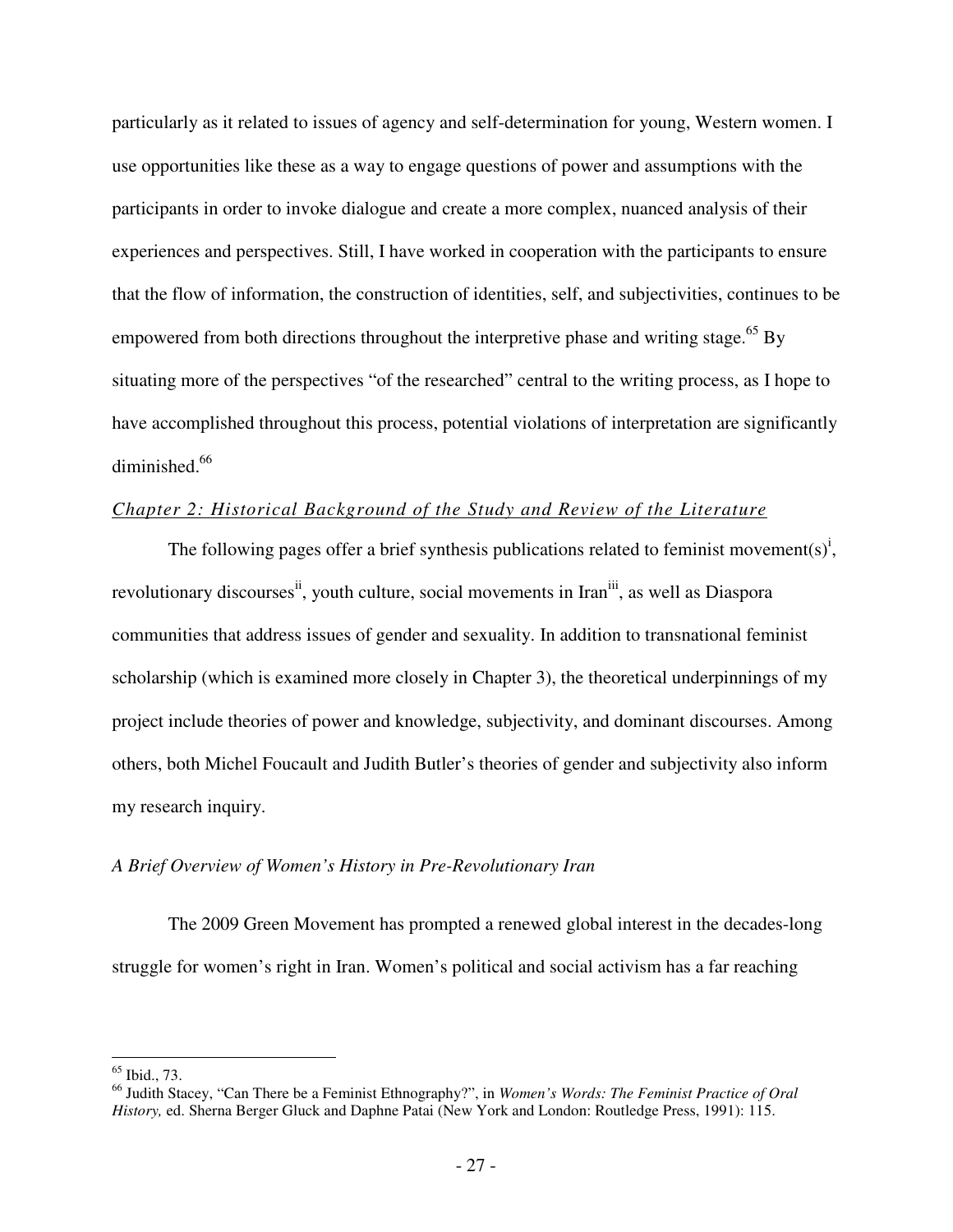history in the country, dating back to the mid-nineteenth century.<sup>67</sup> Their political, economic, and social contributions leading up to and during the 1979 Revolution were especially significant, as part of the Shah's expansive modernization program, with increasing numbers of women enrolled in higher education and universities, as well as in the employment sector.<sup>68</sup> In the early 1960s women also worked diligently to bring about status law changes in areas of divorce, marriage, child custody laws, and voting rights.<sup>69</sup>

By the 1970s women comprised approximately 43% of teachers, 44% of clerical workers, and 11% of medical and paramedical personnel, although these were largely limited to a small number of elite Iranian women.<sup>70</sup> The majority of Iranians in rural areas remained illiterate due to the Shah's limited expansion of educational services, although this increased by nearly 45% from the  $8\%$  literacy rate measured just several decades prior, in the mid-1950s.<sup>71</sup> Rural women remained largely uneducated and illiterate due to their own familial and labor obligations and as a result of the social stigma associated with female education. By the 1970s, however, more and more rural women gained access to the country's nationalized education system, and the percentage of women with higher education degrees jumped from 1% of the country's population in the 1960s to 5% just ten years later.<sup>72</sup> Urban literacy rates grew in substantial numbers during this period, jumping by 33% in the mid-1950s to 65% in the mid-1970s. And by the end of the 1970s, nearly one-third of the country's 175,000 university students were women,

<sup>&</sup>lt;sup>67</sup> Parvin Paidar, *Women and the Political Process in Twentieth-Century Iran* (Cambridge: Cambridge University Press, 1995): 22.

<sup>68</sup> Roksana Bahramitash, "Islamic Fundamentalism and Women's Economic Role: The Case of Iran," *International Journal of Politics, Culture, and Society,* 16 no. 4 (2003): 557.

<sup>69</sup> Guity Nashat, "Women in the Islamic Republic of Iran," *Iranian Studies,* 13 no. 1/4, Iranian Revolution in Perspective (1980): 169.

<sup>70</sup> Roksana Bahramitash, "Islamic Fundamentalism and Women's Economic Role: The Case of Iran," *International Journal of Politics, Culture, and Society* 16 no. 4 (2003): 556.

<sup>71</sup> Hamideh Sedghi, *Women and Politics in Iran: Veiling, Unveiling, and Reveiling* (Cambridge: Cambridge University Press, 2007), 122.

<sup>72</sup> Ali Gheissari, *Contemporary Iran: Economy, Society, Politics* (Oxford: Oxford University Press, 2009), 111.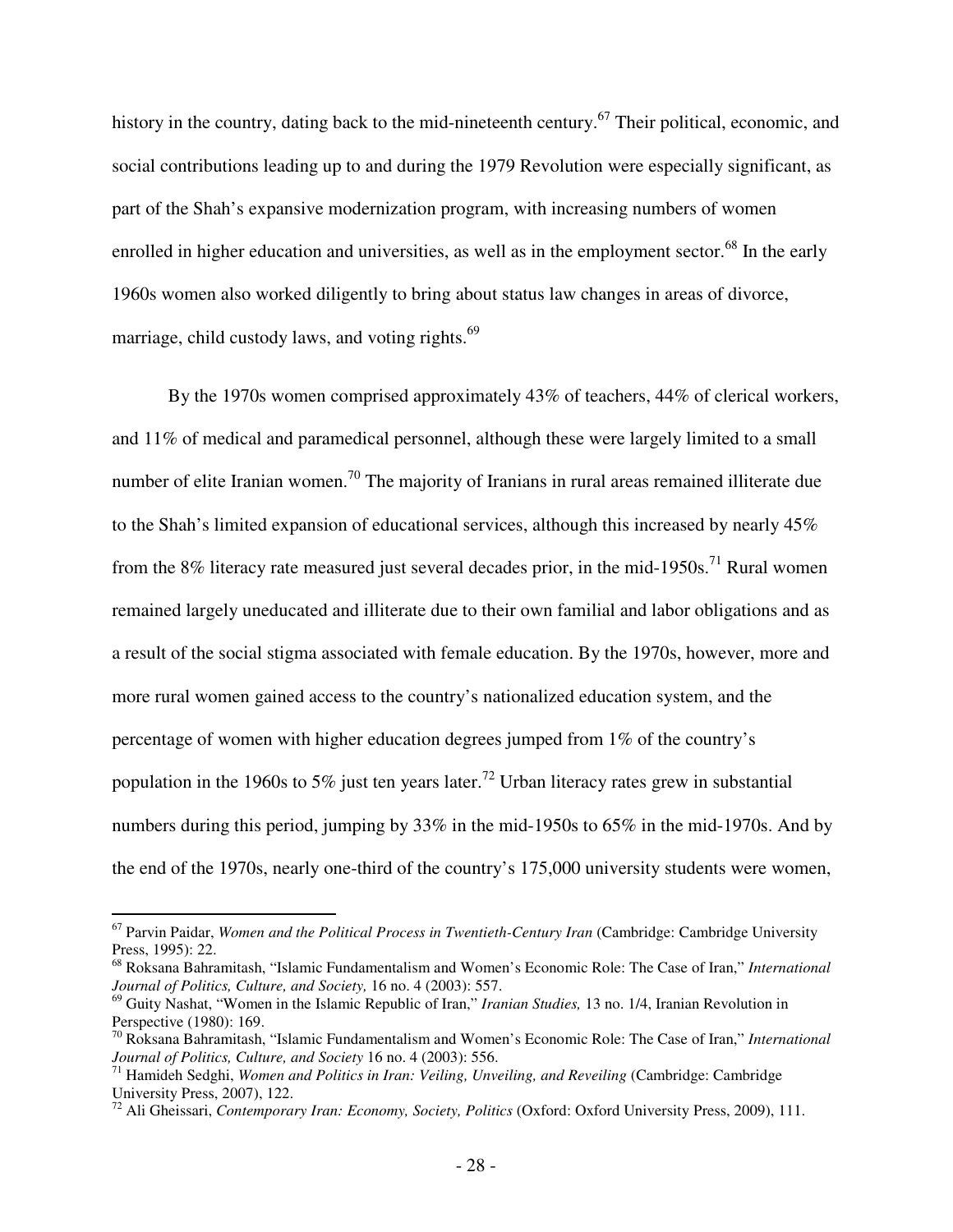and comprised nearly 20% of the country's urban labor force.<sup>73</sup> While there were tremendous educational benefits for Iran's population, the Shah's modernization program, which was largely structured around the rapid industrialization of Iran and the White Revolution (a land reform aimed at restoring land ownership to Iran's rural farmers), resulted in detrimental consequences for Iran's working and low-income populations.<sup>74</sup> High rates of urban poverty, increased income disparity between the growing number of urban poor and the middle- and upper-classes, as well as an increasingly repressive secular monarchy spurred many women to join various opposition movements, including religious and Marxists organizations, whose disdain for the Westernized sexual objectification of Iranian women allied them even further against the monarchy.<sup>75</sup>

Those who aligned themselves with Islamic modernism, a movement that called for the "reform and revitalization" of Shi'a Islam, were supporters of an Islamic religious platform "based on a general concept of social justice" embedded within this religious doctrine.<sup>76</sup> Others sought allegiance within Marxist and Leftist secular organizations, and equally scorned the hyper-sexualized presentation of Iranian women in Western-backed commercialism, cinema, and in the media.<sup>77</sup> Leading up to and during the revolutionary period, women actively engaged in political protests, student-led movements, and led political demonstrations, protests, and student movements against the increasingly corrupt monarchy.<sup>78</sup>

 $\overline{a}$ <sup>73</sup> Asef Bayat, *Making Islam Democratic: Social Movements and the Post-Islamist Turn* (

<sup>74</sup> Roksana Bahramitash, "Islamic Fundamentalism and Women's Economic Role: The Case of Iran," *International Journal of Politics, Culture, and Society* 16 no. 4 (2003): 556.

<sup>75</sup> Guity Nashat, "Women in the Islamic Republic of Iran," *Iranian Studies,* 13 no. 1/4, Iranian Revolution in Perspective (1980): 171.

<sup>76</sup> Roksana Bahramitash, "Islamic Fundamentalism and Women's Economic Role: The Case of Iran," *International Journal of Politics, Culture, and Society,* 16 no. 4 (2003): 558; Guity Nashat, "Women in the Islamic Republic of Iran," *Iranian Studies,* 13 no. 1/4, Iranian Revolution in Perspective (1980): 172.

<sup>77</sup> Guity Nashat, "Women in the Islamic Republic of Iran," *Iranian Studies,* 13 no. 1/4, Iranian Revolution in Perspective (1980): 171.

 $78$  Ibid., 173.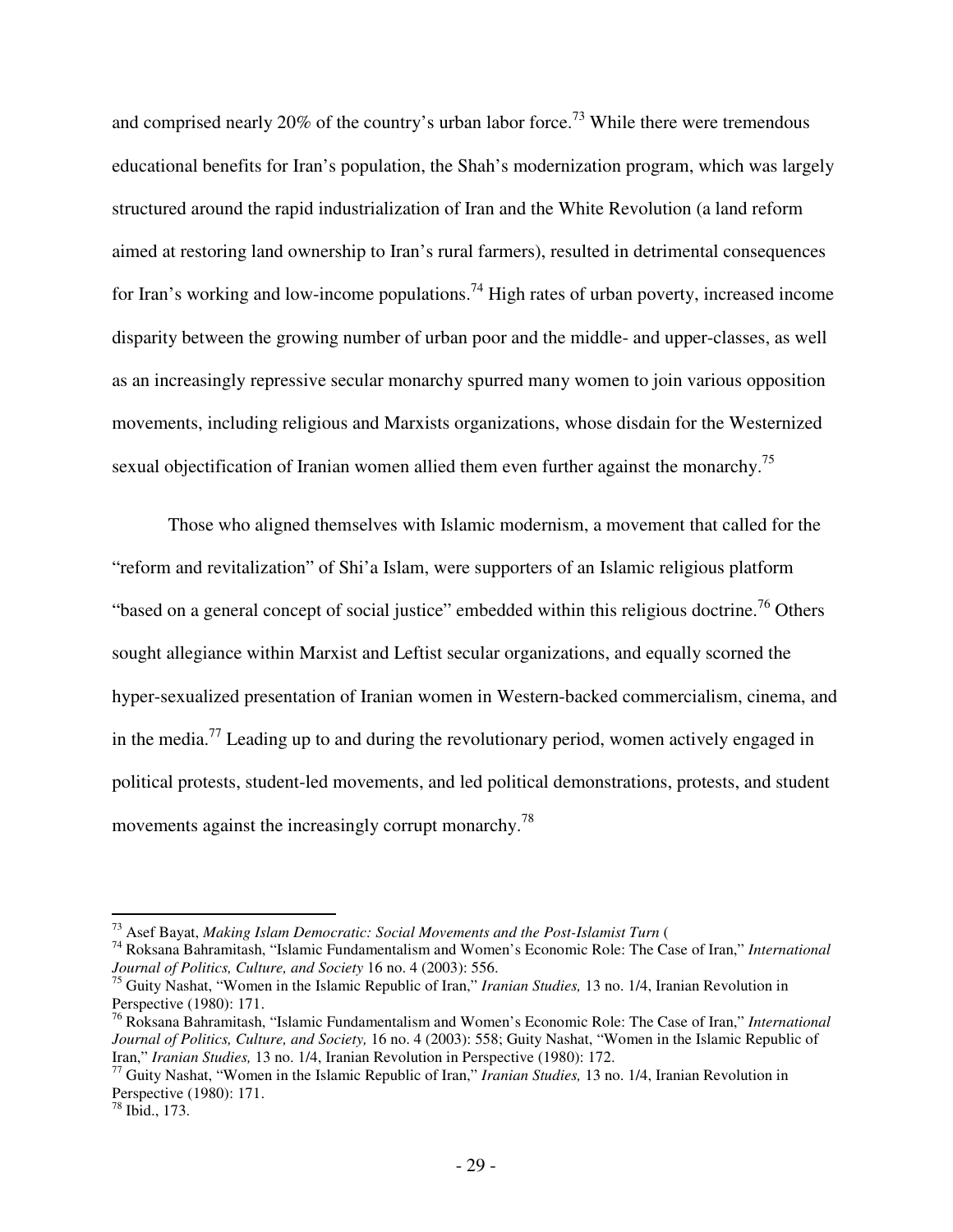Despite their involvement in the populist uprising, the decades since the Revolution have witnessed a substantial regression in their legal and social status in Iranian society, as well as a reversal of most laws enacted in favor of gender equity under the monarchy<sup>79</sup>. Newly Stateimposed legal restrictions putting women at distinct disadvantage in divorce and marriage rights, child custody laws, citizenship rights, obligatory veiling, and limitations on the freedom of mobility are the most frequent subjects of controversy surrounding the contemporary women's debate in Iran.<sup>80</sup> For the past three decades both secular and religious women's groups have lobbied against the abrogation of gender equity laws, which existed prior to 1979, as well as against new laws and policies that further repress women's autonomy, economic independence, and access to fair legal protection.<sup>81</sup>

# *Building a Nation: Women as Producers*

Since the toppling of the Qajar Dynasty in the early twentieth century women's gender identity has been a central theme in the country's national-building project.<sup>82</sup> Each phase has incorporated varying threads of gender discourse that hinge women's emancipation on the physical representation of their bodies, sexuality, and their role as wives, mothers, and as symbols of the nation.<sup>83</sup> Author Parvin Paidar, among others, has worked extensively on the subject of women's gender identity in twentieth century Iran. She concludes, "[Iranian] women are, on the one hand, constructed like men as citizens. But they are also treated as a special category in relation to various roles they play in society. These include reproductive and

 $79$  Despite the regression of women's rights in the legal arena, there have been significant improvements in other areas, including women's access to higher education, increasing acceptance of family planning and contraception since the abrogation of the 1967 Personal Status Law, greater levels of economic independence and participation in the workplace, and higher numbers of women in politics. Azadeh Kian-Thiebaut, "From Motherhood to Equal Rights Advocates: The Weakening of the Patriarchal Order," *Iranian Studies 38* (March 2005): 46.  $80$  Ibid.

 $81$  Ibid.

<sup>&</sup>lt;sup>82</sup> Parvin Paidar, *Women and the Political Process in Twentieth-Century Iran* (Cambridge: Cambridge University Press, 1995): 22.

 $83$  Ibid., 22.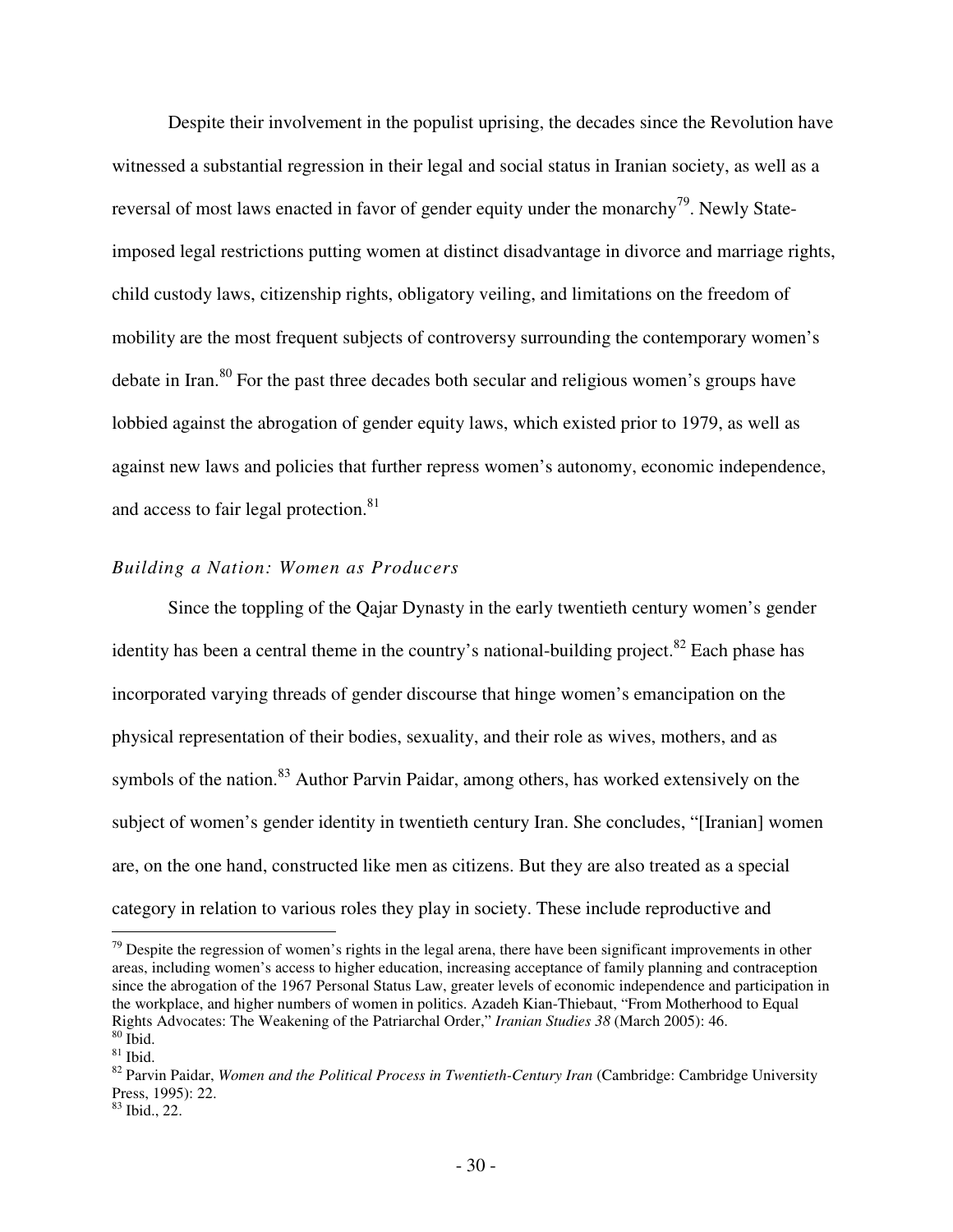symbolic ones. Women are assigned status as mothers and revered as symbols of national and communal identity."<sup>84</sup> Throughout each phase of Iran's nation-state building process, gender discourse has been embedded with socially inscribed expectations of femininity and womanhood that were linked to the country's progress toward modernization and international sovereignty.<sup>85</sup>

Scholars such as Nira Yuval-Davis have examined the theoretical underpinnings of the relationship between gender and nation-building projects in modern history. She argues that nation-building projects rely on women as 'natural' producers of a "collective identity" and a "common origin," which in turn, has had significant effects on women's social positions in the formation of the modern nation-state.<sup>86</sup> According to German historian Peter Alter, nationalism is defined as "both an ideology and a political movement which holds the nation and sovereign nation-state to be crucial indwelling values, and which manages to mobilize the political will of people or a large section of the population."<sup>87</sup> Both Alter and Yuval-Davis argue that ideologies of gender within nation-building projects are based on the idea that identity is a socially constructed entity within a specific culture or population of a nation-state. $88$  In her analysis Yuval-Davis further suggests that women's biological ability to produce and bear children is inextricably tied to nationalist symbolism as 'reproducers' of the nation.<sup>89</sup> Women's identities are inextricably linked to their role as mothers and wives, and the future and stability of the nation-state therefore, is conjoined with its subsequent strength and growth. $90$  The notion of 'culture' or of a 'culturalized discourse,' based on Yuval-Davis' assessment, places gender central to nationalist discourse and nation-building projects. Here she comments, "In this

 $\overline{a}$ <sup>84</sup> Ibid., 22.

<sup>85</sup> Ibid., 22.

<sup>86</sup> NiraYuval-Davis, *Gender and Nation* (London: Sage Publications, 1997), 26.

<sup>87</sup> Peter Alter, *Nationalism,* (London: Arnold Hodder Publications, 1994), 4.

<sup>88</sup> Ibid., 4.

<sup>89</sup> Ibid., 26.

<sup>90</sup> Ibid., 29.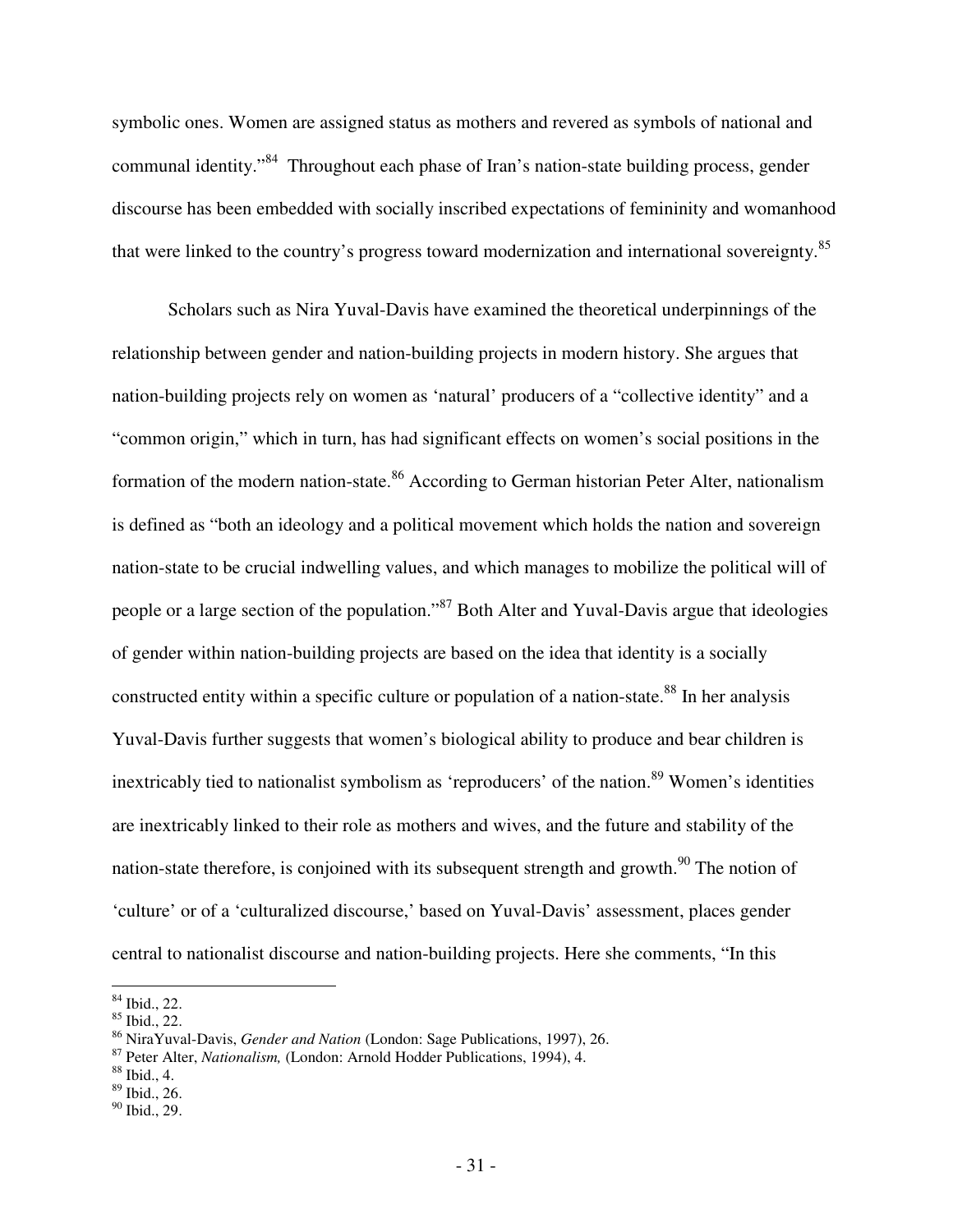culturalized discourse, gendered bodies and sexuality play pivotal roles as territories, markers and reproducers of the narratives of nations and other collectives."<sup>91</sup>

Other scholars like Partha Chatterjee, Leila Ahmed, and Lila Abu-Lughod have also examined gender and cultural identity as they relate to twentieth century nation-building projects. Chatterjee has focused much of his work on the construction of Indian and Bengali identities, with a specific emphasis on the 'inner/outer dichotomy' of the post-colonial Indian nationalist project. Chatterjee argues that during the twentieth century the 'material' and 'spiritual' domains of Indian life were based on what he coins 'selective ideology,' where the technological advances of the West were accepted into Indian life as modernizing advances, but the religious and spiritual 'inner' qualities of life were firmly preserved within the conceptualization of gender identity and knowledge. $92$ 

Similarly, Leila Ahmed describes the discourse of Western colonial "feminism"<sup>93</sup> and cultural nationalism as a "vexed relationship," in which the question of women's social position "…animates the political and ideological contests couched in the language of cultural authenticity versus foreign influence."<sup>94</sup> Lila Abu-Lughod's exploration into the "woman question" also exposes the competing discourses of Egyptian nationalism with Western colonial influence. In particular, the reemergence of the veil as a symbol of resistance and rejection of the

<sup>&</sup>lt;sup>91</sup> Ibid., 39.

<sup>&</sup>lt;sup>92</sup> Partha Chatterjee, *The Nation and Its Fragments: Colonial and Postcolonial Histories* (Princeton: Princeton University Press, 1993): 122.

 $93$  It was typical of nineteenth and twentieth century colonizers to attack the social customs of 'native' Egyptian society, implicating not only Islam as a culprit of women's oppression, but also the local men who imposed and supported it. Veiling, in particular, was perceived as a backward custom and a symbol of women's oppression by religion and Arab men. Advocating for the unveiling of women by British colonizers, as in the case of Egypt, therefore exemplified "progress" toward a colonial "feminist" discourse where "…the issues of culture and the status of women….could be achieved only through abandoning the native culture…" Leila Ahmed, *Women and Gender in Islam* (New York: Yale University Press, 1992), 244.

<sup>&</sup>lt;sup>94</sup> Lila Abu Lughod, "The Marriage of Feminism and Islamism in Egypt: Selective Repudiation as a Dynamic of Postcolonial Politics in Egypt," in *Remaking Women: Feminism and Modernity in the Middle East,* ed. Lila Abu Lughod (Princeton: Princeton University Press, 1998): 243.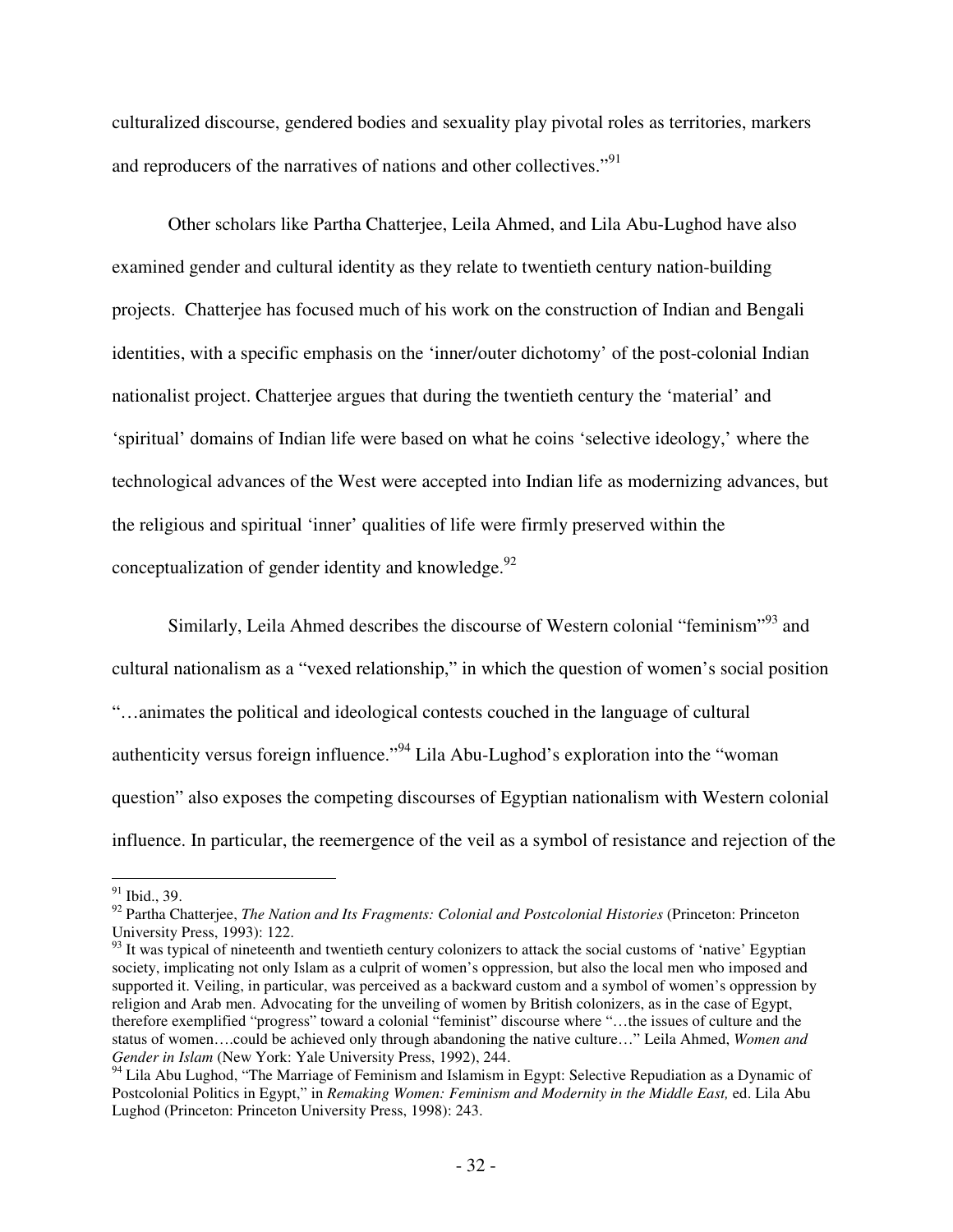West reaffirms what Ahmed and Chatterjee similarly argue: that the issues of women—their sexuality and physical presentation—tend to be linked within the anti-colonial nationalist discourse with struggles over cultural integrity and nationalist identity.<sup>95</sup> For example, during the period of British colonial rule in Egypt during the  $19<sup>th</sup>$  and early  $20<sup>th</sup>$  centuries, middle- and upper-class Egyptian women largely embraced Western ideals of femininity and womanhood through dress, lifestyle, intellectual development, and political and social participation. Aside from increased involvement (particularly for the middle-upper and upper-classes) in Western style education, and Western secular political and social organizations, unveiling was one of the most noticeable ways that Egyptian women renounced 'backward' ways of indigenous life and embraced Western style of dress and the mores of the British Victorian ideal.<sup>96</sup> Leila Ahmed writes, "Veiling—to *Western* eyes, the most visible marker of the differentness and inferiority of Islamic societies—became the symbol now of both the oppression of women (or, in the language of the day, Islam's degradation of women) and the backwardness of Islam, as it became the open target of colonial attack and the spearhead of the assault on Muslim societies."<sup>97</sup>

Just fifty short years later, during the 1970s, a period of intense resurgence in Islamist movements in Egypt and across the Middle East, brought with it a return to "authentic" and "traditional" Islamic way of life, where veiling and religious social mores were widely encouraged and accepted by many middle-class people in Cairo's urban communities. A"return" to an "authentic" Arab culture, which addressed issues of dress, dynamics of family, and mixedsex relationships and interactions in public spaces, reaffirmed the strength of the Islamist

<sup>95</sup> Leila Ahmed, *Women and Gender in Islam* (New York: Yale University Press, 1992), 236.

<sup>&</sup>lt;sup>96</sup> Ibid., 152.

<sup>97</sup> Ibid., 152.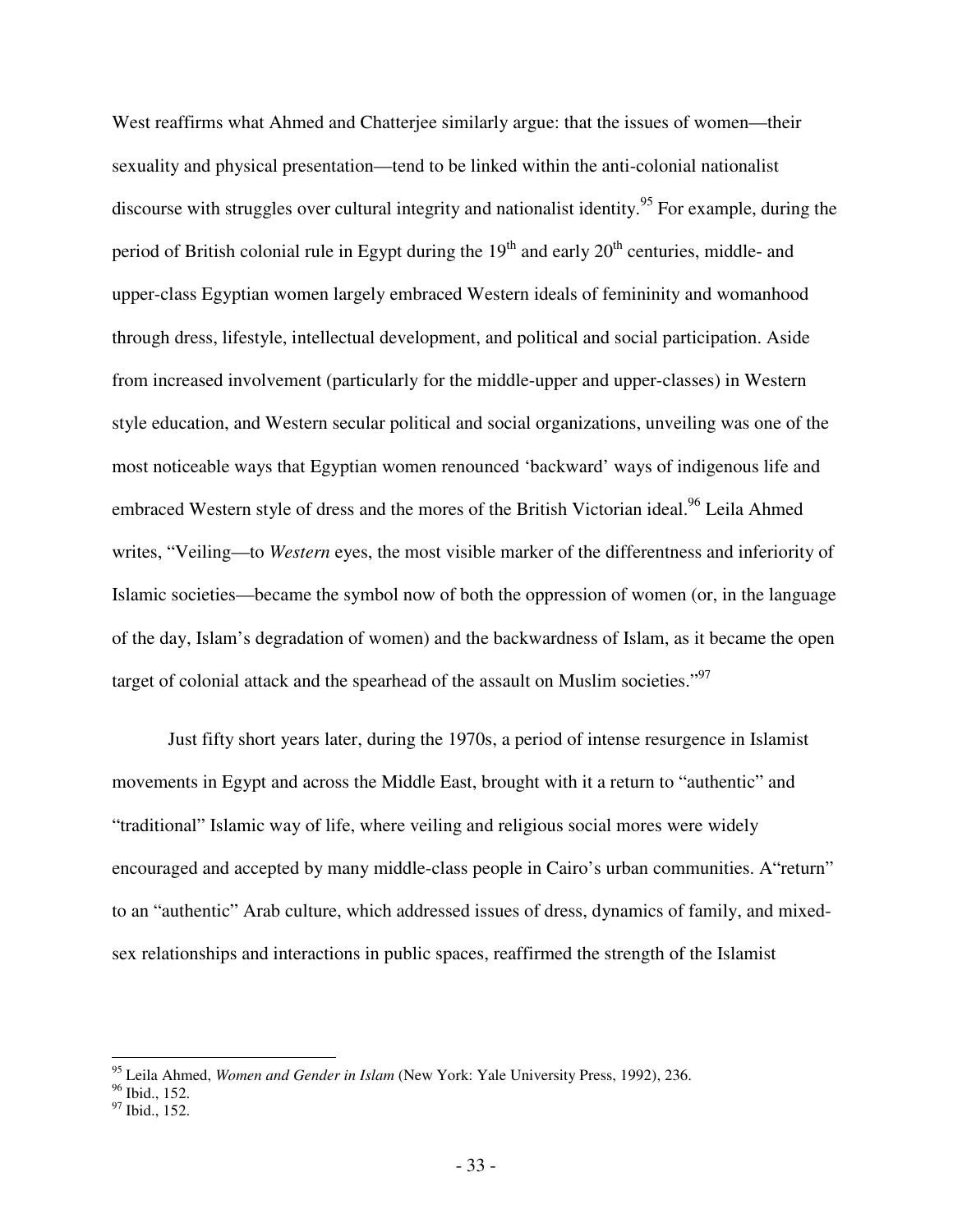position and simultaneously denounced the West and the "discourse of colonialism."<sup>98</sup> Here Ahmed argues,

The Islamist position regarding women is also problematic in that, essentially reductive in nature, it traps the issue of women with the struggle over culture—just as the initiating colonial discourse had done. Typically, women—and the reaffirmation of indigenous customs relating to women and the restoration of the customs and laws of past Islamic societies with respect to women—are the centerpiece of the agenda of political Islamists.<sup>99</sup>

The practical implications of this kind of cultural transformation from colonial rule to one of Islamic "authenticity" on women's lives involved redefining ideals of femininity, and womanhood, as well as their social status and legal rights, $100$  vis-à-vis nationalist/religious Egyptian discourse. After Egypt was decolonized by a nationalist revolt in 1922, Egypt was ruled by an autocratic secular government until the 1970s, where after it witnessed a resurgence in Islamic nationalist movements. During the fifty year span between the 1920s and the 1970s, Egypt's leadership maintained a platform of Arab secular nationalism, for which President Gamal Abdel Nasser was most notably known.<sup>101</sup> The resurgence in Islamic movements, which ensued after the Arab defeat by Israel in 1967, brought with it a religious awakening through which the future of Egypt's modernization could be addressed and legitimized.<sup>102</sup> Women's unveiling and subsequent re-veiling, therefore, throughout the  $19<sup>th</sup>$  and  $20<sup>th</sup>$  centuries, even if

<sup>98</sup> Ibid., 237.

<sup>99</sup> Ibid., 236.

<sup>&</sup>lt;sup>100</sup> Although the acceptance of the Islamist movement in Egypt represented a return to a culturally "authentic" way of life, there has been significant contestation by Islamist feminists like Leila Ahmed who argue that the discourse of Islam embraces a static notion of gender based on centuries-old interpretations of "womanhood" as something that is both "unambiguous" and "ascertainable in some precise and absolute sense." This idea, that Islam embraces the continual legal and social subjugation of women as supported by most modern-day political Islamist governments, is as Leila Ahmed argues, where these very political movements have in fact failed. She writes, "It is this technical, legalistic establishment version of Islam, a version that largely bypasses the ethical elements in the Islamic message, that continues to be politically powerful today…..Thus, the Islamist position with respect to the distant past is flawed in assuming that the meaning of gender informing the first Islamic society is reducible to a single, simple, unconflicted meaning that is ascertainable in some precise and absolute sense…" Ibid., 239.

<sup>&</sup>lt;sup>101</sup> James Jankowski, *Nasser's Egypt, Arab Nationalism, and the United Arab Republic* (Boulder: Lynne Rienner Publishers, Inc., 2002), 25.

<sup>&</sup>lt;sup>102</sup> Bassam Tibi, *Arab Nationalism: Between Islam and the Nation-State 3<sup>rd</sup> Edition (New York: St. Martin's Press,* Inc., 1997), x.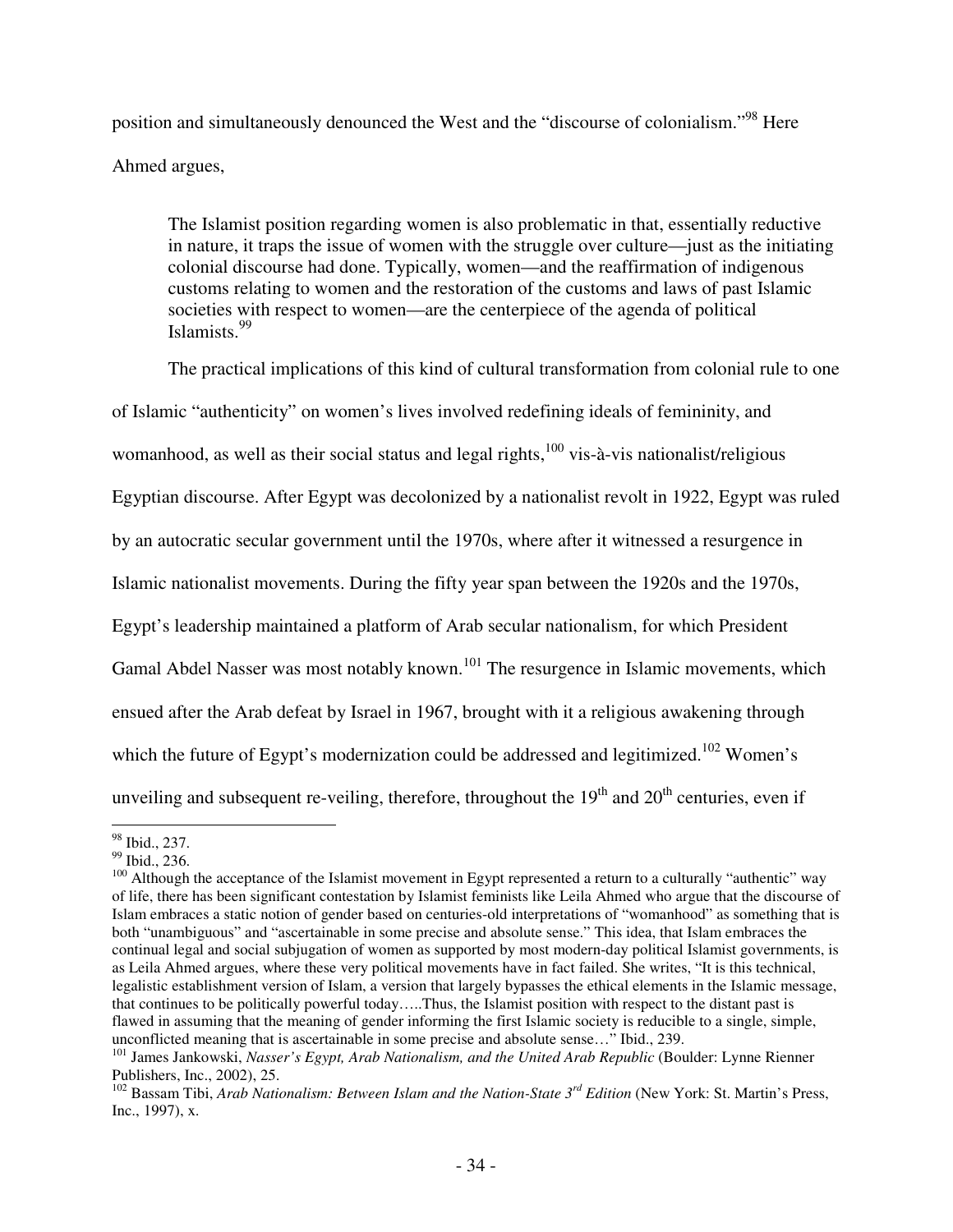voluntary, became interlaced with nationalist and religious ideologies that represented the cultural "authenticity" of Islam and Arabic life. Here again, we see how inseparable the relationship is between nationalist ideologies and women's socially constructed identity.

Contemporary Iranian history has also undergone similar nationalist paradigms, throughout which national identity is subsumed with symbolic and material gender codes. Prior to the 1979 Revolution, this was perhaps most epitomized through the 'Women's Awakening Project (1936-1941), a government-mandated platform initiated by Reza Shah Pahlavi, which promoted the education and integration of women into the workforce, and which also outlawed veiling.<sup>103</sup> The representation of women's bodies through the forced adaptation of Western dress and beauty standards became central to the nationalist gender ideologies present during this time. Women's bodies, as in Egypt and in India, were made subjects of the State and of Western influence, where struggles over national and cultural identity came to the fore.<sup>104</sup>

Similarly, studies on the conceptualization of women's identity in post-socialist Poland and the surrounding Eastern European region also indicate comparable patterns of gender suffused with nationalist ideals and symbolic, religious connotations.<sup>105</sup> The ideological structures in place prior to the collapse of communism and socialism in Poland specifically have, to a large degree, impacted the social expectations for women since the end of the Cold War.

<sup>103</sup>Camron Michael Amin, *The Making of the Modern Iranian Woman: Gender, State, Policy and Popular Culture, 1865-1946,* (Gainseville: University Press of Florida, 2002): 106.

 $104$ This is not to say there was not significant resistance to forced unveiling; indeed, more religious and 'traditional' women, as well as older women who had experienced veiling their entire lives, opposed the Shah's forced unveiling, and there were even those who refused to leave the privacy of their homes. Furthermore, men were also subject to State-policing, and were similarly forced to shave their beards and adopt Western dress during this time. Camron Michael Amin, *The Making of the Modern Iranian Woman: Gender, State, Policy and Popular Culture, 1865-1946,*  (Gainseville: University Press of Florida, 2002), 106. Patricia L. Baker, "Politics of Dress: The Dress Reform Laws of the 1920/30s Iran," in *Languages of Dress in the Middle East*, ed. Nancy Lindisfarne-Tapper and Bruce Ingham. (London: Curzon, 1997): 181.

<sup>105</sup> Anna Chruscicka, "Representations of Women in Polish Radio Advertisements," in *The Medium with Promising Future: Radio in Central and Eastern European Countries,* ed. Stanislaw Jedrzejewski (Lublin: Wydawnictwo KUL, 2007), 143.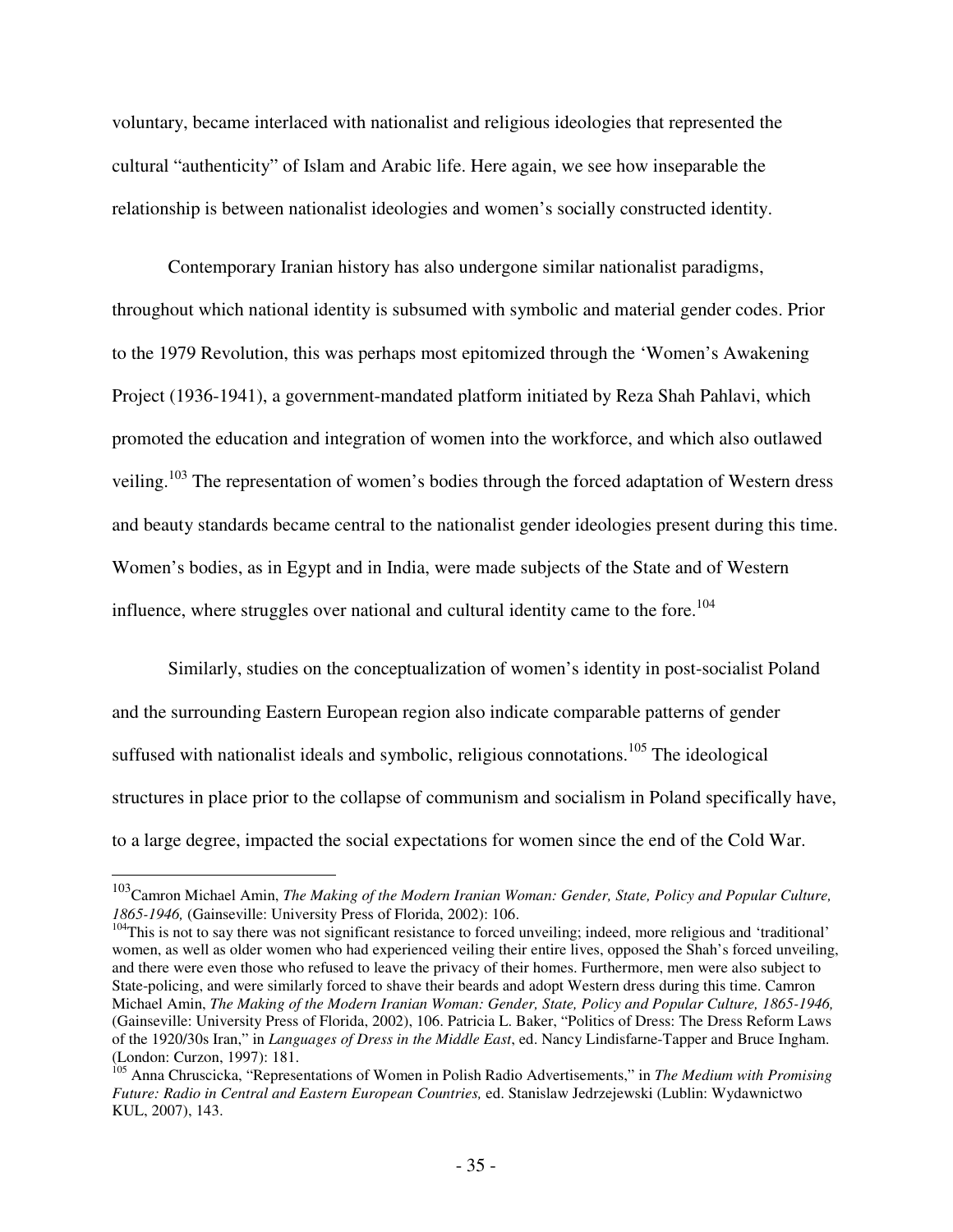Specific religious ideologies (such as sexual purity, motherhood, and guardians of the nation) have affected the role of women in both public and private spaces, and have acted as filters for the most prevalent Polish femininities found today.<sup>106</sup>

For example, after the end of the Cold War, the Catholic Church emerged as one of the strongest and most influential religious and political organizations in Polish society. Since then, women's reproductive rights have been significantly c1urtailed and abortion outlawed. Within the Church itself, women are idealized as domestic caregivers and nurturers of the family.<sup>107</sup> Despite the increasing numbers of female university graduates and growing participation in the professional workforce, the Catholic Church has appropriated many of the 'traditional,' patriarchal structures already in place and valorized women as the cornerstones of family and nation. The portrayal of Maryja, the Virgin Mary, for example, as a symbol of religious purity and Polish nationalism reinforces the notion of 'gender adoration' through the collective national struggle and sacrifice of women—or 'Mother Poles—as the protectors and emblems of Polish national unity.<sup>108</sup> As one author suggests, "What emerged from the Quiet Revolution of 1989 in Poland was a highly traditional culture, rooted in religious fundamentalism, nationalist ideology, and patriarchal practices."<sup>109</sup>

Other examples include the construction of the 'ideal' middle-class English woman during the Victorian period in the mid-19<sup>th</sup> century as well as the American woman during the post-World War II period during the 1940s and 50s. During the Victorian period, English

<sup>106</sup> Monika Platek, "Hostages of Destiny: Gender Issues in Today's Poland," *Feminist Review* 76 (2004): 13. <sup>107</sup> Malgorzata Fuszara, "Feminism, the New Millennium, and Ourselves: A Polish View." *Signs.*  25.4 (2000): 1073.

<sup>108</sup> Elizabeth Matynia, "Provincializing Global Feminism: The Polish Case," *Social Research* 70 no. 2 (Summer 2003): 514.

<sup>109</sup>Halina Filipowicz, "Taboo Topics in Polish and Polish/Jewish Cultural Studies," *The Journal of the International Institute (University of Michigan).* 9.1 (2001): 4.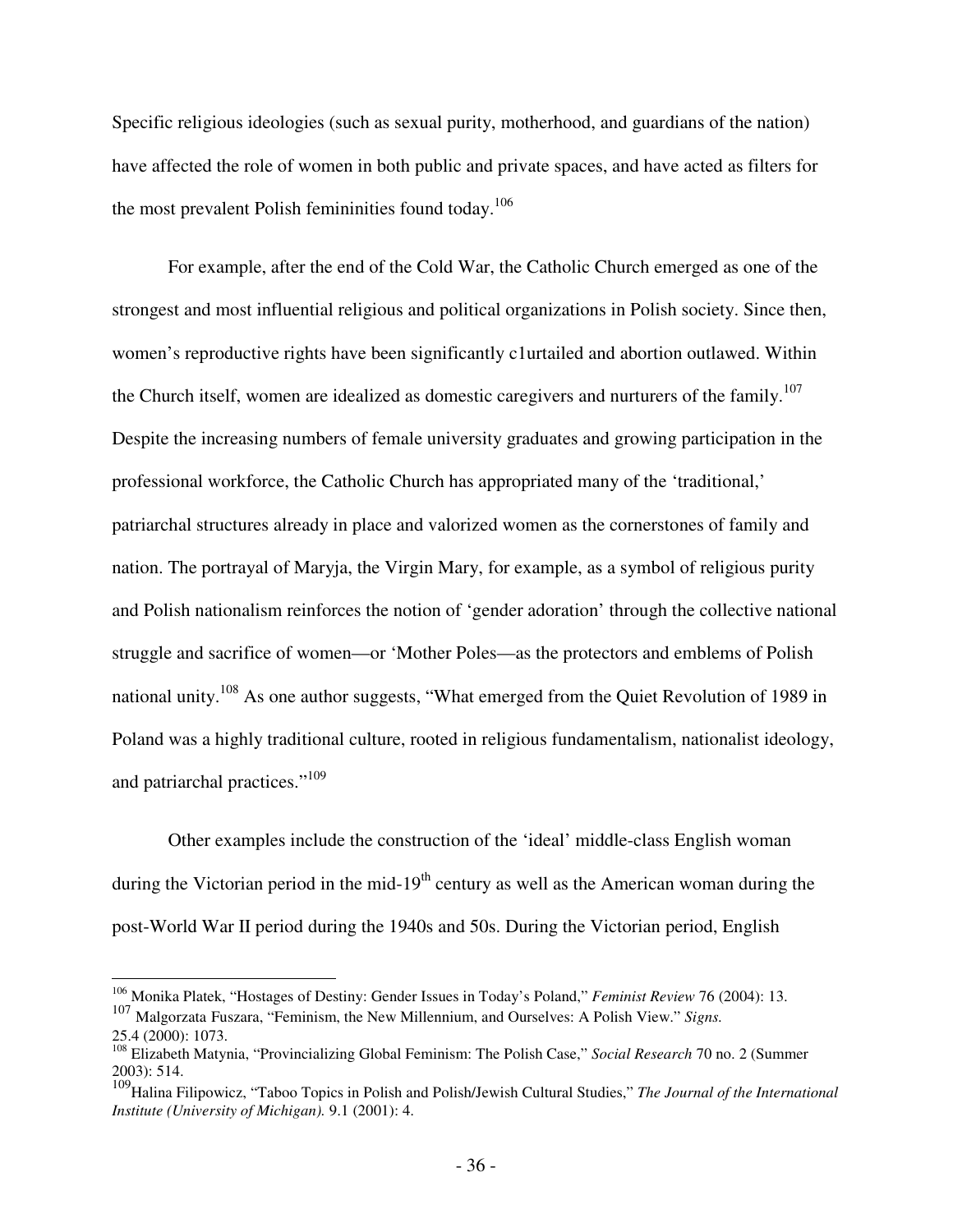nationalist identity was embedded with ideals and values that emulated women's domesticity, as well as their functionality as dutiful wives, mothers, and daughters within the home. <sup>110</sup> Victorian ideologies were constructed based on the idea that a woman's "*habitus* took the form of a useful, productive [white] body..." within the realm of the private, domestic sphere.<sup>111</sup> Similarly, post-World War II American nationalist ideologies were centered on the ideals of women's subservience and sexual virtue. Like women during the Victorian period, American women's gendered identities during the late 1940s and 50s were positioned within the realm of domesticity and male dependence.<sup>112</sup> In each of these instances, gender is the site upon which nationalist ideologies materialize. Women as bearers of 'cultural authenticity,' whether as biological producers of a 'collective origin,' or as upholders of family, morality, and the private space, are the corners stones of nation-building projects, and those that ultimately sustain its collective nationalist identity

Drawing comparisons with other societies in transition enables a more critical understanding of the linkages of gender identity with nationalist and religious discourse. Thus, the connection between the nation and women is established; as producers and educators of children and as bearers of tradition and culture.<sup>113</sup> Indeed, the struggle over women's gender identity in Iran has not only been a battle between 'traditionalism' and modernity<sup>114</sup>, but also a

<u>.</u>

<sup>110</sup> Angelia Poon, *Enacting Englishness in the Victorian Period: Colonialism and the Politics of Performance*  (Hampshire: Ashgate Publishing Limited, 2008), 22.

 $111$  Ibid., 21-22.

<sup>&</sup>lt;sup>112</sup> Joanne Jay Meyerowitz, *Not June Cleaver: Women and Gender in Postwar America, 1945-1960* (Philadelphia: Temple University Press, 1994), 3.

<sup>&</sup>lt;sup>113</sup>Parvin Paidar, *Women and the Political Process in Twentieth-Century Iran* (Cambridge: Cambridge University Press, 1995): 72.

<sup>&</sup>lt;sup>114</sup>The concept of 'modernity' in its contemporary historical meaning is comprised of distinct characteristics including the emergence of the nation-state as a sovereign governing body under which infrastructural elements such as a centralized government, army, and education exist "through which people can "imagine" and develop a sense of nationhood." Contemporary modernity also involves the existence of an advanced-capitalist State in which divergent groups of class and identities, such as "the bourgeois, professional classes, youth, and public women" emerge. Asef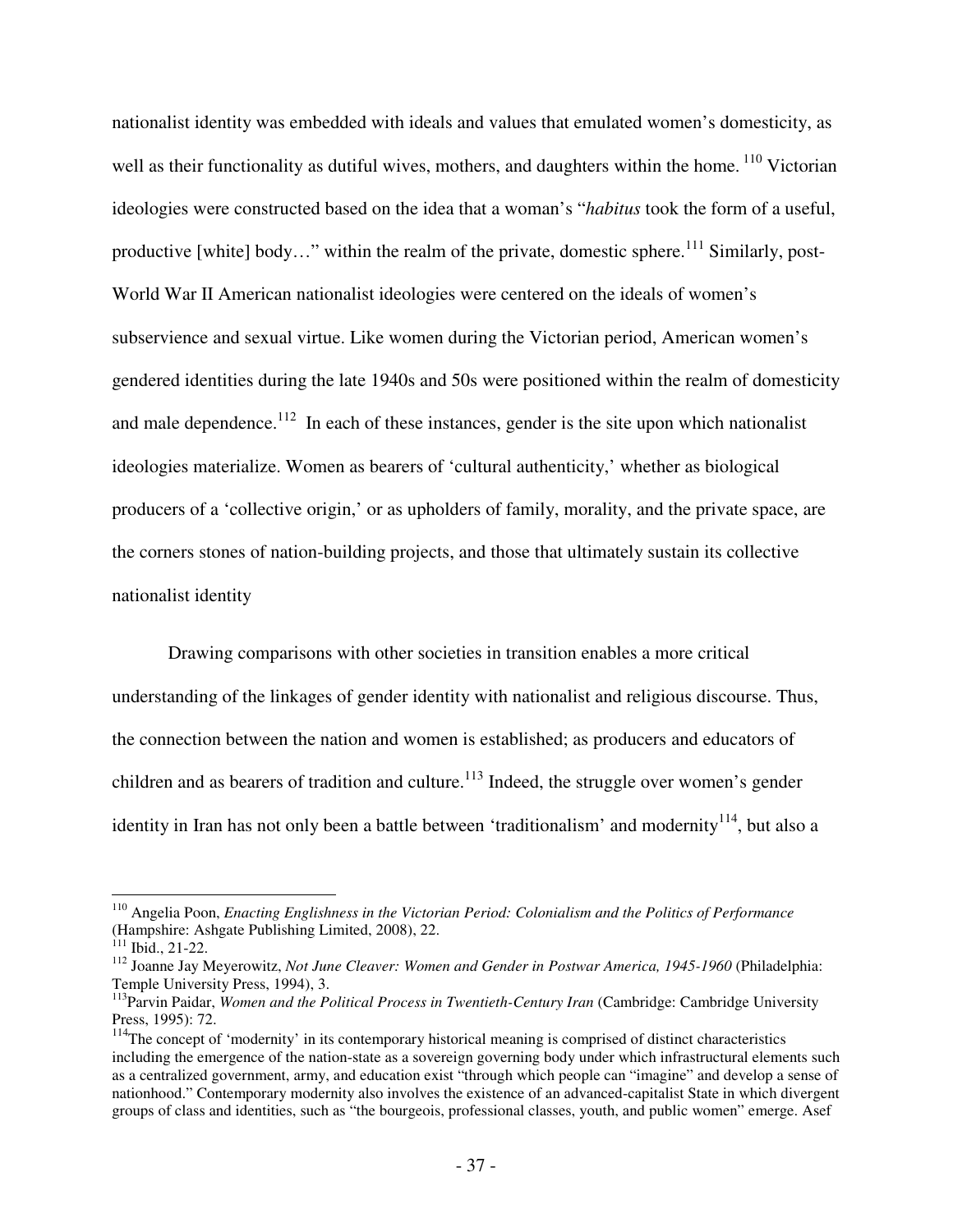battle between Western influence, religion, and Iranian sovereignty, where a woman's social experiences and practices have embodied these very contradictions. Thus, much of the struggle of a contemporary Iranian youth identity is as much embedded in these historical battles as they are a result of the social contradictions of post-revolutionary and post-Islamic Iranian society.<sup>115</sup>

# *The Creation of the Islamic Republic and Women's Gender Identity*

In 1980, shortly after the populist uprising of the Iranian Revolution had toppled the monarchy, religious leader Ayatollah Khomeini conveyed his pride for the women of Iran because of their massive participation in the Iranian Revolution. In the years leading up to and during the Revolution, women from all political leanings staged massive protests, became involved in political organizations, and engaged in political activist groups. Their participation was most prevalent during the two years directly following the revolution, a period labeled the "Spring of Freedom," because of the relative political freedom enjoyed by various groups including Leftists, Marxists, Islamists, labor groups and women's organizations.<sup>116</sup> The millions of women who opposed the Shah were heavily involved in the revolution, and as author Nayereh Tohidi argues, this was for some with more traditional backgrounds the first opportunities of active political engagement outside of the home.<sup>117</sup> This was not the case for many universityeducated, middle-class women, who, although initially supportive of Khomeini's promises of

<u>.</u>

Bayat, *Life as Politics: How Ordinary People Change the Middle East* (Stanford: Stanford University Press, 2010), 222.

<sup>&</sup>lt;sup>115</sup>The ushering in of a post-Islamist era came in 1989, with the end of the Iran-Iraq War in 1988, the death of one of the leading founders of the Islamic Republic, Ayatollah Khomeini (in 1989), and the election of reformist president Hashemi Rafsanjani. The sudden opening up of public spaces, the construction of highways, parks, malls, and cultural centers, as well as increased numbers of women's and student organizations provided greater opportunities for women and youth to socially engage in resistance movements and have greater mobility in public spaces. Asef Bayat, *Making Islam Democratic: Social Movements and The Post-Islamist Turn* (Stanford: Stanford University Press, 2007), 79.

<sup>116</sup> Halleh Ghorashi, *Ways to Survive, Battles to Win: Iranian Women Exiles in the Netherlands and the United States* (Hauppauge: Nova Science Publishers, Inc., 2003), 7.

<sup>117</sup> Nayereh Tohidi, "Gender and Islamic Fundamentalism: Feminist Politics in Iran," in *Women and Islam: Critical Concepts in Sociology* ed. Haideh Moghissi (Oxon: Routledge, 2005), 282.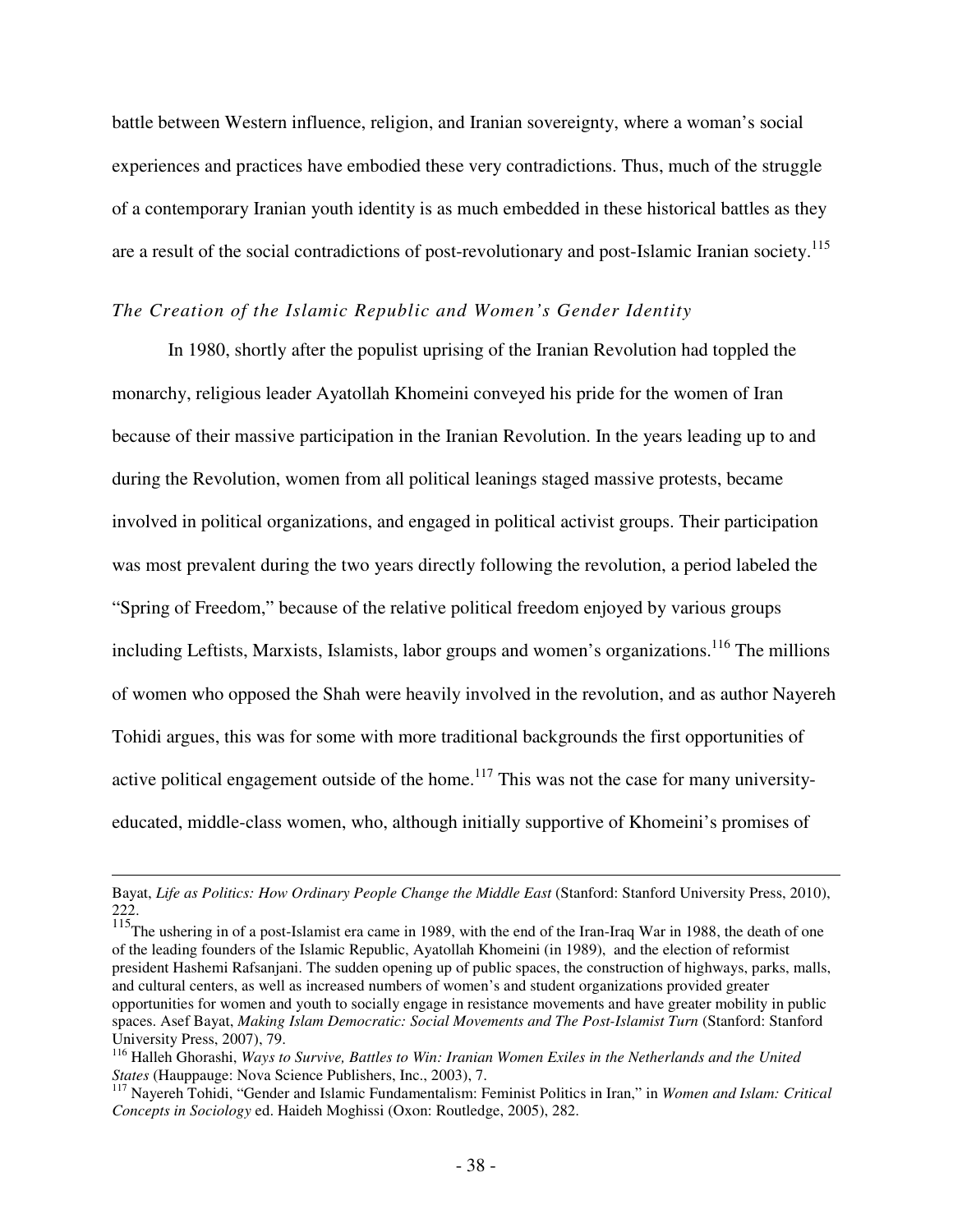reform, grew increasingly suspicious of the clerical leaders that promoted Islamic law as the future governing system of Iran. Nevertheless, according to Tohidi's analysis, women from all social and political leanings—some secular and others very religious—came together in rallies and demonstrations against during the revolutionary movement.<sup>118</sup> In fact, secular, universityeducated, and leftist women who prior to the revolution did not wear the *hejab* chose to don it out of solidarity with the religious movement. Tohidi writes, "Many university-educated, middleclass and leftist women, who may not have worn the veil before or usually would have seen it as nonprogressive, considered it a minor concession for the sake of unity against the common enemy." $^{119}$ 

The driving force behind the revolutionary movement, according to Asef Bayat, grew out of the increasing dissatisfaction with the Shah's autocratic rule by the majority of the country's population. While those benefiting from his modernization policies included much of the middleand upper-classes, his repressive policies on equilateral political engagement frustrated the masses, including the working-class, modernized youth, and the Islamic clergy.<sup>120</sup> Bayat further argues that although each of these parties experienced dissatisfaction and disenfranchisement from the State for various reasons, they collectively united against the Shah as a symbol of anti-Western, anti-Imperialist beliefs.<sup>121</sup> He writes,

During the tense years of the 1970s, therefore, at the height of the Shah's authoritarian rule and during a period of remarkable economic growth, many people (except perhaps the upper class and the landed peasantry) seemed dissatisfied, albeit for different reasons. But all were united in blaming the Shah and his Western allies, especially the U.S., for that state of affairs. It is therefore not surprising that the language of dissent and protest

 $\overline{a}$ <sup>118</sup> Ibid., 283.

<sup>119</sup> Ibid., 283.

<sup>&</sup>lt;sup>120</sup> Asef Bayat, *Street Politics: Poor People's Movements in Iran* (New York: Columbia University Press, 1997), 36.  $121$  Ibid., 36.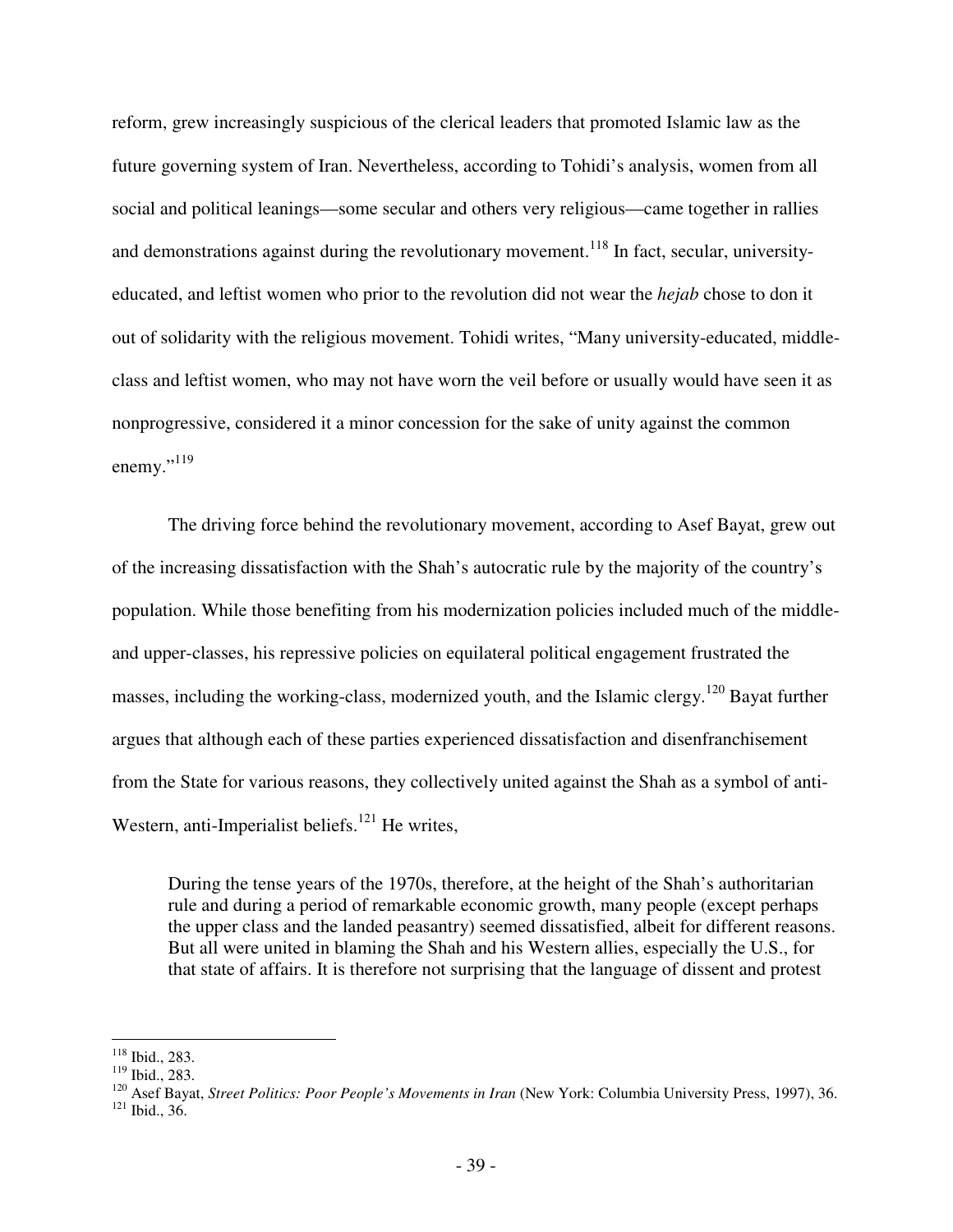was largely antimonarchy, anti-imperialist, Third Worldist, and even nationalist, turning in the end into a religious discourse.<sup>122</sup>

Thus it is clear, that while much of the scholarship on the Iranian revolution focuses on religious revivalism, the underlying reasons for the populist uprising were varied, and included opposition against the growing class-based inequalities, the monarchy's emphasis on consumerist policies, and the increasing marginalization of groups that attempted to reclaim political agency.

Many women, largely inspired by the works of Islamic intellectual Ali Shariati, opposed the Shah for promoting what Sadeghi argues was a highly sexualized femininity.<sup>123</sup> She writes,

Following the encouragement of Ayatollah Khomein, huge numbers of women actively participated in the street protests. They felt at the time their presence was needed for over-throwing the corrupt Pahlavi regime (1941-1979), which was trying to make women depoliticized "western dolls," (*arusak Farangi),* as the contemporary Islamist intellectual Ali Shari'ati described.<sup>124</sup>

Thus, while it is clear that many women from all walks of life, including those from differing classes, religious backgrounds, and political leanings, maintained markedly different positions on the future of Iran's governing system, as Tohidi, Bayat, and Sadeghi suggest, there was relative collective allegiance against the Shah's rule. Universally, there was a trend toward dis-engaging women's sexuality and sexual appeal as the cornerstone of women's femininity. As in Iran, across the West, feminists protested the continual depiction of women in the media and in television in purely sexual terms. Encouraging an identity grounded in political and social agency, rather than a sexualized femininity, was a common theme during much of the West's Second-wave feminist movements during the 1960s and into the 70s. The politics of public appearance, where bodies become politicized, are the most prevalent issues that contemporary

 $122$  Ibid., 36.

<sup>123</sup> Fatemeh Sadeghi, "Negotiating with Modernity: Young Women and Sexuality in Iran," in *Being Young and Muslim: New Cultural Politics in the Global South and North,* ed. Linda Herrera and Asef Bayat ( New York: Oxford University Press, 2010), 276.

<sup>124</sup> Ibid., 276.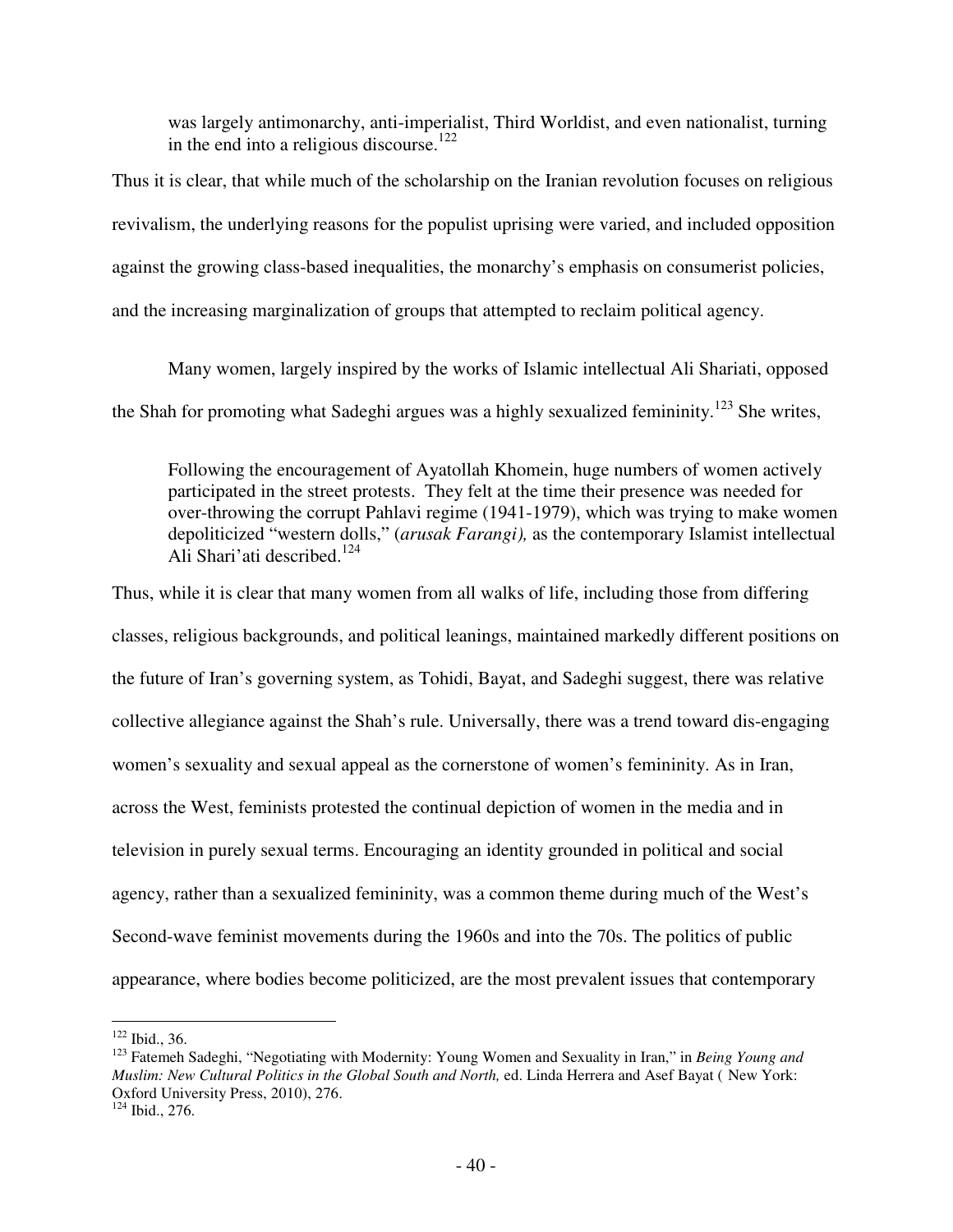Western feminists, like many Iranian female activists during that time, included in their political agendas.

Not unlike Chatterjee's analysis of gender identity in post-colonial India and Bengal, women's gender identity became interwoven with Iran's revolutionary discourse based on the idea that Iranian women were the bearers of cultural authenticity and Iranian purity.<sup>125</sup> Disavowing association with the Shah and Western values, the symbol of "woman" in the Iranian State came to represent the reclamation of Islamic heritage and the "purification" of a society.<sup>126</sup> "The 'purification' of society," as Sedghi writes, "through the control of women meant that women's movements and their labor for the nation, the revolution, and themselves would serve *not* women's *own* interest but the interest of patriarchy, as envisioned in this revolutionary period by male-dominated participants…"<sup>127</sup> The veiled woman came to represent the country's return to an 'authentic' Islam and its disassociation with Western cultural imperialism and "Westoxification."<sup>128</sup> In a speech issued by Ayatollah Khomeini shortly after the revolution, he declares the following, "Any nation that has women like the Iranian women will surely be victorious."<sup>129</sup> His promises for "real freedom, equality, and dignity" were framed within the guise of an 'authentic' Islamic discourse grounded on principals of social justice and women's subsequent emancipation.<sup>130</sup>

Within weeks of claiming political power, religious leaders instituted an 'Islamic' standard of dress, which included the re-veiling of Iranian women, the abrogation of the 1967

<sup>&</sup>lt;sup>125</sup> Hamideh Sadgehi, *Women and Politics in Iran: Veiling, Unveiling, and Reveiling (Cambridge: Cambridge*) University Press, 2007), 206.

<sup>126</sup> Ibid., 206.

 $127$  Ibid., 206.

<sup>128</sup> Ibid., 206.

<sup>&</sup>lt;sup>129</sup> Parvin Paidar, *Women and the Political Process in Twentieth-Century Iran*, (Cambridge: Cambridge University Press, 1995), 214.

<sup>130</sup> Ibid., 214.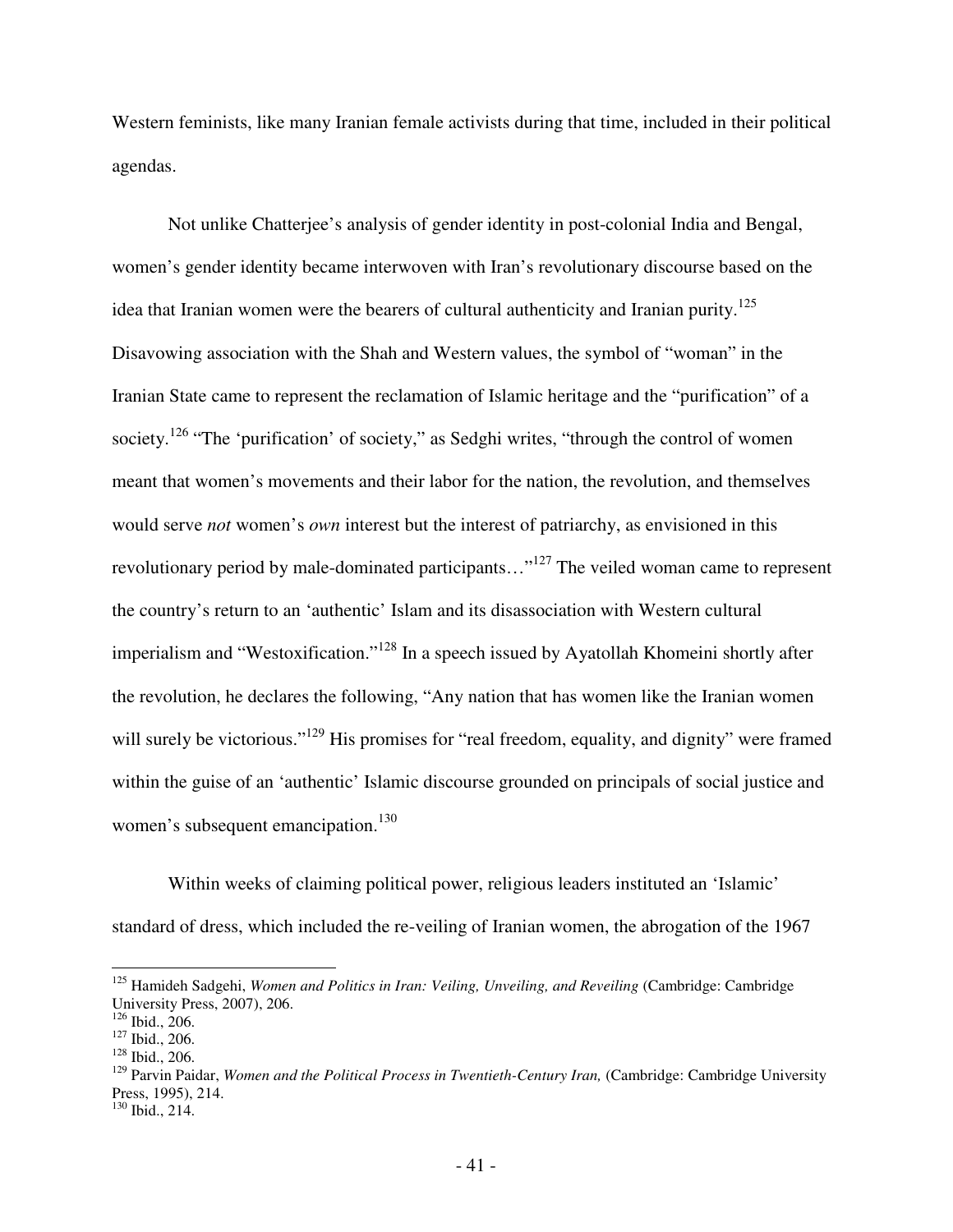Family Protection Law (which afforded women the right to divorce and child custody, and increased the marriage age from nine to eighteen), and the prohibition of women's judicial participation.<sup>131</sup> Despite their massive participation in the revolutionary uprising, including thousands who protested on International Women's Day in opposition to the legal enforcement of the veil as well as the legal restrictions set in place; women have experienced significant regression in the area of legal and social equality since the revolution.<sup>132</sup>

The discourse of rapid Islamisation ensured not only religious leaders' political power, but it also redefined the concept of modernity for Iran. While the conventional discourse of modernity celebrated Western secular values as standards for national progress and sovereignty, the process of Islamisation relied on the creation of a "modern Muslim nation" as the route to national independence.<sup>133</sup> The establishment of the *guardianship of the jurist,* or *vilayat-ifaqih,*  was the governing principal based on the absolute rule by the highest ranking religious leader of that time, Ayatollah Khomeini.<sup>134</sup> As one author argues Islamic polity "...promises to restore a pure and unbroken order to modern society based on a claim to an ontologically legitimized higher truth and a uniform set of values grounded in this truth."<sup>135</sup>

With the national introduction of *Shari'a,* or Islamic Law, religious leaders attempted to ensure that the religious doctrine permeated every aspect of Iranian life and reforms in areas such

<sup>131</sup> Ibid., 232.

<sup>132</sup> Joseph Suad and Afsaneh Najmabadi, *Encyclopedia of Women & Islamic Cultures: Family, Law, and Politics*  (Leiden: Koninklijke Brill NV, 2005), 639.

<sup>&</sup>lt;sup>133</sup> Parvin Paidar, *Women and the Political Process in Twentieth-Century Iran*, (Cambridge: Cambridge University Press, 1995), 265.

<sup>&</sup>lt;sup>134</sup> Roy Mottahedeh, *The Mantle of the Prophet: Religion and Politics in Iran,* (Oxford: Oneworld Publications, 2000), 382.

<sup>135</sup> Ali Mirsepassi, "Politics of Reconciliation: Secularism and Tolerance," *The Feminist School* (November 2010), http://www.feministschool.com/english/spip.php?article407 (accessed July 21, 2011).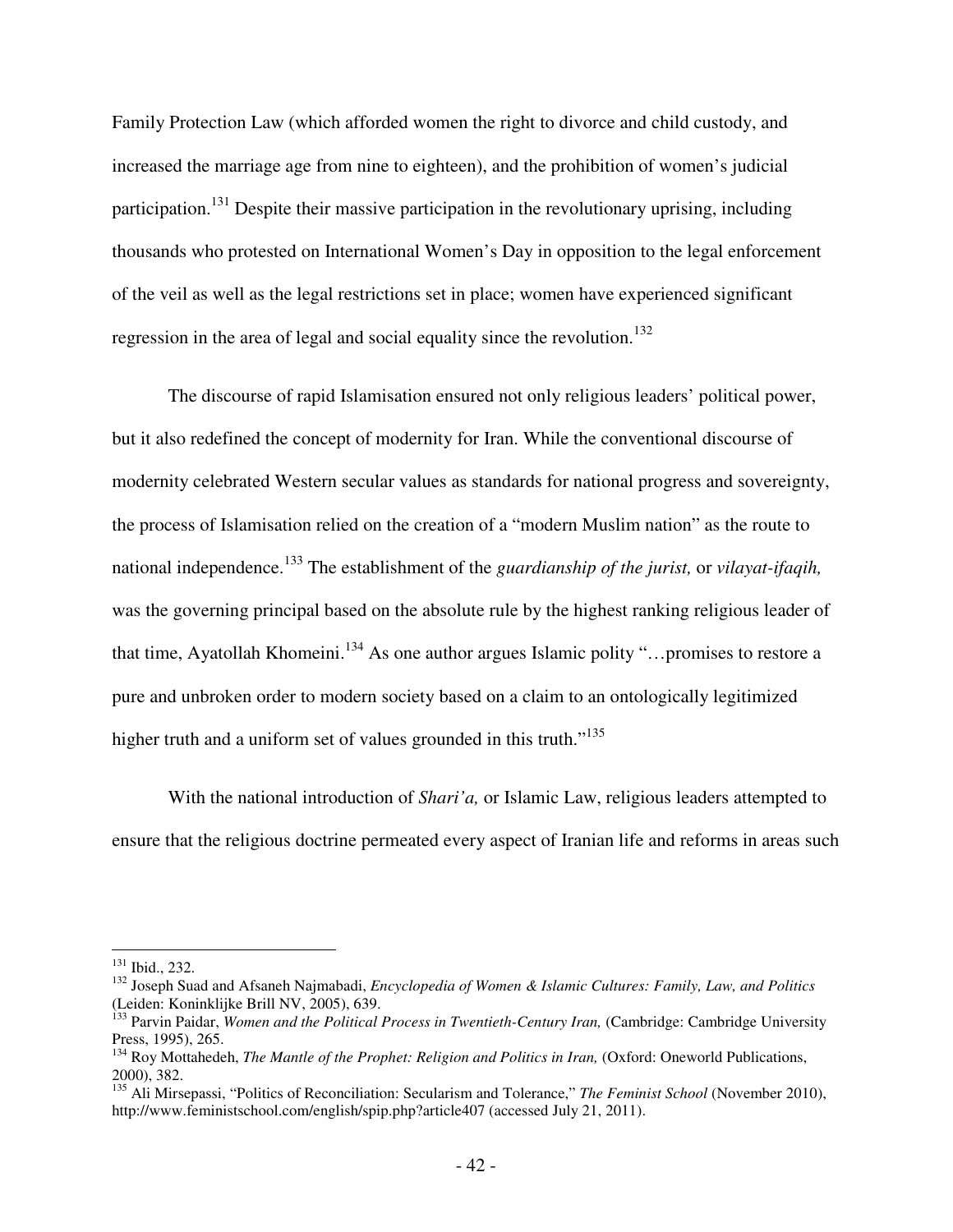as the legislative structure, education, and physical appearance, were effectively put in place.<sup>136</sup> Asef Bayat argues that, "In short, Islamism was in general based on a reading of Islam that interpreted it as a complete social, political, and economic, and moral system that had answers to all human problems."<sup>137</sup> As Bayat relays, the absolute authority of political-Islam as an infallible doctrine left no part of society untouched by the new religious rule. An official 'Islamic State' like Iran mandates a social and political infrastructure determined by Islamic doctrine alone, in which the "Qu'ran or Shari'a [Law] is the primary (or exclusive) source of all legislation in the country, and the nature and form of the governmental system is derived from Islam."<sup>138</sup> Thus, with the introduction of an Islamic State in early 1980, political religious leaders sought to ensure that every aspect of political and social life in Iran stood in accordance with their interpretation of Islamic Law.

Creating a new Islamic discourse included altering women's gender identity. New laws were passed that significantly curtailed freedoms on women's dress, including compulsory veiling. While religious women were not nearly as impacted, secular women (and those who chose not to veil prior to the revolution) were significantly impacted by this new law. The symbolic meaning of the representation women's bodies, thus, took on specific religious and nationalist meaning according to the new Islamic doctrine, and mandatory veiling was heavily enforced. With the onset of the Iran-Iraq War, women's roles as wives and mothers were meant

<u>.</u>

<sup>&</sup>lt;sup>136</sup> Roy Mottahedeh, *The Mantle of the Prophet: Religion and Politics in Iran*, (Oxford: Oneworld Publications, 2000), 382.

<sup>137</sup> Asef Bayat, *Making Islam Democratic: Social Movements and The Post-Islamist Turn* (Stanford: Stanford University Press, 2007), 54.

<sup>&</sup>lt;sup>138</sup>Peter G. Mandaville, *Global Political Islam*, (New York and Oxon: Routledge, 2007), 149.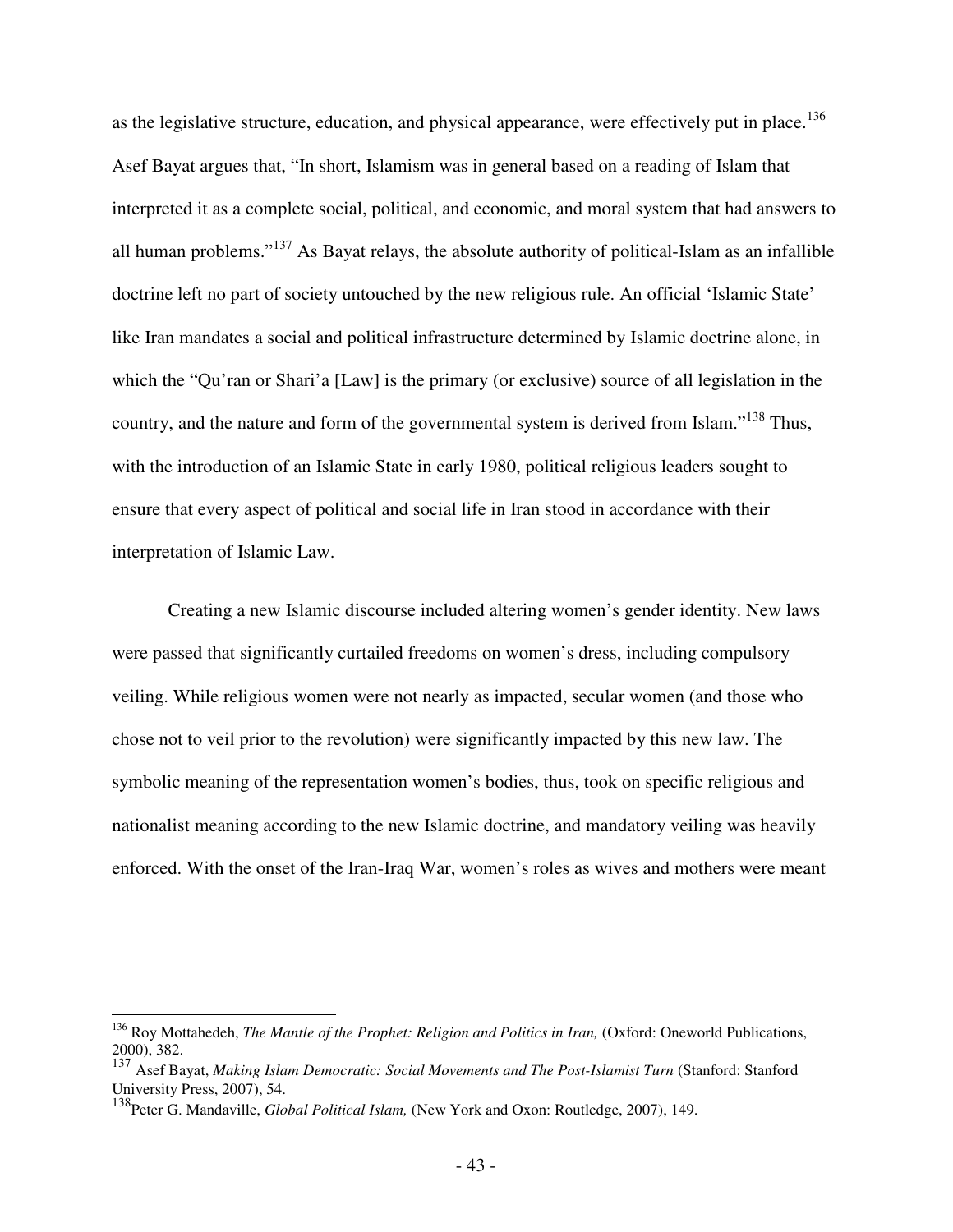to be emulated within a religious framework "…to produce manpower for the war, for the glory of Islam, and for the nation."<sup>139</sup>

Cultural studies theorist Stuart Hall talks about the interconnected relationship between language, representation, and meaning in what has been called a "circuit of culture," a cyclical relationship between regulation, representation, consumption, and identity.<sup>140</sup> As a 'representational system,' language is comprised of signs and symbols (whether in the form of words, images, objects, clothing, etc.) and is used to represent and convey specific ideas and ideologies in any given time period in history. Representation, therefore, through language (whether in symbolic or written form) is "central to the processes by which meaning is produced."<sup>141</sup>

In the same way that Nira Yuval-Davis hinges nation-building projects on women's 'collective identities' as mothers and producers of a nation, the meaning and representation of Iranian women's gendered identities in post-revolutionary Iran were similarly embedded within these reproductive codes (as wives and mothers). Gender and sexuality in Iran became intertwined with nationalist and religious paradigms, as Hamideh Sedghi argues, and control over women's sexuality is one way that revolutionary discourse was preserved.<sup>142</sup> Mounira M. Charrad writes, "In the Middle East as elsewhere, women's bodies become the site of discourses on nation building and patriotic duty when issues of fertility and reproduction are openly

<u>.</u>

<sup>&</sup>lt;sup>139</sup> Asef Bayat, *Making Islam Democratic: Social Movements and The Post-Islamist Turn* (Stanford: Stanford University Press, 2007), 73.

<sup>140</sup>Stuart Hall, Ed. *Representation: Cultural Representations and Signifying Practices,* (London: Sage Publications, Ltd., 1997), 1.

 $^{141}$  Ibid., 1.

<sup>&</sup>lt;sup>142</sup> Hamideh Sedghi, *Women and Politics in Iran: Veiling, Unveiling, and Reveiling (Cambridge: Cambridge*) University Press, 2007), 209.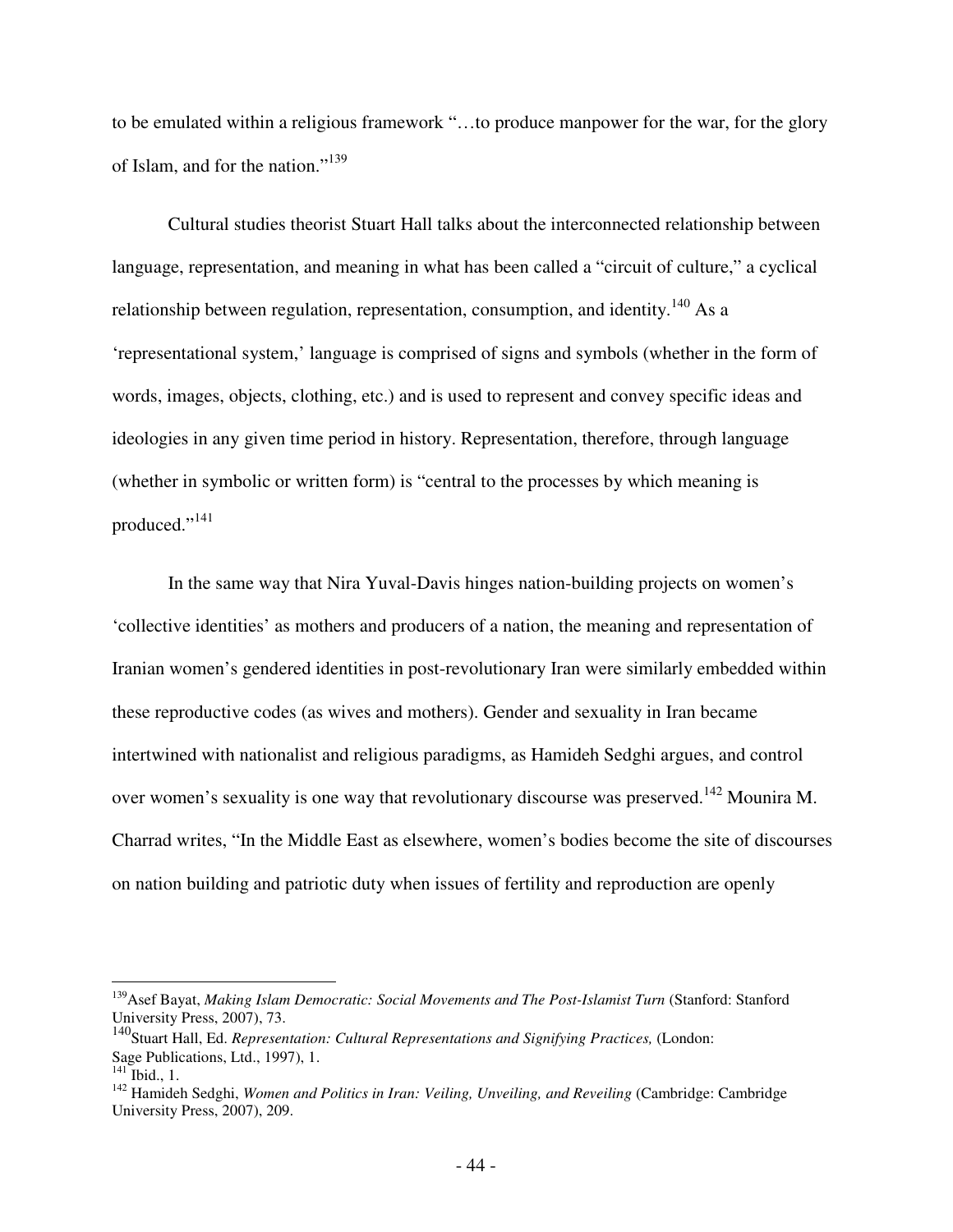politicized."<sup>143</sup> Nationalist and religious discourse had, as in other countries such as Egypt, India, and later Poland, become gendered in its conceptualization. The representation of women's bodies in public spaces, through veiling for example, as well as their roles as mothers and wives (as nurturers of the family) became symbolic of the 'ideal' Iranian women.

### *Post-Revolutionary Iran: Civic Organizing and Women's Resistance*

The significance of the generation born during and in the years following the revolution is marked by their historical location in Iran's modern history and the strategies of resistance they have enacted against the government in recent decades. As previously discussed, major historical events, including the Iran-Iraq War (1980-1988), the rise of Iran's urban middle-class and the country's rapidly growing population, its improved infrastructural and education system, as well as the increasing impact of technology and globalization, are important events that must be considered in discussions of today's Iranian youth.<sup>144</sup>

The emergence of a vibrant women's movement and an increasingly rebellious youth population characterized the 1990s, a decade that would soon thereafter be linked with the beginning of Iran's post-Islamist Era.<sup>145</sup> Post-Islamism is heralded by a shift in ideological and material expectations of what a post-revolutionary Iran should encompass. For specific groups such as students and youth, women, and the growing professional class post-Islamism represented a move toward more open thought and political pluralism.<sup>146</sup> In essence, it embodied a "…blend of republican ideals and religious ethics, with "religious democracy" as its political

<sup>143</sup> Mounira M. Charrad, "Gender in the Middle East: Islam, State, Agency," *Reviews in Advance, Annual Review of Sociology* 37 no. 20 (2011): 422.

<sup>&</sup>lt;sup>144</sup> Azadeh Kian-Thiebaut, "From Motherhood to Equal Rights Advocates: The Weakening of the Patriarchal Order," *Iranian Studies* 38, no. 1 (2005): 46.

<sup>&</sup>lt;sup>145</sup> Asef Bayat, *Making Islam Democratic: Social Movements and The Post-Islamist Turn* (Stanford: Stanford University Press, 2007), 55.

<sup>146</sup> Ibid., 49.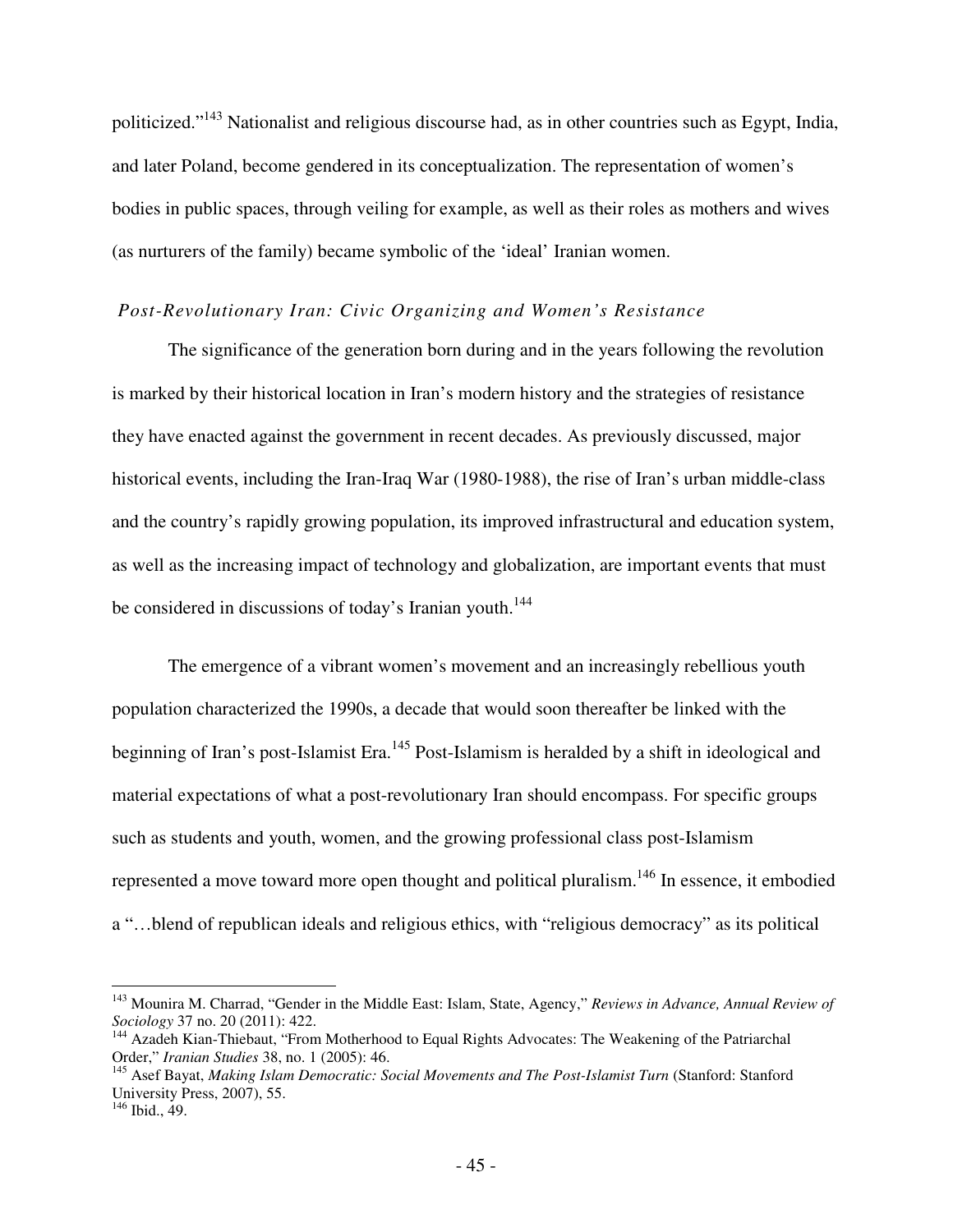mission."<sup>147</sup> Unlike the religious edicts under which the Islamic Republic was born, post-Islamism encompassed a desire for political reform through a separation of religion and the State, democratization, and the emergence of resistance movements from the most marginalized sectors in society, namely students, youth, and women.<sup>148</sup>

During this decade countless women's organizations were formed, including magazine editorials and e-zines, the creation of which propelled the growth of the post-Islamist feminist movement during the reformist period.<sup>149</sup> Divergent feminist voices, including secular and religious, discussed issues of political and religious significance, such as the legitimacy of certain positions within the government, like the Guardian Jurist, the Supreme Leader, and the lack of separation of religion and state.<sup>150</sup> The move toward a post-Islamist polity encouraged the emergence of a more intensely open and critical dialogue than anything preceding it since the early years of the revolution.

While secular and Islamist feminists differed in their ideological perspectives of feminist interpretation, the post-Islamist era afforded new opportunities for strategic resistance that sought to enhance the social and political rights of Iranian women in general. Islamist gender

 $\overline{a}$  $147$  Ibid., 49.

<sup>&</sup>lt;sup>148</sup> Ibid., 49-50.

<sup>&</sup>lt;sup>149</sup>The term 'feminism' in contemporary Iran has a very specific contextual meaning, and although this term is used by Iranians to define women's resistance specifically within a secular framework, I use this term broadly as a way to identify women's liberation movement(s) and everyday practices of resistance against discriminatory legislation, repressive 'traditions,' and social mores. Situating these acts of defiance within contemporary discourses; including anti-Western rhetoric, orientalism and Islamaphobia, modernization projects (including the emergence of new technologies and new classes), and increasing student- and youth-based movements, are important components to understanding and contextualizing the politics of the body and sexuality in modern-day Iranian society. Feminists projects are therefore placed "…not along a trajectory of liberation from patriarchy but squarely within the messy situations of state building, anticolonial nationalism, changing social orders, and the emergence of new classes." Lila Abu-Lughod, ed. *Remaking Women: Feminism and Modernity in the Middle East* (Princeton: Princeton University Press, 1998), viii.

<sup>&</sup>lt;sup>150</sup>Asef Bayat, *Making Islam Democratic: Social Movements and the Post-Islamist Turn* (Stanford: Stanford Unversity Press, 2007), 110.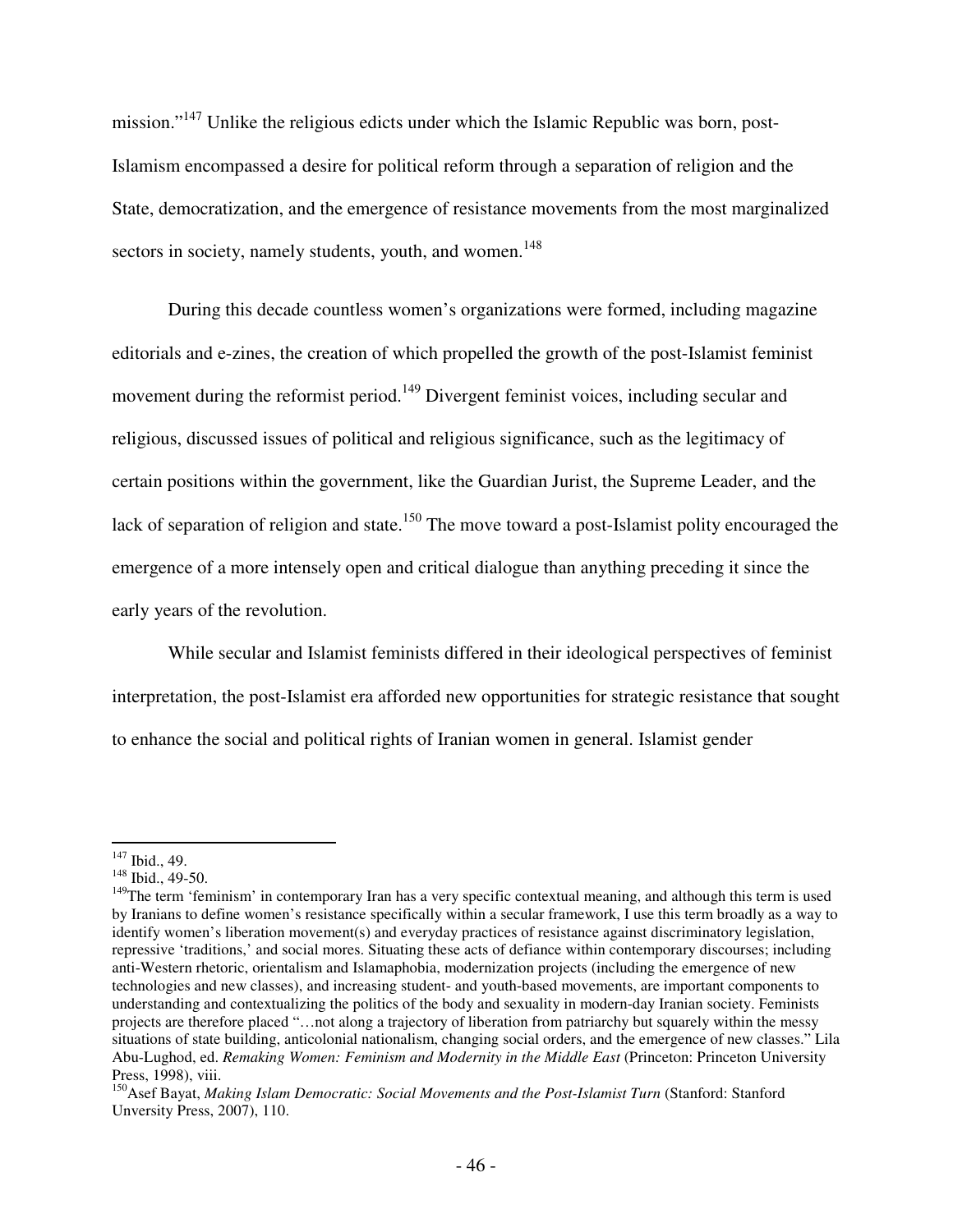activists,<sup>151</sup> those who believe in a reinterpretation of Islamic law based on principals of "Islamic" justice," have done so with the aim to "…fundamentally challenge conventional gender visions often presented as "Islamic"" in order to work toward greater gender equality within Iranian society.<sup>152</sup> Islamic feminists have worked within the parameters of religious ideologies to redefine women's social and legal positions in accordance with Iran's *Shari'a* law. While secular feminists' efforts have largely been stifled because of their inability to work effectively within the context of the Islamic Republic's legislative structure, Islamic feminists have utilized the structures of religion as a way to reinterpret and redefine laws that are perceived as misaligned with Islam's true interpretation of women's roles in an Islamic society.<sup>153</sup>

In 1992, for example, a law passed in the Islamic parliament that mandated that any man filing for divorce from his wife must first pay her equivalent wages for her housework for the length of their marriage.<sup>154</sup> This law was originally petitioned and campaigned for by Islamist women activists, who argued for greater economic protection for women within an Islamic framework. This law effectively worked against male legal privilege in marital agreements by guaranteeing wages as compensation for women's domestic labor.<sup>155</sup> Hoodfar writes, "The new wave of Islamist feminists, with their unconventional and women-centred interpretations of Islam, is challenging and reforming Islamic doctrine from within, rather than imposing or advocating a Western model of gender relations."<sup>156</sup> It is as a direct result of "agitation by

<sup>&</sup>lt;sup>151</sup>As a way to distance themselves from any Western association with the term 'feminism,' Islamic feminists avoid associating themselves with this term, despite its general use to refer to its opposition to social inequalities based on gender, sexuality, class, ethnicity, race, etc. Homa Hoodfar, "The Women's Movement in Iran: Women at the Crossroads of Secularization and Islamization," *WLUML – The Women's Movement Series, International Solidarity Network No. 1* (1999): 5.

<sup>&</sup>lt;sup>152</sup> Homa Hoodfar, "The Women's Movement in Iran: Women at the Crossroads of Secuarlization and Islamization," *WLUML – The Women's Movement Series, International Solidarity Network No. 1* (1999): 4  $153$  Ibid., 4.

<sup>154</sup> Ibid., 36.

 $155$  Ibid., 36.

 $156$  Ibid., 41.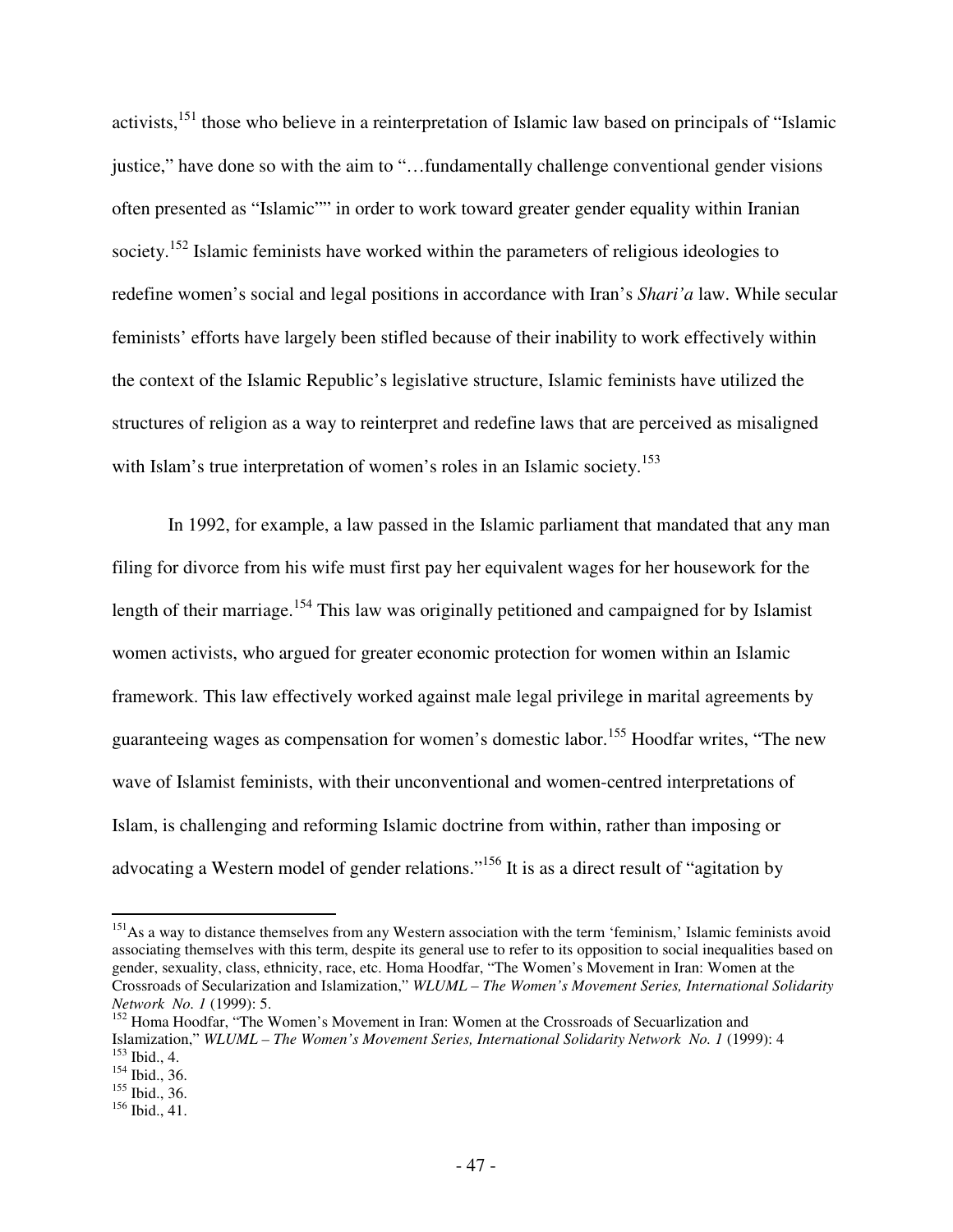activist Islamic women," that the legal restraints on women's rights were significantly diminished. By arguing that gender-based restrictions undermine the ethics of Islamic principles, female activists petitioned for increased access to educational, financial, and employment opportunities that they were otherwise prohibited from engaging in.<sup>157</sup>

Additionally, President Rafasnjani's administration throughout the early- and mid-1990s encouraged women's participation in the sciences and medicine, and "established quotas of 25 percent female in the fields of neurology, brain surgery, cardiology, and similar specializations."<sup>158</sup> Islamic women activists aggressively petitioned for these legal changes as well as for greater access to professional opportunities, and by the middle of the decade female parliamentarians were issuing more aggressive, more assertive statements on the status of women in the Islamic Republic, in what Valentine M. Moghadam argues is more in line with "what may be called "global feminism.""<sup>159</sup> It is clear based on these events that Iranian women acted on their own behalf, as agents of social change within the constraints of the Republic's religious laws. It is as a direct result of their resiliency and challenges to social norms and legal restrictions that they achieved increased access and opportunities in areas of employment and education.<sup>160</sup>

While Islamic feminist activists worked against gender inequality within the confines of the Islamic Republic, secular feminists like Elaheh Rostami Povey reasoned in contrast, that as long as religion and the State were comingled in Iran's legislative and political structures, the

<sup>157</sup> Valentine M. Moghadam, "Islamic Feminism and Its Discontents: Toward a Resolution of the Debate," *Signs: Journal of Women in Culture and Society* 27 no. 4 (2002): 1140.

<sup>158</sup> Ibid., 1140.

<sup>&</sup>lt;sup>159</sup> Ibid., 1140.

<sup>160</sup> Ibid., 1140.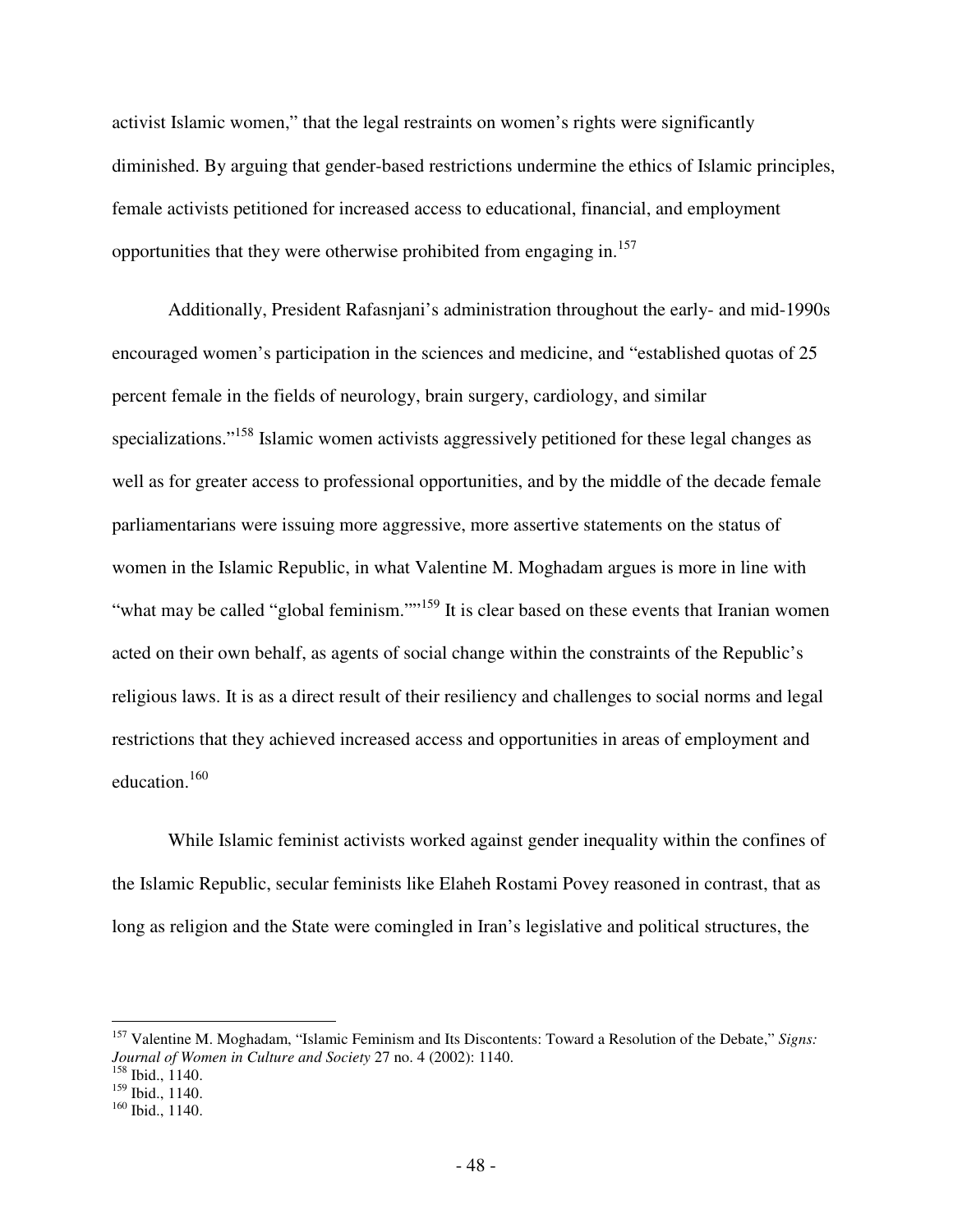potential for gender equality will never be realized.<sup>161</sup> As Mehrangiz Kar, a female Iranian lawyer and activist, argued,

> The Muslim reformers who believe that Islam is a dynamic religion and are in favour of modification of the Islamic law, don't really believe in equality between men and women. They believe that women and men have been born to play different roles in life and therefore they must be subject to different laws and regulations within family and society.<sup>162</sup>

Secular feminism therefore emerged in Iran as a 'citizens' rights' movement, which is fundamentally grounded in the belief that equality should exist for all individuals (and that the same opportunities should exist for both men and women), both Muslim and non-Muslim, and should not be rooted in a singular religious text.<sup>163</sup>

Although initial actions by both secular and Muslim feminists in the early stages of the reformist movement indicated a potential for collective organizing around women's issues, by the start of the new millennium, it became clear that the differences between the parties were both ideological and fundamental. In one passage of a Human Rights Quarterly issue, these distinctions are identified by Rebecca Barlow and Shahram Akbarzadeh: "Religious-oriented feminists were ultimately committed to upholding Islam as the solution to the plight of Iranian women. The Islamic State, in its idealized form, was integral to this vision."<sup>164</sup> In contrast, secular feminism "does not apportion to Islam the grave responsibility of solving women's problems in Iran. In fact, secular-oriented feminists view the merging of Islam and politics as a central part of the problem that Iranian women face."<sup>165</sup> While religious-oriented feminists have

<sup>161</sup> Elaheh Rostami Povey, "Feminist Contestations of Institutional Domain in Iran," *Feminist Review* 69 (Winter 2001): 55.

 $162$  Ibid., 55.

<sup>163</sup> Ibid., 56.

<sup>164</sup> Rebecca Barlow and Shahram Akbarzadeh, "Prospects for Feminism in the Islamic Republic of Iran," *Human Rights Quarterly* 30 (2008): 32.

 $165$  Ibid., 32.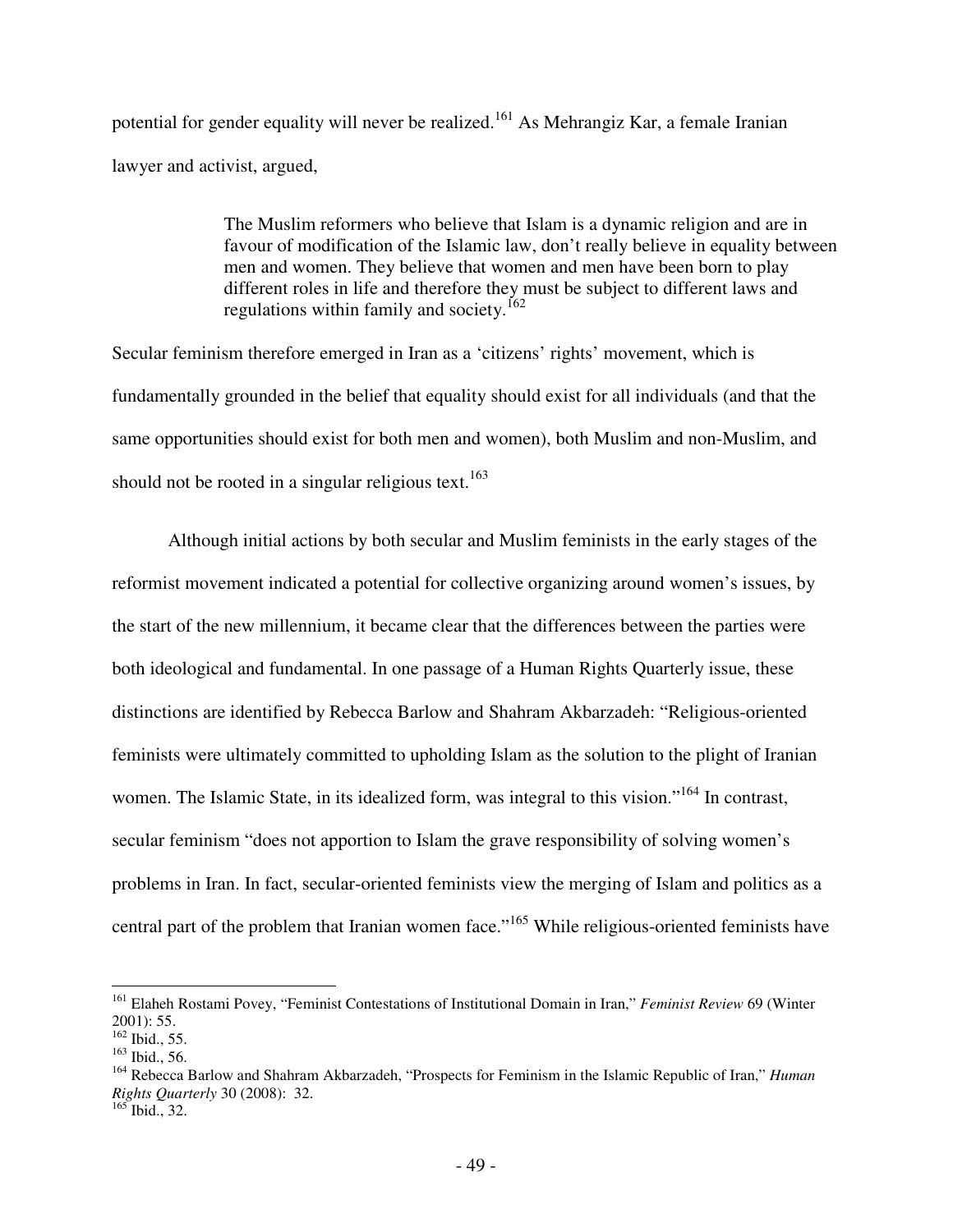in the last decade worked within the legislative parameters of the Islamic Republic, they have according to many secular feminists, been able to sustain relatively little lasting change to the status of women in Iran, despite women's unprecedented participation in the country's university system and as members of the professional labor force.<sup>166</sup> So long as Islamic discourse remains an integral component of Iran's legislative framework, secular feminists like Povey and Kar, see little potential for effective and long-lasting change for women's legal status in Iran. Still, it should be emphasized that Islamic feminists have achieved a great deal in terms of legislative reform in recent decades, far more in fact than secular feminists, whose opposition to the religious structure of the government prohibits them from achieving substantive reforms for women. For example, Islamic activists have increasingly petitioned for economic compensation for domestic duties and housework labor. This law was in fact passed in 1993, which guaranteed women wages for their domestic services.<sup>167</sup> Such an accomplishment demonstrates the perseverance of Islamic feminists who have worked within the scriptures of Islamic texts as a way to increase women's financial autonomy and self-determination.

# *Iranian Youth Culture*

Youth were no less invigorated than feminists and women activists during this period and young people increasingly exhibited rebellious behavior, defiance of moral and political authority, and participated in underground subcultures.<sup>168</sup> Recent years have also witnessed greater disapproval of the government's rigid patriarchal rule, and youth culture is largely characterized by its praise for individualism, its rejection of violence, and an appreciation of

<sup>166</sup> Ibid., 32.

<sup>167</sup>Roksana Bahramitash. "Revolution, Islamization, and Women's Employment in Iran." *The Brown Journal of World Affairs* IX, no. 2 (Winter/Spring 2003): 237.

<sup>&</sup>lt;sup>168</sup> Asef Bayat, *Life as Politics: How Ordinary People Change the Middle East* (Stanford: Stanford University Press, 2010), 122.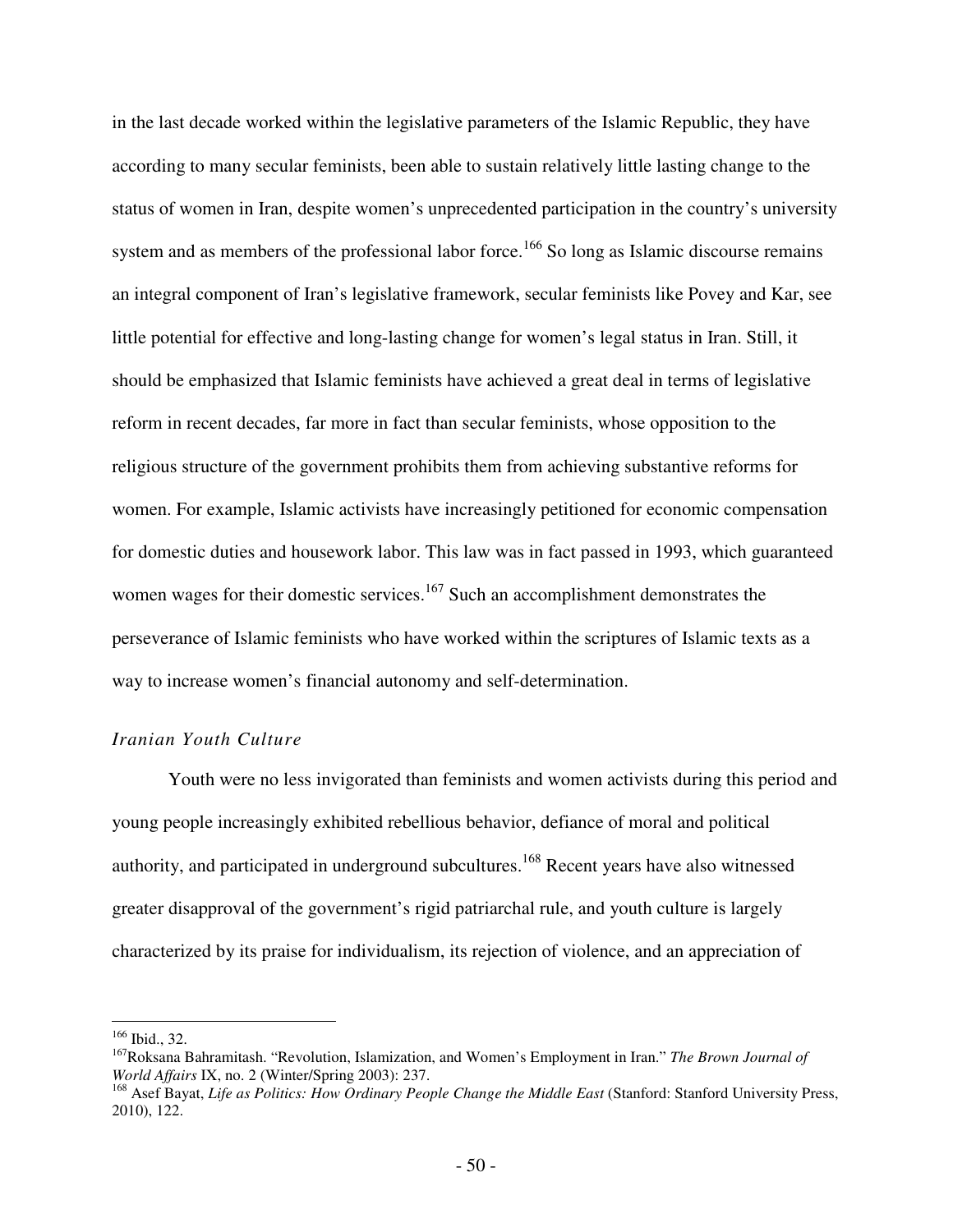tolerance and non-violence.<sup>169</sup> Their clothing, values, and expression of self demonstrate both their rejection of State-imposed disciplining of the body as well as the influence of globalization, consumption, and fashion on their individual choices and youth culture. Despite these narratives, images of both "modern" and "traditional" Iranian women are subsumed with sexualized codes, and "…attitudes that privilege men's desire and sexual agency at women's expense are held by most members of society: women and men, young and old".<sup>170</sup> Much like the West, sexual harassment, sexual objectification, double standards, and discrimination in the workplace are common experiences for younger Iranian women. $171$ 

In their work titled, "Out of the Frying Pan, Into the Fire: Young Iranian Women Today," Norma Moruzzi and Fatemeh Sadeghi address emerging trends in sexuality and gender discourse among youth populations in Iran. Their analysis focuses specifically on the evolution of postrevolutionary Iranian society and the historical markers that have shaped contemporary trends among Iran's modern youth population. By focusing on two key factors of social developmenteducation and fertility-Moruzzi and Sadeghi weigh the current status of women in postrevolutionary Iran. According to the statistical evidence presented in this article, Iranian women between the ages of fifteen and twenty-four are by and large educated, mobile, and experiencing later marriages and fewer pregnancies than women in previous generations.<sup>172</sup>

However, rather than having to engage with "formal traditionalism," according to their analysis, contemporary Iranian women must now negotiate with "specifically modern forms" of

<u>.</u>

<sup>169</sup> Norma Moruzzi and Fatemeh Sadeghi, "Out of the Frying Pan, Into the Fire," *Middle East Report,* 241 (Winter 2006): 26.

<sup>170</sup> Fatemeh Sadeghi, "Negotiating with Modernity: Young Women and Sexuality in Iran," in *Being Young and Muslim: New Cultural Politics in the Global South and North,* ed. Linda Herrera and Asef Bayat ( New York: Oxford University Press, 2010), 280.

<sup>171</sup> Ibid., 280.

<sup>172</sup> Norma Moruzzi and Fatemeh Sadeghi, "Out of the Frying Pan, Into the Fire," *Middle East Report* 241 (Winter 2006): 23.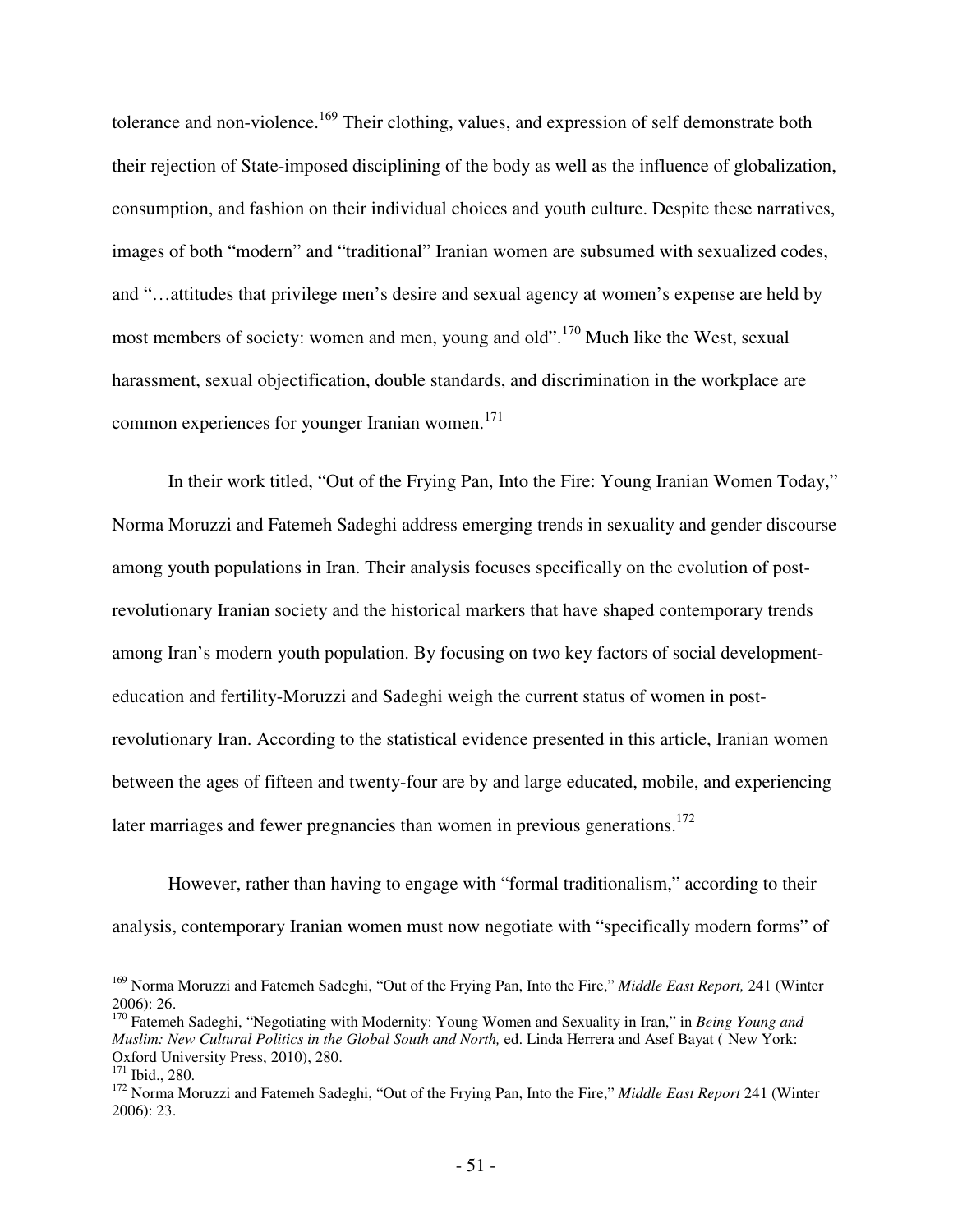sexual inequalities. They write, "The decline of formal traditionalism has meant that gender inequality has evolved into specifically modern forms: sexual harassment on the street, gender discrimination in the workplace and the sexual double standard in the bedroom."<sup>173</sup> Indeed this has been the case for most of the participants during our interviews. Complaints of sexual double standards (particularly relating to virginity and women's domestic obligations) as well as men's sense of entitlement to women's bodies are frequent subjects of discussion during our conversations.

Despite this, younger generations openly engage in "heterosexual affection, including kissing, flirting and horseplay, and even religious girls and boys "hanging out" together, mark the new generation as pleasure seekers."<sup>174</sup> This recent development has, among other factors, led to increased occurrences of pre-marital sexual relations among youth. However, still bound to the standards and traditions of patriarchy, young Iranian women find themselves increasingly in difficult positions, as they are pressured by their boyfriends to engage in sexual activity, but are then judged by patriarchal social standards, which still mandate virginity for unwed women.<sup>175</sup> As one young woman states in an interview with author Pardis Mahdavi, "Oh sure, you can have sex with him, if you want. But in the end he's not gonna propose to you, and you're not going be the one he's going to marry….We just have to keep reassuring them that yes, you are my first, you are the first boyfriend I've had. It's not ideal, but he won't marry you if he doesn't think you're his first."<sup>176</sup> Young women are either pressured into having sex or, if they refuse, are accused of "frigidity" by their male companions.<sup>177</sup>

 $\overline{a}$ <sup>173</sup> Ibid., 24.

 $174$  Ibid., 26.

<sup>&</sup>lt;sup>175</sup> Pardis Mahdavi, *Passionate Uprisings: Iran's Sexual Revolution* (Stanford: Stanford University Press, 2009): 150.

<sup>176</sup> Ibid., 150.

<sup>177</sup> Norma Moruzzi and Fatemeh Sadeghi, "Out of the Frying Pan, Into the Fire," *Middle East Report* 241 (Winter 2006): 26.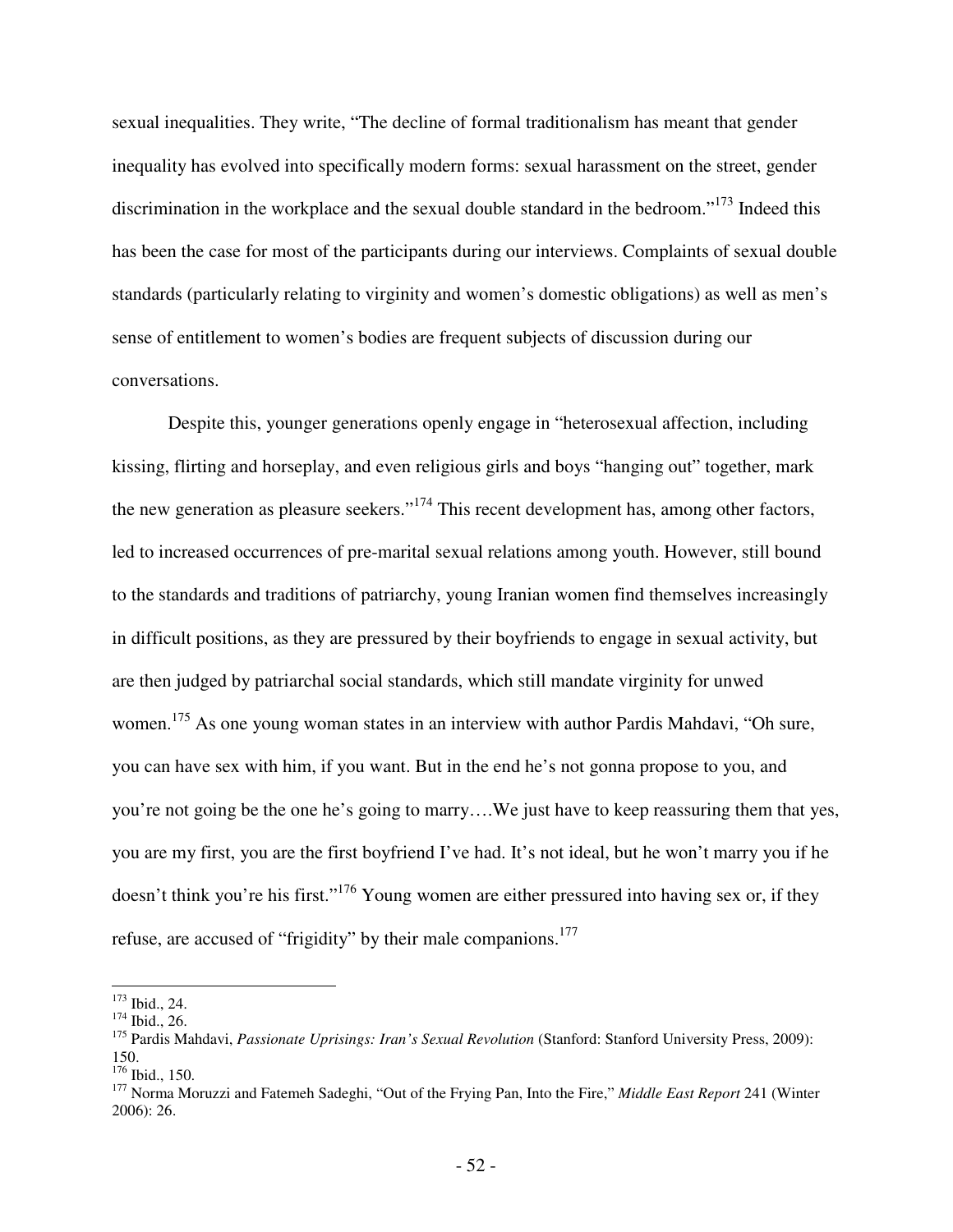So, what does this mean for young women, who are still bound to modern-day sexual double standards of sexual purity and honor, but who are ultimately pressured by their male peers to engage in sexually promiscuous activity before marriage? The unfortunate conclusion for women, as measured by Moruzzi and Sadgehi, is that the reality of young women's lives in contemporary Iran, while improved in areas of education, fertility, and employment, are still confounded with sexual inequalities and sexual double standards.<sup>178</sup> As a country with one of the highest documented surgical hymen-repair rates in the world, how are women ultimately able to exercise agency in these situations?<sup>179</sup> While engaging in pre-marital sexual activity often is perceived as a 'liberating' act for younger women, particularly for those from more secular backgrounds, to what extent do the consequences of these choices, as sexually 'active' unmarried women, continue to present social obstacles within this globalized, trendy, middle- and upperclass youth culture? While younger people are openly and actively engaging in conversations about sex, as well as pre-marital sexual behavior, it is clear women are still confounded by ageold traditions of patriarchy and sexual double standards within a paradox of a culture that increasingly promotes pre-marital sexual activity.

This has certainly been the case for several of the participants of this study, who recognize that sexual 'purity' and marriage are still integral to the idealized Iranian femininity. Still, several have intimated that pre-marital sexual activity for young women, while largely frowned upon by society at large, has over time become more acceptable, particularly for middle- and upper-class secular families. In several cases, the participants who come from this specific population—middle- and upper-class secular families—openly engaged with their

 $\overline{a}$ <sup>178</sup> Ibid., 27.

<sup>&</sup>lt;sup>179</sup> Pardis Mahdavi, *Passionate Uprisings: Iran's Sexual Revolution* (Stanford: Stanford University Press, 2009), 304.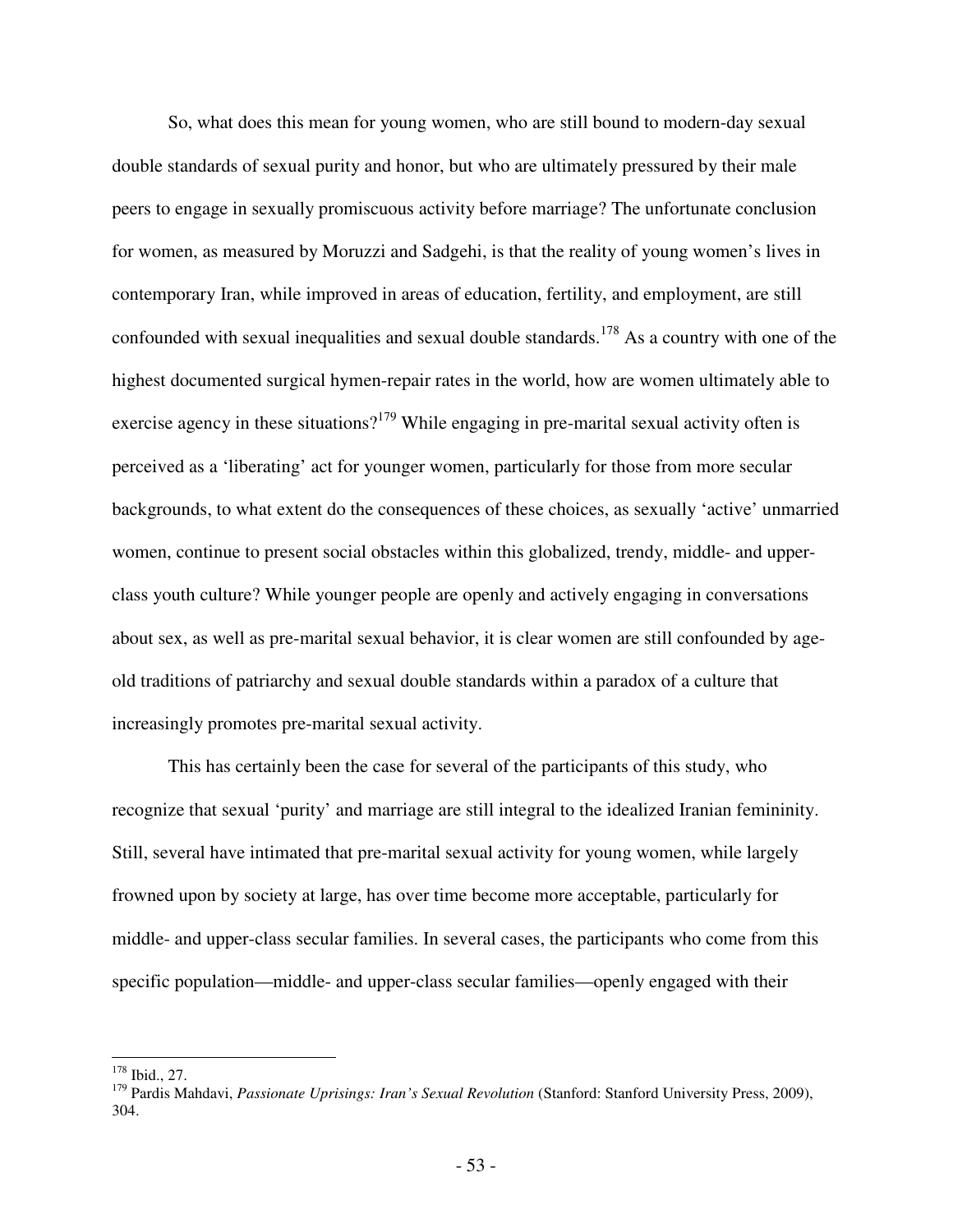boyfriends prior to marriage, although some still felt compelled to keep their relationships private from certain male family members.

In recent years, numerous scholars have studies the changing social landscape of sexuality among today's Iranian youth. One such author, again Fatemeh Sadeghi, has researched young women's sexual experiences in Iran as a way to engage discussions about the shifting dynamics of women's sexuality further. <sup>180</sup> The politicization of sexuality, and the control of public spaces that came shortly after the 1979 Revolution resulted in a sudden change in the role of public and private spaces in Iran, according to Sadeghi's assessment.<sup>181</sup> Where public spaces (e.g. parks, cinemas, restaurants, and universities) were once seen as places free from the constraints of social convention within the family, the introduction of the 'morality police' by the Islamic Republic and its repression of mixed-sex interactions in public have, as she suggests, forced today's youth to find alternative venues for social interaction and entertainment.<sup>182</sup>

Seeking refuge from what has become a repressive public atmosphere; youth now look to the home as a retreat from the intrusions of the State on social convention and behavior. Sadgehi writes, "Despite the Islamisation of public spaces the formal sphere, private and familial spaces have remained relatively open and may have become even more so as a response to the closure of public alternatives."<sup>183</sup> This shift has led to increasing frequencies of pre-marital sexual relations between young women and men. Although tolerance for sexual engagement is much more accepted than in previous generations, today's youth are bound to the underpinnings of patriarchy that favor male sexual privilege. The contradictory nature of this development

<sup>180</sup> Fatemeh Sadeghi, "Negotiating with Modernity: Young Women and Sexuality in Iran" in *Being Young and Muslim: New Cultural Politics in the Global South and North,* ed. Linda Herrera and Asef Bayat (New York: Oxford University Press, 2010), 278-280.

<sup>181</sup> Ibid., 279.

<sup>&</sup>lt;sup>182</sup> Ibid., 279.

<sup>183</sup> Ibid., 279.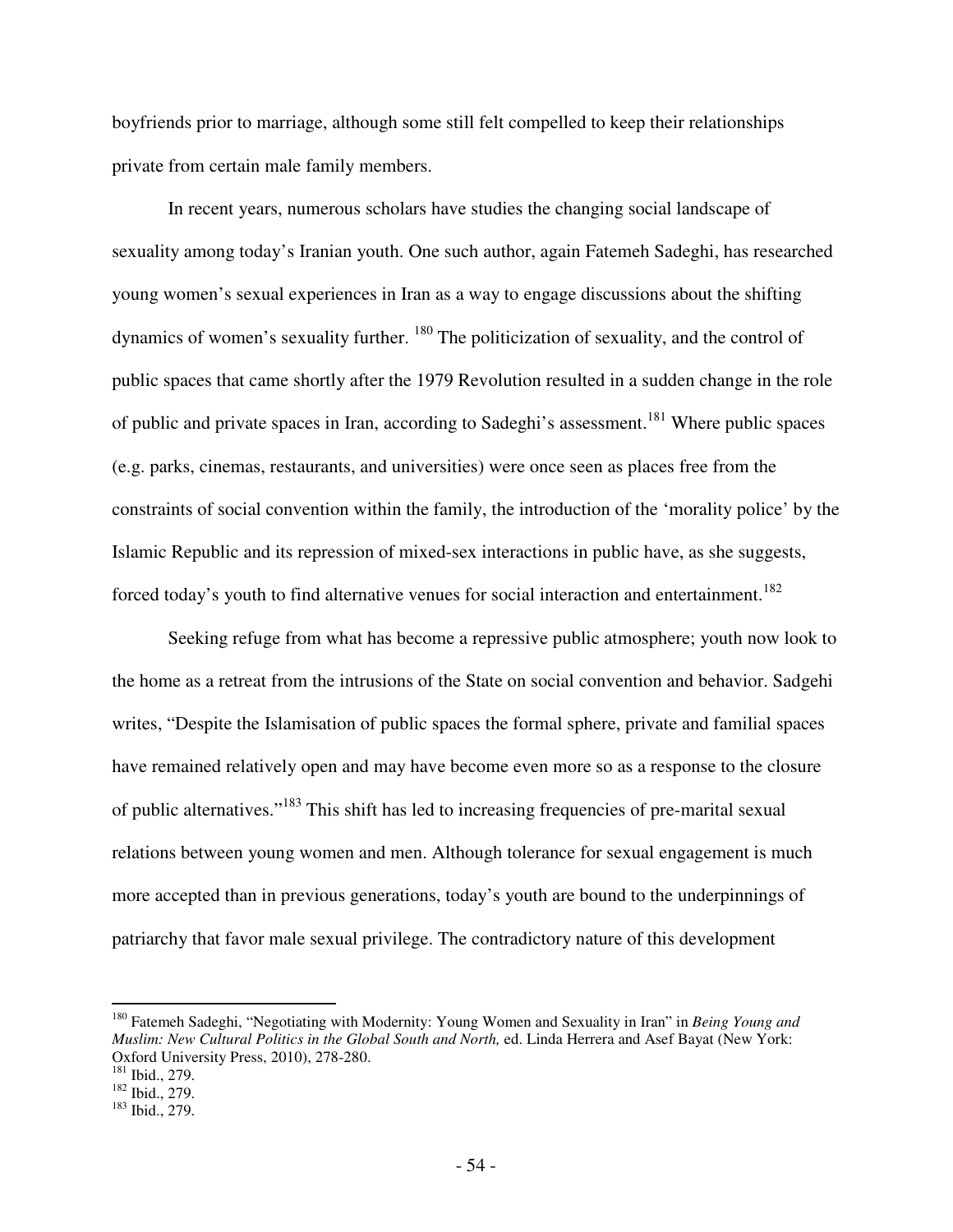presents increasingly difficult situations for young women. As suggested by other leading scholars, situations like these can be particularly detrimental for young women, who not only experience greater instances of sexual violence in the home, but also continue to face social conventions based on female sexual honor and male sexual privilege. Sadgehi writes,

On the one hand, the male-oriented society expects them to be sexually more open than traditional girls. On the other hand, this more open female sexuality is not treated by the same society as an appropriate form of feminine behavior. Being a modern girl in Iran means being trapped between traditionalism, which keeps them uncritical and acquiescent toward the norms and attitudes of discriminative society, and a patriarchal modernity, which makes them more bodily expressive.<sup>184</sup>

By examining these conflicting cultural norms, which simultaneously applaud women for fulfilling male sexual desires by engaging in sexual activity and which then in turn, condemn them for participating in the very act for which they had originally been praised, Sadeghi demonstrates rather eloquently the problematic nature of these types of sexual encounters in terms of women's ability to exercise agency.

 Young women certainly face similar social obstacles in Western youth culture as well. There are countless books written by Western feminist scholars and activists who advocate for a more critical interpretation of the dynamics of gender and sexual practices in mainstream Western youth culture, and the paralyzing effects that sexual double standards have on women's ability to practice agency in sexual relationships. For example, in her ethnographic research on young, adolescent women, Dr. Deborah L. Tolman, founder of the Center for Research on Gender and Sexuality at San Francisco State University, has found that the discourse of women's sexual desire is typically not present among young men and women. Moreover, there continues to be the prevailing idea that fulfilling male sexual pleasure as purely 'sexualized' objects without any subjectivity is the primary function for many young women today. She writes,

<u>.</u>

<sup>184</sup> Ibid., 279-280.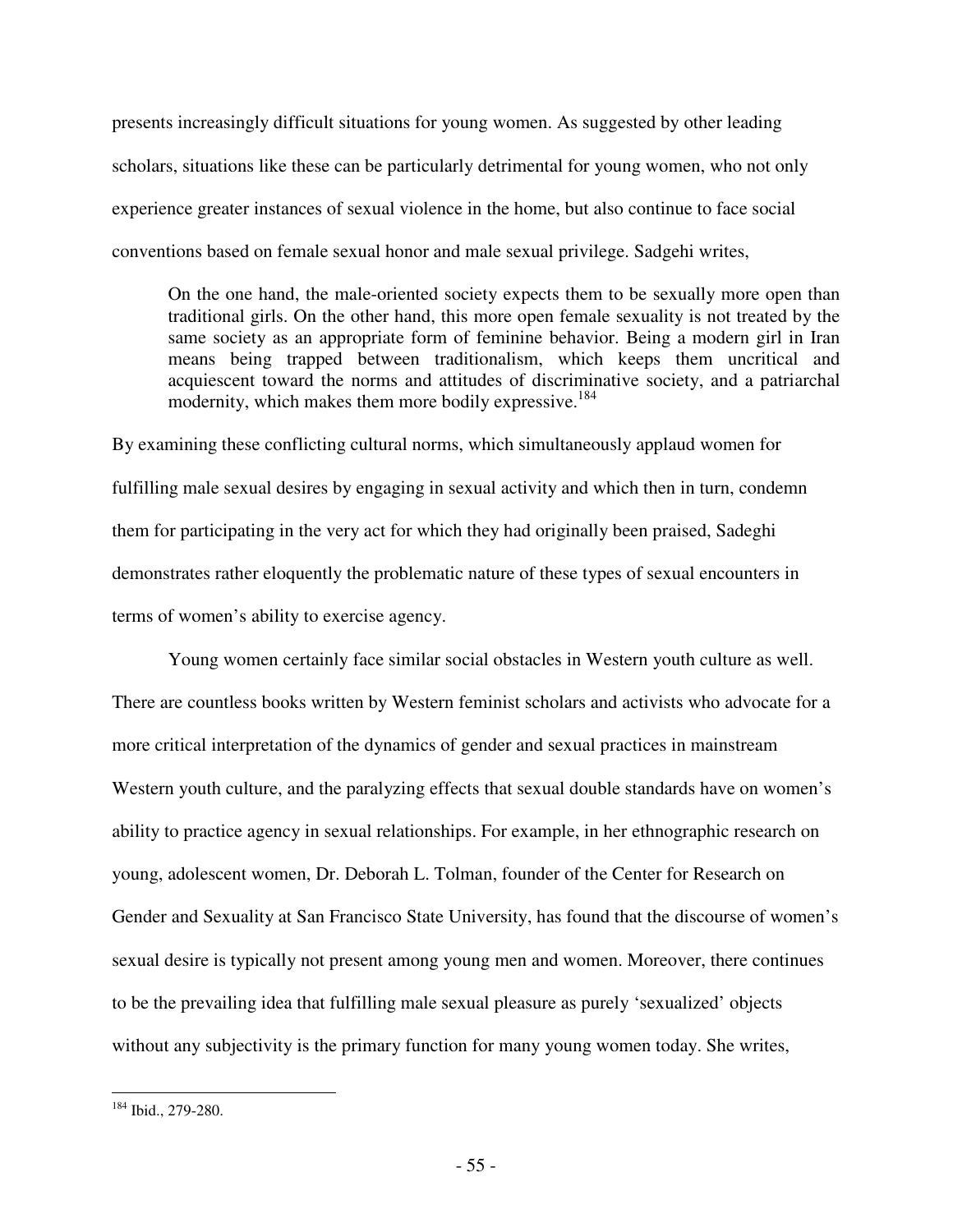"Even as we enter the twenty-first century, the possibility that girls might be interested in sexuality in their own right rather than as objects of boys' desire is met with resistance and discomfort."<sup>185</sup>

Tolman also suggests that throughout adolescence and into adulthood, young people are consistently faced with a "set of rules, principles, and roles" that are otherwise "mapped" out for them as guiding points for engaging in 'appropriate' heterosexual, romantic relationships. Central to these points are discussions about male-female sexual interactions, which flood young women with oftentimes contradictory sets of sexual expectations for themselves and for the young men they sexually engage with. Sexual double standards, that include such contradictory ideas like "…don't be a prude but don't be a slut…" and "…have (or fake) orgasms to ensure that your boyfriend is not made to feel inadequate, if you want to keep him" present a barrage of competing ideas about women's sexuality, none of which offer opportunities to young women to exercise agency or engage self-awareness.<sup>186</sup> Based on these comparisons, it becomes very clear that many young women, both in Iran and in America and throughout the West, face similar sets of sexual double standards that require a more critical, 'feminist' interpretation in order for meaningful and long-lasting change to take place.

#### *Theories of Meaning and Representation*

Michel Foucault coined the term "discursive formation" as a way to describe the way the correlative relationship between ideas and concepts, objects, language, and the body.<sup>187</sup> The body, according to Foucault's theory of power and knowledge, is the site where all forms of

<sup>185</sup> Deborah L. Toman, *Dilemmas of Desire: Teenage Girls Talk About Sexuality* (Cambridge: President and Fellows of Harvard College, 2002), 7.

 $186$  Ibid., 7

<sup>187</sup> Michel Foucault, *Archaeology of Knowledge* (Oxon: Routledge, 2002), 41.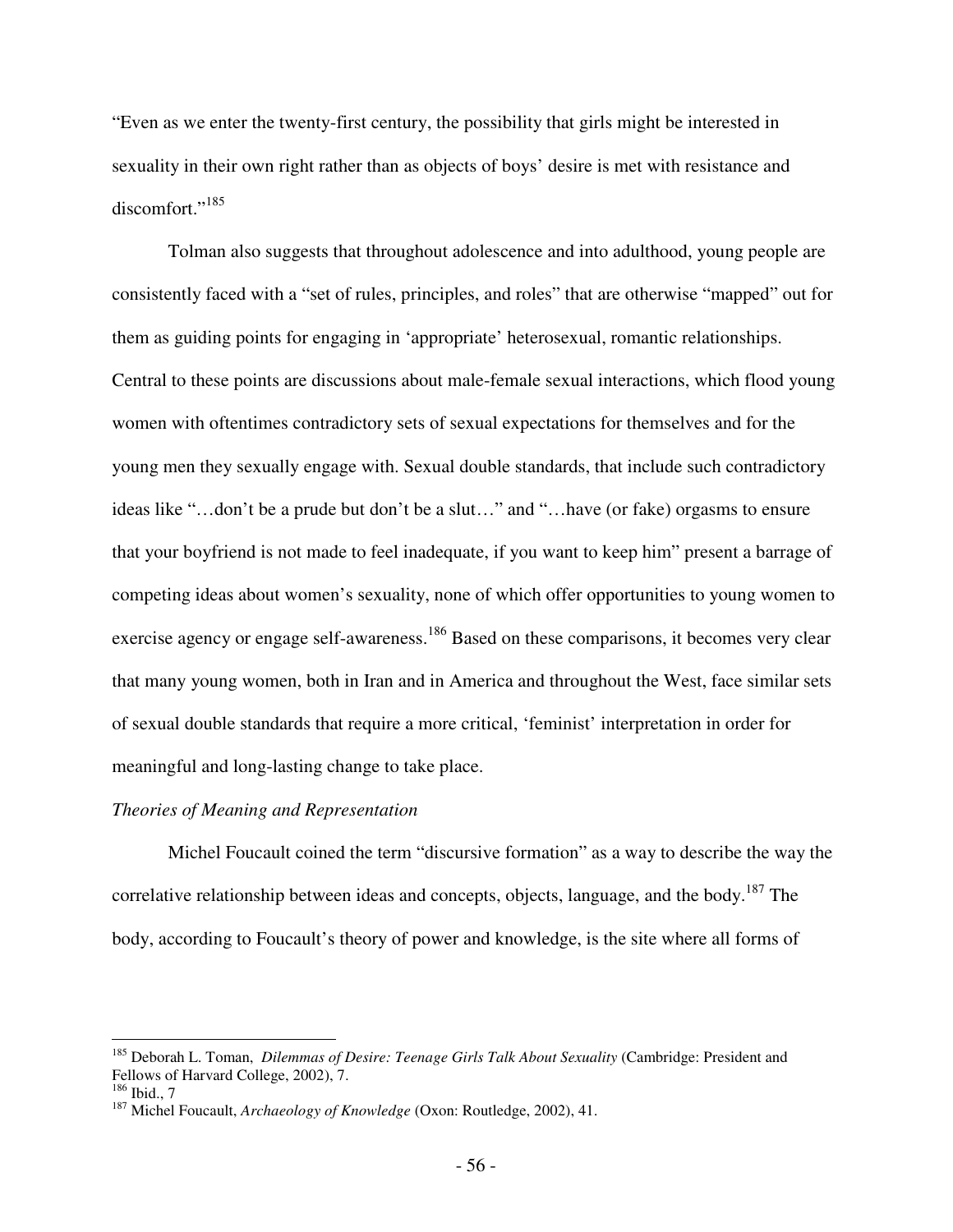history—economic, political, cultural—are manifested and realized.<sup>188</sup> Foucault's analysis of the *subject,* as an ever-changing form, is "…constantly dissolved and recreated in different configurations, along with other forms of knowledge and social practices."<sup>189</sup> This means that the body takes on very specific cultural and political meanings as it negotiates and/or subverts with various forms of social and political power. The emergence of what Asef Bayat coins a "youthful" identity in modern-day Iran can be argued, then, in terms of Foucault's theory of power and knowledge. Young individuals who resist State-imposed ideologies subvert authority through the creation of subaltern movements and the construction of a youth identity.<sup>190</sup>

Like Foucault, Judith Butler's theory of gender also defines categories of identity as products of discourse and 'regimes of power/knowledge.'<sup>191</sup> Her analysis of gender as a socially constructed category is a highly controverted one; in fact, Butler situates categories of identity as "...effect[s] of signifying practices rooted in regimes of power/knowledge characterized as compulsory heterosexuality and phallocentrism."<sup>192</sup> A statement such as this one, which situates a symbol of male dominance at the core of gender construction, disrupts our understanding of gender identities as based on inherent biological or 'natural' characteristics. Seeking inspiration from twentieth-century French feminist Simone de Beauvoir, who famously argued that 'one is not born, but rather becomes a woman,' Judith Butler further argued that gender is a process of "acculturation," and not based on these assumed 'natural' or biological traits.<sup>193</sup>

<sup>188</sup> Charles C. Lemert and Garth Gillan, *Michel Foucault: Social Theory and Transgression* (New York: Columbia University Press, 1982), 70.

<sup>189</sup> Ibid., 113.

<sup>&</sup>lt;sup>190</sup> Asef Bayat, *Life as Politics: How Ordinary People Change the Middle East* (Stanford: Stanford University Press, 2010), 122.

<sup>&</sup>lt;sup>191</sup> Gill Jagger, *Judith Butler: Sexual Politics, Social Change and the Power of the Performative* (New York: Routledge, 2008), 17.

<sup>192</sup> Ibid., 20.

<sup>193</sup> Judith Butler, "Sex and Gender in Simone de Beauvoir's *Second Sex"* in *Simone de Beauvoir: A Critical Reader*  edited by Elizabeth Fallaize (New York: Routledge, 1998), 29.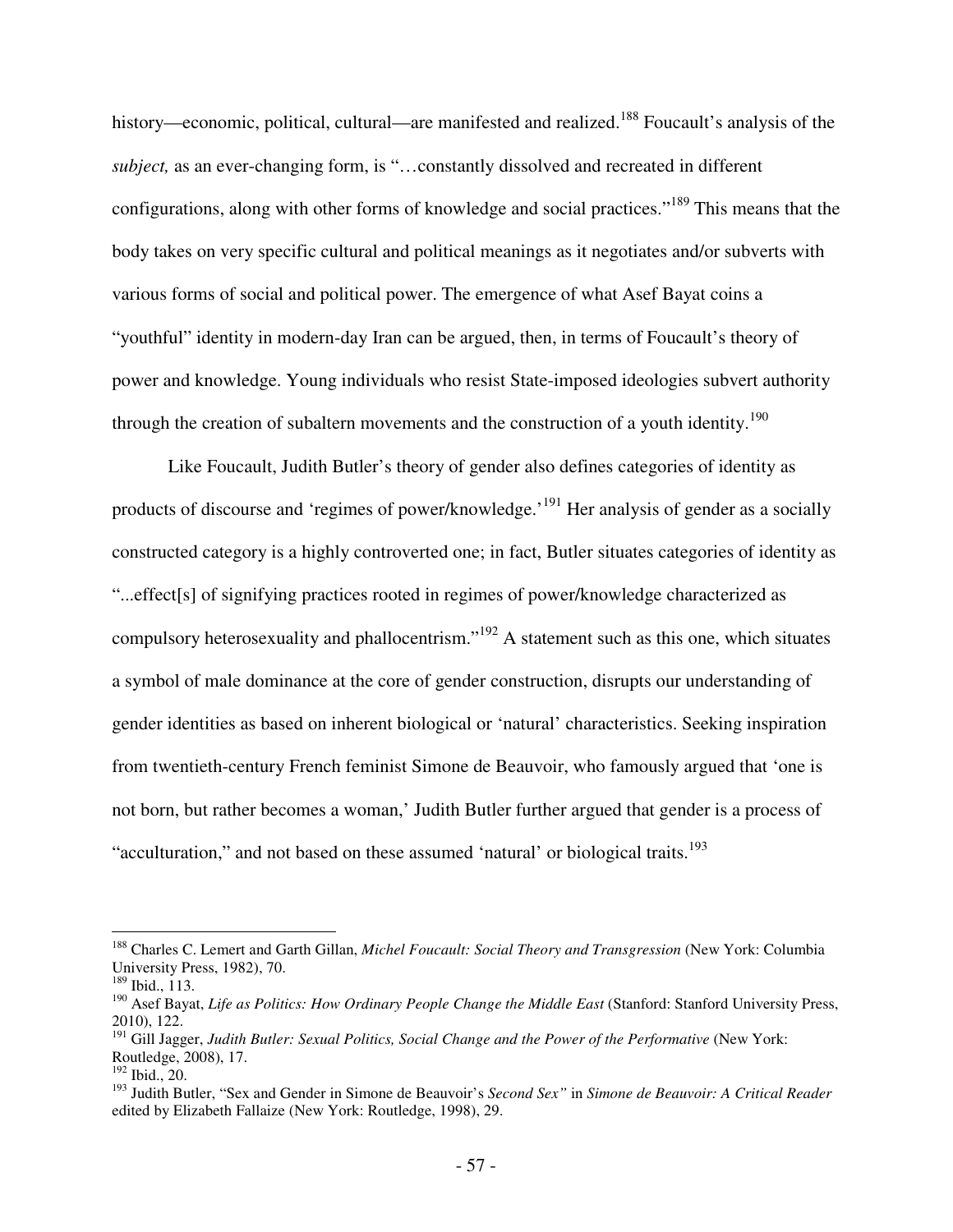The assumption within contemporary Iranian society that men have less control over their sexuality than women is an exact case in point. This assumption, one which positions "female passivity" to "male activity" in terms of sexuality, is, as both Sadgehi and Moruzzi argue, upheld within three areas, including Islamic law, social conventions based on patriarchal traditions, and the prevailing viewpoints of Iran's younger population. These three "competing and overlapping discourses of sexuality," as they suggest, are what further sustain the idea that women have an easier time controlling their sexual desires than men. Still, it is evident based on my own conversations with the participants, that this discourse is constantly being challenged and in certain cases, ignored altogether. In several cases, for example, a number of participants have indicated that their families (mostly middle- and upper-class secular) supported their romantic relationships as young, unmarried women.

In Simone de Beauvoir's *Second Sex,* she argues that gender is a process of 'becoming,' of taking part in a process of the "cultural interpretation of sex," which assigns specific characteristics of 'femininity' and 'masculinity' as a way to create distinct categories and sexual binaries within a social context.<sup>194</sup> Judith Butler in turn, argues that sex "itself is an effect of discursive practices, rather than an origin, 'produced' through regulatory processes, practices, and structures."<sup>195</sup> She further contends that gender 'norms' or 'behaviors' are byproducts of the process of discursive knowledge formations constructed by those in power. Within a conservative religious environment such as the Islamic Republic of Iran, Azam Torab, inspired by the works of Judith Butler, argues that gender difference and gender hierarchies are created

<sup>&</sup>lt;u>.</u> <sup>194</sup> Ibid., 31.

<sup>195</sup> Azam Torab, *Performing Islam: Gender and Ritual in Iran* (Leiden: Koninklijke Brill NV, 2007), 11.

<sup>195</sup> Ibid., 11.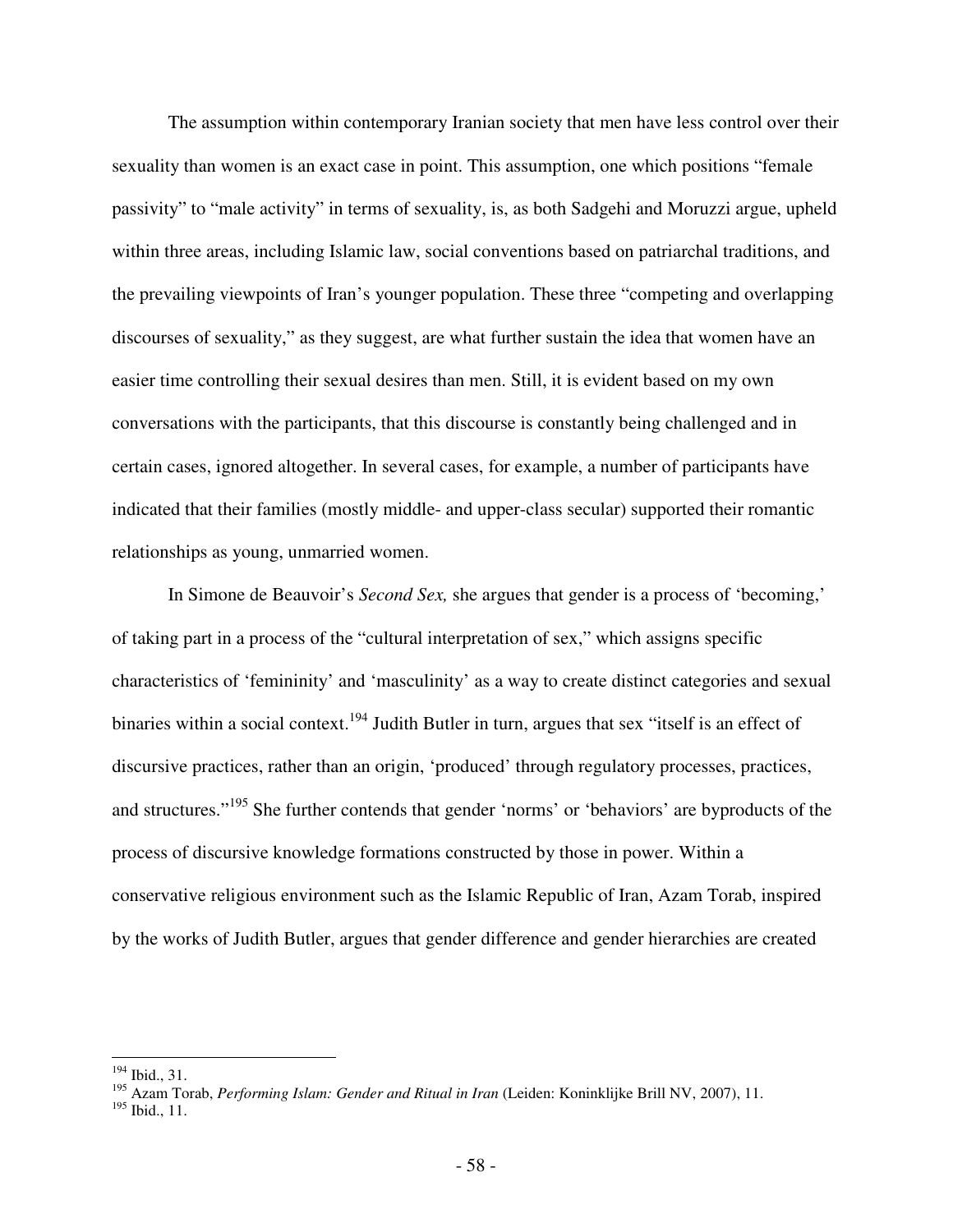and maintained through a strict interpretation of the male-female binary socially constructed out of conservative religious and cultural beliefs.<sup>196</sup>

According to the Iran's conservative religious thinkers, men and women are differentiated based on the idea that they possess inherently distinct emotional and biological traits; that they are not equal, but complementary in their physiological makeup. The perpetuation of women's legal and social inequality, therefore, is based on the idea that the "complementary concepts" of *aql* (which represents rationality and reason) and *nafs* (which signifies lust, passion, and the animalistic part of nature) are gendered in their composition. These two parts respectively signify "order, control, and morality" and "disorder, lack of control, passion, and desire...," with the first representing the masculine and the latter the feminine.<sup>197</sup> Women's gender identities, according to State religious discourse, are therefore grounded in the idea that their inherent, biological traits are based on sexual desire and irrationality, while men's gender identities are rooted in principles of order and reason.

"[The religious authorities] have gone to great lengths to avoid gender ambiguities, rigidly prescribing the boundaries between the sexes with legal codes and rituals pertaining to the minute details of everyday interaction. This is based on the construct that women and men have different mental and emotional capacities, which are in turn linked to ideas about agency, autonomy and morality."<sup>198</sup>

The inequality of women (in legal and social terms) is therefore directly linked to their presumed biological inferiority, and through which gender hierarchies are maintained and substantiated in religious, nationalist discourse.<sup>199</sup> Still, while the State's attempts at creating a gender identity grounded in specific gender differences, ordinary people consistently challenge these dichotomies by pushing social boundaries.

<sup>&</sup>lt;u>.</u>  $196$  Ibid., 11.

<sup>197</sup> Ibid., 13.

 $198$  Ibid., 12.

<sup>199</sup> Ibid., 12.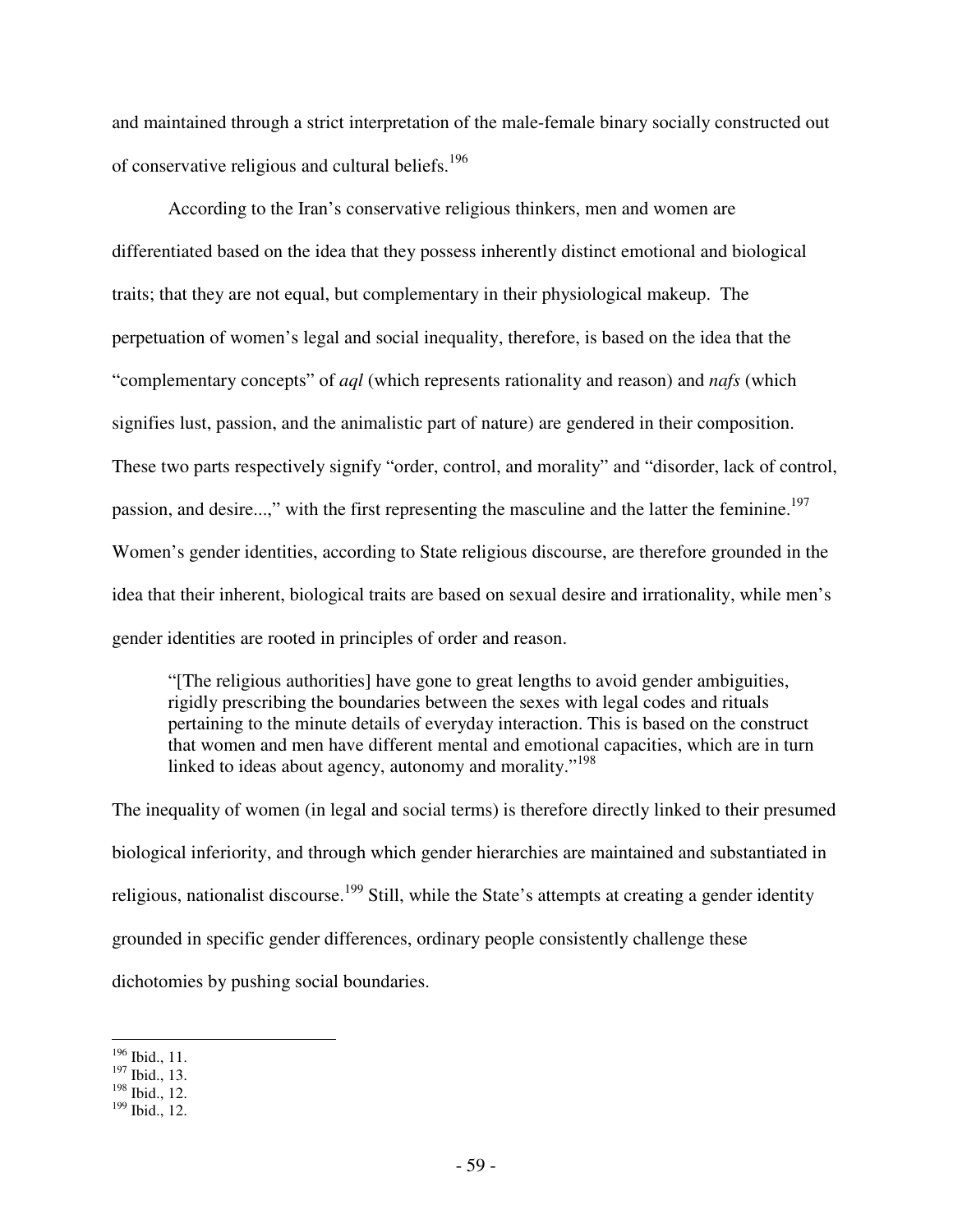Such statements are the trademark of patriarchal discourse and similar arguments can be found across the history of not just Iran, Muslim societies, or the Middle East, but of Europe, Asia, and elsewhere. For example, women during the nineteenth century Victorian era were idealized in terms of their "sexual passivity," their "delicacy and dreaminess," and unpredictable emotional nature.<sup>200</sup> These ideas were largely grounded in 'scientific' theories predicated by male doctors of that time, the most prominent of which includes Sigmund Freud, who argued that women's 'normal' inferior biological traits were grounded in their unpredictable nature, a hysterical personality, and a largely egocentric and narcissistic persona.<sup>201</sup>

 Because women represent the family as both nurturers and keepers of the domestic sphere, the 'ideal' woman is often essentialized into an unchanging, static idea. At the core, she represents the family, and embodies cultural 'authenticity' by maintaining and upholding her biological role within the family as a mother. Her sexuality, by default, is an extension of this idealized image. By lending it this 'idealized' imagery, women bodies and their sexuality become in turn politicized through the discourse of religion and the State. However, women who engage in subversive or resistive behavior are 'reconstructing' the boundaries of gender by challenging prevailing legal and social norms (e.g. more moderate veiling, increased sexual activity). They are utilizing sub-culture and methods of resistance (such as altering their behavior, dress, or public visibility) as way to create alternate discourses of women's gender identity against the prevailing discursive production of knowledge about the concept of gender generally and about women specifically.<sup>202</sup>

-

<sup>&</sup>lt;sup>200</sup> Susan R. Bordo, "The Body and the Reproduction of Femininity: A Feminist Appropriation of Foucault," in *Gender/Body/Knowledge: Feminist Reconstructions of Being and Knowing* edited by Alison M. Jagger and Susan R. Bordo (Piscataway: Rutgers University Press, 1989), 17.  $201$  Ibid., 17.

<sup>202</sup> Ibid., 12.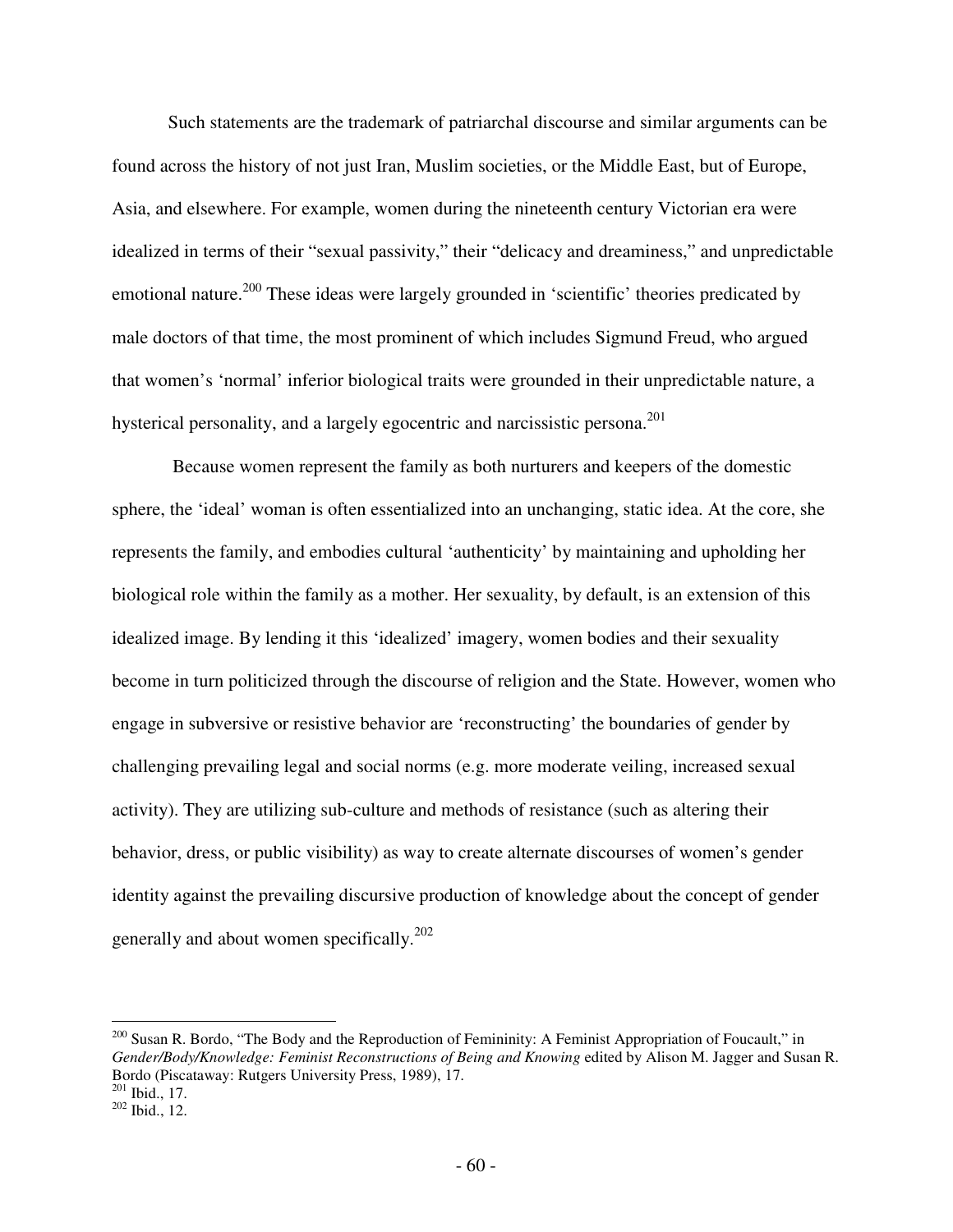For example, women in post-revolutionary Iran have argued for a re-evaluation of their legal and social status by challenging gender normativity and the prescribed gender roles. Although contentions between secular and religious women have exposed the chasm between these two parties' interpretations of 'gender' and the appropriate role of women in society, they are nevertheless pushing the boundaries of traditional ideas, customs, and norms. For example, recent decades have increasingly witnessed how women have negotiated the social and religious expectations surrounding marriage, child-rearing, household dynamics, and political and social involvement and visibility.<sup>203</sup> They are in essence, creating new opportunities for social and political advancement in spite of the restrictive circumstances that otherwise surround them. *Consumer Culture Theory* 

Consumer culture theory argues that in a market-driven society, consumers act as intentional and active subjects whose actions not only reinscribe cultural norms, but can also generate new forms of identity.<sup>204</sup> In this model, consumption is framed within a post-modern framework, where it acts as a process of active engagement "…used to generate cultural meanings and identities."<sup>205</sup> Using the marketplace as a resource, consumers utilize advertising, the media, and fashion, as a way to engage self-expression with symbols, dress, branding, and trends.<sup>206</sup> Consumer culture theory then "…investigates the socio-cultural, experiential, symbolic, and ideological aspects of consumption…" as it relates to the creation of cultural identities by populations.<sup>207</sup>

<sup>203</sup> Catherine Sameh, "Behind the Women in Green: Sex and Iran's Unstoppable Resistance." *Against the Current*  (March/April 2010): 30.

 $^{204}$  Aliakbar Jafari, "Two Tales of A City: An Exploratory Study of Cultural Consumption among Iranian Youth," *Iranian Studies,* 40 no. 3 (June 2007): 372.

<sup>205</sup> Ibid., 372.

<sup>206</sup> Ibid., 372.

<sup>207</sup> Ibid., 372.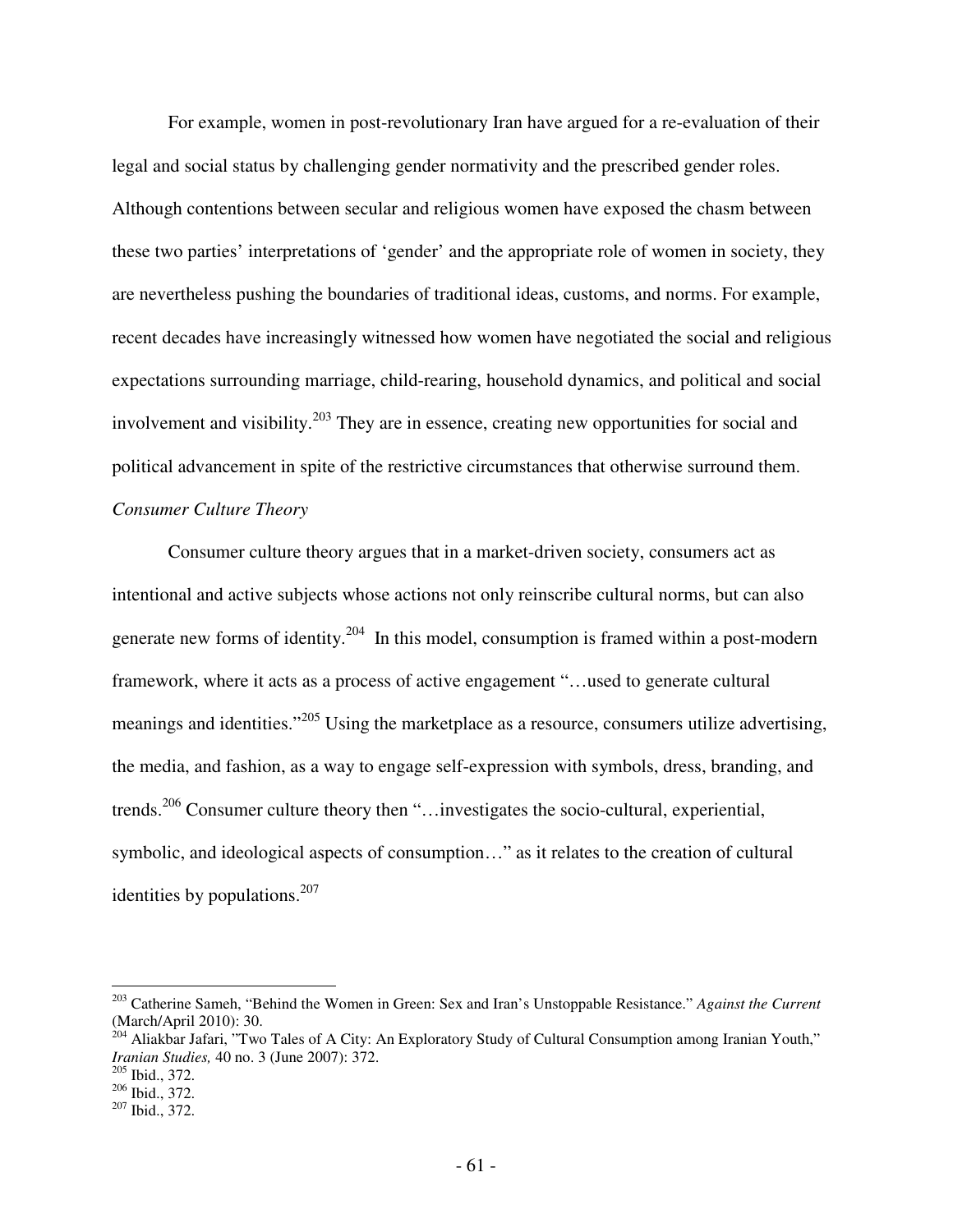For Iranian youth, again those born during or after the revolution, the resurgence of a distinctly "youth" culture during the reformist era led to an incredible surge in consumptive behaviors and patterns. Increased availability and access to foreign goods, including technology, music, clothing, beauty supplies, electronics, satellite dishes, and mobile phones have paved the way for a more fluid and dynamic cultural exchange as part of a globalized youth culture movement.<sup>208</sup> Recent patterns of consumption, particularly of foreign goods (e.g. fashion trends, music, foreign movies and books) from the West, have "accelerated among Iranian youth," who not unlike other youth cultures in the world are taking part in an inter-cultural exchange within a greater global cultural phenomenon.<sup>209</sup>

While the former certainly cannot be homogenized into a singular cultural entity, the use of consumption particularly among Iran's more wealthy middle- and upper-class cosmopolitan population has worked in distinctively subversive ways in order to undermine the religious ideologies imposed by the State. $^{210}$  Almost all of the interview participants come from middleand upper-class families within Tehran, and almost all would identify with an intellectual or cosmopolitan, urban social identity. With the exception of Asal (who comes from an established middle-class Armenian community) and Parastoo (whose family is more religious), each participant embodies these distinct subculture, cosmopolitan characteristics.

Working against both the confines of the Islamic State and the generational separation from their parents, young people (those born during or after the revolution) are, according to the theoretical principles of consumer culture theory, able to reimagine new social identities based on these consumptive patterns, behaviors, and beliefs. Based on research done by theorists like Aliakbar Jafari, there is evidence that demonstrates a shift in recent decades in mainstream youth

 $\overline{a}$ <sup>208</sup> Ibid., 367.

 $209$  Ibid, 369, 371.

<sup>210</sup> Ibid., 371.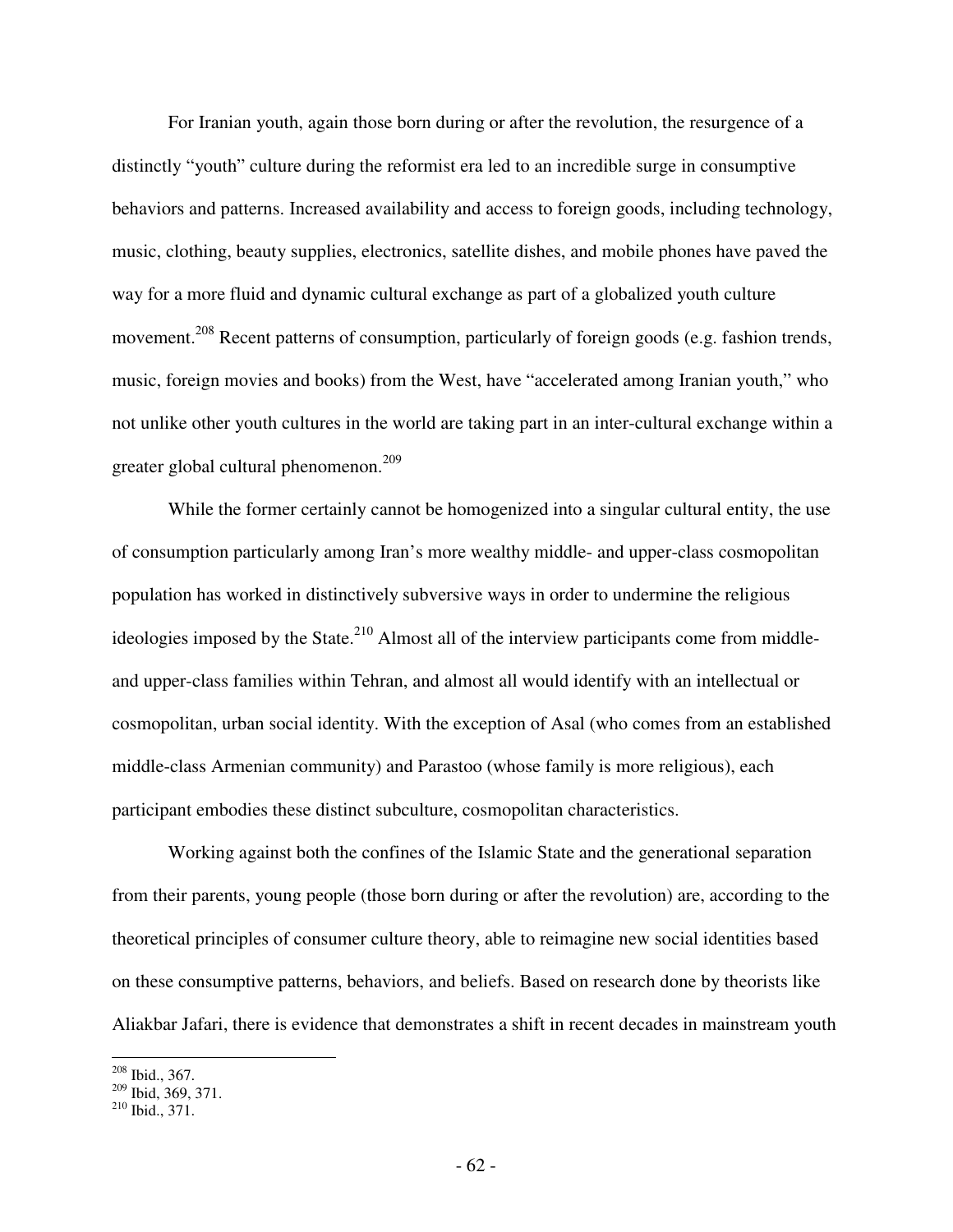attitudes that embrace individuality, a trend which he argues is a result of the increasing interchange of global culture and immersion in a consumer-driven, market economy.<sup>211</sup> Indeed, younger people are consuming greater amounts of foreign music, including British punk, rap, and heavy metal. Increasingly, students are traveling abroad to international universities, engaging in web technology (such as blogging), and embracing a more globalized youth culture.<sup>212</sup> Iranian youth have, as Aliakbar Jafari argues, "depart[ed] from the grand narrative of the state," in order to make "their own personal choices of their identities."<sup>213</sup> As active participants within a consumer-driven society, Iranian youth are faced with paradoxical circumstances, which include an increasingly liberal economy as well as a more restrictive, institutional Islamic republic. Youth are, based on Jafari's ethnographic analysis of Iranian youth, making conscientious choices as consumers of a globalized market. They are, based on this analysis, recreating and reimagining a social identity outside of the restrictions of a more socially, religiously, and politically traditional environment.<sup>214</sup>

For young women of the Islamic Republic, the consumption and subsequent creation of a distinctly "youth" female identity is represented most prevalently through their physical dress, fashion modes, and beauty standards.<sup>215</sup> While more devout or politically radical female youth identify with a more 'ideal' Islamic identity through their conservative dress, more cosmopolitan urban youth (who typically hail from middle and upper-class families within Tehran) personify a youth identity representative of a globalized, 'consumerist,' youth culture.<sup>216</sup> As a number of

<u>.</u>

<sup>215</sup> Mahmood Shahabi, "Youth Subcultures in post-Revolution Iran: An Alternative Reading," in *Global Youth?: Hybrid Identities, Plural Worlds,* ed. Pam Nilan and Carles Feixa (Abingdon: Routledge, 2006), 117.  $^{216}$  Ibid. 118.

 $211$  Ibid., 371.

<sup>212</sup> Mahmood Shahabi, "Youth Subcultures in post-Revolution Iran: An Alternative Reading," in *Global Youth?: Hybrid Identities, Plural Worlds,* ed. Pam Nilan and Carles Feixa (Abingdon: Routledge, 2006), 118. <sup>213</sup> Aliakbar Jafari, "Two Tales of A City: An Exploratory Study of Cultural Consumption among Iranian Youth,"

*Iranian Studies,* 40 no. 3 (June 2007): 378.

<sup>214</sup> Ibid., 378.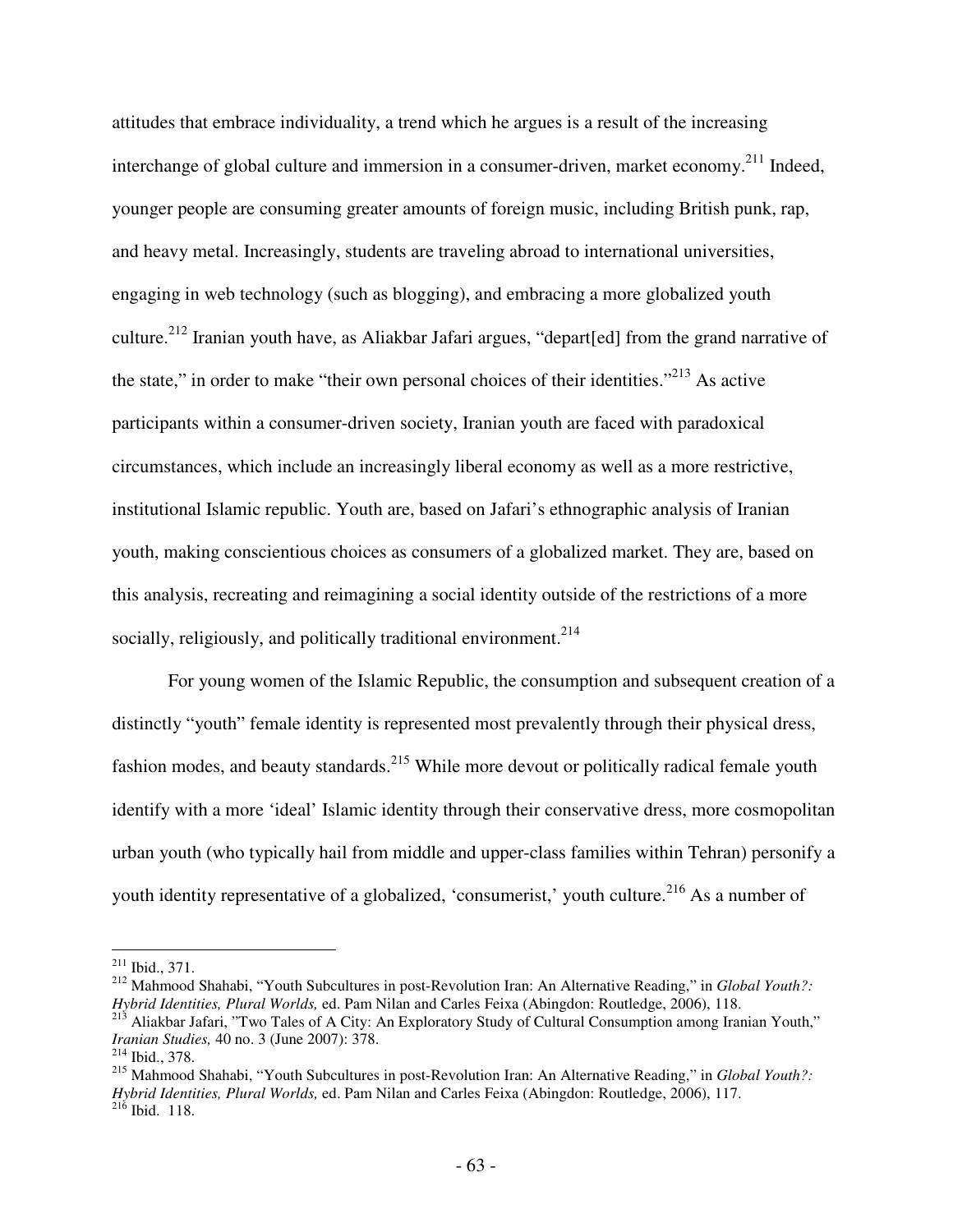interview participants have intimated, the use of bright colors, fashionable clothing, and subversive veiling (in the form of a loose, colorful headscarf) are commonplace clothing trends for many women, including those from the middle- and upper-class. Even wearing tight, snugfitting jeans underneath brightly colored *manteaus* have become ordinary fashion statements for many of them, through which they attempt to undermine the State's policies on women's physical appearance in public spaces.<sup>217</sup>

While these patterns of consumption are distinctly framed against the State' s religious discourse and touted as forms of 'resistance' by younger Iranian women, to what end does this type of consumption ultimately increase women's ability to exercise agency and act as advocates for social change? While young women are challenging the discourse of forced Islamic rule by the State by embracing consumerist practices and dressing more provocatively by wearing tighter jeans and shorter manteaus, in what way do these practices simultaneously perpetuate women's sexual objectification by the patriarchal beliefs that are already in existence within mainstream youth culture specifically, and within Iranian society at large? Furthermore, how does Jafari's analysis fall short of engaging women's sexual agency into the conversation by failing to discuss the practical implications of utilizing these types of consumptive practices as a form of resistance against the State? After all, if young, middle- and upper-class women, engage in these types of consumerist behaviors, the ultimate beneficiary of these stylistic changes are not women, but men. The sexualized imagery offered up through these types of consumptive patterns (e.g. tighter clothing, heavier makeup application, and shorter, snugger *manteaus*), while resistive of conservative State ideologies, are still very much framed within the discourse of patriarchy and serving the male sexual gaze.

 $217$  Ibid., 118.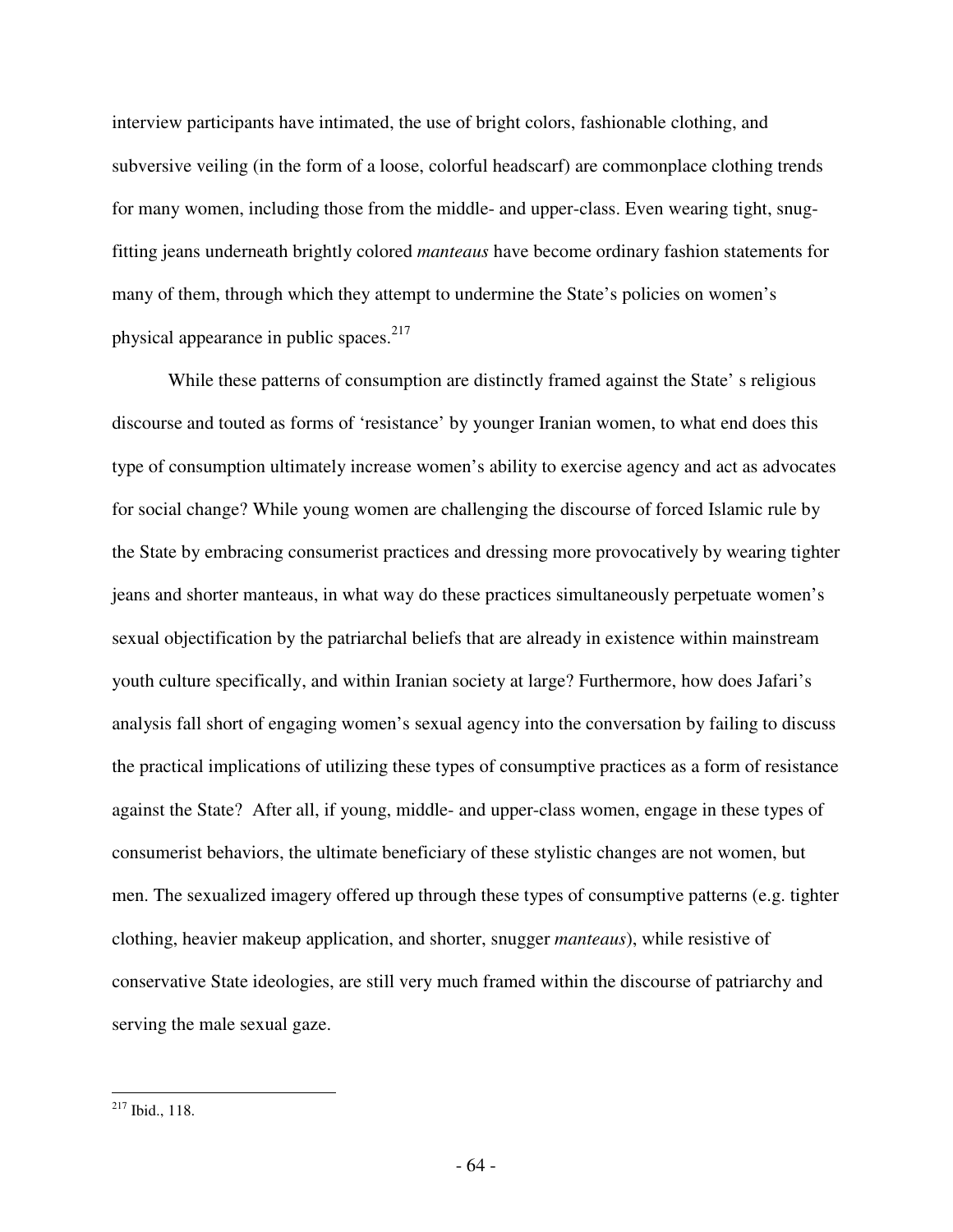In her remarks on this subject, both Leela and Iranban have argued that American women in Chicago are "plain" in comparison to the cosmopolitan women in Tehran. In many cases, both women argue that American women wear much less makeup and that women's clothing is much less evocative in 'everday,' ordinary situations (like taking a trip to the grocery store, for example). In several instances, Leela has witnessed women in Tehran 'dress up' in stiletto heels, tight, capri-style pants, short *manteaus,* and silk scarves in what she called very 'casual' and 'ordinary' situations. In Chicago, this would very well be perceived by many as out of place or entirely inappropriate choice in clothing in more 'casual' or 'ordinary' circumstances, like picking one's child up from school, for example.

What scholars like Moruzzi and Sadgehi argue, is that while consumption of 'globalized' trends like more sexualized clothing or looser veils may very well offer up alternative discourses that work against the confines of the State, this trend is still very much framed within the discourse of male sexual dominance that perceive women purely in 'sexualized' terms. This has in fact perpetuated the hyper-sexualization of young women as they struggle to 'fit in' with their peers and youth culture.<sup>218</sup> It would hardly seem then, that this type of consumptive behavior the donning of tighter, colorful, and more sexualized clothing—despite the growing trend among this population, will have any meaningful or lasting impact on women's ability to exercise agency outside of patriarchal norms that privilege the male gaze and male sexual pleasure. It is clear, as both Moruzzi and Sadeghi suggest, that a critical "feminist critique" is essential to more clearly understanding how consumption of global trends can indeed act as a vehicle for women to exercise agency and advocate for social change. $2^{19}$ 

<u>.</u>

<sup>218</sup> Norma Moruzzi and Fatemeh Sadeghi, "Out of the Frying Pan, Into the Fire," *Middle East Report,* 241 (Winter 2006): 27.

<sup>219</sup> Norma Moruzzi and Fatemeh Sadeghi, "Out of the Frying Pan, Into the Fire," *Middle East Report,* 241 (Winter 2006): 27.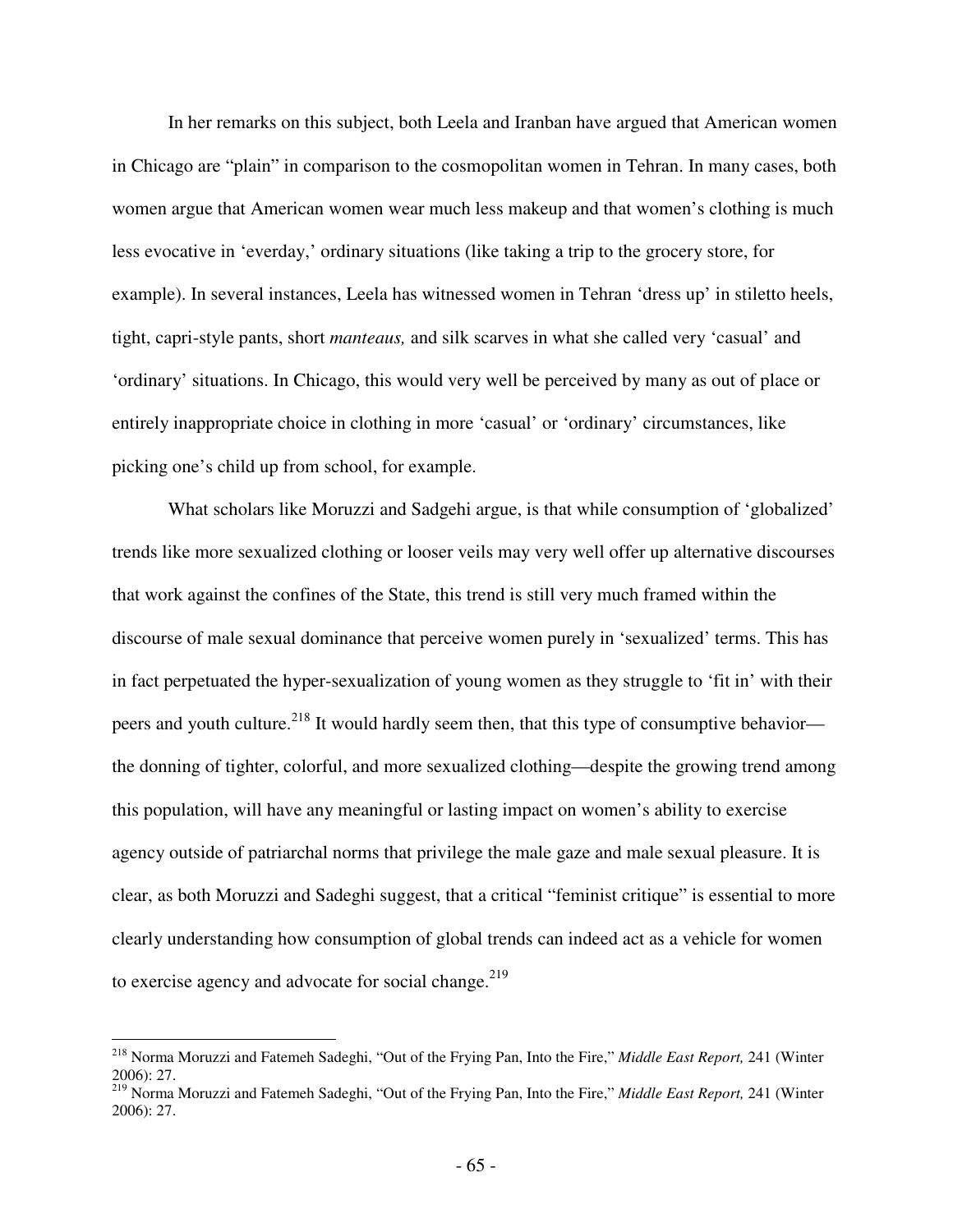## *Diasporic Experiences*

-

 Recent studies on diasporic communities in the West have revealed that the manifestation of youth identity is often complicated by the intersection of culture, race, nation, and class.<sup>220</sup> In her recent work with South Asian adolescent girls, Meenakshi Gigi Durham argues that adolescence, when experiences in the diaspora, can lead to an even more complex set of issues, where elements of sexuality and gender become "…imbricated with the conundrums of the other transition"—that is, life outside of the homeland.<sup>221</sup>

 In an analysis of Iranian refugee women between 1978 and 1982, author Janet L. Bauer narrates the accounts of two women whose personal encounters echo similar sentiments as those of *Persepolis'* protagonist. Although Satrapi's main character leaves her homeland voluntarily, who with her family's urging spends most of her adolescence as a student abroad in Europe, how might feelings of cultural displacement resemble other immigrants and refugees similar to those interviewed by Bauer? While refugees depart their homeland *involuntarily,* as a result of inhospitable physical and social conditions, Marjane left Iran because her parents feared for their child's safety in an increasingly volatile political environment. Despite their differences in age, class, and education, both women Bauer interviews, much like Marjane, experience significant obstacles and dilemmas as they renegotiate their social positions within Iranian and non-Iranian communities located in the diaspora.<sup>222</sup> She writes,

In many ways the struggles of Iranian refugee and immigrant women over individual place — gender relations, sexuality, race, and identity — in the face of both opportunities and constraints within the household and various communities of reference, are similar to those reported for Vietnamese, Chilean, Algerian, Mexican, and other immigrant women.

<sup>&</sup>lt;sup>220</sup> Meenakshi Gigi Durham, "Constructing the "New Ethnicities": Media, Sexuality, and Diaspora Identity in the Lives of South Asian Immigrant Girls," *Critical Studies in Media Communication* 21 no. 2 (June 2004): 140.  $221$  Ibid., 141.

<sup>&</sup>lt;sup>222</sup> Janet L. Bauer, "Desiring Place: Iranian "Refugee" Women and the Cultural Politics of Self and Community in the Diaspora," *Comparative Studies of South Asia, Africa, and the Middle East* 20 no. 1&2 (2000): 182.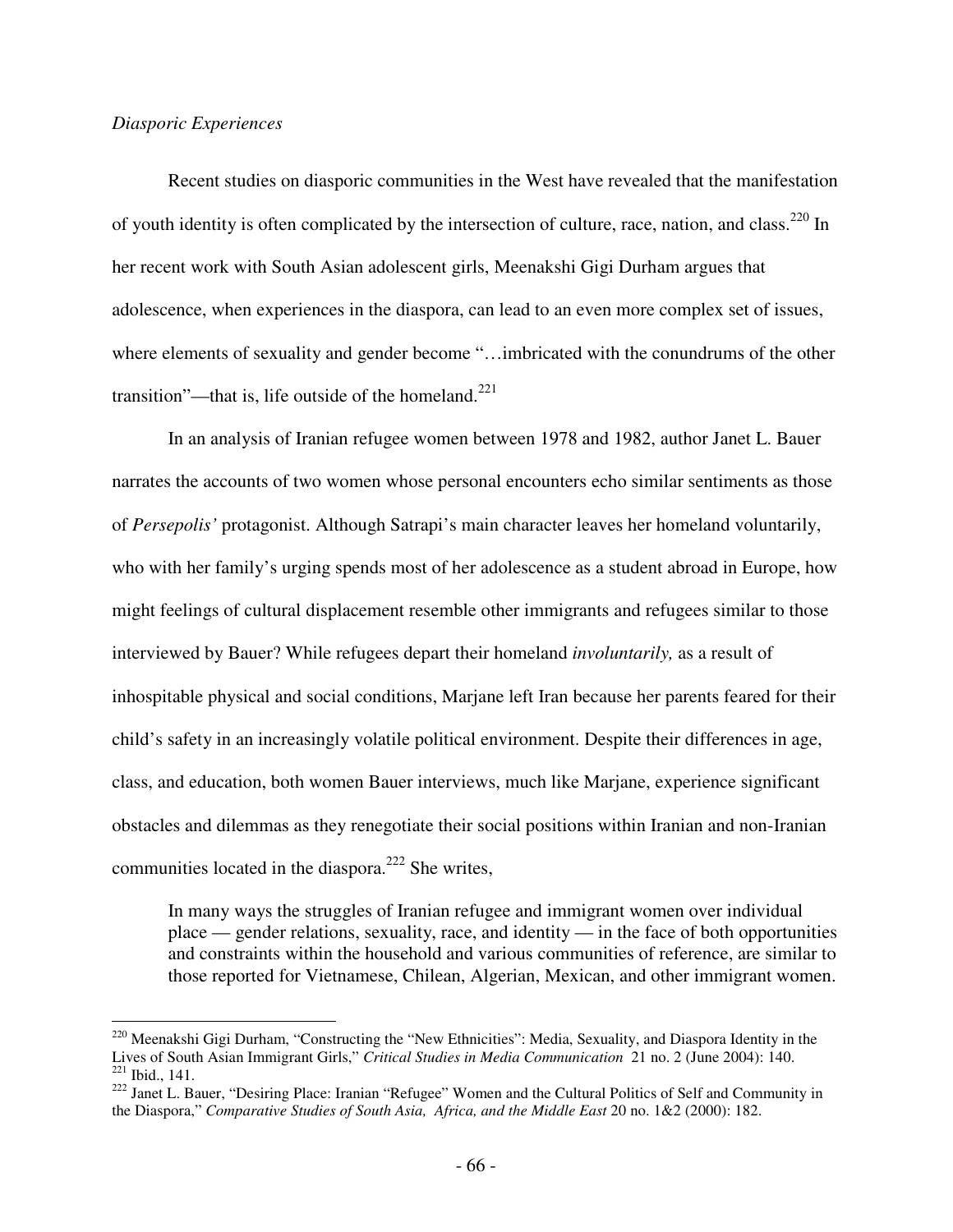In all these cases, women serve both as intercultural negotiators and as emblems of community status. $223$ 

As she indicates, the conceptualization of identity for young women living in the diaspora is a complex process, one fraught with contradictory messages of maintaining cultural 'authenticity' and assimilation.<sup>224</sup> Although the experiences for those directly following the 1979 Revolution differ markedly from modern-day Iranians, the most significant point to take away from this example is the impact of cultural displacement experienced by young individuals who begin anew with a diasporic setting.

 This has been clearly demonstrated to me by several of the interview participants, who based on their own experiences as immigrants, have experienced significant feelings of cultural disconnect and displacement within their own local Iranian diasporic communities as well as within mainstream, American culture. For example, Leela, Iranban, and Parastoo argue that in many ways, their experiences in America are marked with feelings of separation and detachment from other Americans and within mainstream American society. Depictions of Iranians in American media as well as personal encounters with hostile individuals have only intensified their longing for a homeland that in many ways they feel largely separated from.

# *Chapter 3 Thematic Analysis and Discussion of Results*

Asef Bayat's phrase "subversive accommodation" perhaps best describes the participants' opposition and resistance to State-imposed policies in Iran.<sup>225</sup> State policies aimed at policing gender and sexuality (such as through dress or mixed-sex interactions) have, despite (or in spite of) their oftentimes stringent enforcement, produced paradoxical results since the

-

<sup>223</sup> Ibid., 182.

<sup>&</sup>lt;sup>224</sup> While the experiences of the Iranian diaspora directly following the revolution are markedly different than today's youth, it is important that I contextualize my analysis in a historical understanding of the Iranian Diaspora. <sup>225</sup>Asef Bayat, *Life as Politics: How Ordinary People Change the Middle East* (Stanford: Stanford University Press,

<sup>2007), 126.</sup>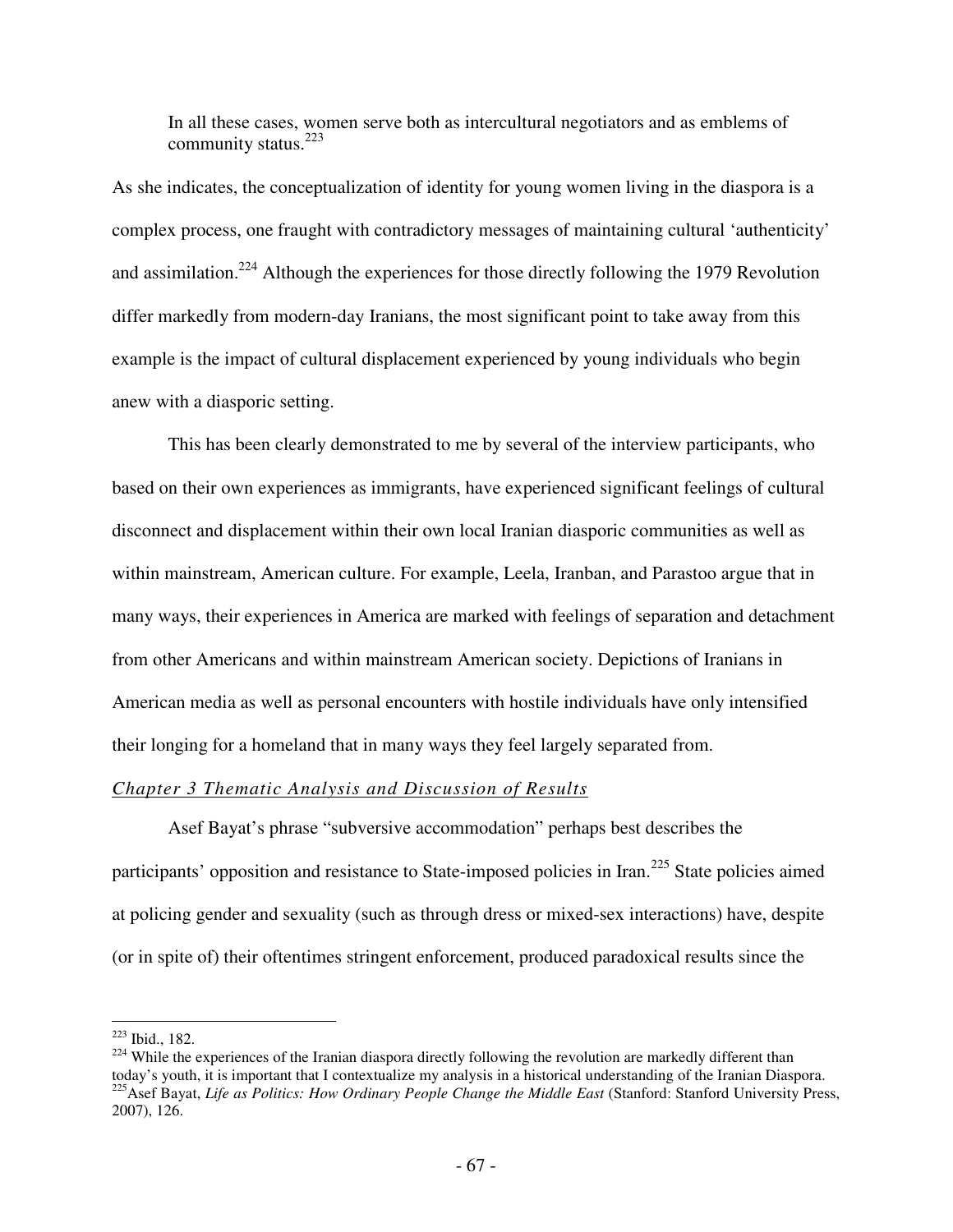country's revolution. This has particularly been the case for Iran's some 42 million people under the age of thirty, who have been touted for their subversive acts of resistance and engagement in subculture movements against State-imposed policies and moral authorities.<sup>226</sup> The subversion and negotiation of existing laws dominate the participants' narratives, as many of them recall instances of insubordination against the government's morality police or religious authorizes in public settings, such as parks and universities. Similarly, others recount moments of defiance through direct resistance of those State-imposed regulations that impact and determine women's appearance and propriety.

Women's activism during the country's 1990s reformist era provided many of the participants with opportunities to push the boundaries of legislative restriction and individual expression during their formative, teenage years. A strong youth- and student-led movement during the late 1990s led to frequent confrontations with authorities, including *Basiji* militia,<sup>227</sup> who often engaged in combative altercations with individuals of middle- and upper-class who are by and large in favor of a more unrestricted, open, and secular government. In fact, in 1999 when several hundred university students peacefully protested the crackdowns on press laws (including the closure of reformist newspaper *Salaam*), *basijis* militia stormed their dormitories during the night, killing at least five students and injuring countless others.<sup>228</sup> Although President

 $226$  Ibid., 126.

<sup>227</sup> Created under the *Republic's* Iranian Revolutionary Guard Corps (IRGC), the *Basiji* Resistance Force, which means 'Mobilization of the Oppressed,' is comprised of a volunteer militia group whose estimated participation is numbered in the millions. Its primary objectives, in addition to assisting military defense, include suppressing internal civil unrest and ensuring that internal security in the country is maintained. Benefits of participation in this government-sponsored organization include expedited admission into universities, small government stipends, and loans for small businesses and licenses. Armed violence and aggression, as demonstrated during the 1999 attacks on students as well as during the protests following the 2009 presidential elections, is not an uncommon tactic for this volunteer militia group. Anthony H. Cordesman and Martin Kleiber, *Iran's Military Forces and Warfighting Capabilities: The Threat in the Northern Gulf, (Washington D.C.: Center for Strategic and International Studies,* 2007), 132.; Graduate Institute of International and Development Studies, Geneva, *Small Arms Survey 2010: Gangs, Groups, and Guns,* (Cambridge: Cambridge University Press, 2010), 264.

<sup>228</sup> Shahram Khosravi, *Young and Defiant in Tehran,* (Pittsburgh: University of Pennsylvania Press, 2008), 141.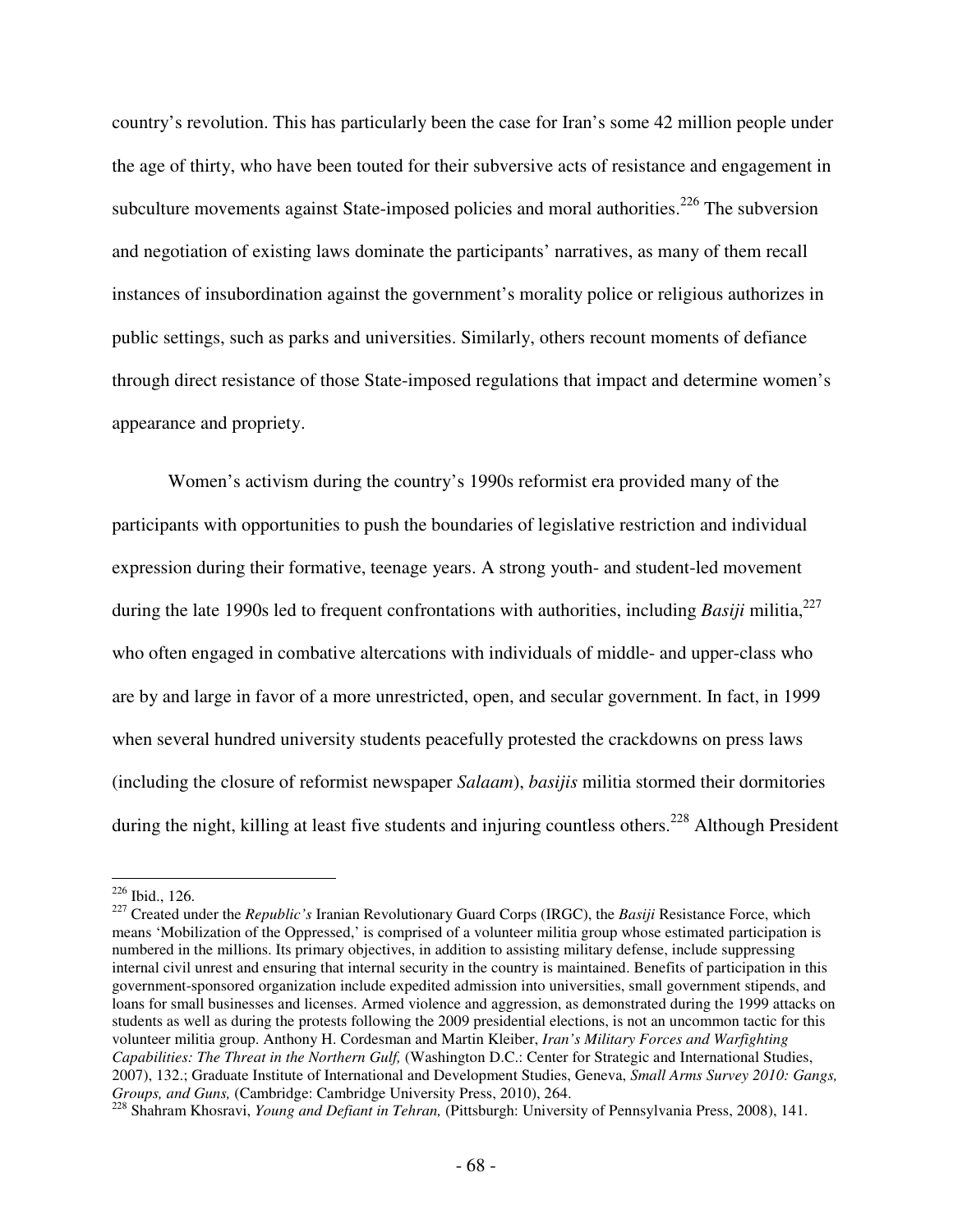Khatami issued an apology on behalf of the *basiji,* later attacks and violent crackdowns against students made it clear that young people were the target of numerous crackdowns on alleged violations of Islamic law by the conservative political forces.<sup>229</sup> Since then, young people have been largely resentful of the conservative political authority they believe has specifically targeted them with repressive and violent tactics. As a result, student and youth populations are among the most politicized social groups in contemporary Iran.<sup>230</sup> Most recently, *basiji* militia openly attacked peaceful protesters in the aftermath of the 2009 presidential elections during, which also included night-time raids of university dorms, attacks of individual protesters, and large-scale arrests.<sup>231</sup>

In their encounters with morality police, several participants have described how they have been able to cleverly trick authorities, or subvert the prevailing regulations through deceit, secrecy, and coordination with their peers, classmates, and boyfriends. Participant Leela surmises this point best: "[Iranian women] are not silent; they are not silent at all." While Leela admits that American women by and large have more "ordinary" rights in terms of citizenship rights and with regard to public appearance, Iranian women are not silenced by the prevailing regulations imposed upon them by the State. Their daily lives, as Leela argues, are comprised with acts of resistance. She says, "Whatever we do we are fighting for it, we are not weak." In these women's narratives, they often speak of resistance and adolescent rebellion interchangeably. While youth rebellion is often characterized by acts of defiance against parental and/or community authority, these women have made it explicit that resistance to authority,

 $\overline{a}$ <sup>229</sup> Ibid., 141.

 $^{230}$  Ibid., 141.

<sup>231</sup> Graduate Institute of International and Development Studies, Geneva, *Small Arms Survey 2010: Gangs, Groups, and Guns,* (Cambridge: Cambridge University Press, 2010), 264.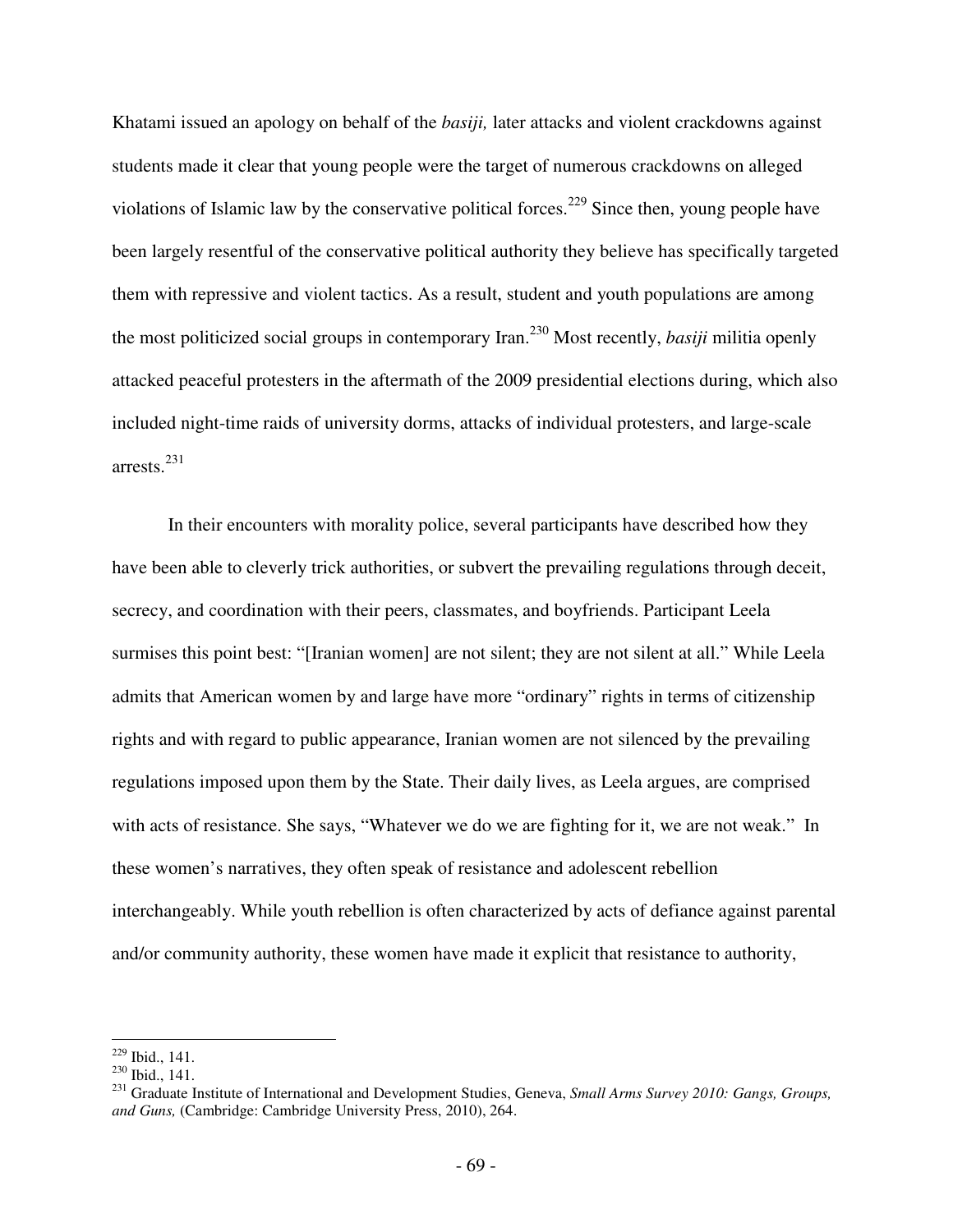whether parental, State, religious, or community, have in many ways became politicized in the decades following the revolution.

Since the Islamic Revolution, every day, 'ordinary' aspects of life are regulated, which therefore propel Iranian youth to engage what would otherwise be considered 'normal' adolescent behavior into political acts of resistance against a controlling and socially rigid public environment.<sup>232</sup> This means that those behaviors often associated with adolescence, including rebellion against parental and community authority, socializing and flirting with individuals of the opposite sex, attending mixed-sex parties, and pushing acceptable social boundaries, have as a result been transformed into acts of social resistance against the numerous institutions of authority present in their lives. $233$ 

In addition to the State's regulations on dress and behavior, young people still must navigate other institutions that attempt to police their behavior, including parental authority, community regulations and traditional, patriarchal norms, as well as police and local authorities that patrol neighborhoods. Daily activities (such as frequenting coffee houses and engaging in subversive dress) have subsequently become politicized by those very institutions that attempt to regulate and control them.<sup>234</sup> 'Ordinary' or 'normal' activities, such as one's choice in dress, hairstyle, choice of music, or where one socializes, often signify political acts of resistance or become 'politicized' against intrusive State regulations. What this does not mean, however, is that all subversion has political meaning or that defiance of regulations necessarily equates conscious and intentional resistance against State-policing. I want to also emphasize that I do not use this term uncritically and without consideration for its greater meaning during times of

<sup>232</sup> Shahram Khosravi, *Young and Defiant in Tehran,* (Pittsburgh: University of Pennsylvania Press, 2008), 149.

 $233$  Ibid., 149.

<sup>234</sup> Ibid., 141.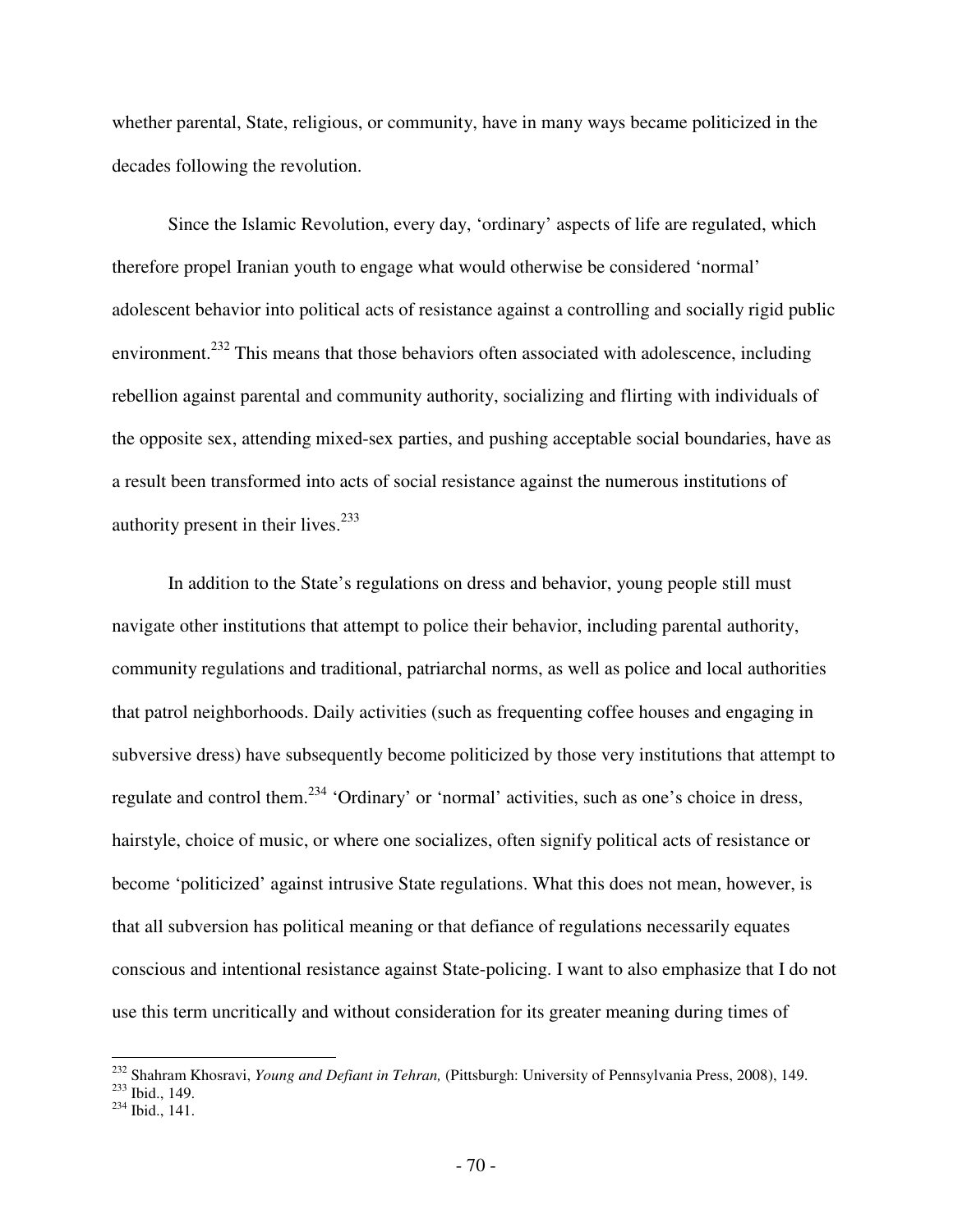intense political conflict and violence. Moreover, given the multi-definitional and subjective nature of this term, I refer to Rebecca Raby's research on youth and adolescent resistance from a post-modernist perspective as a way to identify more clearly the ways that strategic forms of 'subversion' and 'negotiation' can be used to effectively work around social confines as well to create alternative discourses of knowledge and truth.<sup>235</sup> Relying on Foucault's analysis of power and knowledge, as Raby does, I argue in this particular context that 'resistance' is about disrupting social normatives and social institutions of power, whereby subjects engage subversive tactics that undermine the legitimacy of these institutions from which social notions of 'normalcy' are created and preserved.<sup>236</sup> In so doing, it can be argued that opportunities for individuals to exercise agency—the ability to act autonomously and with self-determination—is thereby increased.<sup>237</sup> 'Agency' then, is a term used to identify ways that individuals employ or 'reclaim' subjectivity and positionality within specific institutions of power.

I use these terms as a way to demonstrate the micro-practices of opposition used by a select group of young, secular middle- and upper-class women who by and large oppose the State's regulations on women's bodies and comportment, and who simultaneously navigate the changing social landscape of Iranian society and culture. Still, one's choice in dress, while in defiance of State regulations, may at times have more to do with asserting class or status, or attempts at "fitting in" with certain youth fashion trends, rather than as a conscious form of political opposition. Just as Western youth might dress in certain fashion trends (like Punk or Baller) to ascribe to a particular youth culture and to "fit in" with a collective youth identity, so too do Iranian youth engage in similar behaviors and trends. Just because this particular segment

<sup>235</sup> Rebecca Raby, "What is Resistance?" *Journal of Youth Studies* 8 no. 2 (June 2005): 162.

 $236$  Ibid., 162.

<sup>237</sup> Ibid., 162.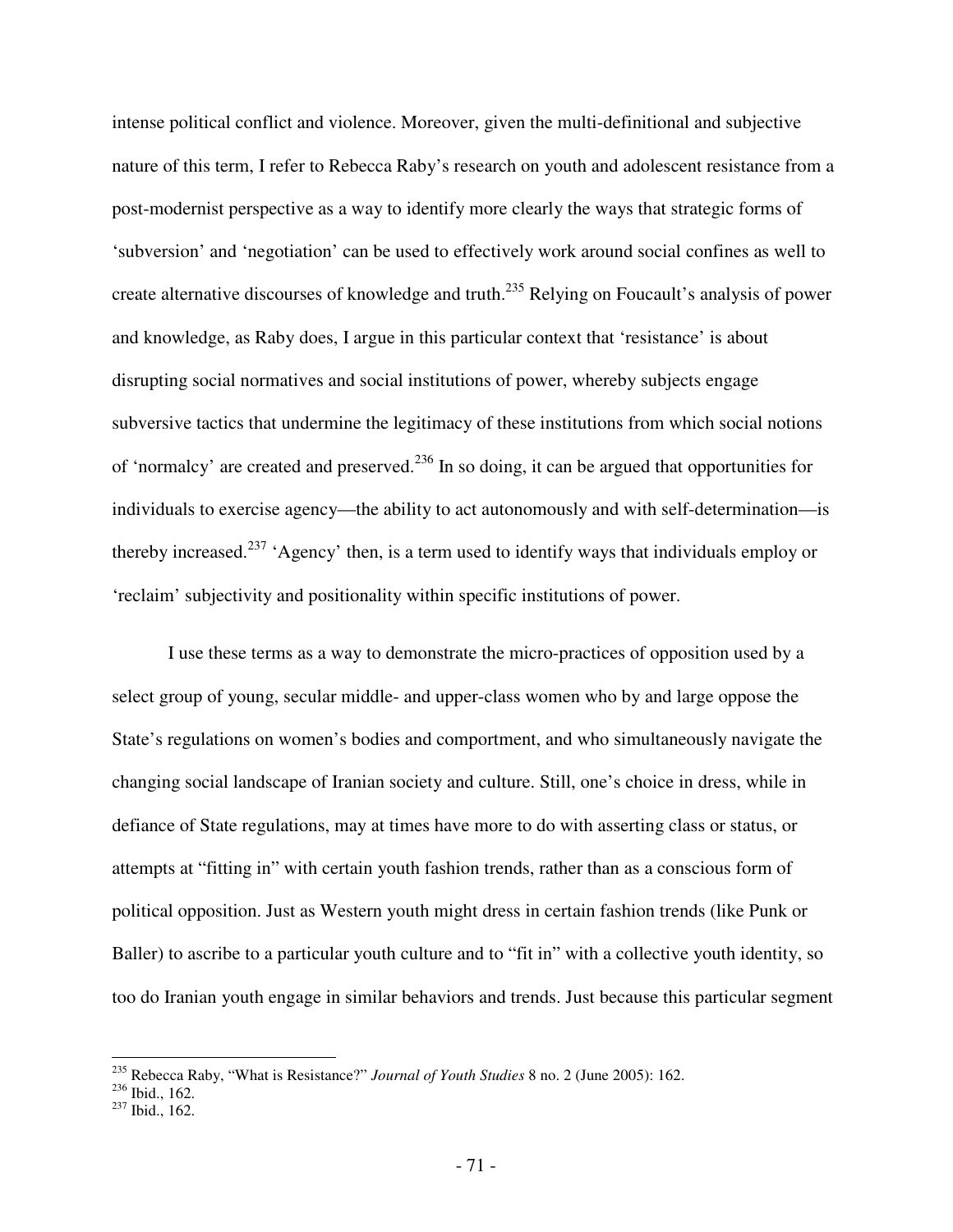of Iran's urban population embraces global fashion trends and a 'consumerist' identity, does not mean that there is a sweeping movement of conscious resistance among middle- and upper-class youth populations who engage in these subversive behaviors. If anything, it seems based on much of the ethnographic data gathered from this particular demographic makeup, that there is an uncritical acceptance of the 'consumerist' culture that encourages alternative trends in fashion and makeup without considering the implications of sexual double standards that persist within this new paradigm. $^{238}$ 

Still, while not all adolescent rebellion can be categorized as 'intentional' or 'conscientious' in terms of its political significance, it is evident that a large percentage of youth culture (particularly in Iran's urban spaces) is highly politicized in terms of its 'ordinary' practices of resistance enacted against State-imposed regulations and policing. For example, in a recent survey of Iranian youth in Tehran, Shahram Khosravi argues the following:

The Islamic order has striven to penetrate the very bases of people's lives: what they eat and drink, how they dress, whom they sleep with, whom they look at. In such an atmosphere every aspect of daily life takes on a political meaning. An Iranian takes a political position in his/her everyday practices, from patterns of dressing to hairdos. As lifestyle is politicized, coffee shops play a significant role in the creation of political opinion by being arenas for "banal politics."<sup>239</sup>

In this way, creating subaltern or subculture movements that counter (and in turn resist) different forms of authority have transformed what many might consider ordinary, daily practices into political stances of rebellion and resistance. For many young people, an invasive State authority further propels them to embrace a globalized identity and individualistic values and goals.<sup>240</sup> The theoretical underpinnings of consumer culture theory, from one angle, helps us understand how the consumption of global culture and its subsequent transformation into something essentially

<sup>&</sup>lt;sup>238</sup> This includes recent works by Ali Akbar Jafari, Pardis Mahdavi, Shahram Khosravi, and Kaveh Basmenji.

<sup>239</sup> Ibid., 149.

<sup>&</sup>lt;sup>240</sup> Ibid., 58, 130.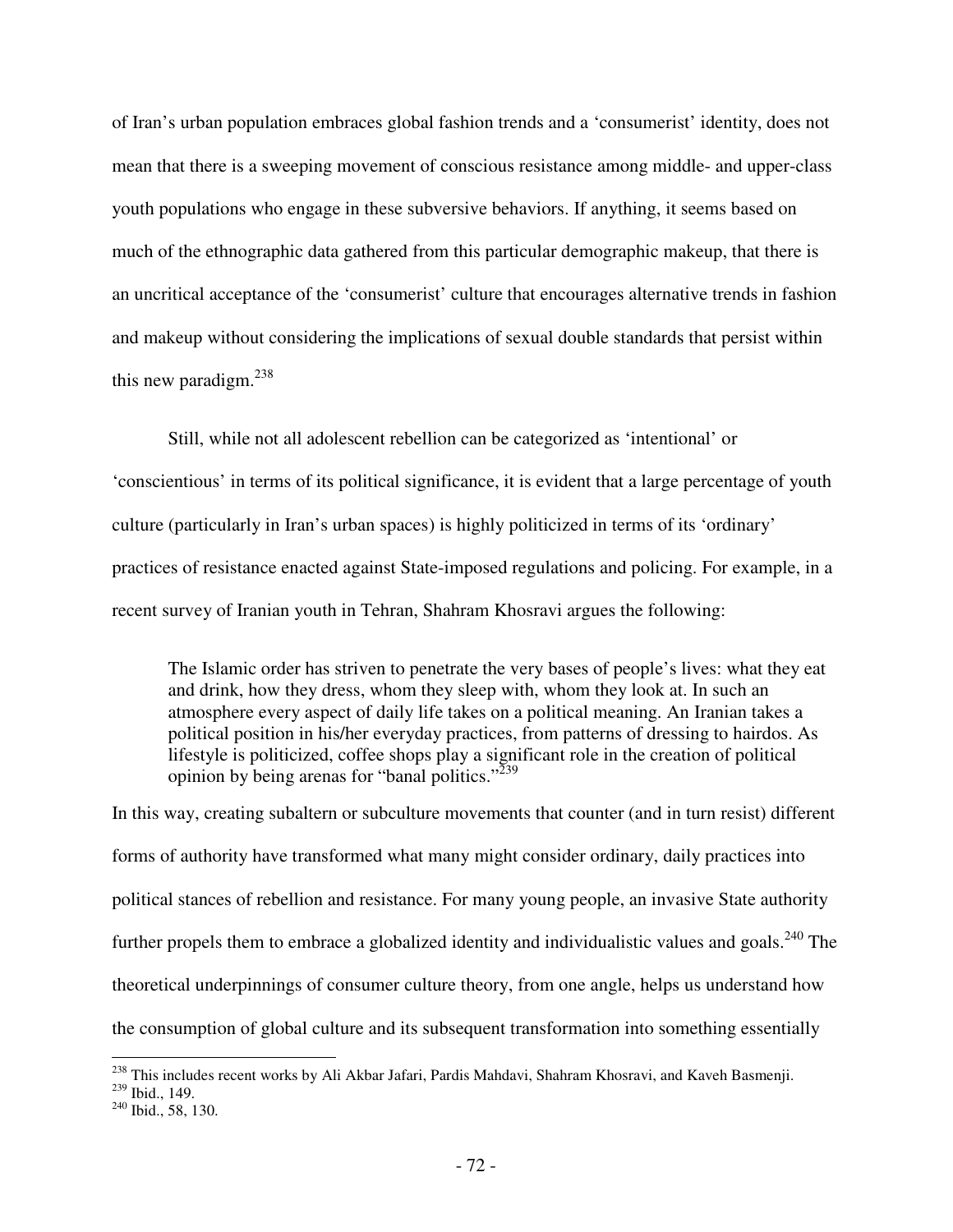"Iranian," offers an opportunity for young people to create an alternative social identity outside of the prevailing regulations of the State and its sanctioned practices, or outside of society's norms at large. This does not mean, however, that an uncritical 'consumption' of global culture necessarily equates a 'liberated' social identity or greater opportunities to exercise agency for young women. The consumption of global fashion trends, and more 'individualistic,' tolerant attitudes merely suggest that young people are individually reasserting their identity outside of the State's religious ideologies and distancing themselves from the discourse of the State. $^{241}$ 

Still, there is resistance of these norms that falls outside of the 'consumerist' argument. Both Leela and Iranban purchase illegally imported books in 'underground' bookstores as well as media and film. Although these are banned by the government, Leela and Iranban argue that anyone can purchase these items with relative ease, despite the State's regulations on them. There is a desire to learn about different ideas and philosophical points of view, they both argue.

Michel Foucault coined the term "heterotopia" to describe a place which lies in between 'social institutions' and outside of the confines of social norms. It is, he argues, "…a kind of utopia where any real cultural space is contested and inverted in the process of representation; places that are, therefore, outside the spatial boundaries conceived of by society...."<sup>242</sup> Public spaces, the representation of bodies (through dress and hair), the consumption of goods (through brand names, music, art) have therefore become places of political contestation, "heterotopias" in their own right, against State-enforced regulations. While these have become spaces of critical contestation for many young people, one can also argue that these "heterotopia's," while resistive of the State's policies and practices, have largely failed to dismantle patriarchal norms

 $^{241}$  Ibid., 150.

<sup>&</sup>lt;sup>242</sup> Barry Smart ed., *Michel Foucault (2): Critical Assessments, (New York: Routledge, 1995), 60.*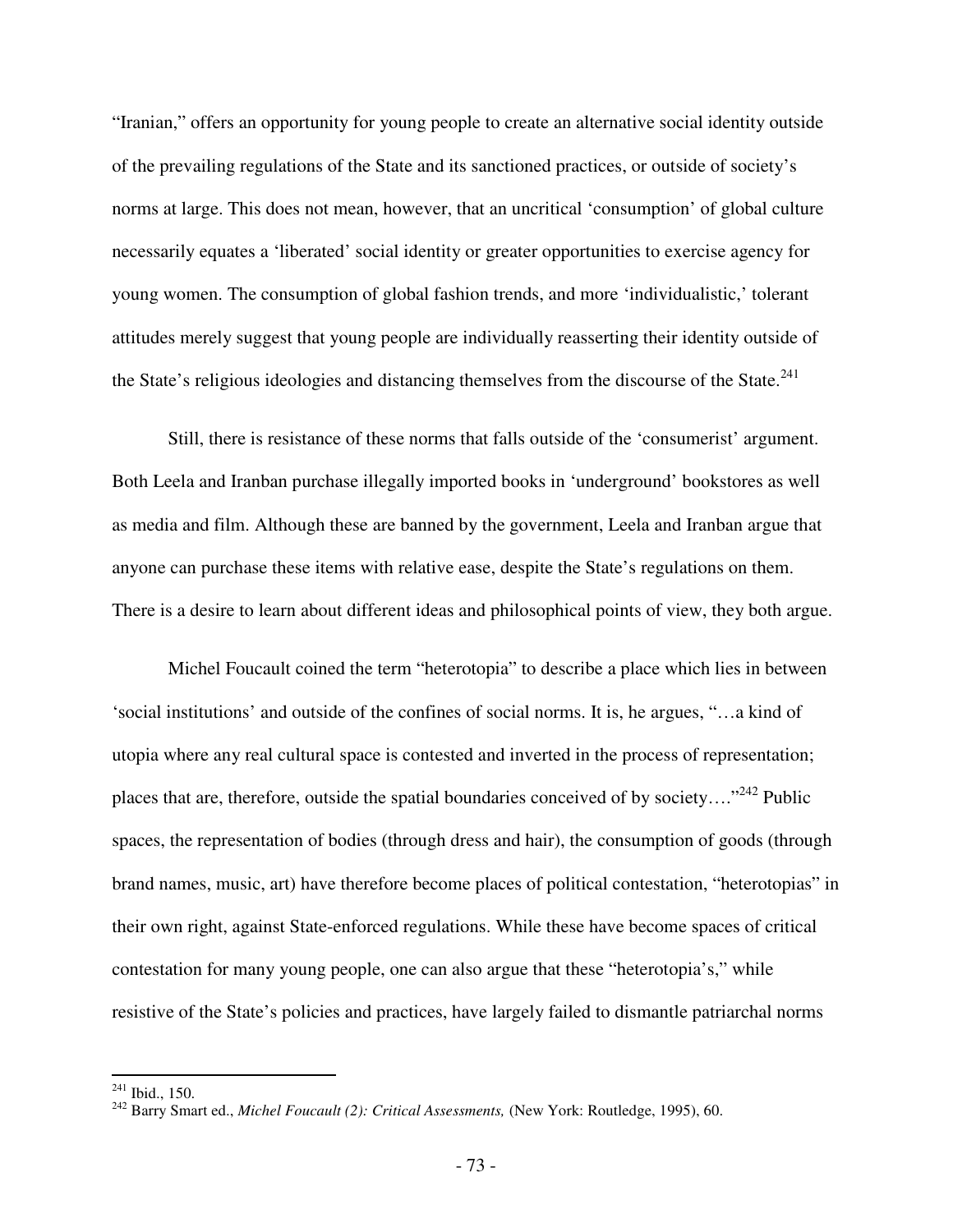that continue to subject women to unfair sexual double standards in favor of men's sexual fulfillment and domination. This means that many 'global' trends, like music and fashion, are embraced unabashedly by young women, without further consideration of the sexual standards that are still in many ways, stacked against them. While consumption of certain 'global' music, like the internationally acclaimed pop group Pussy Cat Dolls or rap may very well work against the confines of the State, this type of music by and large still subjects women to sexual double standards and a culture of hyper-sexualization.

### *Every day is Resistance: Acts of Defiance in Iran and America*

 $\overline{a}$ 

For Leela and Iranban, ages 31 and 32, daily acts of subversion were common occurrences during their childhood. As young children born during the Revolution, Leela and Iranban experienced the initial severity of the Islamic Republic's religious edicts in grade school, where religious education became the primary focus and compulsory veiling was required for single-sex schools. Leela and Iranban recall specific instances of resistance against the teachers and mullahs because of the intensely strict atmosphere in school. Often questioned about their parents' private lives (such as whether they consumed alcohol at parties), both participants describe the difficulty of these experiences and the fear they lived with as children. Leela also recalls several times throughout her childhood when her mother instructed her on the wrongdoings of the religious government, particularly with regard to its extreme religiosity and limitations on women's rights. $243$ 

In the years following the revolution, the Islamic government placed a heavy emphasis on the segregation of the sexes and stringently enforced Islamic dress and veiling. Women who

<sup>243</sup>Valentine M. Moghadam, "Islamic Feminism and Its Discontents: Toward a Resolution of the Debate," *Signs,* 27 no. 4 (Summer 2002): 1137-1138.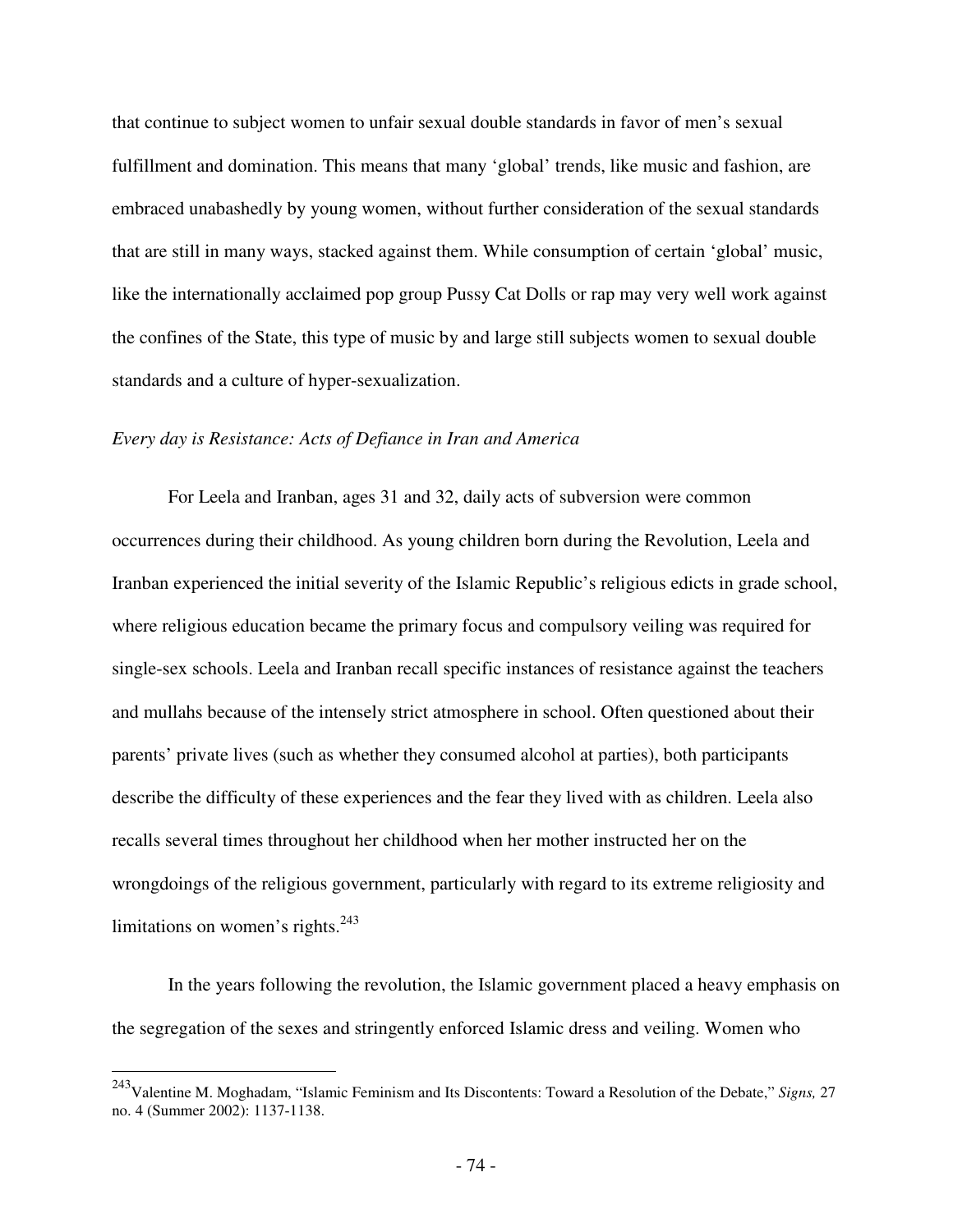opposed these policies and the abrogation of laws in favor of gender equality were either pushed into exile abroad or into the private spaces of their homes. Strict enforcement of discriminatory practices and brutal treatment of leftists during the 1980s forced many Iranians to flee the country to evade arrest, torture, and even execution. Understanding the historical context under which these events took place is an important aspect of these participant's narratives.<sup>244</sup>

During an interview with Leela and Iranban, they jokingly laugh about their methods of resistance used during their adolescence. During the obligatory prayer times in school, both Leela and Iranban, like many of their other female classmates, regularly evaded this activity under the pretext of menstruation, a time during which women are exempt according to Islamic Law.<sup>245</sup> For both of these women, this activity was a State-imposed edict that was forced upon them by their religious school teachers. While Iranban admits she was somewhat religious as a child, she argues that eventually this changed: "As a child I couldn't understand why during my break, I should go and pray. After a while, I grew up and saw that [what] they're trying to teach us, and all of the subjects that they were trying to teach us, were meaningless. In Iran, we made fun out of many things that the government wanted us to practice in a serious way…" "Making fun" out of these sorts of religious experiences became methods of subversion and evasion for women like Leela and Iranban.

Making fun of State authority and ideologies is just one way that Leela and Iranban expressed their disassociation from the prevailing governmental regulations that were largely forced upon them and their families after the revolution. One might ask (as I did) how it is possible that a young child or adolescent is capable of consciously engaging in political acts of

<sup>244</sup> Ibid., 1137-1138.

<sup>245</sup>Solomon Alexander Nigosian, *Islam: Its History, Teachings, and Practices* (Bloomington: Indiana University Press, 2004), 118.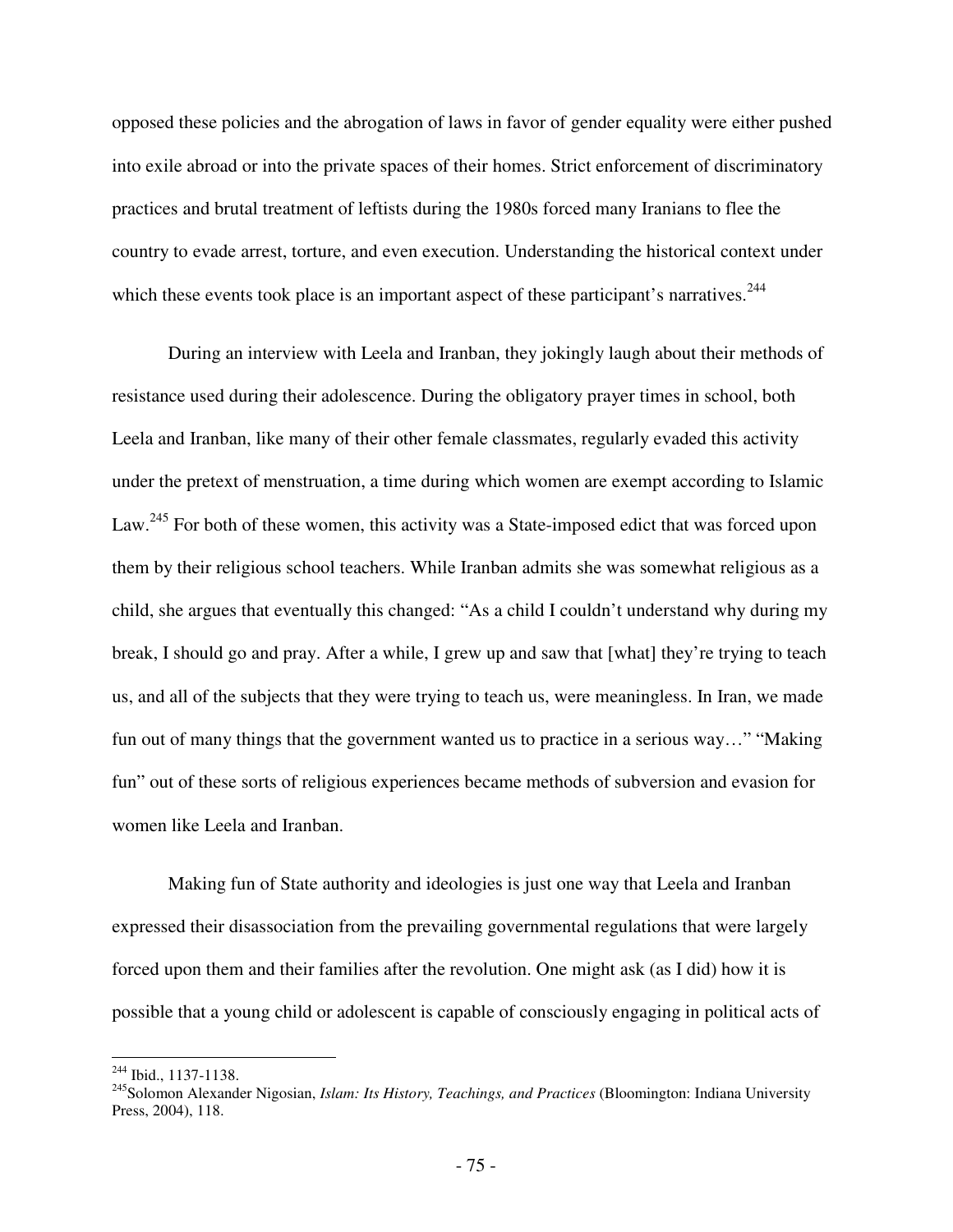resistance against a political regime. How are these behaviors different from typical 'youthful' rebellion against authority? How were these actions intentional and consciously formulated against a religious revolutionary movement? For both Leela and Iranban, subversion of prevailing regulations became an integral part of their identity as 'Iranian girls' as a result of the regulations that were imposed upon them at such an early age. Their identities, as young girls and later as young women, were highly politicized. Asef Bayat's term "subversive accommodation," was used by these women as a way to disengage one's self from a religious system that suppressed them and their families.

### *Smoking in Public Spaces*

 $\overline{a}$ 

In fact, throughout our conversations, both Iranban and Leela talk about how resisting State-imposed regulations have become a central part of their daily lives in Tehran. Iranban argues, "My very good resistance is smoking, I used to drive and smoke, sometimes in a park even. When it was snowing, I used to smoke weed in the park." Both Leela and Iranban laugh at this statement, and Leela says, "You are so brave! If they arrested you….," to which Iranban laughingly responds, "I know, they would kill me!" Later Leela says to Iranban in a much more serious tone, "But I think you were so brave that you smoked in Iran in the park, because in Iran I smoked while I was driving, but I never had the courage to smoke in the street because I couldn't tolerate the reaction of the people." According to the Leela and Iranban, the social taboo for women who smoke publically is largely associated with sexual looseness and promiscuity in Iran.<sup>246</sup> While this point remains one of contention (and therefore unconfirmed), smoking in

<sup>&</sup>lt;sup>246</sup> While this point has not been officially confirmed, several participants have discussed how smoking tobacco is associated with certain social stigmas. Although this may not in fact be true for all regions within Iran, it may be that certain micro-culture spaces in Tehran (where the participants are from) carry social stigmas for smoking cigarettes, such as sexual promiscuity or prostitution. Smoking marijuana or hashish, on the other hand, is illegal and prohibited.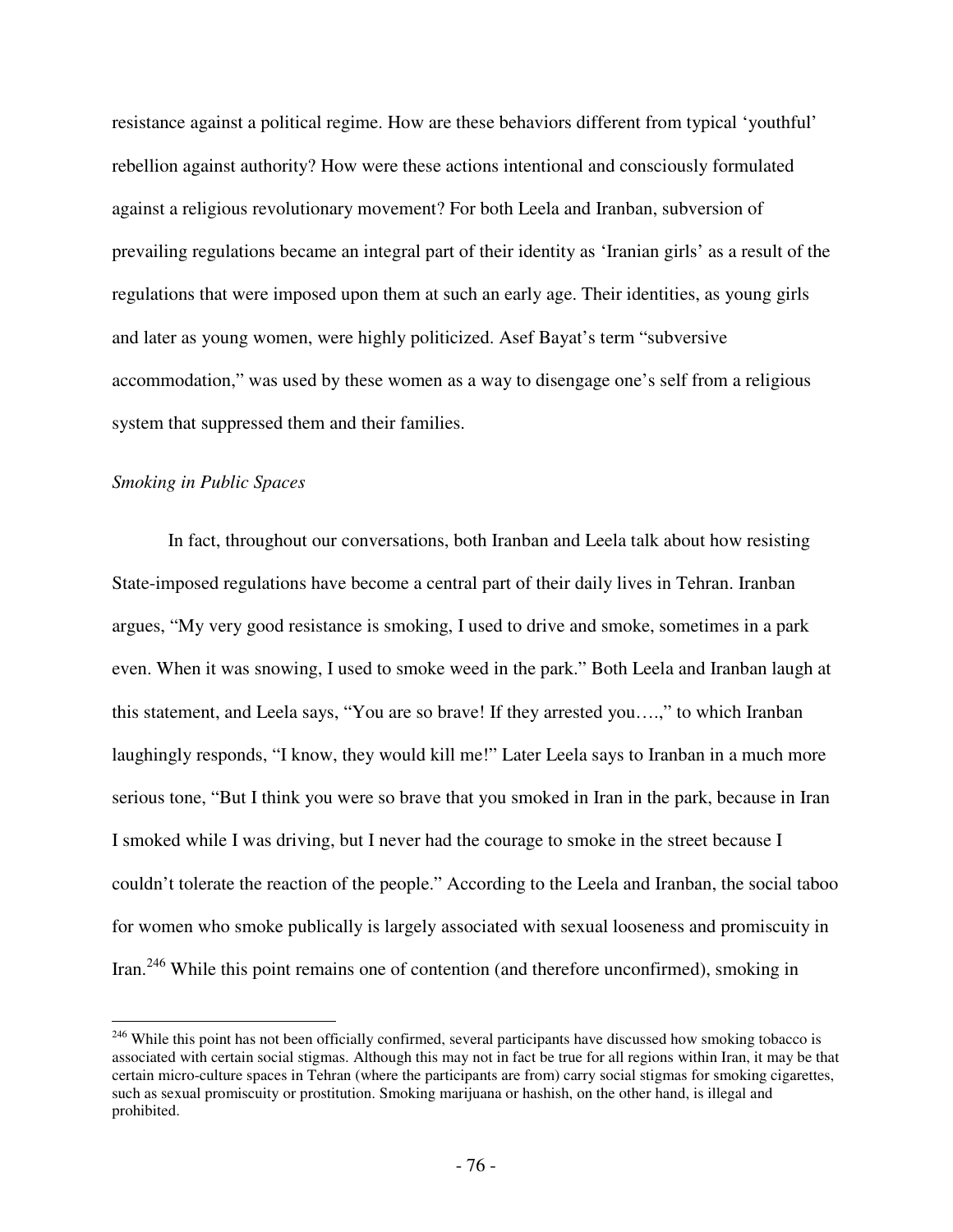public spaces in Tehran is an act that has recently come under attack by Iranian officials on the grounds of its negative health effects, and despite the alleged social taboos that are ascribed to women who smoke in public, it is legal for both men and women to smoke cigarettes.<sup>247</sup> While recent public smoking bans have largely fallen under the discourse of public health concerns, awareness of State policies on smoking helps to contextualize how this behavior has in recent years become increasingly associated with 'unhealthy' and 'marginalized' behavior.

The bans on women smoking, while distinct from the bans on smoking in public spaces at large, are representative more broadly of an ideological shift that increasingly perceives female smokers as amoral and sexually loose. For Leela, being able to smoke openly was something that was extraordinarily liberating when she first came to Chicago, even though Chicago is increasingly prohibiting smoking tobacco in its public spaces. She says,

I smoked a cigarette and maybe more than anything else, here it was fun for me, because I was so free to do that and it was an ordinary thing to do and no one looked at me in a strange way [because] I'm a woman and smoking a cigarette….It's strange for women to walk and smoke so freely and easily.....But [in America] I had the experience, because it was only me and my cigarette and it was nothing special. It was a sense of freedom in a way that I never really experienced with my cigarette that I never had in Iran.

But, as Leela later suggests, it is for this very reason that young Iranian women utilize smoking as a way to sexually entice other men and as a form of youthful resistance against a repressive society. This is not altogether different here in the United States and in Chicago in particular, where smoking bans are prevalent and the stigma against smoking in public is increasingly perceived as "disgusting" habit by other non-smokers. When asked why she engages in resistive activity, Iranban responds, "I'm against the revolution, I'm against the rules, I don't like the

<sup>247</sup> *Mehr News Agency* , "Smoking Banned in Public Spaces in Tehran," *Mehrnews.com* (May 31, 2009), http://www.mehrnews.com/en/NewsDetail.aspx?NewsID=888761 (accessed August 10, 2011).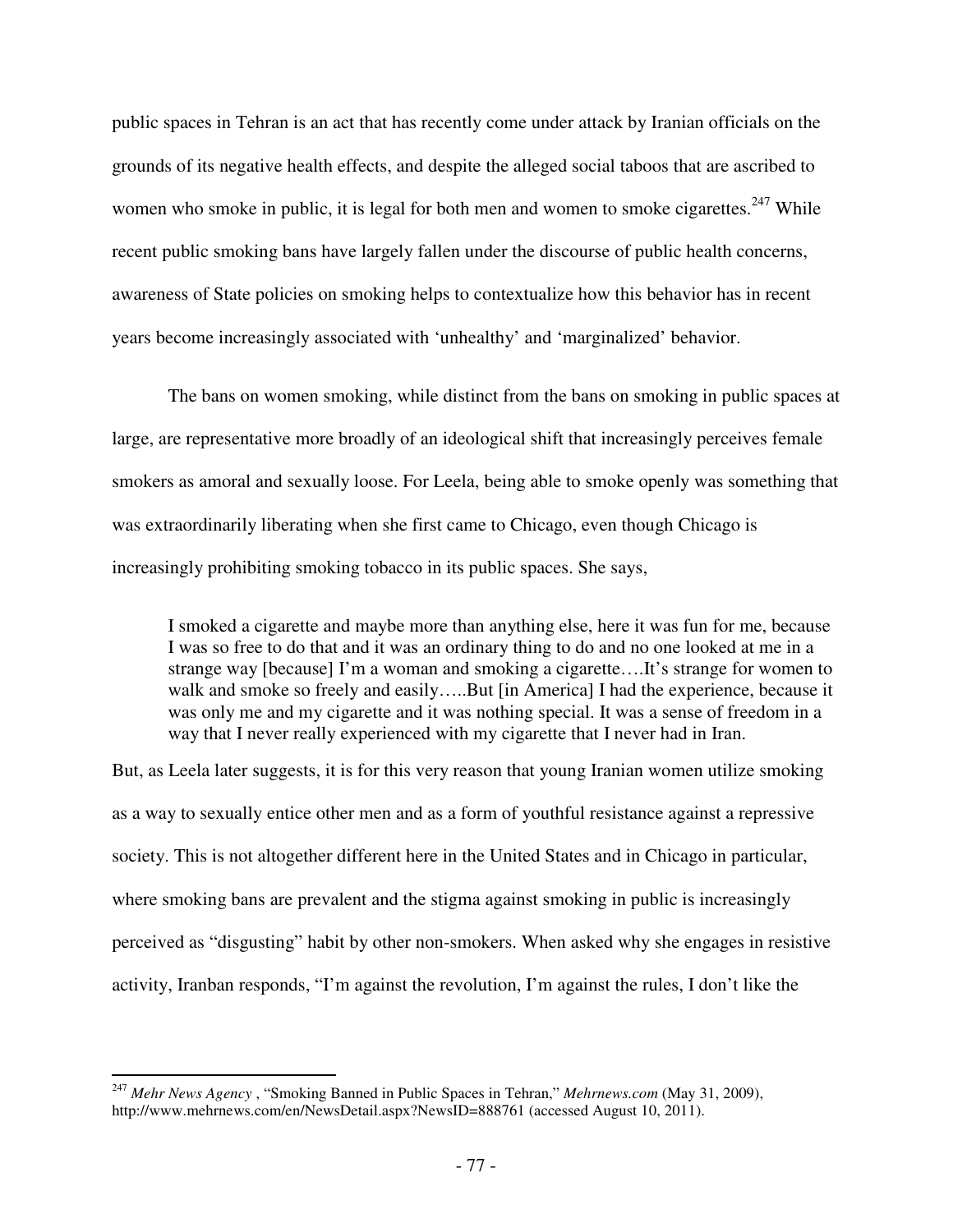rules. Even [in America]," she says, "...if I can find the weed,  $^{248}$  I will smoke it in the street. It is my health, it's my freedom, isn't it?! No one can tell me!" Still, this apparent equation of smoking in public in Chicago with 'liberation' perhaps is more broadly representative of her own feelings of anonymity as an immigrant who only recently came to America and who is still not integrated into daily life within this urban space.

 In 2009, smoking in public places in Tehran became illegal. Citing its health dangers and negative effects on the population at large, Tehran Mayor Mohammad-Baqer Qalibaf announced that smoking in public areas, including all public organizations, hotels, restaurants, tea houses, and coffee shops would no longer be allowed.<sup>249</sup> Only five years prior, smoking the water-pipe (a century's-long tradition throughout the region) was illegalized in public spaces in Tehran. While this activity was prohibited on the grounds of its health-related concerns, the ban came amidst a crackdown by moral authorities on Iranian youth who violated Islamic dress codes and mingle with individuals of the opposite sex. Officials say smoking the water-pipe in tea houses has led to increased instances of social mingling and flirting by young men and women.<sup>250</sup>

Although the social taboo allegedly associated with smoking in public spaces in Iran remains a topic of debate, awareness of its overall negative health consequences has become its primary focus in recent years. This ban resembles countless others that in recent decades have been enacted in countries across the globe, which prohibit smoking on the grounds of its negative health effects. In fact, smoking was largely linked with social deviance and immorality throughout the twentieth century in the United States. It, along with the excess consumption of

-

<sup>&</sup>lt;sup>248</sup> In this reference, Iranban refers to the consumption of marijuana.

<sup>249</sup> *Mehr News Agency* , "Smoking Banned in Public Spaces in Tehran," *Mehrnews.com* (May 31, 2009), http://www.mehrnews.com/en/NewsDetail.aspx?NewsID=888761 (accessed August 10, 2011). <sup>250</sup> Jim Muir, "Iran to Ban Water-Pipe," *BBC News,* (June 20, 2004).

http://news.bbc.co.uk/2/hi/middle\_east/3824515.stm (accessed August 4, 2011).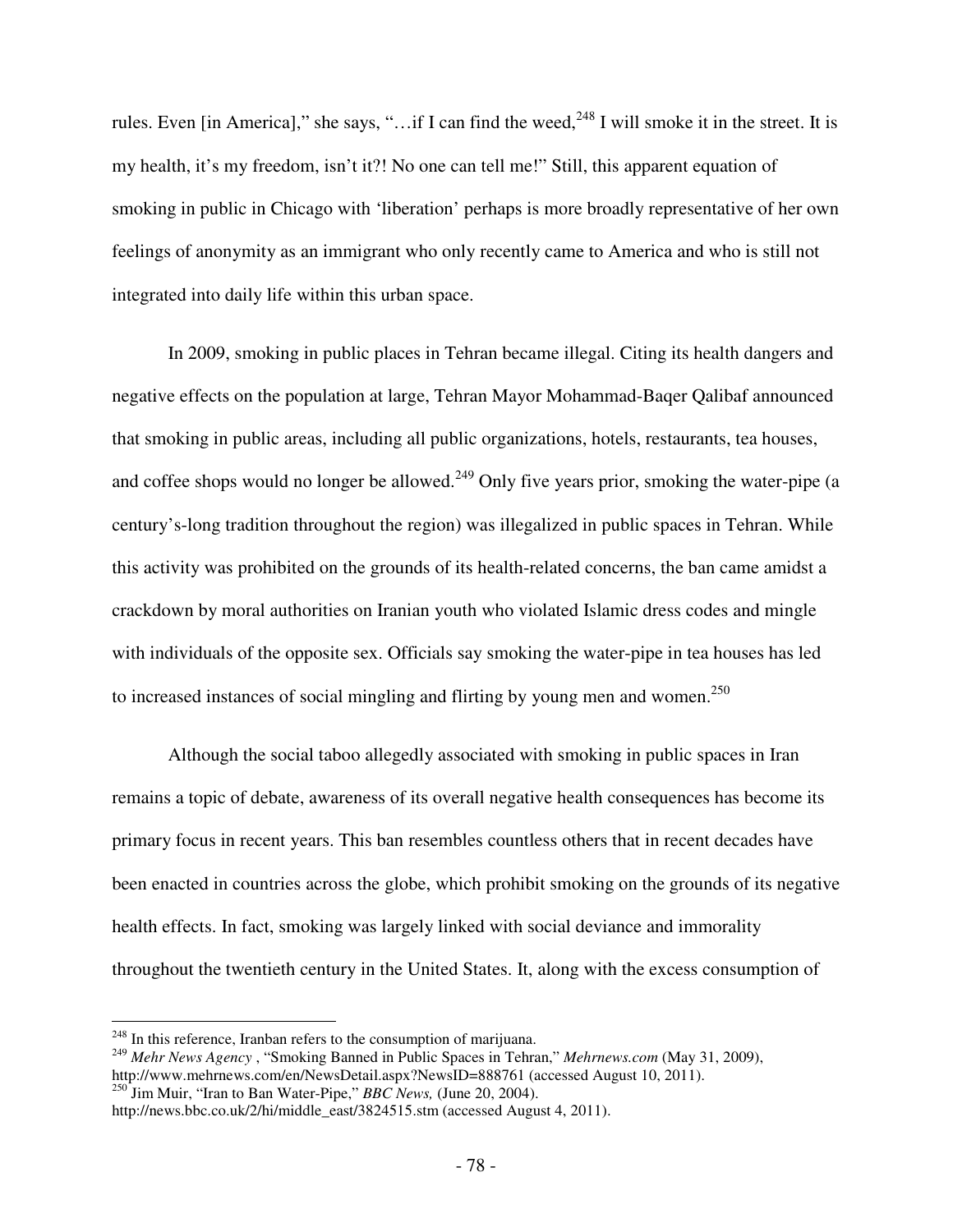alcohol, drugs, gambling, swearing, and sexual practices, has throughout recent American history been associated with moral deviance, social irresponsibility, and unrespectable behavior.<sup>251</sup> While smoking bans have been enacted in recent decades because of their negative health effects, the negative cultural connotation associated with this behavior undoubtedly plays an important role in curbing smoking rates among many Americans.<sup>252</sup> The separation of smokers to segregated public spaces (often on the margins of a communal space) further "... relegate[s] smokers to the demeaning social territory of the deviant and faintly unrespectable."<sup>253</sup>

What is interesting about this recent development in American history has to do with the dominant social ideology that originally linked smoking (as well as drinking, drugs, etc.) with social deviance and immoral behavior in the early twentieth century. The evolution of this ideology has transformed these actions into illegal behaviors subject to the regulations of local and State authorities. Much like the act of smoking for young women in Tehran may be perceived by some as a symbol of sexual looseness and promiscuity, recent bans on smoking tobacco and the water-pipe demonstrate how the disdain for this behavior, as well as it's negative health consequences, have potentially propelled this behavior into a place of social deviancy in contemporary Iranian society.

For Iranban, it is clear that smoking signifies a political act of resistance against laws as well as a subversion of social norms that prevent her from engaging in a pleasurable activity. She has made it explicitly clear that despite the restrictions (such as public segregation for smokers and non-smokers), she is unwilling to accept these laws that ultimately diminish her access to

<sup>251</sup> John C. Burnham, *Bad Habits: Drinking, Smoking, Taking Drugs, Gambling, Sexual Misbehavior, and Swearing in American History,* (New York and London: New York University Press, 1993), *xvii.*

<sup>252</sup> Robert A. Kagan and Jerome H. Skolnick, "Banning Smoking: Compliance Without Enforcement," in *Smoking Policy: Law, Politics, and Culture* edited by Robert L. Rabin and Stephen D. Sugarman (Oxford: Oxford University Press, 1993), 87.

<sup>253</sup> Ibid., 87.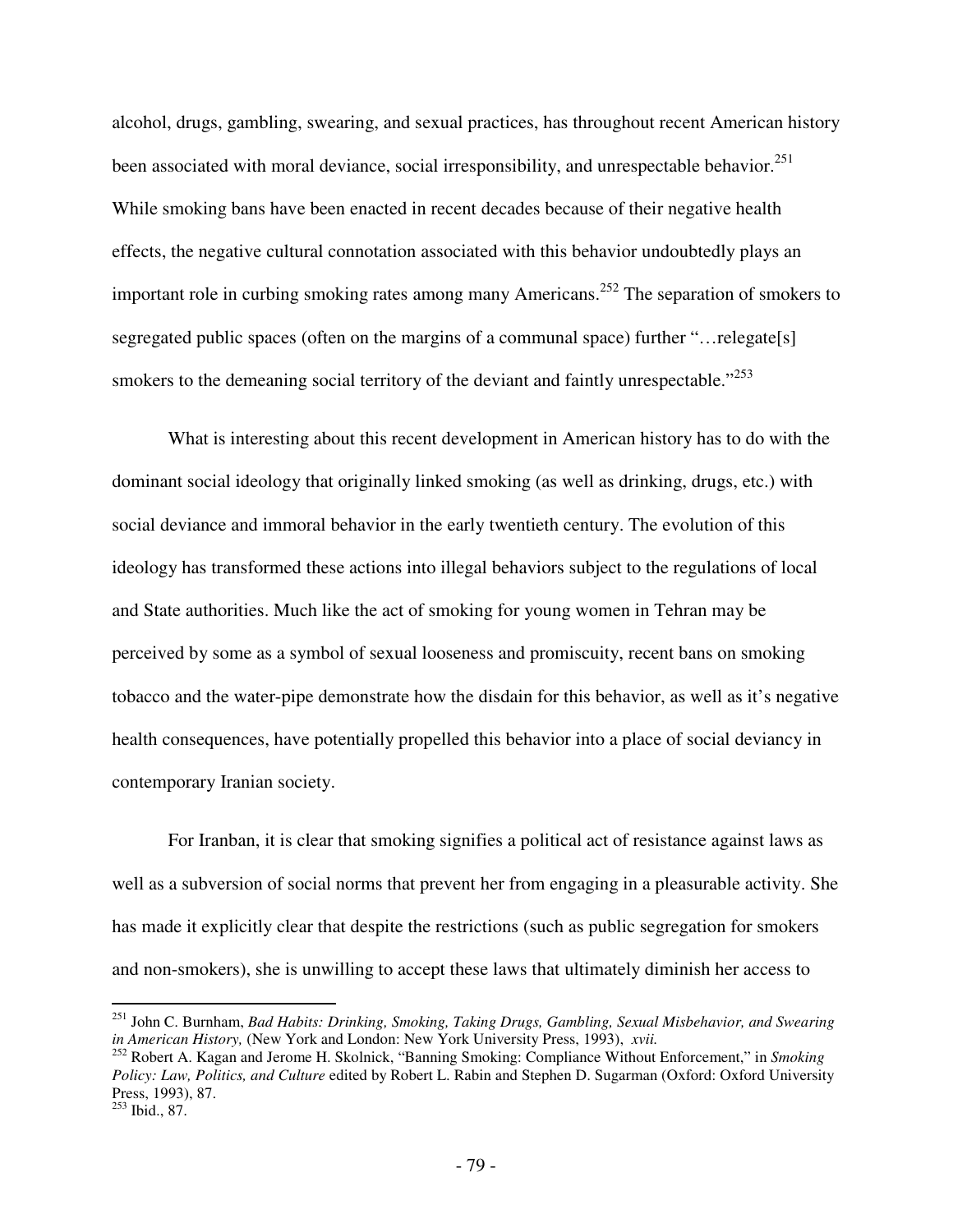smoking freely and openly in public. On the other hand, while Leela associates smoking in public spaces in Chicago with a sense of 'freedom' and 'liberation,' if smoking bans criminalize this act any further, she argues this could change for her as well. Conforming to and perhaps even internalizing these social norms (that smoking is an addictive and 'disgusting' habit) could potentially lead Leela disassociate herself from this behavior entirely.

#### *Measuring Women's Success and Sexual Double Standards*

 $\overline{a}$ 

Interestingly, the participants' experiences in America highlight what they believe is a 'complacency' by young American women to combat instances of sexual double standards and the sexual objectification of women's bodies in Western media and advertisements. In a country where the State polices women's bodies in a distinctly different way, various participants have argued that American society places undue pressure on women to achieve economic and familial success in lieu of achieving substantial meaning in their lives. In other words, they believe that American women are pressured to achieve 'success' in areas of employment and family life, by having accomplished both high-paying jobs, and also by fulfilling the role of wife and mother, most often to multiple children. This observation is certainly not new, in actuality it has been a strong point of contention for Western women since the  $1960s$  and  $70s$ .<sup>254</sup>

<sup>&</sup>lt;sup>254</sup> In recent decades many American women have argued that young girls are conditioned at an early age to fulfill certain 'ideal' standards of womanhood and femininity, which include marriage and motherhood. Furthermore, career and economic wealth have increasingly become symbols of individual success, and for young women, these pressures are often experienced separately and simultaneously. These ideas can be further explored in the following references: Arlie Hochschild with Anne Machung, *The Second Shift* (New York: Avon Books, 1990); Margie Herrin, Regina M. Watkins and Lonnie R. McDonald, "The Juxtaposition of Career and Family: A Dilemma for Professional Women," *The Feminist eZine,* (1998). http://www.feministezine.com/feminist/modern/Career-n-Family-Dilemma.html (accessed August 4, 2011).; Stewart D. Friedman and Jeffrey H. Greenhaus, *Work and Family-Allies or Enemies? What Happens When Business Professionals Confront Life Chioices,* (Oxford: Oxford University Press, 2000).; Christine A. Leatz, *Career Success / Personal Stress: How to Stay Healthy in a High-Stress Environment,* (New York: Mcgraw-Hill, 1993).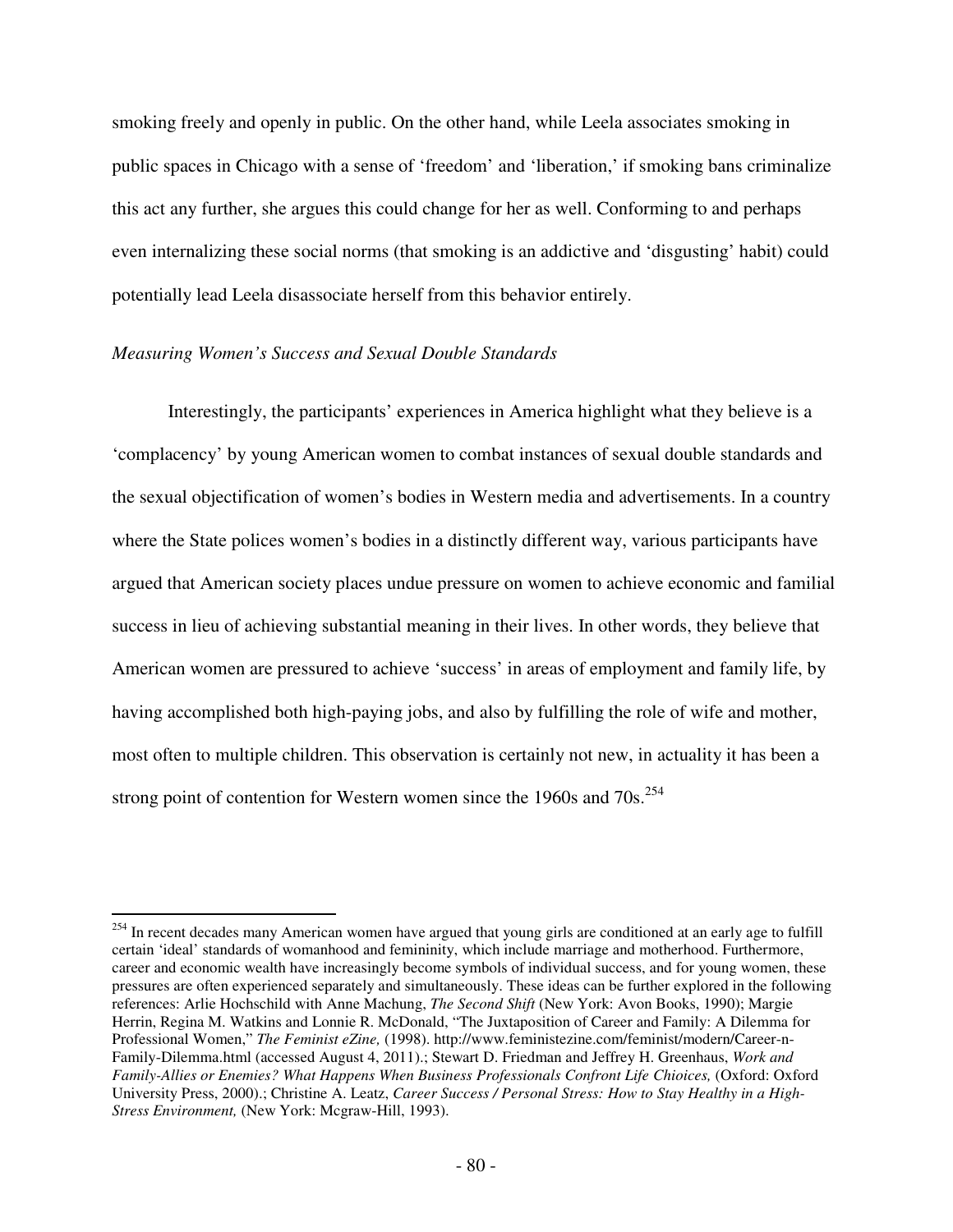Other participants have also noted that self-induced seclusion has been used out of extreme frustration toward a society that they believe is racist toward Middle Eastern people, and particularly toward Iranians. Because subversion, resistance, and evasion plays such an integral role in the women's lives, both in Iran and in America, it functions as the central theme in discussions of issues of dress, household dynamics, and women's values and self-expression.

Other participants have talked about resistance against the prevailing social norms, which for many of them, are still steeped in traditional, patriarchal norms and outdated modes of thinking. Male chauvinism and sexism are by and large the most common complaints issued by the interviewees, who agree that Iranian men feel a sense of entitlement and access to women's bodies in public spaces. Asal recalls a particularly frightening encounter with an older man as a young, teenage girl while walking along a secluded bridge to school. Asal recalls that he grabbed her from behind and tried to pull her down, but after a few moments of struggle she was able to escape. At book fairs and festivals, Asal also complains that men intentionally brush up against her body and grab her. Negar has also had similar encounters with men, who she says, are taught from early on to perceive women only as sex objects. The tendency by men to perceive women as sexual objects, according to most of the participants, are grounded in patriarchal customs rooted in the customs and traditions of Iranian history.

When asked whether women are able to fight back and resist, Negar argues that while younger women are more vocal against male perpetrators nowadays, Iranian men continue to maintain the victimized status in these situations. Perceived as temptresses and seducers, women who publically speak out against sexual harassment and sexual violations are all too quickly blamed for their perpetrator's sexual violations. While Negar contends that American women do not experience these kinds of injustices, there are many women's rights advocates who would

- 81 -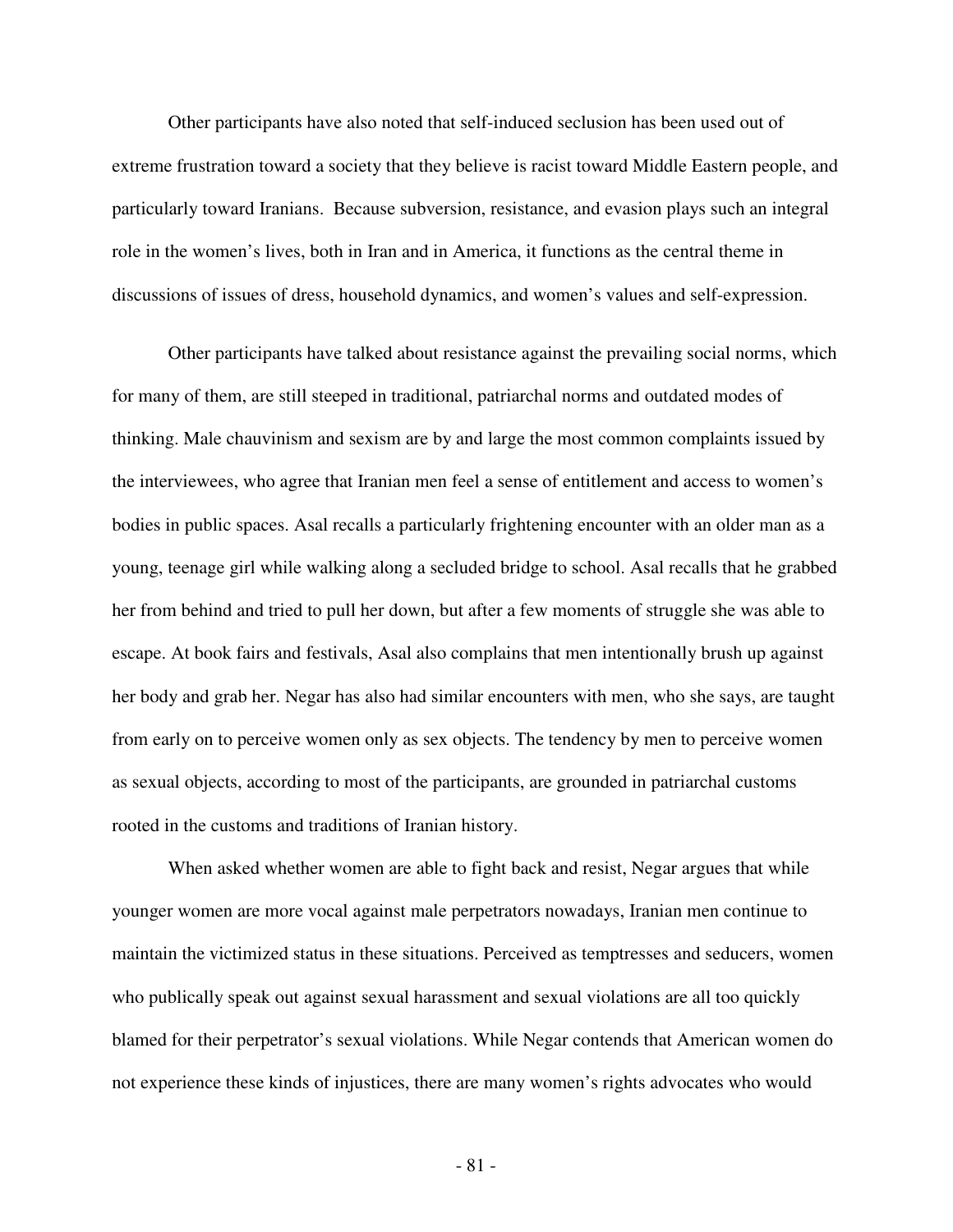argue otherwise. The vilification of scantily-clad women as "enticers" of male sexual aggression is a frequent point of contention for women's rights advocates in the West.<sup>255</sup> In fact, only recently young American women took part in "slut walk" protest marches, which have been spotted across the nation in cities like Chicago, Los Angeles, and Boston. These protests have grown out of what many women's rights proponents hail as yet another instance of victimblaming in cases of sexual assault. When a Toronto police officer advised against "dressing like sluts" in order to avoid rape and sexual assault, young women took to the streets in what has quickly snowballed into an international movement to combat sexual double standards that exist in cases of sexual violence. Shifting the blame from the female victims to male sexual aggressors is central to this movement's objective.<sup>256</sup>

How do these recent events in North America compare to Negar's perspective of American culture and ideals of female sexuality and agency in this country? While Negar agrees that women's bodies are sexually objectified both in America and in Iran, it seems as though she is willing to accept the beautification of women's bodies in America at face value without challenging the underlying principles of the standards on women's sexuality and femininity in this country. But after talking about this for some time, Negar reasons that because women's bodies "are restricted" in Iran, "it is not normal for men to see women" and so there is a constant desire to "discover them," she says. In America, the visual appearance of women's bodies is unrestricted and thus, she argues, normalized in public spaces. She says that both American and Iranian cultures sexually objectify women's bodies in public spaces and concludes that, "I don't

<sup>&</sup>lt;sup>255</sup> Avigail Moor, "From Victim to Empowered Survivor: Feminist Therapy with Survivors of Rape and Sexual Assualt," in *Feminism and Women's Rights Worldwide: Heritage, Roles, and Issues, Volume 1, edited by Michele* Antoinette Paludi (Westport: Praeger Publishers, 2009), 139.

<sup>256</sup>Russell Contreras, Associated Press,"Cop's Rape Comment Sparks Wave of 'Slut Walks,'" *MSNBC.MSN.COM,*  May 6, 2011. (accessed August 8, 2011). http://www.msnbc.msn.com/id/42927752/ns/us\_news-life/t/cops-rapecomment-sparks-wave-slutwalks/.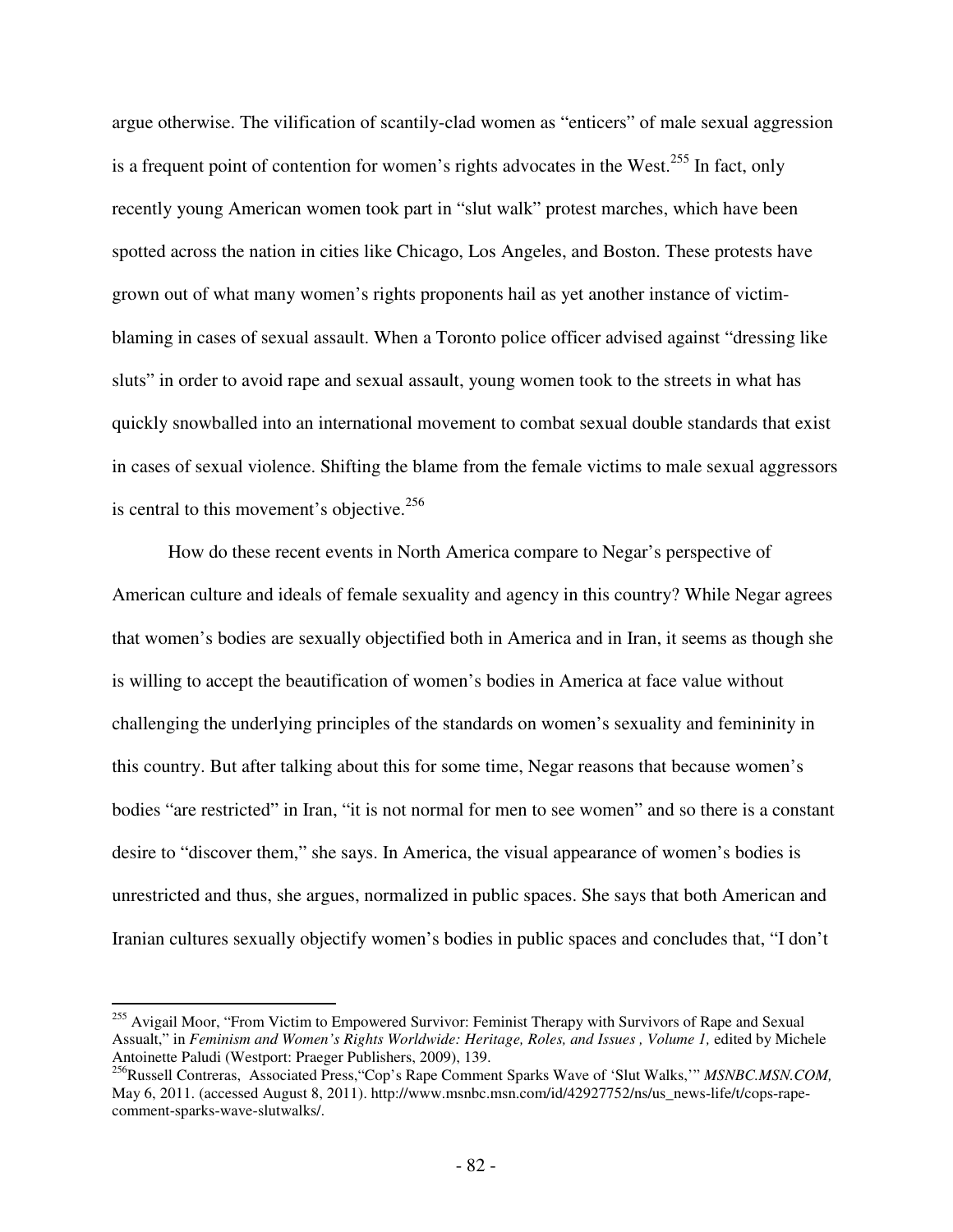think it is good to make use of women for advertising, but putting restrictions [on women's bodies] will have negative effects. It should be balanced, I guess. Not this, not that." *Subversion of Authority* 

Encounters with the morality police were frequent occurrences for many of the interview participants and their friends. Several have been publically chastised for violations of the Islamic dress code and for socializing with peers of the opposite sex. Others have been arrested on numerous occasions because of their flagrant violations of State-imposed policies. Iranban and her boyfriend were able to evade arrest by corroborating a story about their supposed engagement and upcoming wedding, a kind of 'backup plan' which they used when stopped by the authorities.

 Like Leela and Iranban, Asal has also subverted authority during her adolescence. Although Asal has largely averted direct encounters with the country's morality police, her subversion of prevailing regulations on inter-religious and inter-ethnic dating has created significant tension within her family and community. As teenagers, Asal and her Muslim boyfriend would secretly 'hang out' together, violating both her Armenian community's social norms as well as the government's laws on unmarried men and women socializing with one another. Her boyfriend would drop her off in a neighboring area to walk the remaining distance home, so as to avoid a potentially violent encounter with Armenian men in her community. "I didn't want him to come there, because especially the young boys of the neighborhood they know this guy isn't Armenian, there will be a fight there, this has happened before." Although Asal was aware of the risks of having a romantic relationship with a Muslim man, including community isolation and familial tension, this was a price Asal was willing to pay. In hindsight,

- 83 -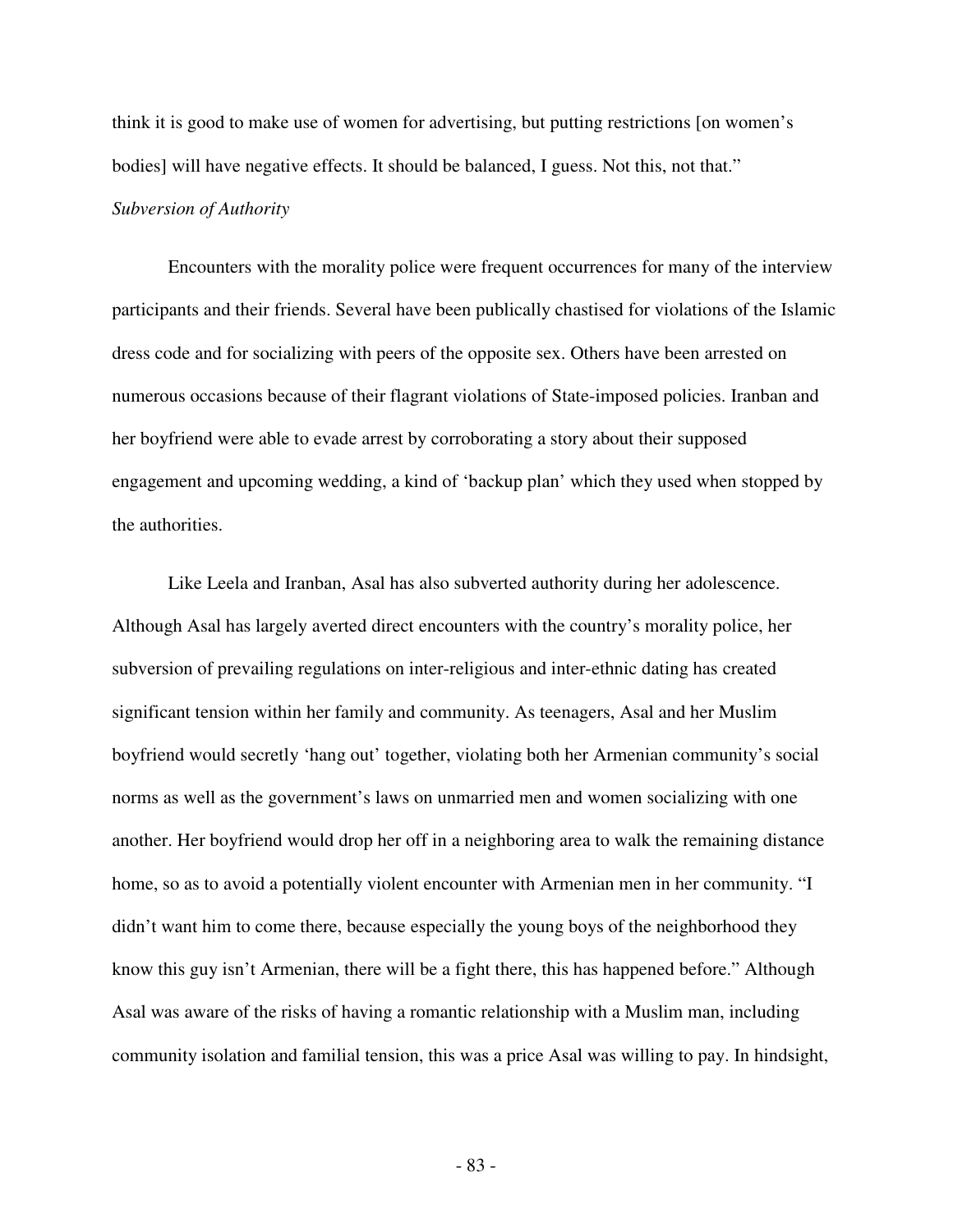Asal says, "I knew that this would be the circumstance [with my family]. This is the consequence of what I did."

 In June 2009 Leela and her husband took part in the protests following Iran's presidential elections. For both of them, participating in such a momentous historical event gave them hope that political change was possible in their country. "At that time," Leela says, "we thought that if these protests continue for two more weeks things will change [in this country]. The people were so united in the protests, you could see people from different generations, we all were united, a person like me and a religious person with a long veil." At the same time, Parastoo Sarashaar joined in a rally protesting the outcome of the elections from Chicago, where she says fellow Iranians came together in support of the peaceful demonstrations taking place in their home country. For Leela, participation in the protests signified a greater opposition of State-imposed policies.

### *Cultural Discrimination in Chicago*

While in Chicago, several of the participants have recounted significant instances of cultural discrimination, and have as a result suffered intense loneliness and isolation. For Iranban, who has endured a significant amount of harassment because of her Iranian/immigrant identity, seclusion became a form of self-induced isolation against what in her mind, had become a hostile environment. On reflecting on her six month seclusion in her apartment, Iranban says, "Sometimes I think that there is so much weight that [Iranians] carry here. I feel like I don't count as a human in the United States because I don't have a proper ID." In one instance, when a cashier refused to sell Iranban cigarettes because she wasn't able to read her student visa clearly, she recalls how humiliating this experience was: "So I opened the visa page, and she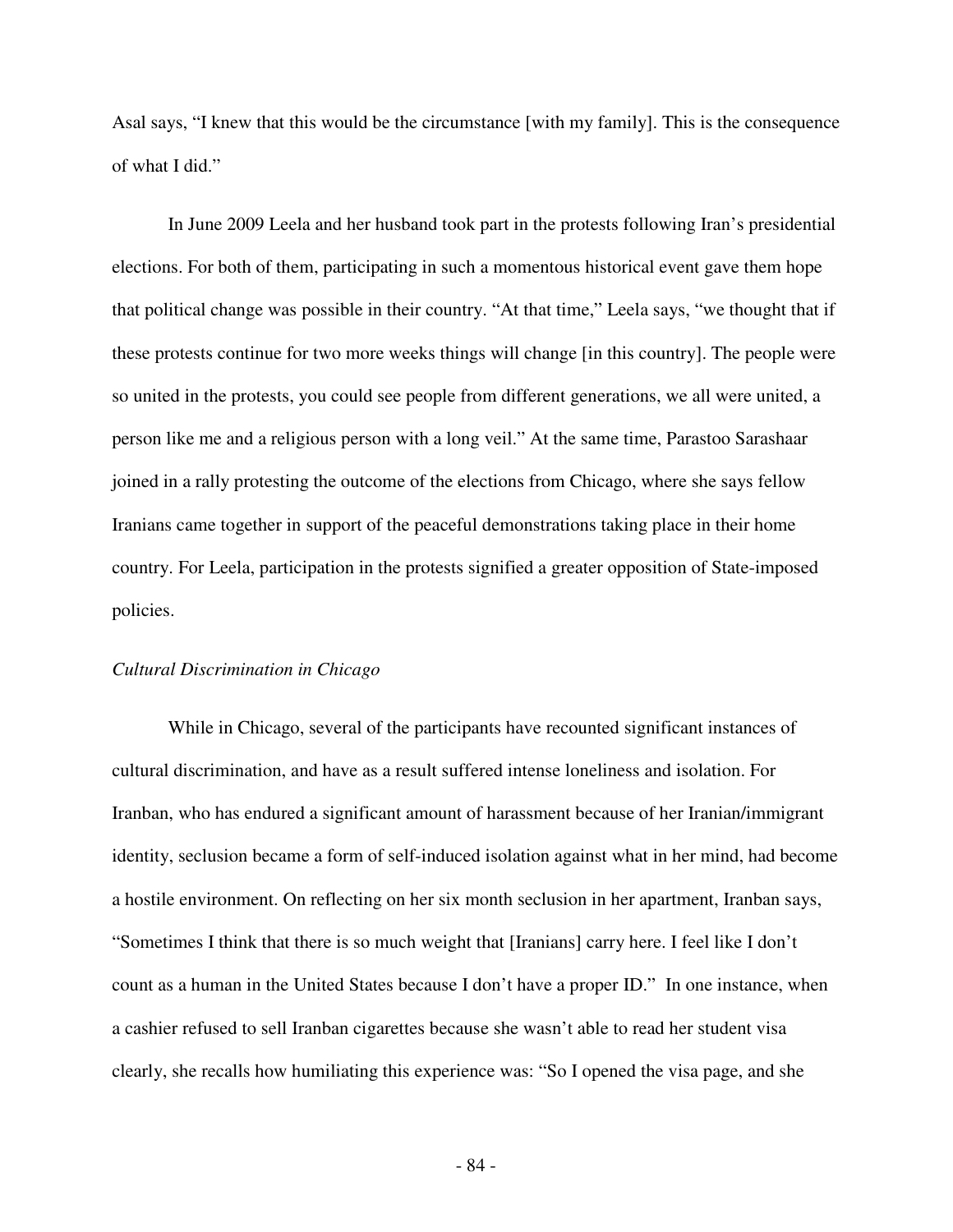started checking the extension, but she said I cannot give you cigarettes. So, I was like, are you the immigration police? And I was so pissed, that is so embarrassing. There are a bunch of people in line and they are looking at you. First of all, the picture of you is in the scarf, and [they think] uh oh, there is one terrorist over there." In recalling these experiences, Iranban says, "Everything here is tough."

Unlike Iranban, Parastoo vocalized her opposition toward the racism she experienced by challenging individuals head-on. Citing specific instances of personal hardship since arriving in America three years ago Parstoo argues,

You have to do a lot [in America] to gain at least half of what you have in your own country. You speak the language, you know a lot of people, you know a lot of networks, you have the support of your family and friends. But here, you're nothing! You don't have any meaning! No one knows you! So, you have to start and build everything from the beginning.

When asked whether they experience greater forms of political and/or social agency in America, the participants have responded with mixed answers, citing that both places present distinctive opportunities and obstacles for women. What the participants have made explicitly clear in their narratives is that resistance, whether against the State, patriarchal traditions, parental or community authority, or against religious ideals, is a constant presence in their lives in Iran. The 'discursive formation' of State ideologies has left no area of their personhood untouched, therefore propelling them to recreate a 'youthful' identity outside of the prevailing regulations.

 For several of the participants, life in Chicago has brought with it a unique set of unanticipated challenges, including bearing the social stigma associated with their Iranian immigrant identity. This has, I would argue, at times stifled their ability to engage in subversion or resistance of these reductionist categorizations, and prevented them from immersing themselves more fully as contributing members of society. This was definitely the case for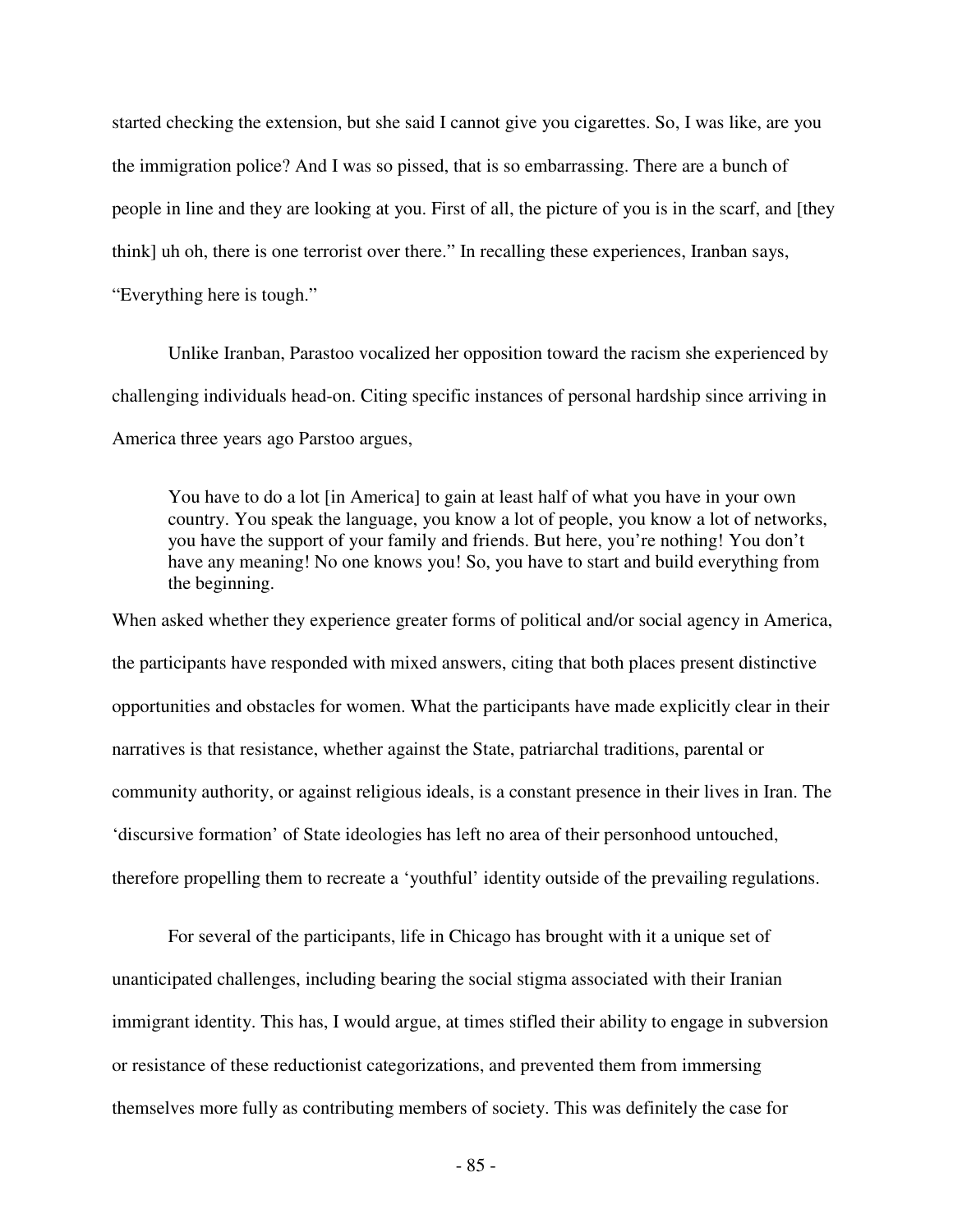Iranban, who was unable to confront individuals who stigmatized her. Also, several of the participants like Leela and Iranban are prohibited from working in Chicago due to their own Visa stipulations. Others have been unable to afford the high cost of universities as international students living in the U.S.

# *Perspectives on Women's Dress Code, the Veil, and Fashion*

Each interview participant has experienced instances of sexual harassment in Iran. Like Negar, most argue that it is a commonplace occurrence and that Iranian men are trained to perceive women as sex objects. Instances of verbal aggression, as well as pinching and grabbing were the most frequently noted forms of sexual aggression the participants have encountered. While they have emphasized on separate occasions that not all Iranian men engage in this behavior, the more important point the participants articulate has more to do with the overall ineffectiveness of women's modest clothing on men's sexually aggressive behavior, a fact which contradicts the notion that an Islamic dress code prevents women from seducing men. If anything, the participants argue, covering women's bodies has only enticed younger men to further act out their sexual aggression against them. Women's bodies, they argue, have become even more sexualized because they are not visible.

The purpose of shrouding garments like the *chador* and *hejab* not only maintains women's honor and 'ideal' Islamic identity, but is said to also protect men from succumbing to women's sexual enticement. After the revolution, some of Iran's Islamic clergy argued that even the presence of women was said to "undermine men's better judgement," and that the sexual arousal caused by women can disrupt the moral social order integral to Iranian Islamic society.<sup>257</sup>

<u>.</u>

<sup>&</sup>lt;sup>257</sup> Haleh Afshar, "Behind the Veil: The Public and Private Faces of Khomeini's Policies on Iranian Women" in *Women and Islam: Critical Concepts in Sociology* edited by Haideh Moghissi (New York: Routledge, 2005), 78.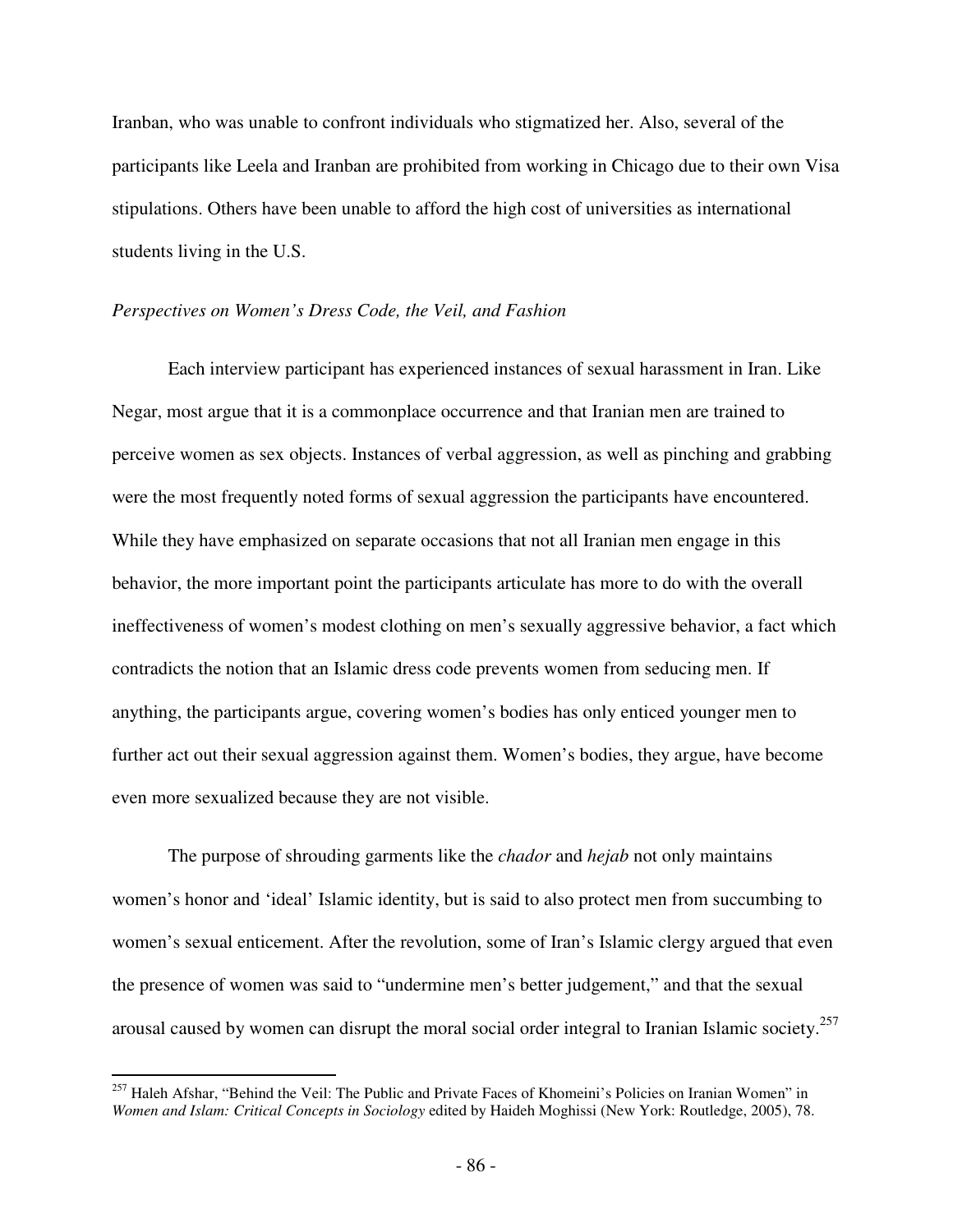Perhaps, as Negar suggests, women's bodies have become more sexualized as a result of their relative *invisiblity* from public view. The need to 'discover' them is largely a result of their subsequent shrouding, which has in turn further sexualized their bodies in public settings.

Still, most agree that Iranian men are trained to perceive women as sex objects, and that Iranian society places value on women only according to their sexual and reproductive capabilities. While they agree that women's bodies are also sexually objectified in America, the participants argue that by and large instances of sexual harassment are far fewer in the United States, and that overall feelings of security and safety on the streets are greater here than in their home country. While this may be true, it seemed as though there was relatively little critical analysis of the perception of women in American society by certain interview participants. For example, Negar, who experienced significant harassment in Iran because of her large chest size, argued that in America having large breasts is perceived as a positive female trait by men. When asked whether she had ever experienced harassment or male attention in the U.S. because of her chest size, Negar responded, "No, never." Surprised by this response, I in turn argued that women frequently experience sexual harassment and objectification because of this very physical attribute. Although Negar insisted that she had never witnessed or experienced these kinds of interactions, I believe this conversation demonstrates more broadly an uncritical acceptance of the sexual expectations of women in America. While Negar believes that women are both sexually objectified throughout American and Iranian media and in commercials, it seems as though certain aspects of Western sexual double standards have been largely accepted at face value, without critically engaging the objectification of young women's bodies that occurs within this process.

- 87 -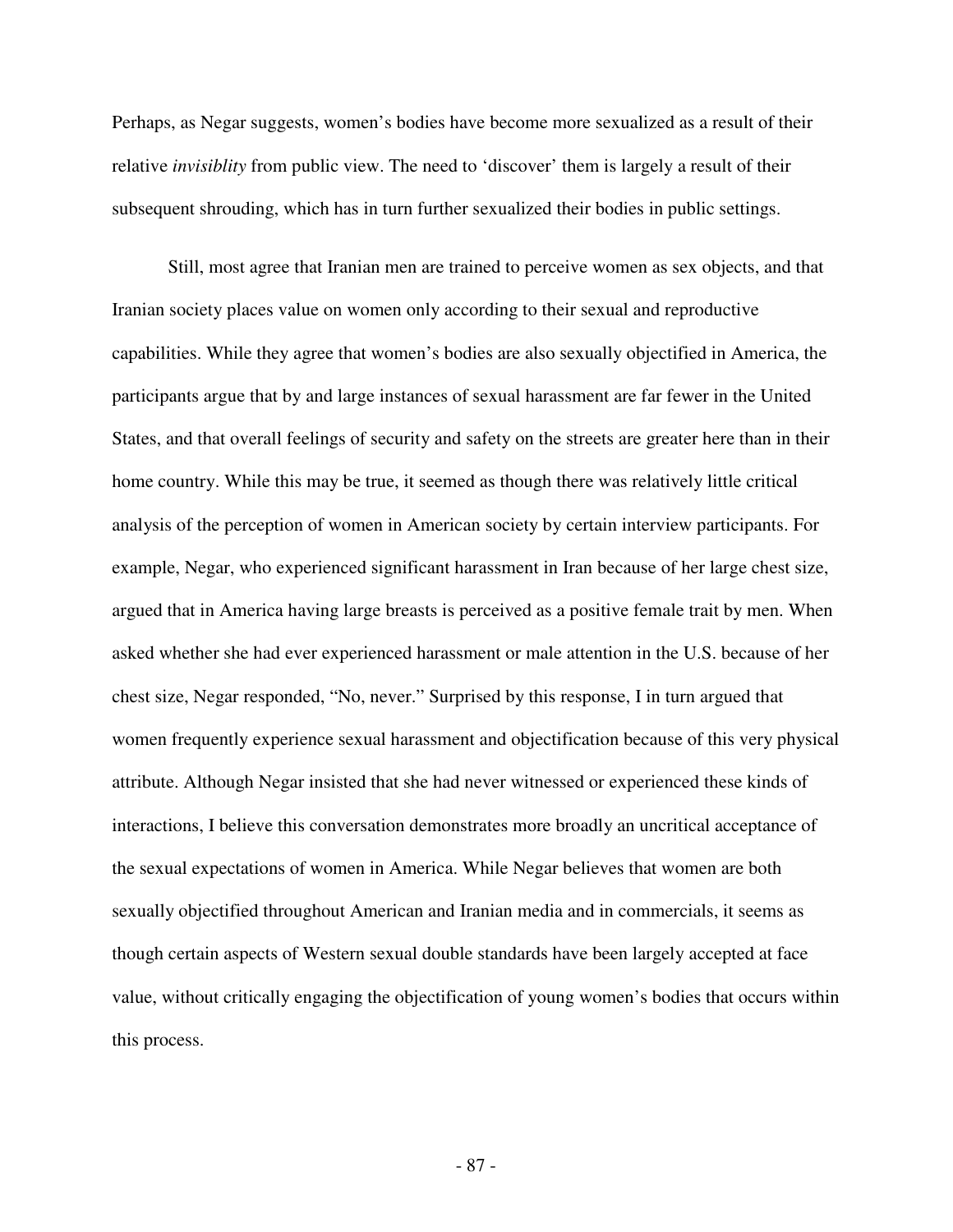While activists have worked against women's sexual objectification and double standards throughout Western First- and Second-Wave feminist movements, $258$  recent critiques of sexual double standards have focused largely on the representation of women in media and advertisements as a problematic representation of the 'ideal' Western woman. The negative effects of these representations—those that glorify hyper-sexuality, thinness, enhancement of breast size, and superficial beauty—have come under the fire of feminist media critics who in turn deplore these tactics, particularly since many of them target young girls in their adolescence and youth.<sup>259</sup> Furthermore, activists have pushed for legislation which mandates full disclosure of photograph's that have been 'photoshopped,' a computer program commonly used to manipulate commercial photographs by 'retouching' and 'enhancing' flawed aspects of people's bodies. According to Tim Lynch, an image-retouching expert, almost 100% of all photographs published in magazines "are retouched in some way or another."<sup>260</sup> The negative effects of photoshopping on young women, according to numerous psychologists, media experts, and academics, has led to low self-esteem, poor body image, and unrealistic body standards. Even more disturbing are the high percentage of eating disorders, most notably anorexia and bulimia, among young women, which is further perpetuated by unrealistic representations of women's bodies used in media and advertising.<sup>261</sup>

<sup>258</sup> Benita Roth, *Separate Roads to Feminism: Black, Chicana, and White Feminist Movements in America's Second Wave* (Cambridge: Cambridge University Press, 2004); Susan Magarey, *Passions of the First Wave Feminists*  (Sydney: Univeristy of New South Wales Press LTD, 2001); Astrid Henry, *Not My Mother's Sister: Generational Conflict and Third-Wave Feminism* (Bloomington: Indiana University Press, 2004).

<sup>259</sup> Jean Kilbourne's *Killing Us Softly* series, dating from the early 1980s to today, offers a compelling argument about the impact of hyper-sexualization of youth culture on young girls and adolescents in America. Her analysis specifically addresses the impact of media representation as a catalyst for emotional and physical violence against young women and girls. Jean Kilbourne. *Killing Us Softly 4: Advertising Images of Women* (2010). Media Education Foundation. http://www.mediaed.org/cgi-bin/commerce.cgi?key=241&preadd=action (Accessed August 10, 2011). <sup>260</sup> Heidi Dalzell, "Photoshop Legislation: Combatting Unrealistic Images," *Philadelphia Examiner* (June 15, 2010): http://www.examiner.com/eating-disorder-in-philadelphia/photoshop-legislation-combating-unrealistic-images (accessed August 10, 2011).

 $^{261}$  Ibid.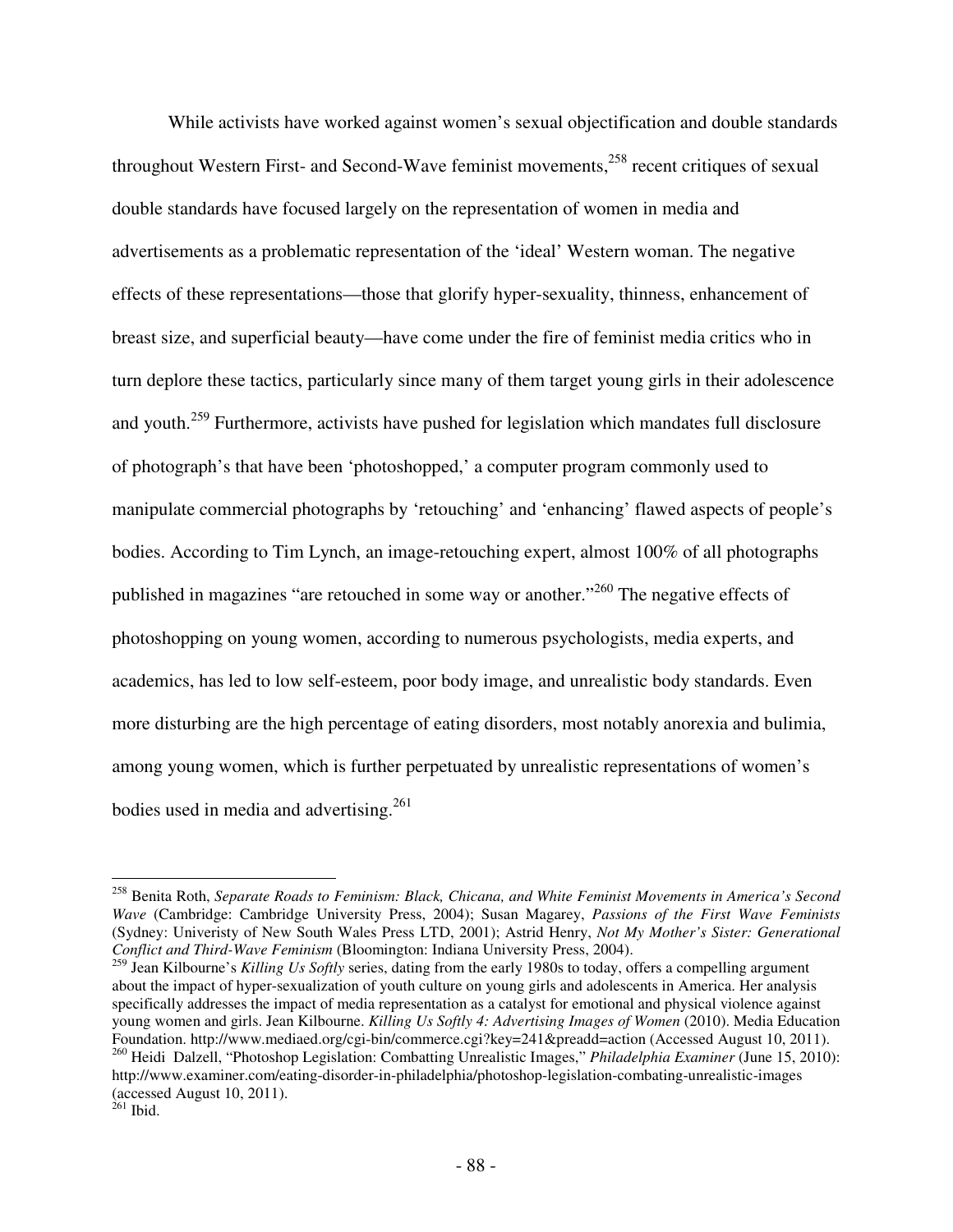Furthermore, young women are subject to a culture of hyper-sexualization, particularly in pop culture and in various musical genres, including pop, rap, and hard rock.<sup>262</sup> Young women in recent decades, including the likes of Britney Spears and more recently, the Pussy Cat Dolls, have created an entire pop icon out of hyper-sexuality where certain traits of their bodies, including their breasts, largely define their public identity. For example, in recent years one Chicago radio station ran a contest called, "Boobies like Britney," that advertised the following: "Wanna be like Britney?...You've watched her grow into every guy's fantasy slave. Now you want what she's got?" The prize for this contest included a \$5,000 award, which as author Carol Platt Liebau argues, is "enough, presumably, to cover [the expense of] breast augmentation surgery."<sup>263</sup> Here young women are rewarded for emulating a pop icon who has largely defined herself with her sexuality.

Rap stars are no less at fault for perpetuating the sexual violence enacted on women through mainstream music culture. Award-winning rapper Nelly repeatedly demeans women in his music videos and has recorded a smash-hit song called, *Pimp Juice,* which was widely received by young fans of rap music.<sup>264</sup> Using works like *pimps* and *ho's* throughout his music, Nelly is only one out of numerous rap artists who demean women through the use of sexually violent language.<sup>265</sup> How are young women who are mostly influenced by youth pop culture supposed to navigate and circumvent sexual double standards that perpetuate female sexual subjugation? It is clear based on these examples, that young women are taught early on that the key to "fitting in" and to social acceptance by their male peers includes having 'large breasts' or by succumbing to sexually aggressive language and behavior.

<sup>262</sup> Carol Platt Liebau, *Prude: How Sex-Obsessed Culture Damages Girls (and America too!)* (New York: Hachette Book Group, 2007), 85.

<sup>263</sup> Ibid., 85.

 $264$  Ibid., 86.

<sup>265</sup> Ibid., 86.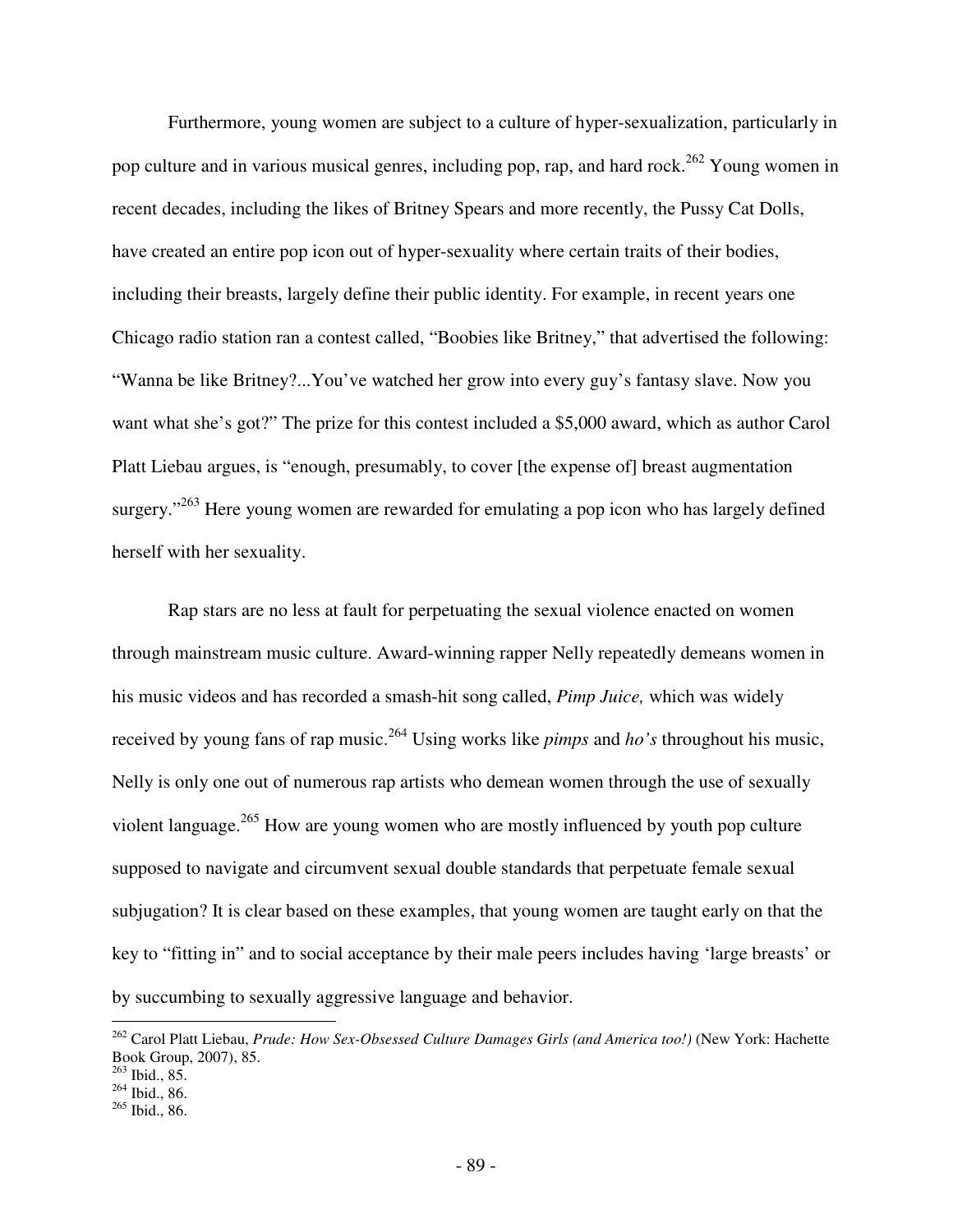While it may seem that women are indeed praised for having 'large breasts,' whose benefit will this ultimately serve? How are young women able to have agency in any of these situations without resisting these standards entirely, thereby disassociating themselves from mainstream youth pop culture? It is clear that the structural inequality clearly favors male sexuality and domination, while perpetuating misogynistic ideals within youth culture. This is, as feminists like Jean Kilbourne demonstrate, what contemporary Western and Middle Eastern feminists are trying fervently to fight against.

#### *Encounters with the Morality Police and Religious Authorities*

Each participant has recounted specific run-ins with the morality police on issues of clothing and modesty. The resistive strategies employed against the moral authorities have, according to some of them, grown stronger in recent years. For Parastoo, State-imposed policing of the body is unnecessary and an invasion of her personal rights. Recalling her own experiences with university authorities, she says the following:

They just stop you [and say] don't you think that your headscarf, or your clothes, or your makeup is not appropriate for this *Islamic* country? I think what the hell? I don't give a *damn* about this Islamic country. You know, people are angry, because we have a lot of financial problems, we have a lot of, you know, social problems and the only thing you care [about] are my clothes? Let me be free and I can take care of myself. I am not a prostitute. I want to be respected. People are just frustrated.

Others have echoed similar sentiments of frustration and anger toward the government's regulations on women's physical appearance. Upon exiting an aircraft from an international flight, Negar recalls how humiliating it was that morality police checked women's attire as she and fellow female passengers exited the plane. Iranban feels that no one should have control over her appearance or her body. Parastoo even talks about how she has witnessed the female morality police act hypocritically and flirt with their male counterparts.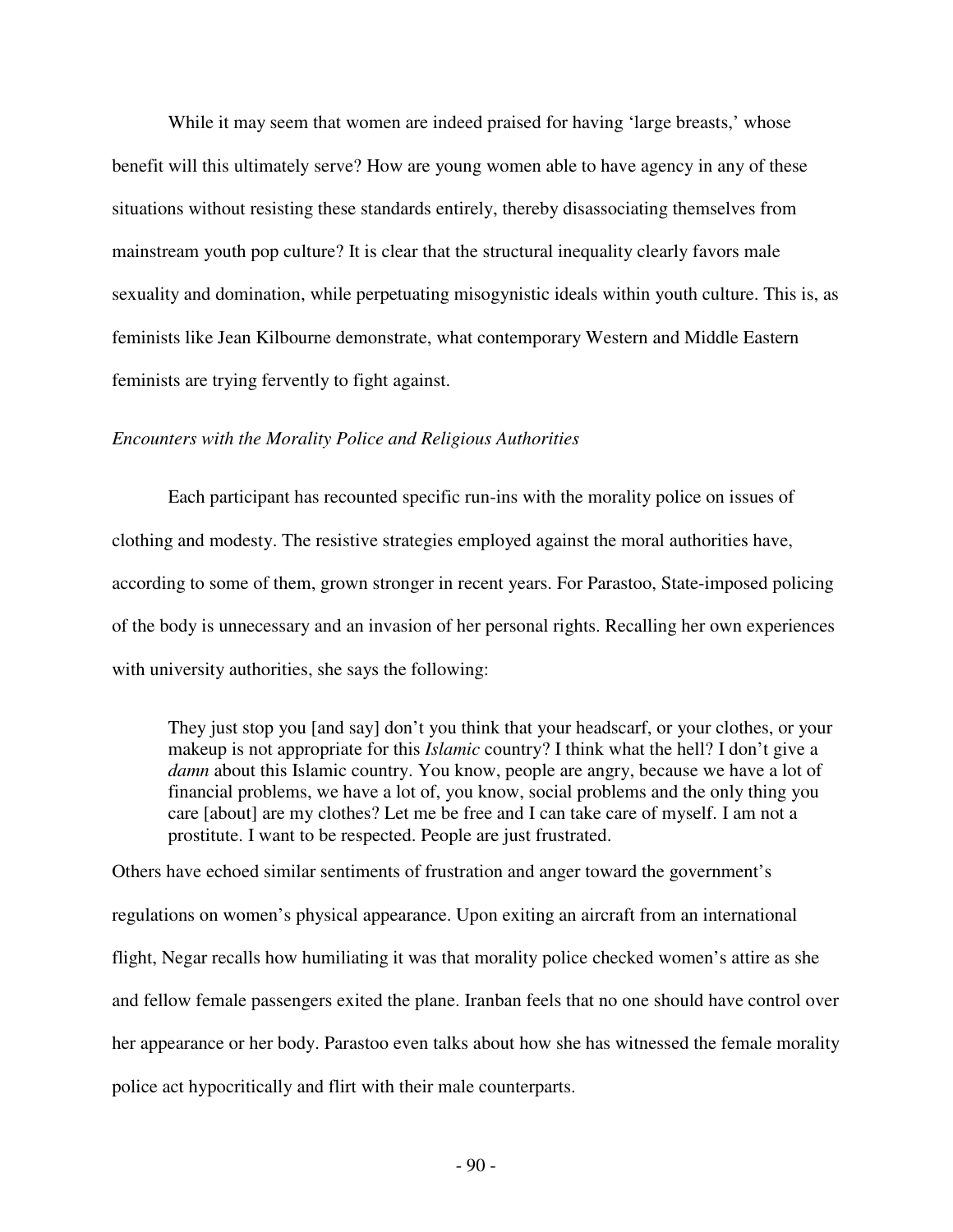It's really humiliating. And then you see them talking with each other and kind of, flirting. They're wearing chador and you can see just their eyes and they do whatever they want with those eyes. I was like, what are you really looking for? They're sick and they look at us with those sick eyes and they interpret whatever they see with their sick minds. And that's why they don't let us talk with each other or wear whatever we want.

Resistance against regulations on clothing has become an integral part of Iranian women's lives. Nowadays, Leela says, "There is a constant war in Iran between women and the regulations. But the girls and women, they fight." While entering her university, Leela recalls a run-in with a woman who patrolled the entrance for dress code violations. Accusing her of wearing a *manteau* (an overcoat worn over the clothes) that was both too short and too tight, Leela says, "They just wanted to bother me a little. It's a childish game." Women are becoming increasingly vocal against the morality police, suggests Leela, and on several occasions she has even witnessed women stopped by the morality police begin to shout in order to draw a crowd and protest. In the summertime, Leela says that women wear brighter clothes, shorter pants, and nail polish, despite the government's regulations. "We tried colorful scarves, we had scarves for winter, different ones for summer, and then we made fashion out of it," she says. Those who can afford it purchase the latest high-end *manteaus* created by Iran's best female fashion designers. Parastoo even talks about how women use makeup as a way to "look sexy" and to rebel against the government's regulations. She says, "In Iran, women kill themselves to wear makeup." While clothing trends and makeup are often used to make fashion statements, in what way is Parastoo's sentiment representative of other women's indiscriminate acceptance of consumerist culture that glorifies women's beauty along these lines? How are women exercising effective 'resistance' against the State or better yet, exercising agency, by wearing a heavier makeup application? Furthermore, how do wearing shorter pants or more colorful clothes offer more opportunities for strategic subversion of the State's policies? As both Leela and Parastoo argue,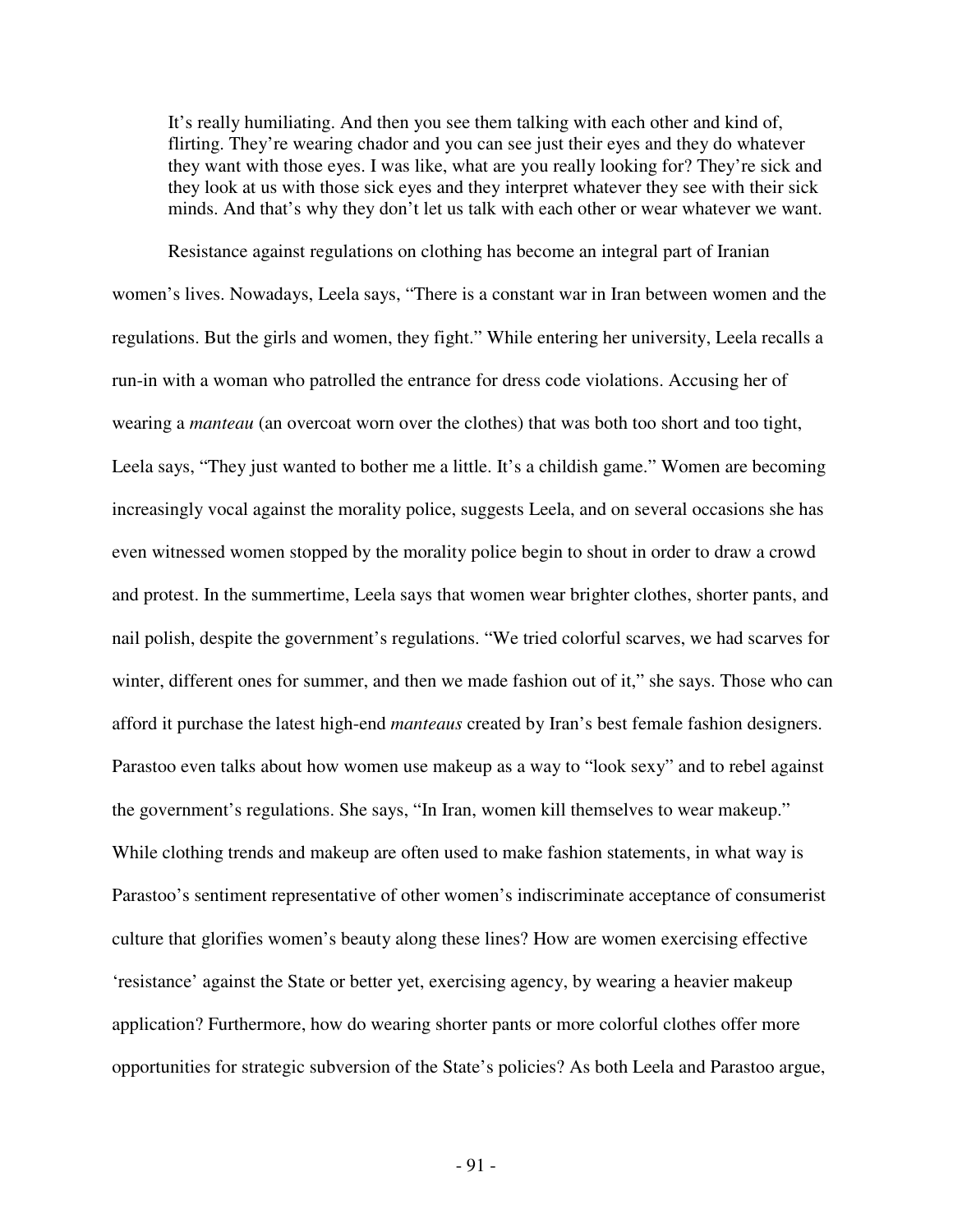women's bodies have become a space for political opposition and subversion of prevailing regulations. Still, I would argue that the ultimate beneficiary of these fashion trends are not women, and that such beauty standards are centered around the male sexual gaze.

Likening it to a "game with the regulations," Leela believes that women in Iran care more about their appearances than American women as a way to compensate for the State-imposed dress codes.

In Iran, whenever women want to go out, sometimes I feel that they even pay even more attention to the things that they wear, because they need to substitute the need, you know? You cannot show your hair….I told you it's like a game, playing with regulations….I think women [here] are free to act as they like and they wear what they feel comfortable [wearing], but in Iran you work on your appearance, because you cannot work on something else, so you work on your makeup.

In this way, women take an active role in the consumption of market goods (like global fashion trends, designer clothing, and trendy makeup) as an attempt at creating an alternative cultural identity outside of the ideologies of the State, which polices the representation of women's bodies in public spaces. Still, I question the underlying principles of this argument, because it ultimately applauds women's efforts at sexualizing their own body's vis-à-vis trendy clothing and through heavy makeup application. While it is clear that all of the participants outwardly oppose the sexual objectification of women's bodies, there seems to be an unwillingness to critique the consumption of these global trends simply because they subvert the State's regulations on women's dress, despite the fact that these clothing trends among Iran's middleand upper-class secular populations are becoming increasingly sexualized (tighter, shorter, and more form-fitting).

This kind of subversion has in many ways been accepted at face value without considering the impact it potentially has on women's sense of self or ability to exercise agency. With the formation of the Islamic Republic, the covering of women's bodies (through *chador* 

- 92 -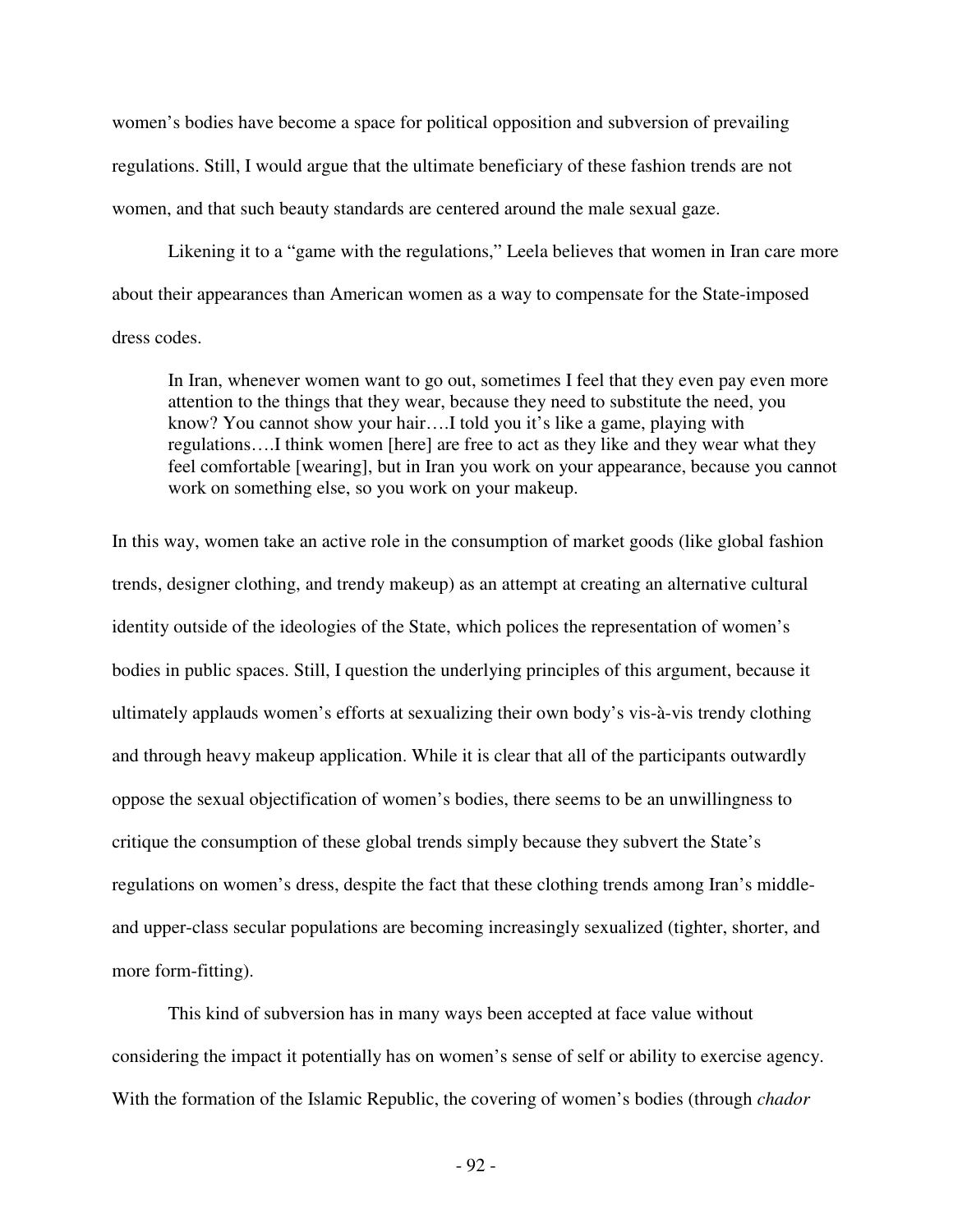and *hejab*) represented the country's national Islamic honor. In the early years following the revolution, the concealment of women's bodies from public view was said to "…bestow respect and dignity on [them]." Clergy argued that the *chador* and *hejab* provided women with "…deliverance from the yoke of imperialism" and was a "symbol of liberation, and resistance to capitalism, and revolutionary aspirations."<sup>266</sup> The consumption of globalized fashion trends, particularly in the form of colorful, silk-woven *hejabs*, while it has allowed young women to subvert the State's regulations, I believe has only perpetuated the sexual objectification of women's bodies in public spaces.<sup>267</sup>

While women are required to wear the *hejab* in Iran, none of the participants in this research believe in its religious purpose and refuse to wear it in America. "I just used to wear a coat and a scarf on my head pushed back," Iranban exclaims and laughs. At home in her apartment in Tehran, Iranban wore only a tank top and shorts while she socialized with her female roommates in the open stairwell of her building, where she says, pedestrians were able to see her. She wore less modest clothes intentionally, she argues, so that, "whatever [people] want to think, they should get used to it. I wear this on purpose. You should see this and just get used to it." Sometimes Iranban's neighbors would even stare at her for long periods of time, which she thinks they enjoyed, but she said, "believe me, after two weeks, it became usual." While Iranban ultimately doesn't know what her neighbors thought of her, or whether her behavior was 'accepted' or disapproved of, her actions, she claims, were intentional forms of subversion against the State's regulations on women's bodies. She believes that after sometime the visual presence of her body became normalized.

<sup>266</sup> Haleh Afshar, "Women, State, and Ideology in Iran," *Third World Quarterly* 7 no. 2 (April 1985): 265.

<sup>&</sup>lt;sup>267</sup> Aliakbar Jafari, "Two Tales of A City: An Exploratory Study of Cultural Consumption among Iranian Youth," *Iranian Studies,* 40 no. 3 (June 2007): 372.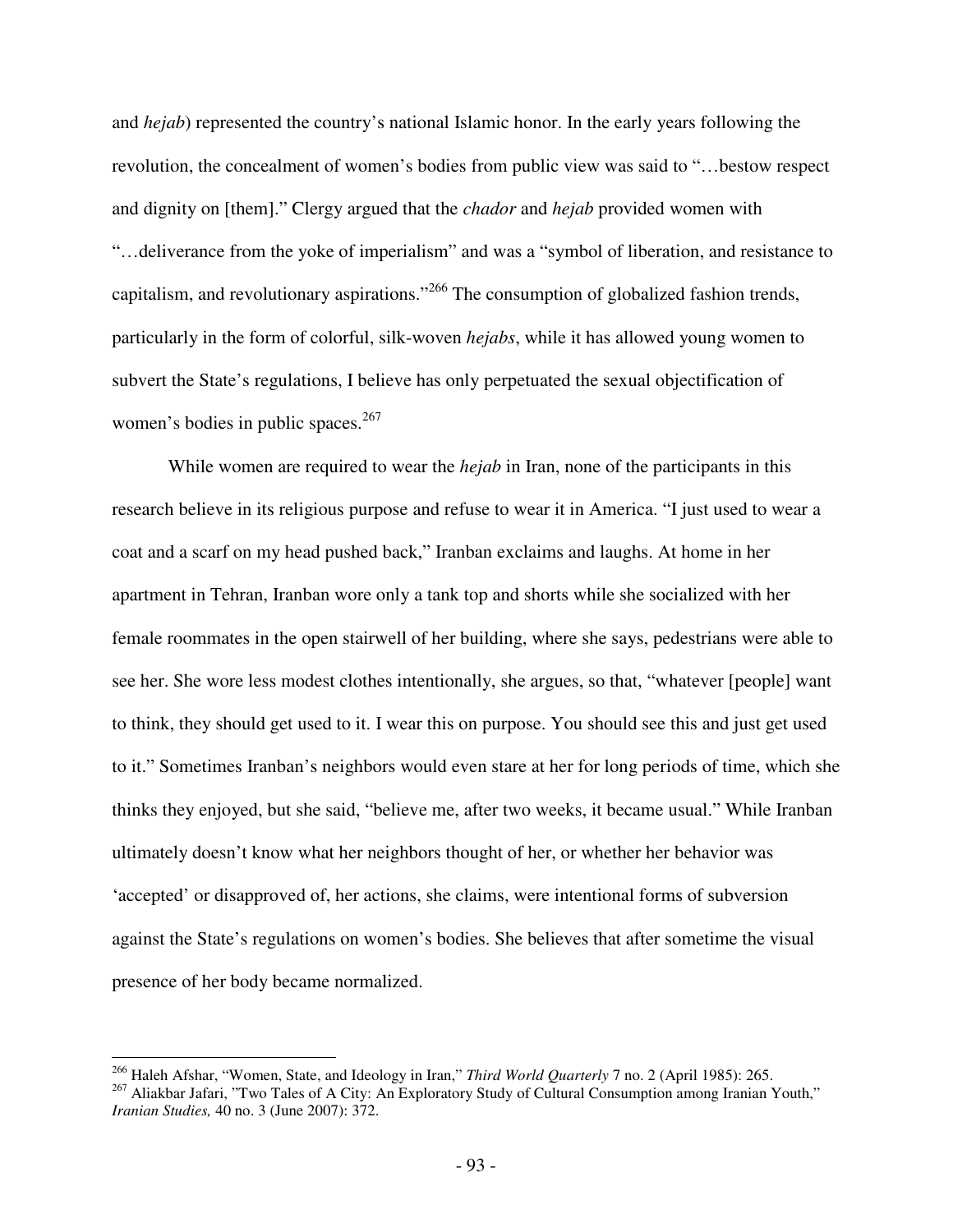Michel Foucault argued that the conditions upon which "discursive formations" are created are based on "rules of formation," created by the ideological and philosophical tenets upon which power and knowledge are interchangeably created and transformed.<sup>268</sup> Iranban's actions, therefore, challenge the discourse of gender representation in public spaces in Iran. Drawing on both Simone de Beauvoir and Judith Butler theories on gender and power, Iranban's actions challenge dominant religious ideologies about women's bodies by subverting the social norms and practices imposed upon her by the State. By engaging this otherwise 'ordinary' act of resistance in a relatively public space, Iranban ultimately renegotiated the discourse of gender representation by challenging the prevailing norms on the presence of women's bodies. In public spaces, she in turn created an alternative representation of gender identity that subverted the dominant State discourses. Not unlike countless other women in contemporary Iran, these acts of defiance are representative of a greater movement by Iranian women that resist prevailing norms that propagate their legal and social inequality. Furthermore, by resisting the Islamic Republic's prescribed norms of men and women, the mission of the Islamic Republic—to create and sustain an 'ideal' Islamic society—is challenged.<sup>269</sup> Still, her actions are representative of individual acts of resistance, and differ markedly from a young woman who might engage in political activism as a journalist or a student activist.

When asked why she doesn't wear a veil, Parastoo, who comes from a highly religious family, replied, "…because I don't believe in it. For me, *hejab* doesn't mean to wear something that covers your whole body. For me *hejab* means not allowing people to look at you as a sex object. I mean *hejab* is not in your clothes, it's in your *manner*, it's in your *attitude*. You know

<u>.</u>

<sup>268</sup> Michel Foucault, *Archaeology of Knowledge* (Oxon: Routledge, 2002), 41.

<sup>&</sup>lt;sup>269</sup> Hammed Shahidian, *Women in Iran: Gender Politics in the Islamic Republic,* (Westport: Greenwood Press, 2002), 213.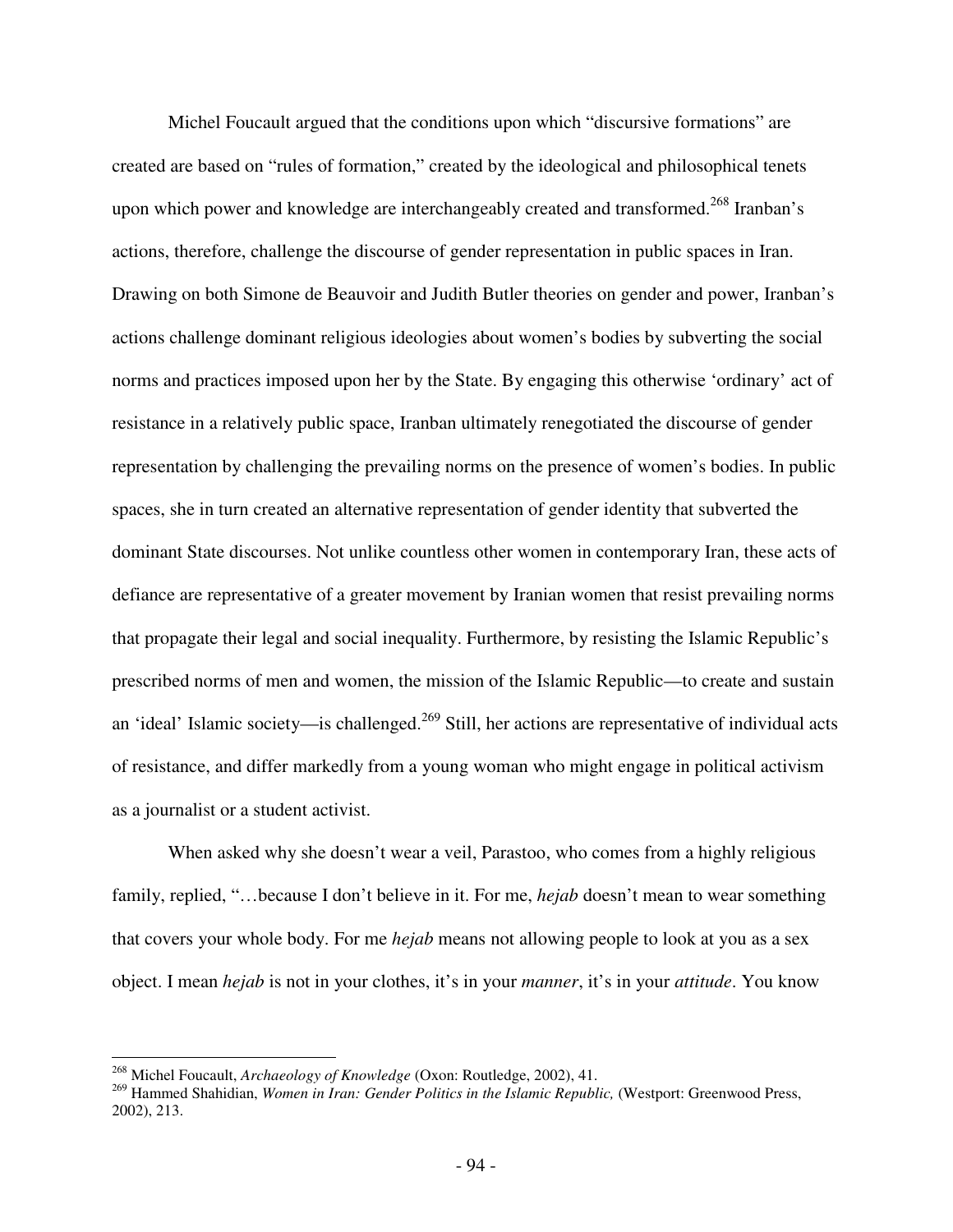you're a woman, you can talk with your eyes and your attitude." For Parastoo *hejab* is a state of mind. All of the other participants have expressed similar sentiments.

How does this revelation in many ways demonstrate how Parastoo has rejected the dominant discourses of the State? The ideological and religious values endorsed not only by the State, but also by modern-day interpretations of patriarchy, valorize female sexuality purity, while simultaneously demonizing those women who do not adhere to these ideals. Islamic tradition creates a sexual hierarchy based on the idea that women have a moral obligation to fulfill the sexual desires of her husband. Although Islamic law also mandates a husband's sexual obligation to his wife, the hierarchy of the male-female sexual binary is clearly constructed in favor of men's sexual fulfillment and female sexual suppression.<sup>270</sup> Within Islam there is an intense fear over women's seductive powers, which can potentially detract men's attention from God, and which in turn can disrupt the entire Muslim social order based on a strict hierarchy of the sexes.<sup>271</sup> While similarly sexual hierarchies exist in Christian tradition, there is the assumption that women's sexuality in Christianity is passive. Moreover, in Islamic sexual discourse women are presented as active, sexualized beings, whose sexuality must be harnessed and channeled.<sup>272</sup> For Parastoo, Iranian women are reduced to mere sexual objects because of the forced separation produced by the veil. Their bodies become sexualized because they are 'forbidden' and 'hidden' from public spaces.

While the participants agree that on a whole they experience less sexual harassment in America, several have suggested that American culture places greater emphasis on sexualizing

<u>.</u>

<sup>&</sup>lt;sup>270</sup> Haideh Moghissi, *Feminism and Islamic Fundamentalism: The Limits of Post-Modern Analysis, (London: Zed* Books Ltd, 2002), 22.

 $271$  Fear of women's seductive capabilities is also historically prevalent in Orthodox Judaism as well as early Christianity, which held women responsible for men's sexual arousal and their subsequent lack of judgment and 'compromised' character. According to this belief, they were victims of women's sexual enticement. Haideh Moghissi, *Feminism and Islamic Fundamentalism: The Limits of Post-Modern Analysis,* (London: Zed Books Ltd, 2002), 25.

 $^{272}$  Ibid., 25.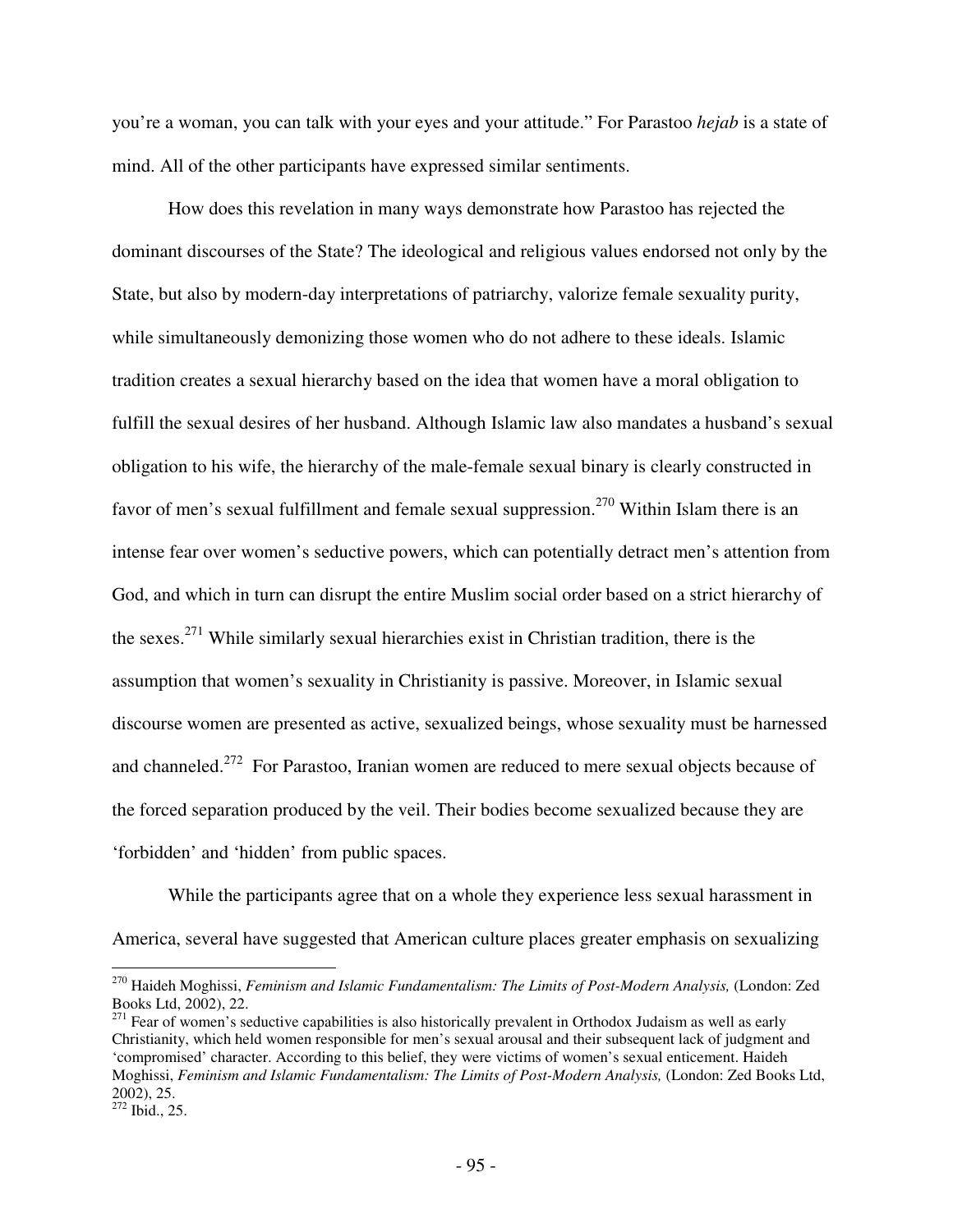women's bodies in public spaces. They further contend that American society places much greater value on women's physical appearance and that superficial qualities, like a woman's physicality, her career achievements and monetary value, are used to gauge a woman's worth. Iranban and Leela have both emphasized these points throughout our meetings, and both agree that the picture they once had of America in their minds is not everything it claims to be. Leela says,

When I came here I really thought that [America] is the land of opportunity, but when I arrived here I saw people in the streets, homeless people, I saw the discrimination between whites and blacks. Yes, you cannot say anything about it; you have to pretend that it's ok. Yes, it is a land of opportunity, for a person who is a genius, or who has a lot of money….I'm happy for this experience and the opportunities that I can have, but now I don't think that I would be happy with this life. It's the last chance, it's painful, it's not happiness, it's your last chance because there is nothing left in your country."

In many ways, Leela and Iranban's experiences highlight the superficiality of American culture. Feelings of intense loneliness, isolation, and separation from a community at large are the primary reasons that neither Iranban nor Leela see their long-term futures in this country. *Household Dynamics: Family, Relationships, and Women's Self-Determination* 

 In discussions about household dynamics, participants reflect on their upbringing and childhood experiences, as well as their experiences with dating and marriage. As young women, most of the participants were raised in households that encouraged women's independence and self-determination, although this varies considerable for several of the participants. "I grew up in a family that respects girls, that doesn't make a difference between girls and boys. They give me enough confidence to fight for my rights," Negar says. They encouraged self-sufficiency, but as Negar suggests, there are still many women in Iran bound to age-old traditions of familial and marital dependence. Even if certain women, usually from smaller cities or rural areas, want to leave their husbands and return to their families, Negar says that they are unable to.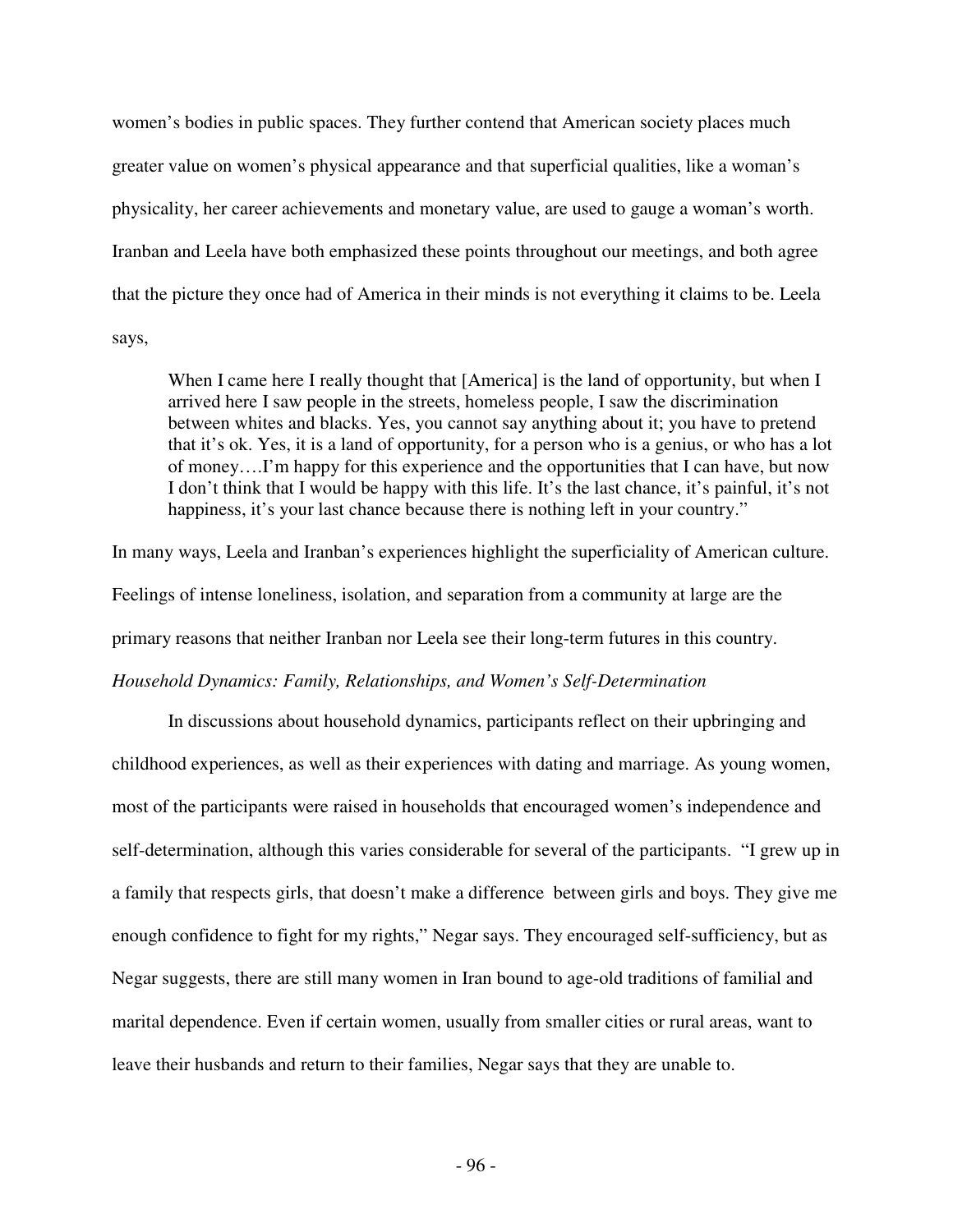For Leela, home-life was a place of political radicalism, a place where her educated mother taught her about the importance of women's rights and the abuses of power by the country's religious leaders and authorities. "My mother talked with me a lot, about the things that happened to our country, and she was tough about it. She really did not want me to become religious…because she knew that it's a kind of limitation," she says. As a secular political scientist, Leela's mother is a source of inspiration because she says, "She sees the world through a good point of view, she really does not like any kind of limitation, or restricted ideas, or radicalism." Opposition to the prevailing norms and subversion of the prevailing regulations has been a constant theme throughout Leela's life, whose secular parents were staunch opponents of the revolution.

Unlike Leela, Parastoo's religious upbringing shaped her sense of self and identity as a young girl and woman. Raised in a small city outside of Tehran, Parastoo's parents who were strong proponents of the revolution and are supporters of the reformist and Green Movement, instilled in her a strong sense of religiosity and a desire to accomplish her expected role as a 'good' daughter and wife. For Parastoo, adhering to her family's religious ideals of Islam was absolutely essential as a child and young adolescent. As a child, Parastoo learned early on that as a female, her primary duty was to grow into a dutiful wife, who took on the responsibilities of cooking, cleaning, and managing the house. "I didn't want to be someone else's wife," Parastoo says, "I didn't want to live someone else's life." During our conversation, she explains that even in conversations with her friends, some of whom came from more secular families, the social and familial expectations imposed upon them were identical. "It didn't matter if you came from more religious, or more intellectual families, our memories are all the same," she argues.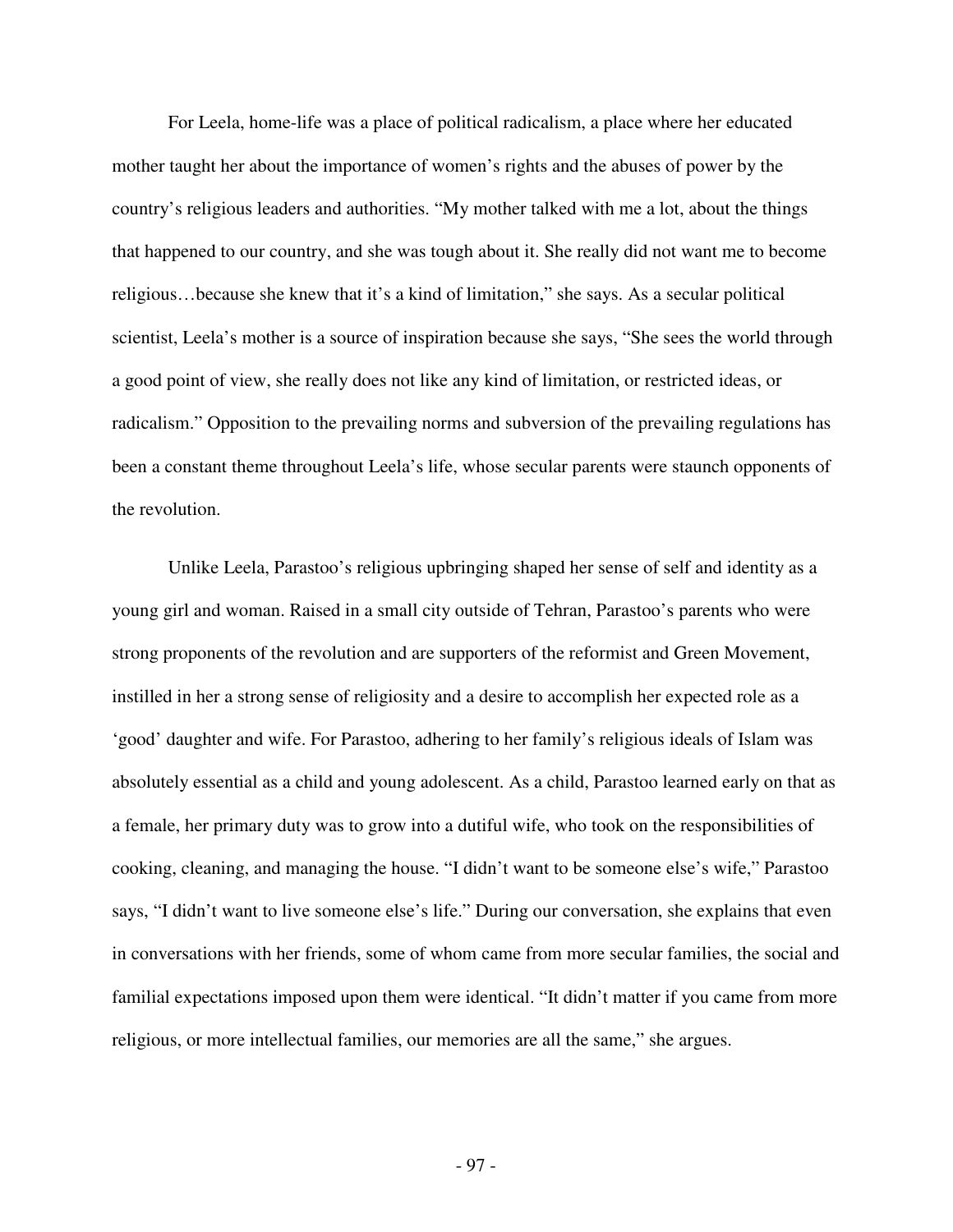Parastoo is a highly thoughtful and intelligent young woman, who describes herself as a 'rebel'; and for her, resistance has always been an essential part of her being. Still, her first conversations with adult men outside of her family came much later, at the age of eighteen, where in absolute secrecy she developed a relationship with a man ten years her senior. Suspecting that his daughter was romantically involved with a man, Parastoo's father threatened to kill her, but she argues that she thinks he was really only trying to scare her. Virginity prior to marriage was absolutely essential for Parastoo and despite her father's warnings; she fell in love with the man. Although Parastoo argues that his intellectual leanings were open-minded, she soon learned that even with a man who supported human rights and equality, sexual double standards were pervasive. "He wanted to have sex with me because I was a virgin," she explains, even though he had previously intimated that he had romantic feelings for another woman. His character was full of "contradictions," Parastoo recalls, since he privileged his sexuality over hers, something that was very difficult for her to understand at the time.

For most of the other participants dating was allowed prior to marriage, but with certain limitations. Many were able to go out to the movies or to dinner with their boyfriends, or to each other's houses, despite the government's restrictions on inter-sex mingling. In fact, Iranban dated her boyfriend for ten years before they got married, and Leela frequently visited her boyfriend's home and socialized with his family. But today, Leela argues, circumstances have drastically changed. As a young woman in her early twenties, Leela recalls that her parents would have never allowed her to go on vacation with her boyfriend or to stay out until two or three a.m. But now, even when she speaks with her girlfriends who have younger sisters, they recognize how significantly youth have changed: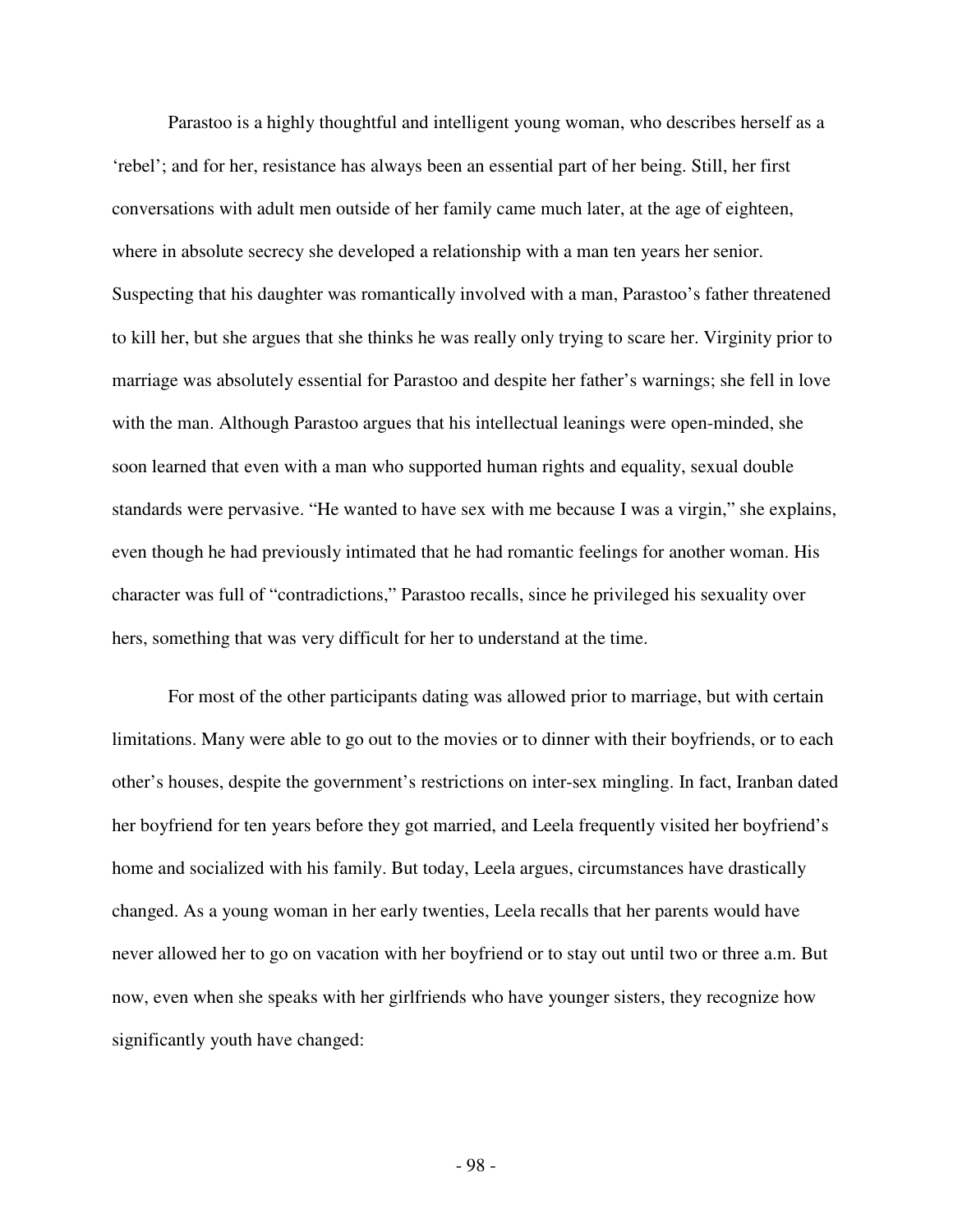I have a friend, she could not go on a trip with her boyfriend. But the younger sister? She does that, in the same family….All of my friends who have a sister, the limitations [today] are totally different....We went to parties, we went out a lot, but we had to be at home at twelve, not later than that. And not every night...Now, [my friend's] sister goes to parties every night, she stays out until two or three a.m., but her parents can't do anything. They tried, but they couldn't control her. And she drinks a lot.

When asked if this was typical of younger people in the early twenties, Leela argues, "Nowadays

it's common, you cannot easily control this generation, around twenty to twenty-four. Like, the

sisters of my friends. So, these things even happen in the same family. The older girl is totally

different than the younger one."

Iran's increasingly rebellious youth population has drawn considerable attention in recent years, and subversion of State regulations has become integral to their cultural 'youth' identity. In an analysis of social discontent, Authors Mahmoud Sadri and Ahmad Sadri echo similar

sentiments,

The baby-boom generation of the early years of the Revolution and the war with Iraq does not remember—or care for—the experiences and beliefs that are at the core of the regime's claim to legitimacy. This is particularly true of the progeny of the urban middle class….These is nothing to indicate that this saturation of public space with the hegemonic discourse reaches its intended audience. Neither can one avoid the evidence of resistance to this kind of propaganda...."<sup>273</sup>

While this passage refers directly to youth resistance of State-sponsored propaganda (posters and religious murals), it also speaks to a broad culture of resistance that permeates Iran's youth social landscape. While Leela admits that her actions as a teenager were consistently measured in terms of subversion or evasion of prevailing regulations supported by the State, she argues that today's younger generation engages in rebellious behavior that would far surpass that of her generation. While subversion of State rules and regulations may very well empower today's youth and

 $\overline{a}$ <sup>273</sup> Mahmoud Sadri and Ahmad Sadri, "Three Faces of Dissent: Cognitive, Expressive, and Traditionalist Discourses of Discontent in Contemporary Iran," in *Iran in the 21st Century: Politics, Economics, and Conflict,* ed. Homa Katouzian and Hossein Shahidi (Oxon: Routledge, 2008), 65.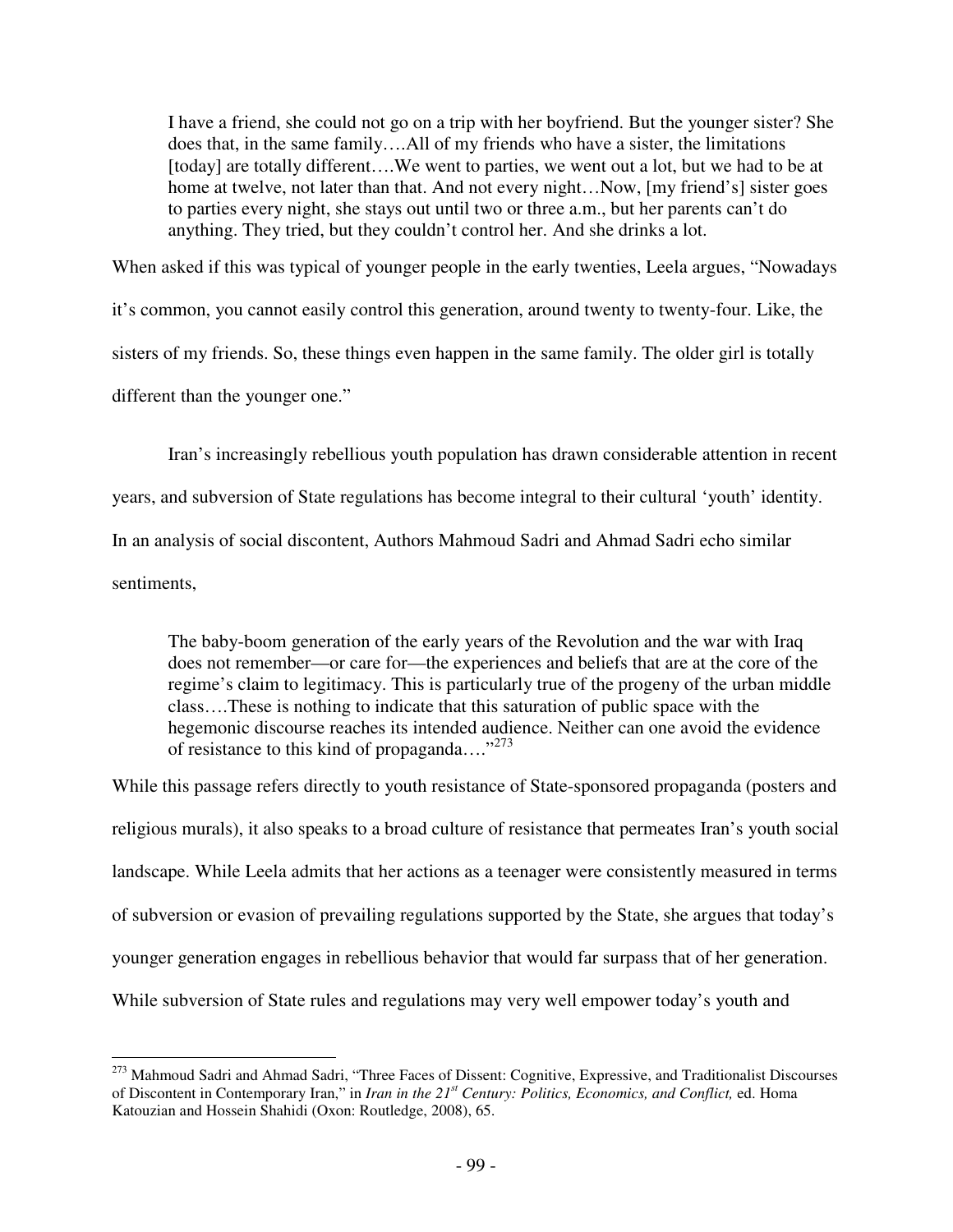propel them to engage in defiant behavior, how does the consumption of alcohol, drugs, or increased sexual activity for that matter, improve women's social status or change young people's lives in the long-term? While these young women engage in personal acts of subversion, perhaps against parental authority or because they want to 'defy' the State's regulations on young people's behavior, I would argue that these behaviors position women in vulnerable situations that open up opportunities for date rape or other forms of sexual violence, and do very little in terms of improving opportunities for women to exercise agency.

### *Permissive Styles of Parenting*

Indeed, permissive styles of upbringing have been one of the most effective methods of resistance for mothers of the revolution. Children born during the years following the revolution have been witness to the State's most extreme forms of policing, including a strict Islamic education, and uniform dress codes.<sup>274</sup> Permissive forms of parenting have been used as strategic forms of resistance against the State's regulations, which in the years following the revolution, were one of the most effective methods employed by young mothers of the revolution. Azadeh Kian-Thiebaut argues the following,

Child centeredness and the weakening of parental authority accelerate the process of individualization among the youths who develop individual strategies vis-à-vis other members of the family. Through the means that parents, especially mothers, have provided to their children, they have facilitated their opening to the modern world, and have encouraged them to internalize western values thereby opposing the regime's forced Islamization policies.<sup>275</sup>

By and large the most influential presence in the women's lives includes the parental guidance of the parents, and the value system instilled in them as children. Many of the participants attribute

<sup>&</sup>lt;sup>274</sup> Azadeh Kian-Thiebaut, "From Motherhood to Equal Rights Advocates: The Weakening of the Patriarchal Order," *Iranian Studies 38* (March 2005): 63

 $275$  Ibid., 63.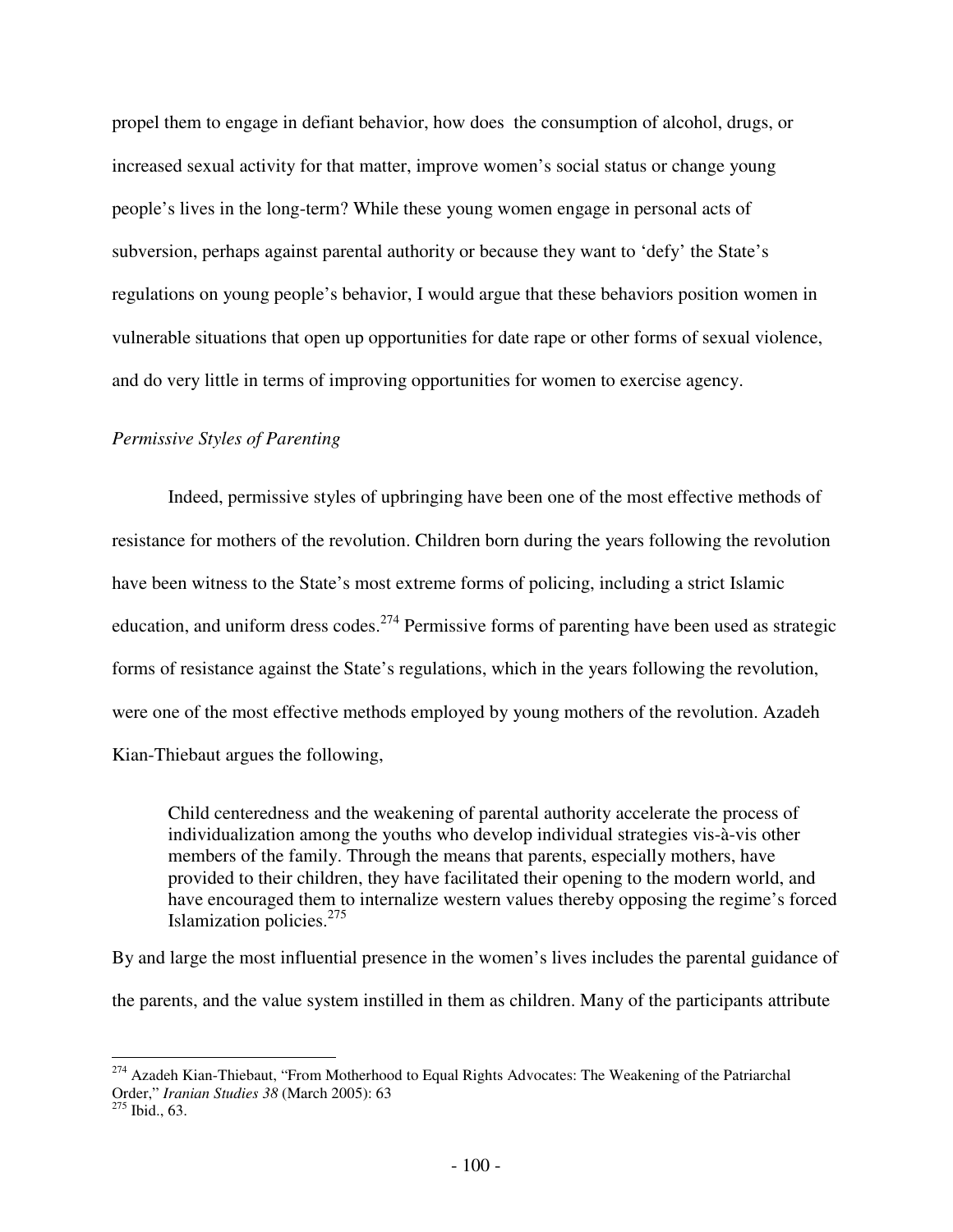their resistive nature to the parenting styles, which in many ways mirrored the permissive nature Kian-Thiebaut examines in the previous passage. For many of them, this has included questioning their religious and cultural environment, including those social norms that perpetuate male chauvinism and misogyny in public spaces and society.

In a recent interview with an eighteen year-old Iranian woman, author Pardis Mahdavi documents one adolescent's motives behind her rebellious behavior: "We recognize the consequences of our partying, but we do it anyway. It's kind of like an F-you to the system, if you know what I mean; it's our way of protesting. That's half the reason we party so hard and engage in such sneaky and risky behavior."<sup>276</sup> The desire to engage in rebellious behavior is, as this young woman indicates, a kind of resistance against the State-imposed restrictions on behavior and dress.

# *Dynamics of Marriage*

 When Iranian women marry, there is often a sense of freedom that still accompanies this act, Leela explains. Quite often, women use it as a way to escape the constant presence of their families.

For me, I got married nearly five years ago and I'm happy to choose my husband…,but I had depression after my marriage because of the life that I experienced. I did not find myself as a woman before marriage. So, after marriage I began to understand myself, and to know myself better. But I was married! You know? And, it was like everything was finished and it was a sense of depression after that because I felt that I wanted to experience the world in other ways. After my marriage I felt that I didn't have enough freedom to know about my desires as a woman.

Having only dated three men, she says, was not enough for her to really *know* them, mentally and

sexually. "I found out that my soul, my thoughts needed to be involved more in the world of

<sup>&</sup>lt;u>.</u> <sup>276</sup> Pards Mahdavi, *Passionate Uprisings: Iran's Sexual Revolution,* (Stanford: Stanford University Press, 2009), 122.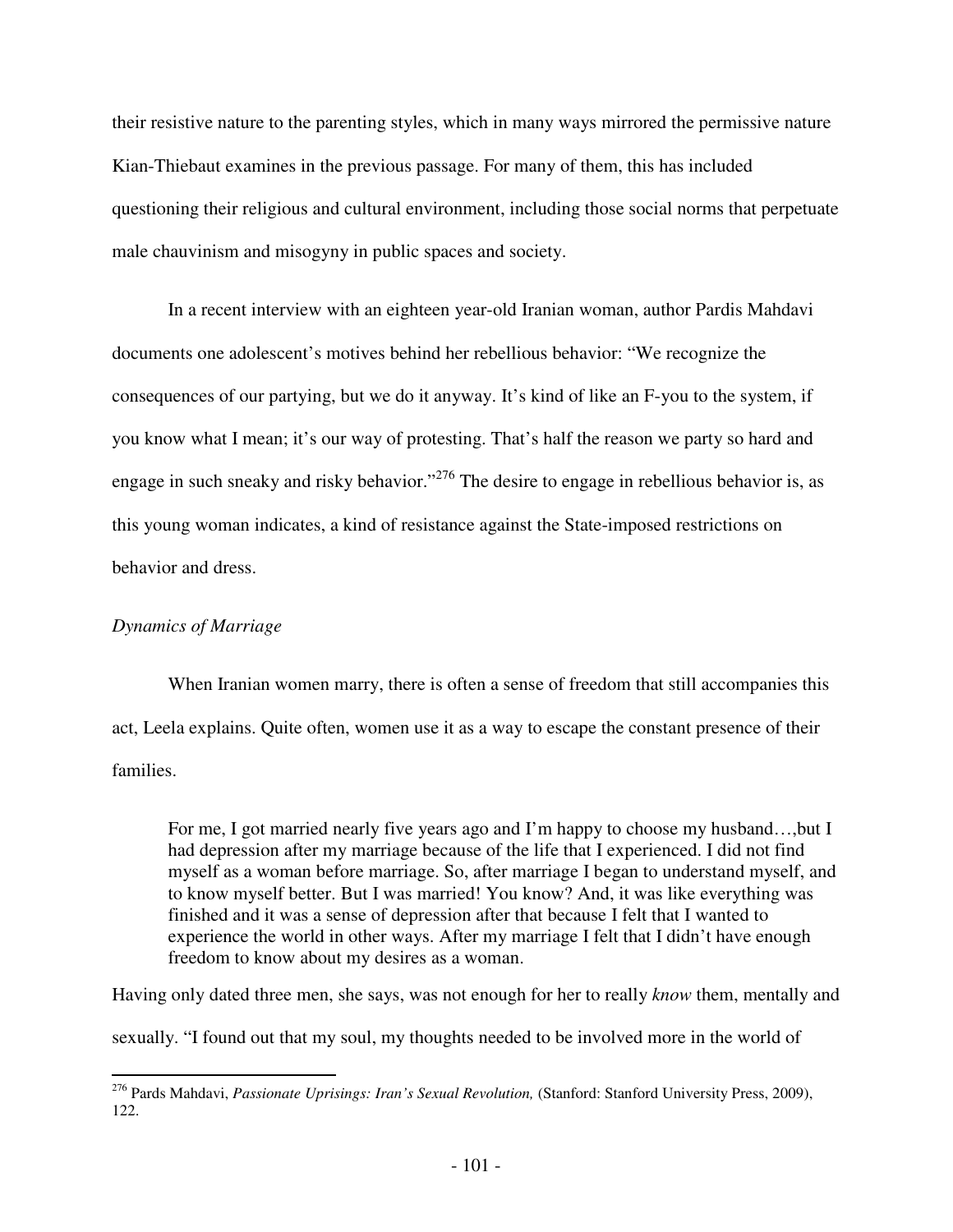men. It was both sexual and at the same time intellectual," Leela says. Although Leela says that she is happy she stayed with her husband because she loves him, she knows many women in Iran who married as a way to gain independence and freedom from parental authority, but who are now involved in extramarital affairs with other men. Even though Leela argues that young women do live alone on occasion, it is still not common in modern-day Iran. Marriage, quite often is an escape and a route to independence for young Iranian women.

I wanted to experience a life on my own before getting married, but I didn't have that opportunity, you know?....I really do not like this part of my life. I even thought of getting divorced, but since I had a happy life, and I knew that this is not a problem of my husband, this is a problem with my identity, with my social identity, with my personal identity.

 In our discussions of husband-wife relationships, Iranban and Leela emphasize how supportive their husbands are in terms of personal and career development. While Leela argues that life as an unmarried woman might be easier in America, she says she can't be sure. In cases of adultery, Leela argues that the social repercussions for women are much greater in Iran than in the States. "For example, if a man has an [extramarital affair] it is not good, it is not good at all, but the family tries to accept it, society tries to accept it. But if the woman cheats on the man, it is a *disaster.*" While Leela argues that women have more ordinary rights in their individual lives in the States, it is clear based on her own accounts that there is a strong desire to subvert traditional ideals of women's sexual purity before marriage. She says,

If someday I have a girl, I think, ok, I really need her to be mature enough to have sex. I really do not know what is the exact age for a girl to be mature enough to have sex. Not as an obligation, it's her right. But I want her to have the experience before marriage. I know that this experience changes your point of view. When a girl does not experience a sexual relationship before marriage, she sees marriage as something that is *very* special.

Arguing that sexual intimacy encourages a heightened sense of self-awareness, Leela says that pre-marital sex is absolutely essential for young Iranian women and men to realize and discover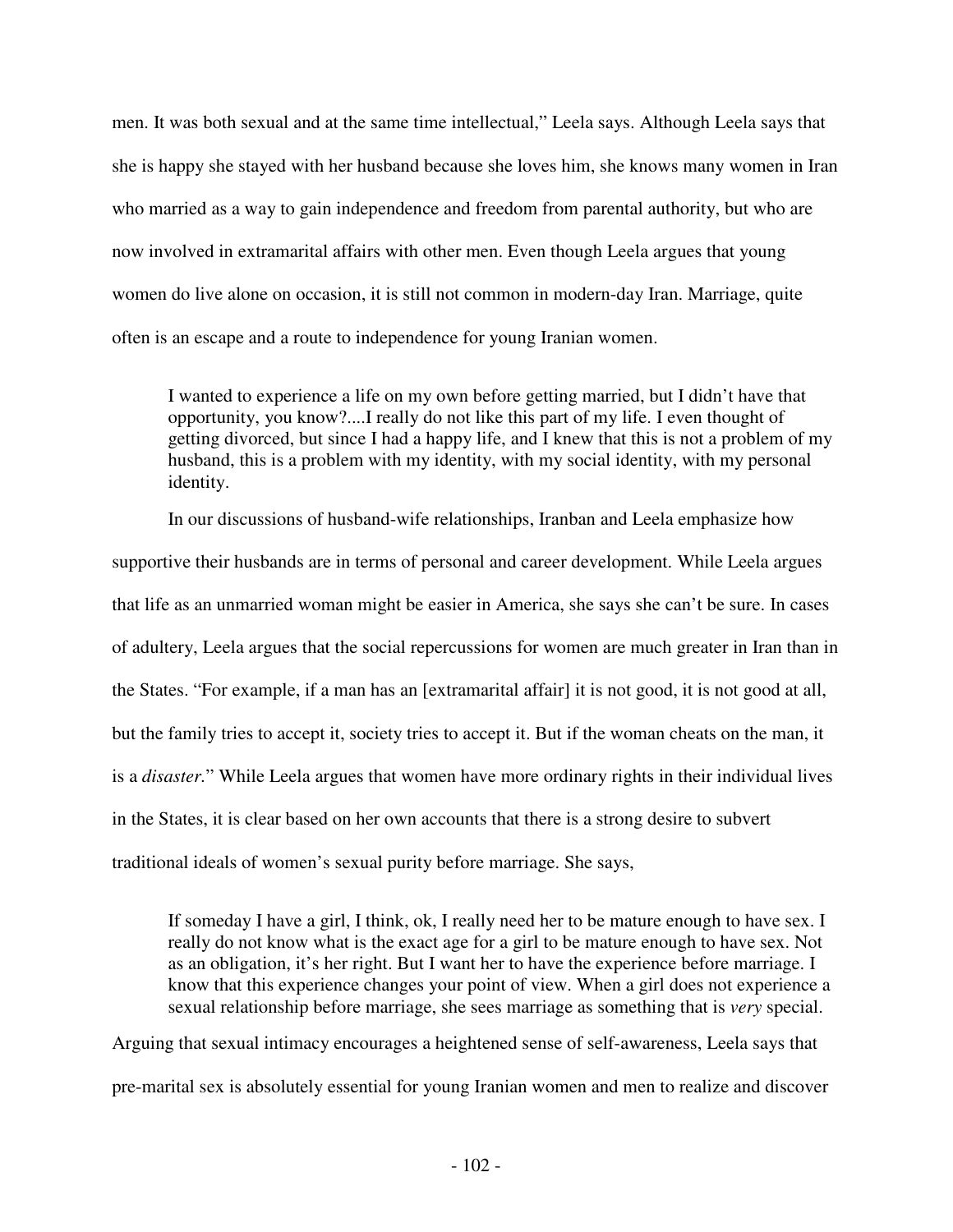their "sexual needs and sexual desires" before marriage. Since coming to America, she has found that women in this country appear to have a much easier time engaging in sexual intimacy because it is relatively socially acceptable and normalized in Western society. It is as a result of years of suppression, Leela says, that many of today's Iranian women are sexually active prior to marriage. The need for sexual intimacy and a desire to rebel against the State's sexually repressive regulations "…make the teenagers of today the *wild* teenagers," Leela says. "They have sex, sometimes they have sex with two or three people, there's no thought after the sex, before the sex, wrong marriages, easy divorces after that. I think these [behaviors] are the result of these repressions."

# *A Sexual Revolution*

 $\overline{a}$ 

In recent years, Iran's younger population has engaged in what has been called a sexual uprising against a confining political and social environment. Increasingly, young men and women are engaging in romantic relationships outside of the confines of traditional, religious customs as a way to express their defiance of a government that has significantly repressed their generation.<sup>277</sup> In many ways, Iran's sexual revolution has become a space for young people "to" express their dissent" against a sexually repressive government, and as a way to recreate a social identity outside of the confines of State-imposed religiosity and sexual conservatism.<sup>278</sup>

Much like the sexual revolution of the 1960s in America, or the conservative, evangelical Republican era during the 2000s, the sexual revolution is situated within a period of intense

<sup>277</sup> Pardis Mahdavi, *Passionate Uprisings: Iran's Sexual Revolution,* (Stanford: Stanford University Press, 2009), 304. <sup>278</sup> Ibid., 304.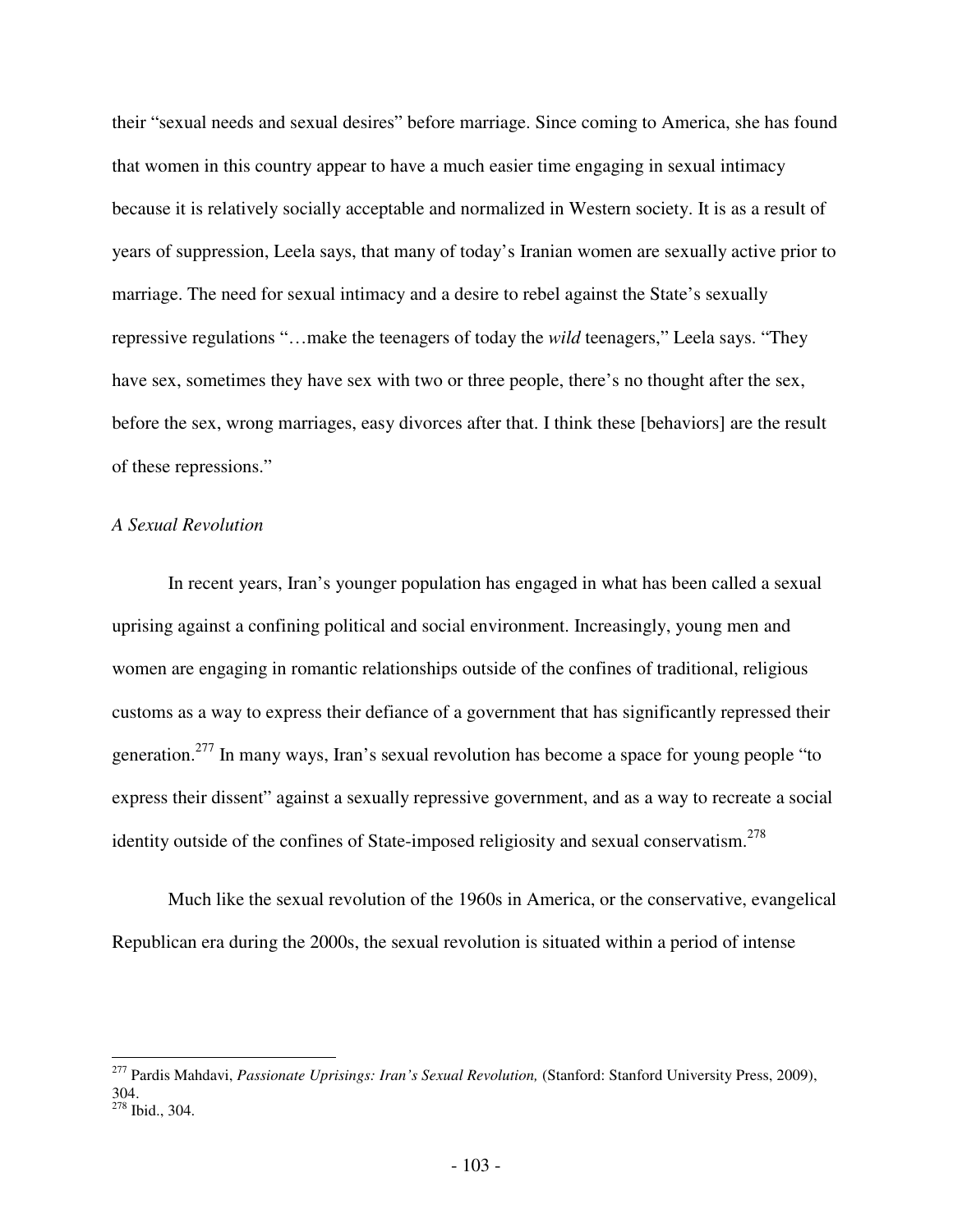political and social transformation within Iran specifically and within the region more broadly.<sup>279</sup> During the 1960s and well into the 70s, America's 'sexual revolution' challenged conventional notions of sexual morality, abstinence, and pre-marital sex. The changing ideological landscape, as authors like David Allyn argue, came largely as a result of increased access to literature on human sexuality as well as greater access to contraceptives and a sex education curriculum that replaced "…scare tactics with explicit visual aids and practical information."<sup>280</sup> This period, accompanied by intense political upheaval and protests, witnessed greater instances of premarital sexual activity among younger people, as well as an increasingly sexualized commercial and media industry. For many, the sexual revolution brought a sense of 'freedom' that came with this unabashed sexuality, however, for most feminists during this era the 'sexual' revolution represented the epitome of female sexual objectification.<sup>281</sup>

Only four short decades later, America underwent a radical shift to the Right in its political and social leanings. Following the attacks on the World Trade Center on 9/11 and the election of conservative, Christian Republican George W. Bush to the presidential office, American society entered a decade of relative moral conservatism.<sup>282</sup> The convergence of Christian evangelicalism and Republican political agendas after September 11<sup>th</sup> gave way to American nationalism subsumed with conservative, religious rhetoric and an aggressive "national power" that promised to avenge any and all aggressors against the nation.<sup>283</sup> During this time, issues such as abortion, same-sex relationships, marriage, female reproductive health (including access to contraception), and rape were discussed in such a manner that discriminated

 $\overline{a}$ 

<sup>&</sup>lt;sup>279</sup> David Allyn, *Make Love, Not War: The Sexual Revolution, An Unfettered History* (New York: Routledge, 2001), 5.

 $^{280}$  Ibid., 5.

 $^{281}$  Ibid., 5.

<sup>282</sup> Mark Lewis Taylor, *Religion, Politics, and the Christian Right: Post-9/11 Powers and American Empire*  (Minneapolis: Augsburg Fortress, 2005), 2.

 $^{283}$  Ibid., 2.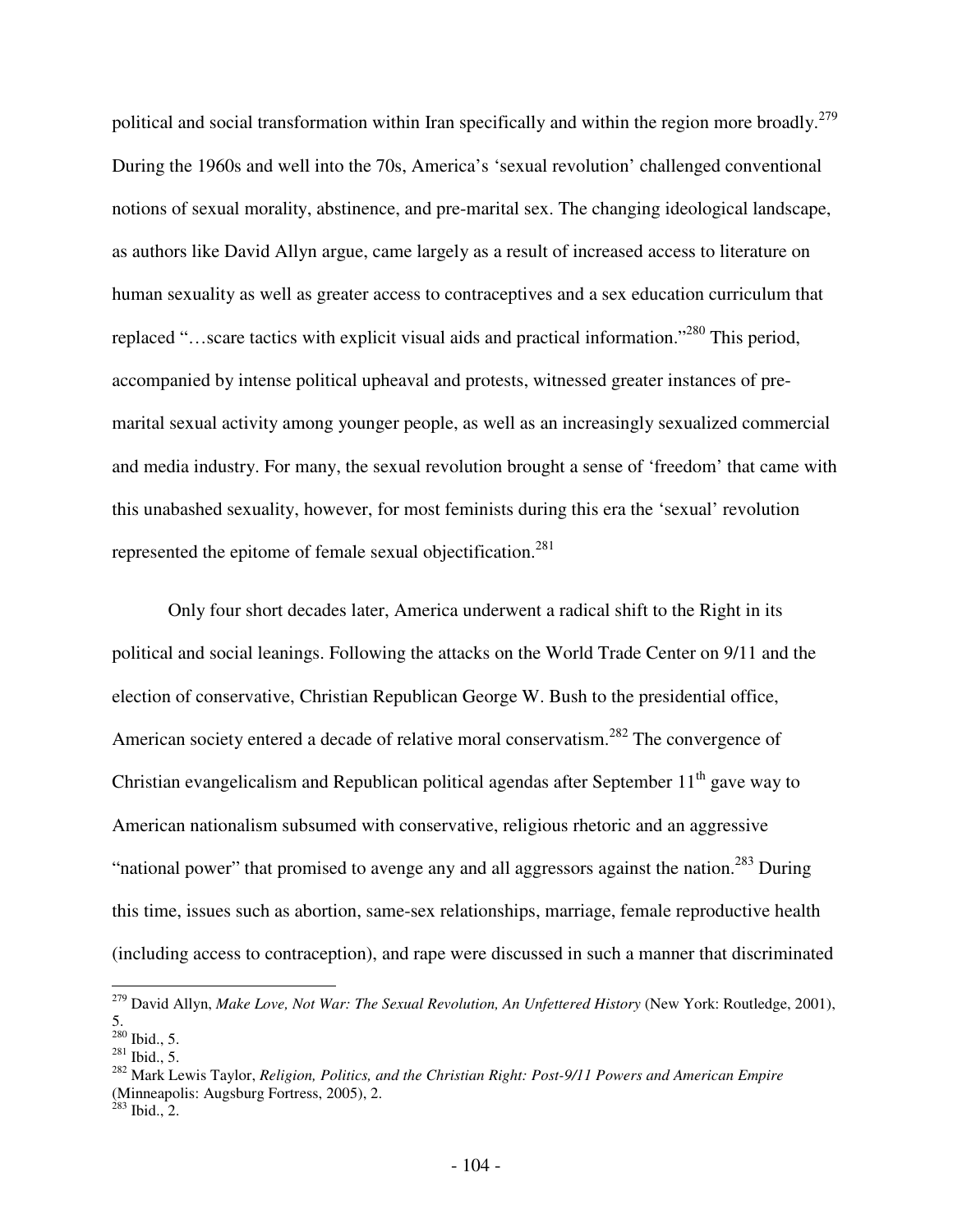minority groups and disadvantaged populations. Youth sexuality was largely discussed in terms of a pro-abstinence rhetoric, and abortion was condemned by ultra-conservative groups who argued against it even in instances of rape and incest.<sup>284</sup>

It comes as no surprise then that young individuals participate in sexually subversive behavior as a way to circumvent the conservative social mores of the State's Islamic ideology as a way to bring about social change.<sup>285</sup> Indeed, attitudes toward sexuality have in recent years witnessed a significant change in Iran's public spaces. In her ethnographic research, author Pardis Mahdavi recounts the substantial social transformation she has witnessed among young people and in Iranian society in recent years:

….Young adults are now seen engaging in romantic acts with members of the opposite sex in public spaces. There have also been shifts in how sexuality is talked about in present-day Iran, and many of these changes have been politicized….It is clear that young people are striving to create the space in which to publicize dialogue about sexuality and accommodate a changing sexual culture.<sup>286</sup>

While Pardis Madhavi offers up an in-depth analysis of the sexual behavior and attitudes

of Tehran's middle-upper-class youth population, at times it appears as though she ascribes the

same celebratory discourse of "consumption" to Tehrani women who apply heavier makeup and

who wear more revealing clothing. She writes,

Women in Tehran now wear relaxed Islamic dress along with layers of mascara, eye shadow, and lipstick. Their sense of self (which for some is gained when they enter college) is manifested on the street; in their own words, "makeup is our political resistance."….So their sense of style, comportment, and outward appearance is linked to their agency, resistance, and sense of self and citizenship…."<sup>287</sup>

<sup>-</sup> $284$  Ibid., 2 and 138.

<sup>285</sup> Pardis Mahdavi, *Passionate Uprisings: Iran's Sexual Revolution,* (Stanford: Stanford University Press, 2009), 304. <sup>286</sup> Ibid., 303.

<sup>287</sup> Ibid., 107.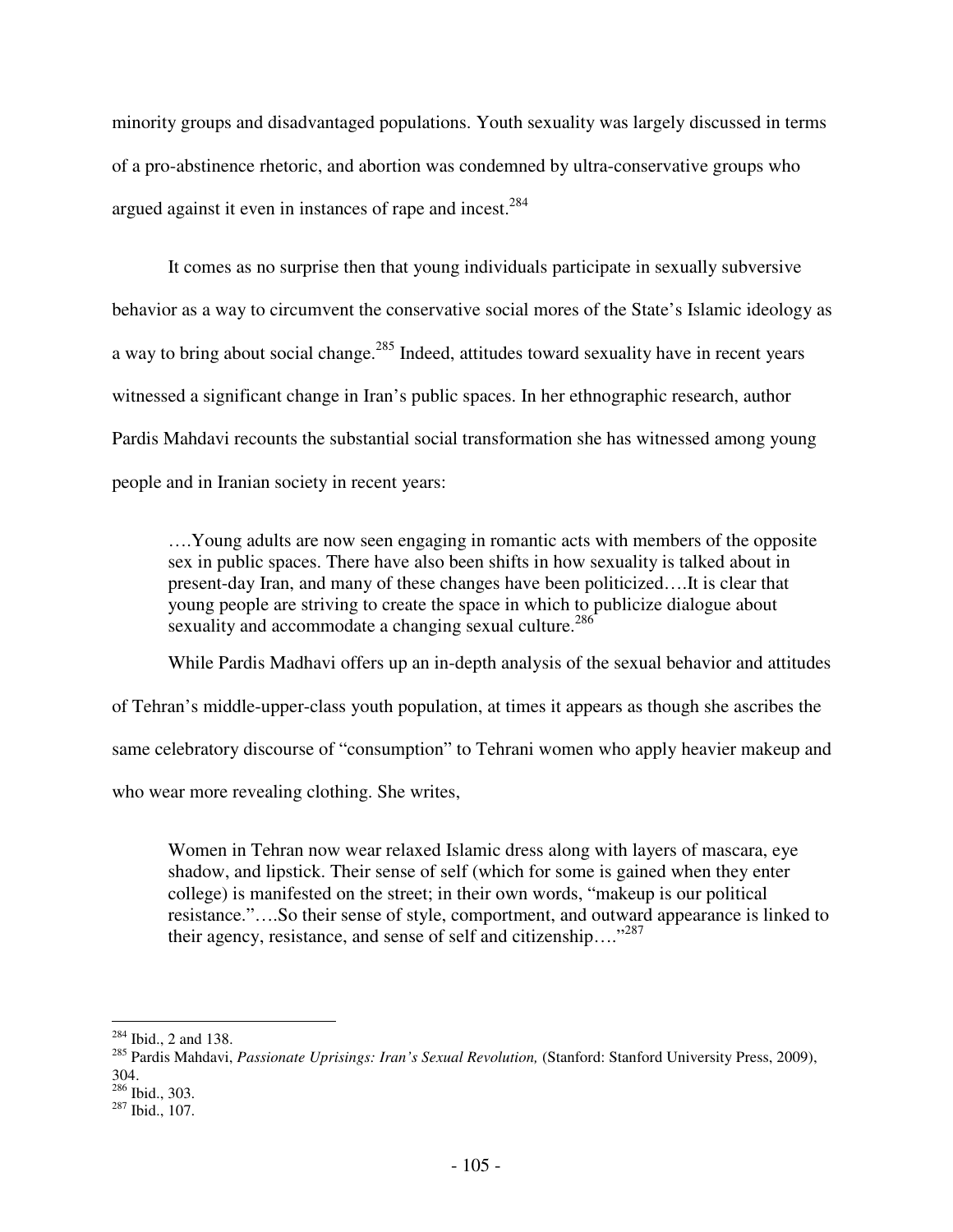Except for the fact that she inserted this passage just after she interviewed a female informant who described how she uses her body and sexualized appearance to interact with men as a way to navigate otherwise trivial 'everyday' activities (like going to the store) and as a way to receive positive male attention.<sup>288</sup>

By practicing sexually "defiant" behavior, youth are engaging in sub-altern movements that challenge the dominant discourse of conservative traditions and religious ideology supported by the State. This does not mean, however, that young men and women are judged by their peers equally, or that the expectations for women's sexual propriety are not still framed within the discourse of female sexual purity and virginity. While it may appear that young people are indeed more tolerant of open sexual relationships with multiple partners before marriage, this is perhaps the worst kind of uncritical acceptance of sexual double standards that are still stacked in favor of men.

The expectations of virginity prior to marriage, for example, continue to persist despite the changing sexual landscape among Iran's younger population. For example, in a recent review of Shahram Khosravi's *Young and Defiant in Tehran,* Norma Claire Moruzzi argues against his indiscriminate acceptance of the "Americanized, consumerist Iranian identity" that is so prevalent among Iran's middle- and upper-class urban youth.<sup>289</sup> What Khosravi fails to consider, as Moruzzi suggests, is that while these youngsters engage in what many have celebrated as quintessentially 'modern' behavior (such as frequenting upscale malls in northern Tehran and engaging openly with individuals of the opposite sex), the rules of engagement are still written according to modern-day interpretations of patriarchy and male privilege. This is perhaps one of

<u>.</u>

 $288$  Ibid., 107.

<sup>289</sup> Norma Claire Moruzzi, "Paradise Lost, Gone Shopping," *Middle East Report* 245 (Winter 2007): 42-43.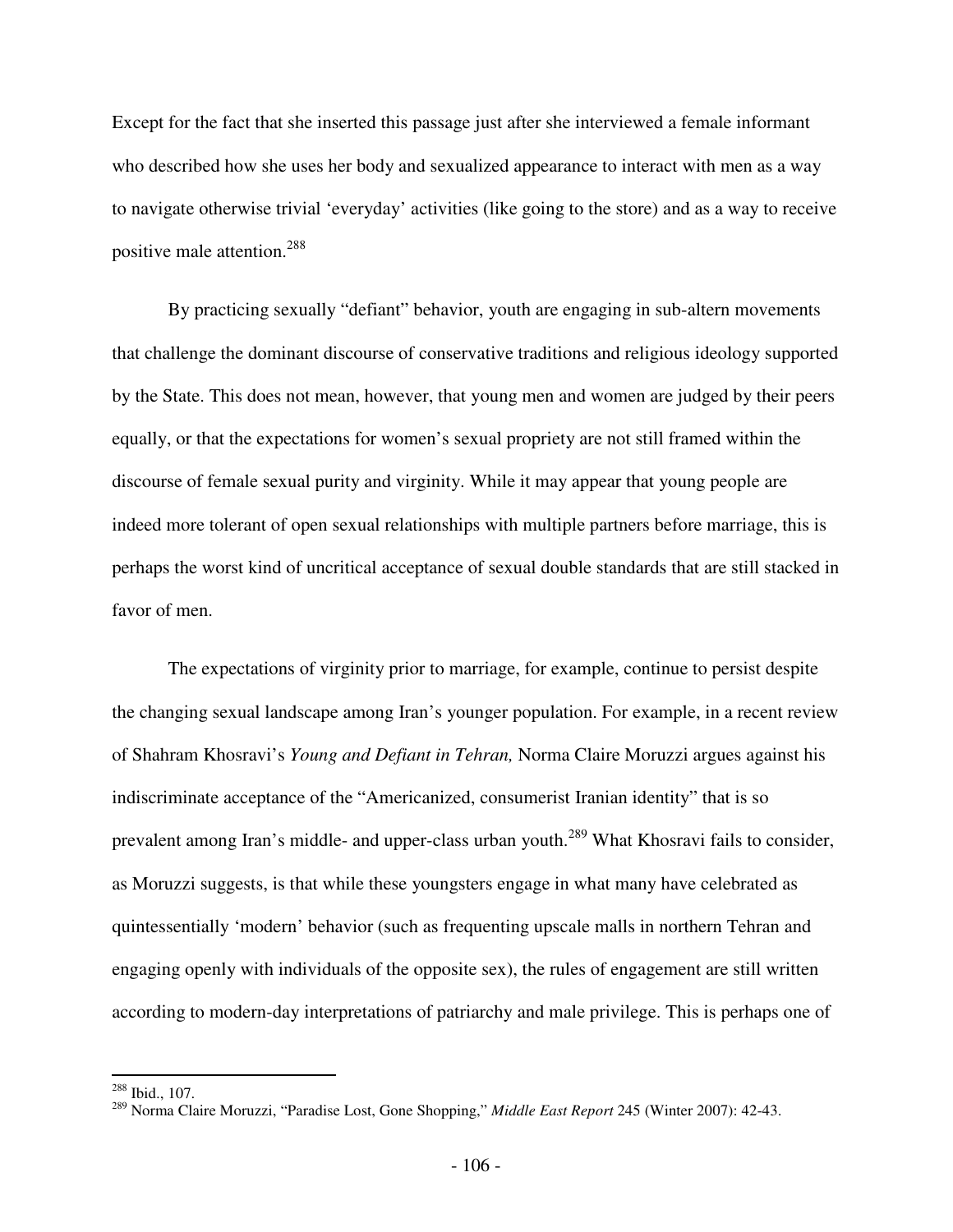the biggest downfalls of the celebratory discourse of consumerist culture in Iran as elsewhere (including the United States), as it continues to subject women bodies to sexual objectification and uneven expectations of sexual propriety.

So, if women make themselves more visually 'available' to the public vis-à-vis tighter, more revealing clothing, how are they gaining or even exercising agency in these situations? How is this improving women's social status or increasing their sense of 'citizenship'? If anything, these trends demonstrate rather crudely how a younger generation of wealthier Iranians are engaging superficial standards of 'liberation' and 'freedom' vis-à-vis consumption and in turn, are linking them to really significant ideas like 'agency' and 'resistance.' While it is clear young people are utilizing fashion trends to subvert State-imposed policies that attempt to regulate public appearance, I would argue that if anything, these kinds of practices are detrimental to women's social status in Tehran (as elsewhere), and that they only serve to sustain patriarchal norms.

## *Strategic Subversion*

 Parastoo's story is unlike any of the other participants. Coming from a religious family required a great deal of familial involvement in her engagement and marital process, and she was prohibited from accompanying her soon-to-be husband unattended outside of her home until after they were married. Subversion for Parastoo meant working within the confines of the 'system,' she argues, because she realized early on that she could only live a meaningful life with a partner who valued her completely and not simply based on her capacity to function only as a 'wife.' Working against the social and religious boundaries of her family and community were integral to her daily life as an adolescent and young adult. Using this knowledge, Parastoo says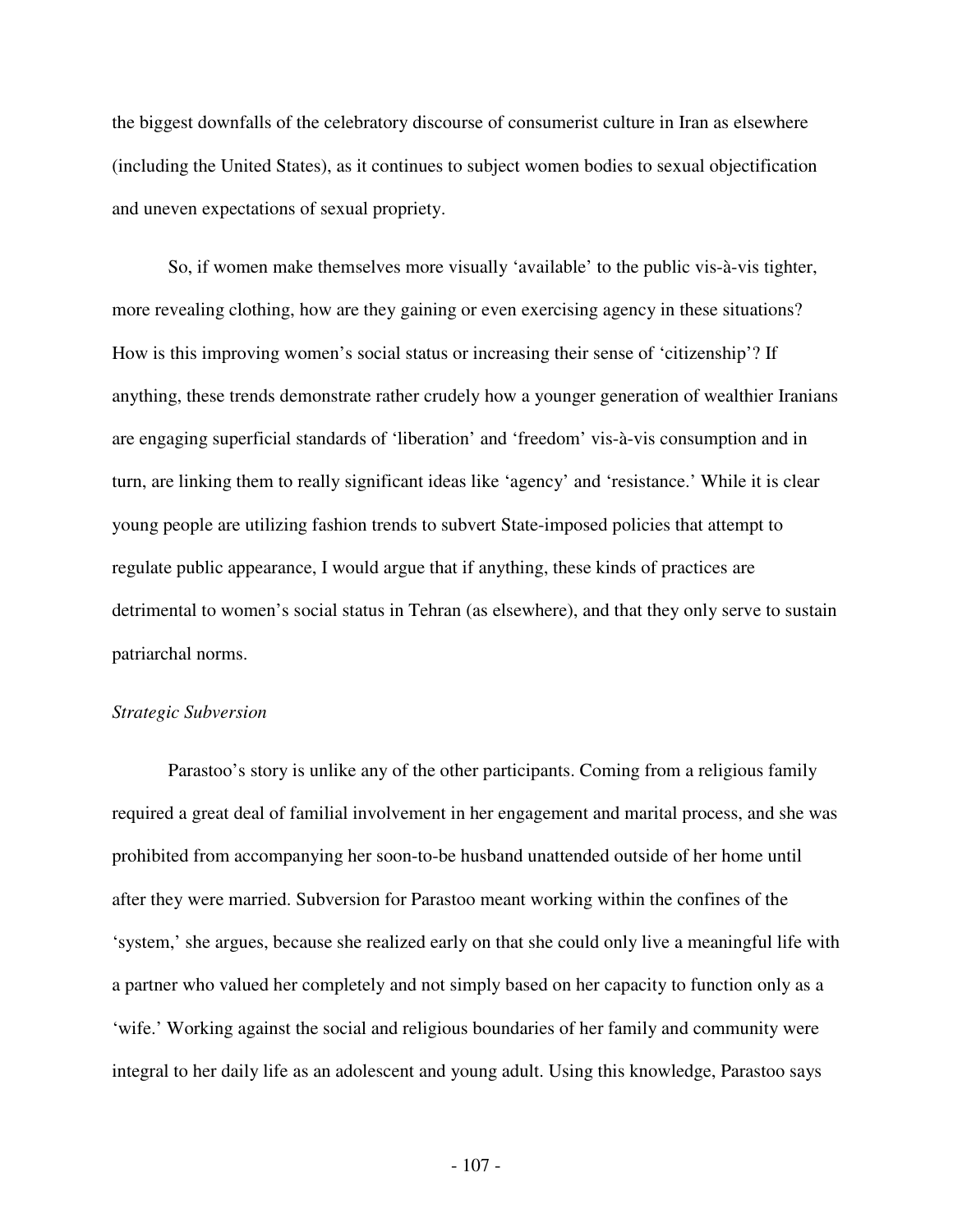she strategically became involved in a non-profit organization as a way to interact with other boys her age. She says that while boys would never have been able to call her family's home prior to her volunteer work, interacting with other boys under the pretext of 'doing good work' made this suddenly possible. After one year at the organization, "…my father would answer the phone and a boy would ask for me, and it was ok," she says laughingly.

 Marriage life for Parastoo has not always been easy, but she says that her husband has changed since they first were married and that their relationship has improved. She financed their marriage counseling in Iran, something which gave her strength given the enormous weight of familial stress in the situation. Dealing with his sister and mother-in-law has perhaps been the most painful experience for Parastoo, who she says, expected her to be nothing more than a traditional wife who cooks, cleans, and takes care of her husband. Well before they came to America, Parastoo pushed the social boundaries of 'traditional' marital relationships by "practicing equality" with her husband, something which she says his mother and sister did not instill in him at an early age.

 Like many other Iranian women, Parastoo challenges the acceptable social and religious norms of husband-wife relationships by insisting on more egalitarian practices within her home. Moreover, Parastoo is unwilling to accept her mother- and sister-in-law's dominant presence in her marital relationship, whose interference in her life early on in her marriage was almost unbearable. Charging her with asserting too much independence and authority in her new marriage relationship, both sister- and mother-in-law accused her of trying to gain 'status' in the new family. Although they did not live together, she cites instances of 'interference' and 'meddling' by these two female relatives, who she argues, failed to instill in her husband a sense of domestic obligation and marital partnership. In traditional Muslim communities, patriarchal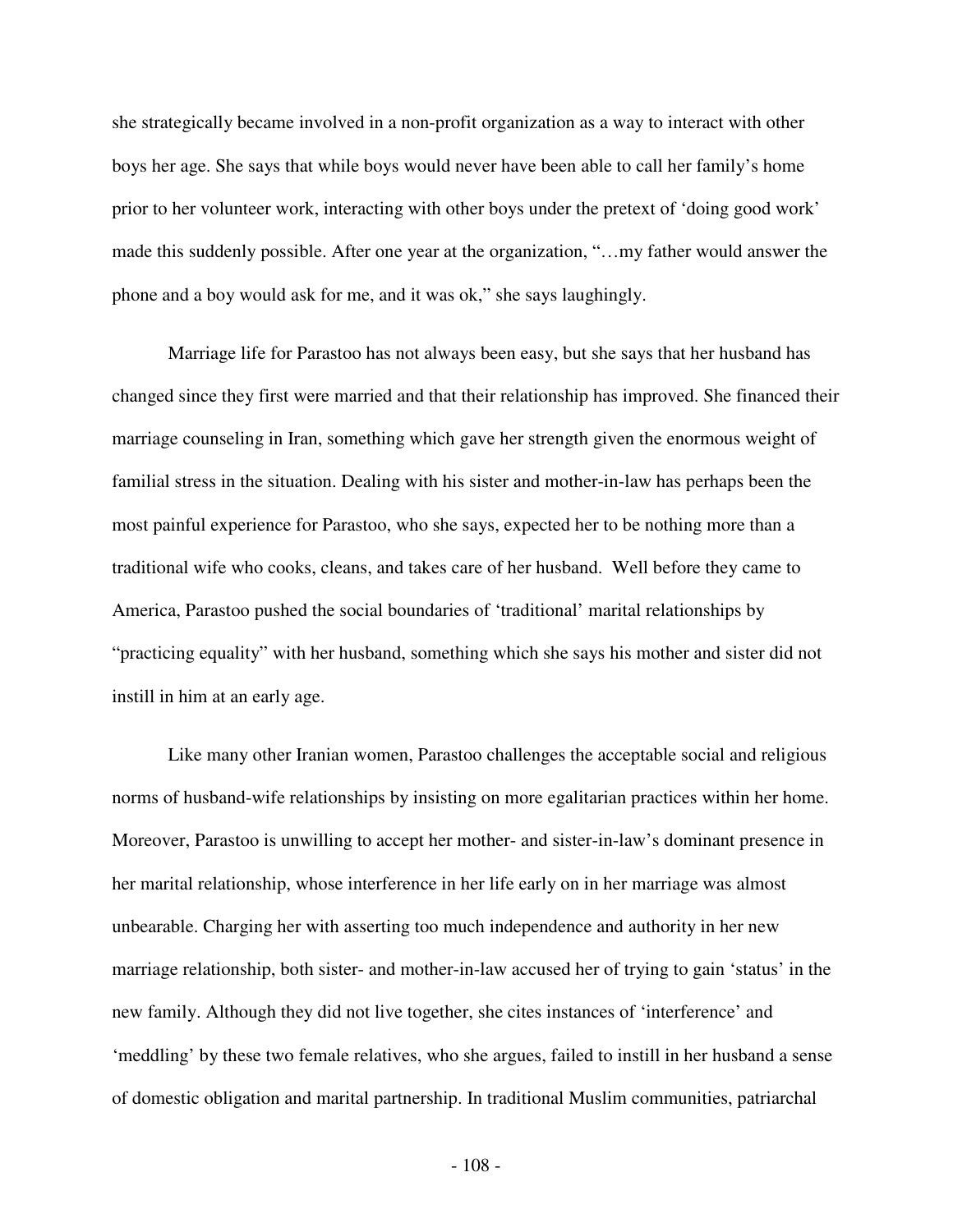customs ensure women's dependence on her husband's family early on, including the matriarch of the household, the husband's mother, who often uses her status as an older woman and mother to exert her authority over the young bride. The life cycle of a newlywed woman within her husband's family is, as Deniz Kandyoti argues,

…such that that deprivation and hardship she experiences as a young bride is eventually superseded by the control and authority she will have over her own subservient daughters-in-law. The cyclical nature of women's power in the household and their anticipation of inheriting the authority of senior women encourages a thorough internalization of this form of patriarchy by the women themselves.<sup>290</sup>

By not "internalizing" the norms of patriarchy meant that Parastoo constantly worked against the confines of cultural and religious ideals that subordinate her role in her marital relationship. When they came to America, Parastoo says that she cut off all communication from her husband's family, and that he doesn't ask her to speak with them on the phone either because she says, he knows how she feels about them. Well before they came to America as a married couple, Parastoo pushed her husband to participate more in the domestic responsibilities and at one point, challenged him to cook every night for one week so that he could understand the challenges of working a double-duty shift, as an employee and student during the day and as a housewife at night. "He failed the challenge," Parastoo says, and has since taken on more responsibilities within the home.

For Parastoo, "practicing to be equal" implies an inversion of the status quo, within the dynamics of her marital relationship and with her husband's family. By challenging the cultural and religious norms of familial and marital relationships, Parastoo is reinventing a gender identity outside of these norms that perpetuate women's subjugation within her and her husband's home.

 $\overline{a}$ 

<sup>290</sup> Deniz Kandyoti, "Bargaining with Patriarchy," *Gender and Society* 2 no. 3 (September 1988): 279.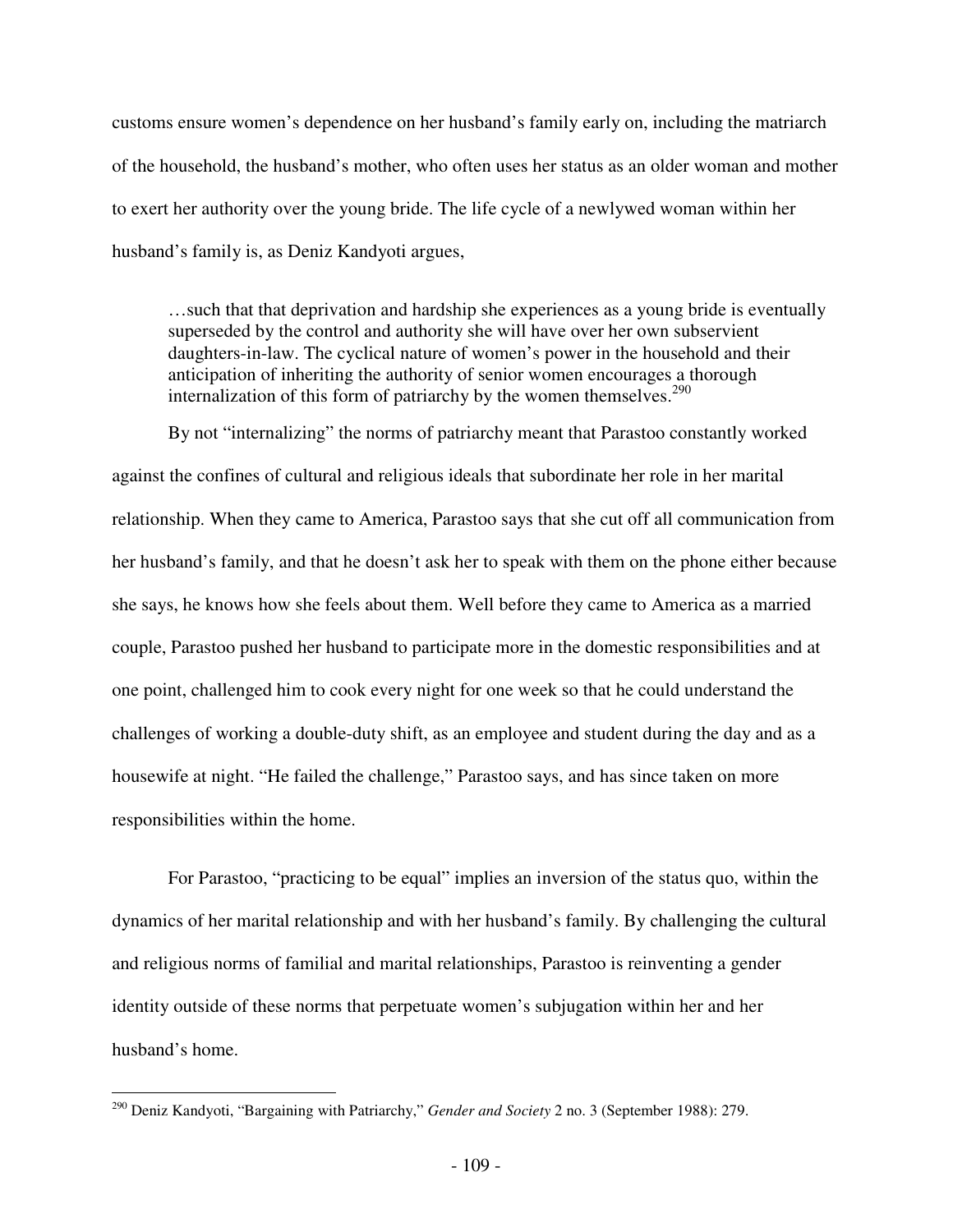Parastoo's present-day resistance is an example of what Simone de Beauvoir and Betty Friedan argued decades prior in the mid-twentieth century; that 'femininity' is not based on 'inherent' or 'natural' biological traits, but that women's domesticity is based on socially constructed cultural norms, which relegate women to the home as caregivers of children and subservient wives.<sup>291</sup> The fulfillment of 'femininity' in the guise of these 'natural' traits is what both de Beauvoir and Friedan argued was situated at the center of women's social suppression.<sup>292</sup> By working against these socially constructed norms, women have over time been able to transform social attitudes about issues such as women's employment, motherhood, and husbandwife relationships. For a woman like Parastoo, these acts of resistance and defiance against the social expectations of young, newlywed brides have worked as effective tactics to combat women's suppression.

## *Women's Perspectives on Personal Beliefs, Values and Self-Expression*

Like Leela and Negar, Iranban was raised to be a self-determining and autonomous woman. Although her father is a religious man, Iranban argues that he never tried to force his religion on his children, and instead, encouraged them to determine their own values and belief system on their own. Unlike Leela, Negar, and Iranban, Parastoo was raised in a very religious household in a small city north of Tehran. As a teenager Parastoo explains that she began to question her faith in Islam. In a recent conversation, Parastoo explains how difficult her decision not to veil must be for her parents:

I never talked with them about it, and they never asked me. But I guess they know, because they know me. I was always a rebel, and I didn't want to wear *hejab* or *chador*, and they know that. But they don't want to talk about it because it's not easy for them to

<sup>&</sup>lt;u>.</u> <sup>291</sup> Simone de Beauvoir, *The Second Sex,* ed. and trans. by H.M. Parshley (New York: Alfred A. Knopf, 1976), xxvxxiv.; Betty Friedan, *The Feminine Mystique* (New York: W.W. Norton & Company, Inc., 1963), 16-17.  $292$  Ibid., xxv-xxiv. Ibid., 16-17.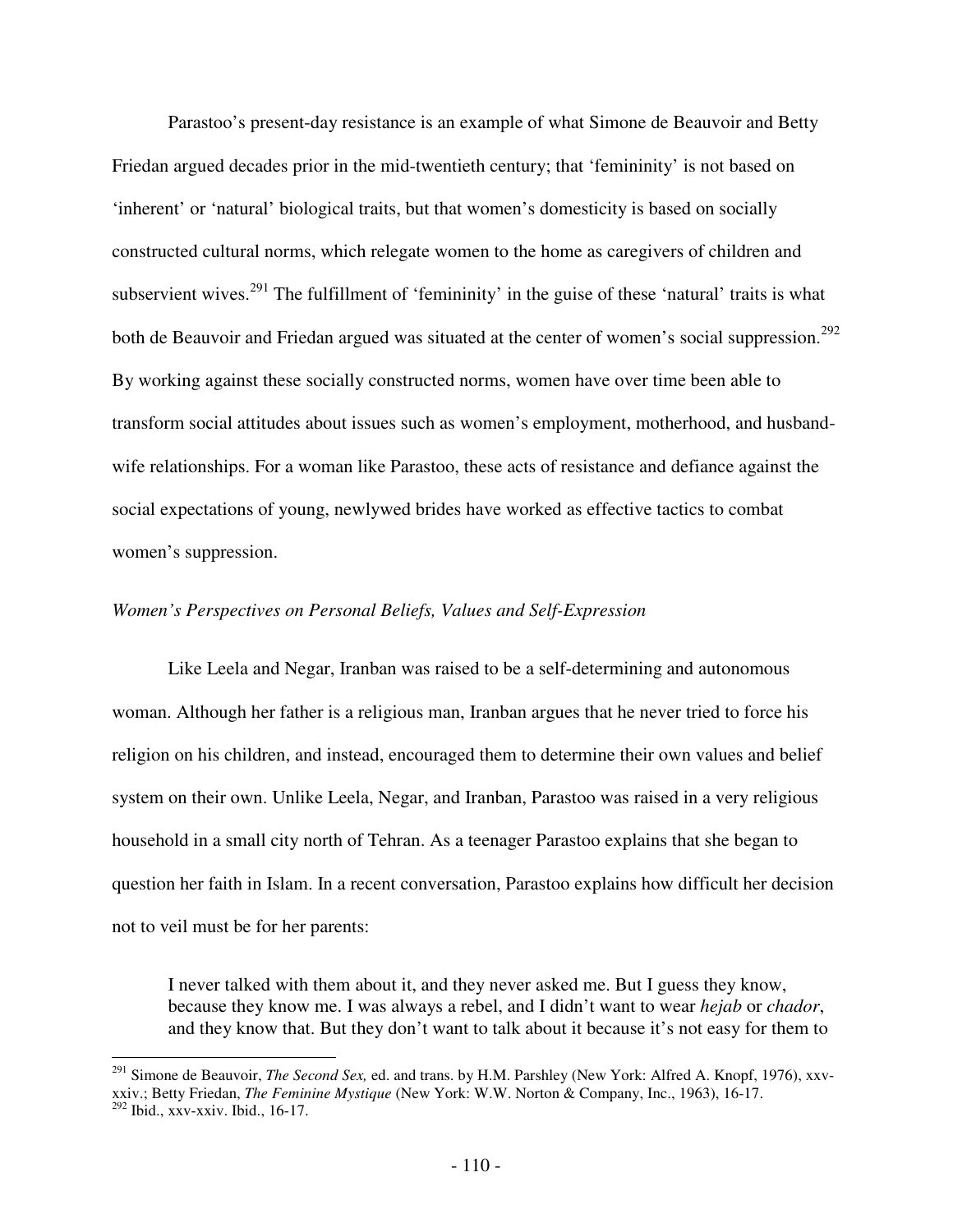accept, so they prefer to say nothing about it…You know, you have to have meaning for what you are doing.

Blindly accepting the State's Islamic ideals and regulations is something that Parstoo is not willing to engage in. She has asserted these opinions in opposition to not only the State's regulations on women's physical appearance, but also against her family's more religious traditions on female propriety and comportment. Navigating these two separate landscapes—an otherwise repressive State and society's changing expectations of young women is something that Parastoo has to engage in on a daily basis. She attributes this to her own intellect and introspection, despite being raised in a household that demanded religious adherence and discouraged alternative ideals and values.

# *Deniz Kandyoti's 'Patriarchal Bargain'*

In her analysis of women's resistance in Muslim societies, Deniz Kandiyoti employs the phrase "patriarchal bargain" as a more accurate description of men's domination over women and female sexuality throughout time. The term "patriarchy" in and of itself implies a constant, static, and unchanging social script that controls and regulates the attitudes and perceptions of acceptable female behavior in any given society. However, its transformation is evident throughout history, as Kandiyoti argues, and has influenced women's submission to and resistance to its shaping of their lives.<sup>293</sup> A "patriarchal bargain," therefore, involves women's strategic balancing of acceptable social norms and their simultaneous advocacy toward greater gender equality.<sup>294</sup> "Patriarchal bargains….influence both the potential for and specific forms of women's active or passive resistance in the face of their oppression."<sup>295</sup> The resistive strategies employed by the interview participants, whether in the form of dress, sexual intimacy, or through

 $\overline{a}$ 

<sup>293</sup> Deniz Kandyioti, "Bargaining with Patriarchy," *Gender and Society* 2 no. 3 (1988): 275.

 $294$  Ibid., 274.

<sup>295</sup> Ibid., 275.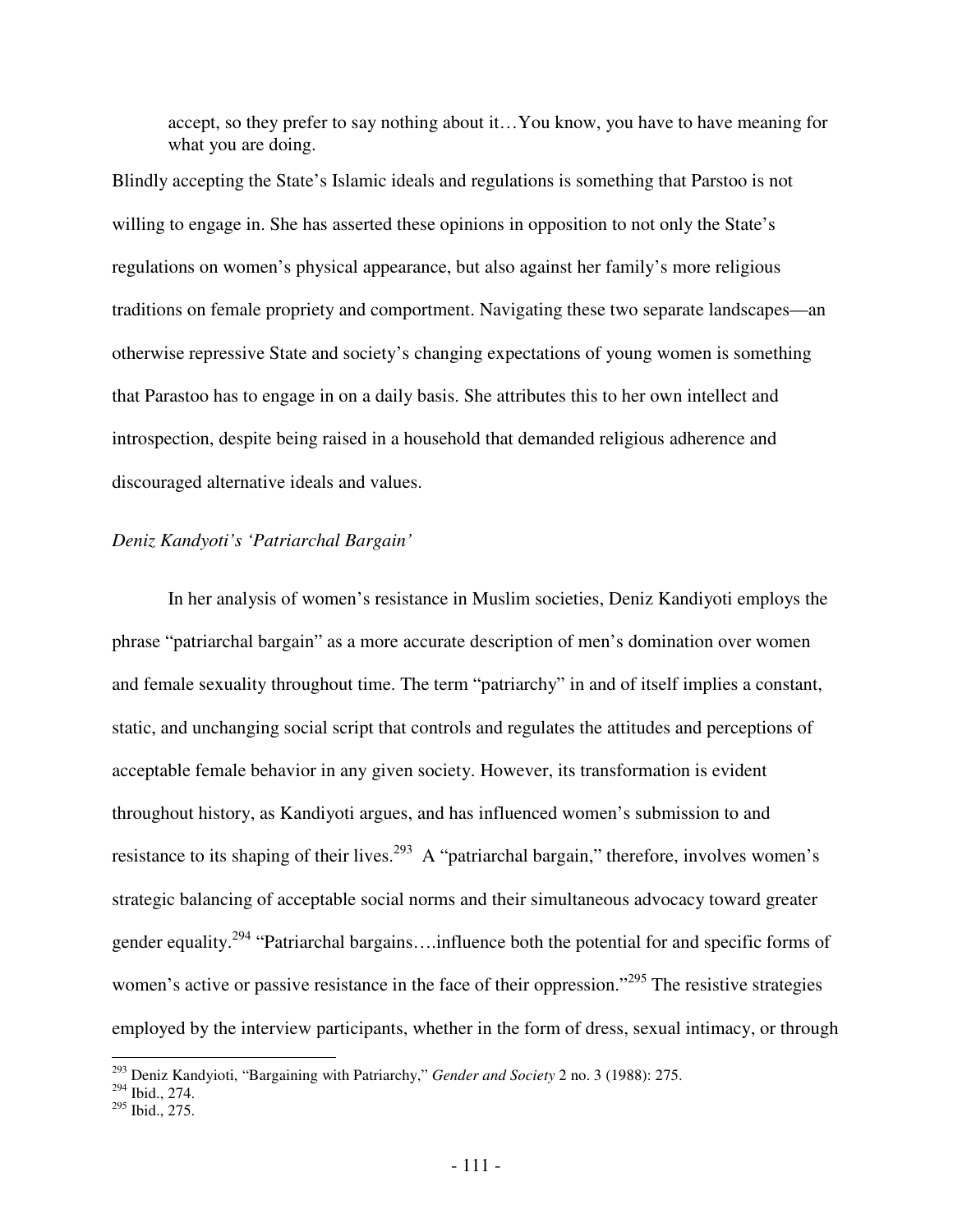self-expression, constitute a 'bargaining' process through which State regulations and social norms are continuously subverted, refuted, and refined.

### *Perceptions of Women's Social Status in America*

When asked whether women enjoy a higher quality of life in America, Leela responds that she is unsure. While she believes that women enjoy greater ordinary rights in America, she is unsure whether all women are awarded equal social opportunities. "Yes, it is better here, because you have more freedom here, but that does not mean that you are happy." As an Iranian woman, Leela argues, she is certain that she would not be given the same professional opportunities as say, an American woman might be awarded. She argues this might also be the case for Hispanic and African-American women as well. A strong emphasis on financial success and individualism comprises an aspect of American culture that Leela does not identify with or find appealing. "Money is so important in America, you know, you have to be in power in America when you earn money," argues Leela. However, Leela argues that as an Iranian woman in America she has greater opportunities to "find herself" in this country, where she does not experience the same State-policing and regulations as in Iran. "A woman here is more involved with herself," she says.

Like Parastoo, Leela and Iranban have articulated their dissatisfaction with the American 'image' and culture they have experienced thus far. Prior to her departure for the States, Leela recalls the reaction of her peers, "When we wanted to move here and I was kind of depressed, someone told me you are stupid, you are going to America....In Iran, [people say] you are going to America, do you know, do you understand this opportunity?.....I think that if I want to continue living in America, I should be another kind of woman, not the kind of woman that I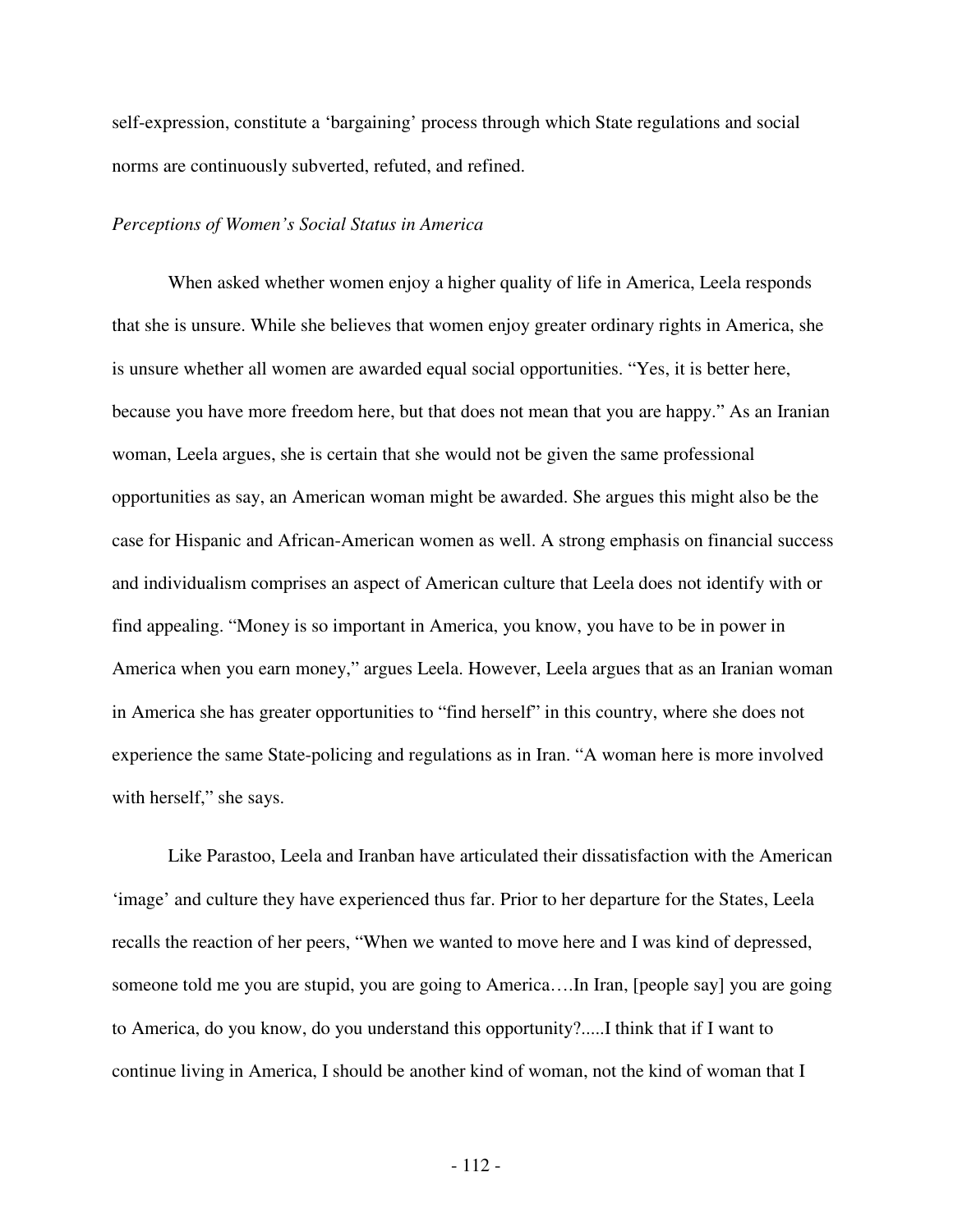am." Issues like discrimination, homelessness, income disparity, and extreme financial competitiveness comprise those characteristics of American culture that have largely shattered the image of America presented to young individuals like Leela and Iranban in Iran. Iranians who had previously lived abroad present an image of America that depicts a land of perfection and flawlessness.

For Iranban and Leela, America was presented to them as the land of equal opportunity; however, this image has been contradicted by their experiences. Extreme capitalism encourages values like individualism, financial competitiveness, and social inequality neither Iranban nor Leela identify with or find fulfilling. For Iranban, her time in America has been an incredibly lonely experience. "I felt that I'm so lonely, I felt that people they didn't treat me well. I thought that I was the loneliest person in the world."

For Iranban, American women's political and social complacency has also destroyed her image of a country that in her mind was a global leader in the history of women's rights movements and civic activism. Based on her own observations, Iranban believes American women are often judged by their financial worth, status of employment, their bodies and sexual appeal, as well as their accomplishments as mothers and wives. "It's about mastering your life, American women master their lives," she argues. Her perception illustrates more clearly the double standards by which she believes American women are judged, something that I believe is not taken seriously enough in this country. Pressures of marriage, motherhood, while simultaneously excelling in education and employment (in addition to financial gain) are real, daily pressures that exist for young women in this country. Iranban and Leela have also observed a lack of cultural depth and community membership in America, and feel that people in America are incredibly disconnected from one another. "The focus is always on the individual," Leela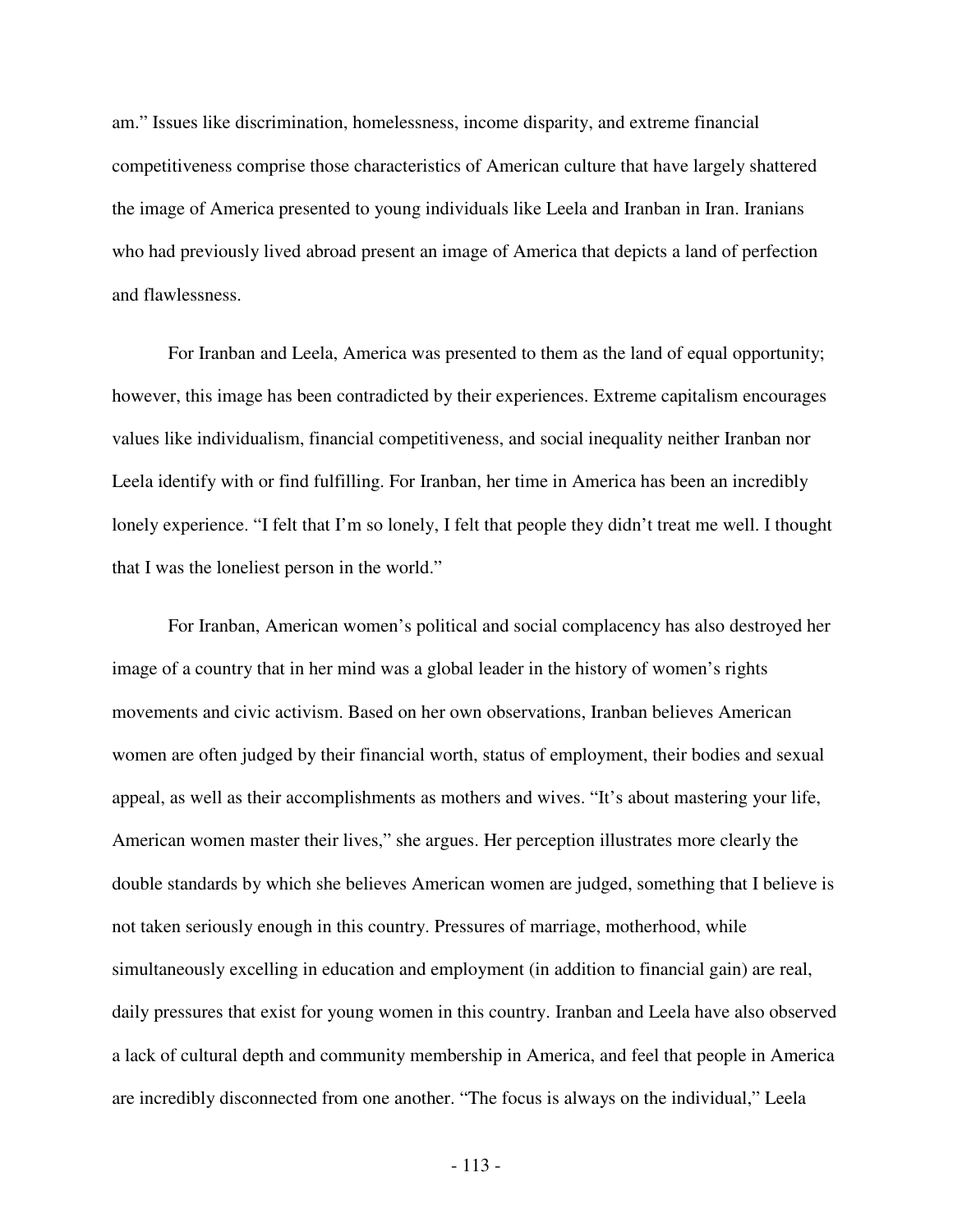argues. Both women believe that a sense of community belonging and cultural identity are important elements to living a high quality of life. Leela admits, "I'm happy for this experience, but now I don't think I would be happy with this life [here]."

### *Chapter 4: Conclusion*

# *Summary of Study: Statement of the Problem and Specific Research Hypotheses*

 As a backdrop to my analysis, I have underscored the significance of Iran's nationbuilding and modernization projects in the country's recent history. Utilizing Michel Foucault's theory of power and knowledge, as well as Judith Butler and Siomone de Beauvoir's theories of gender, I have incorporated gender and national identity into my analysis of Iranian women's social and political status. By comparing the evolution of gender and national identity in Iran with relevant examples throughout history, such as Poland after the end of the Cold War, there is a clear linkage between Iran's social and political progression with the evolution and construction of women's gender identity in terms of religion, sexuality, and as members of an Islamic community.

While one of the objectives of this research includes an analysis of women's stories of resistance and subversion in Iran, the primary purpose of this ethnographic study was to examine the extent to which immersion in American culture changes Iranian women's selfconceptualization. Throughout my historical and theoretical analysis, as well as within the autoethnographic writing of these women's stories, I have worked against the assumption that Western culture "liberates" or "saves" Middle Eastern women from cultural and religious victimization in their homelands. Rather, I have used this opportunity to demonstrate how certain aspects of mainstream Western culture, such as the media, consistently engage in epistemic violence against Middle Eastern women both in their description and visual depictions as either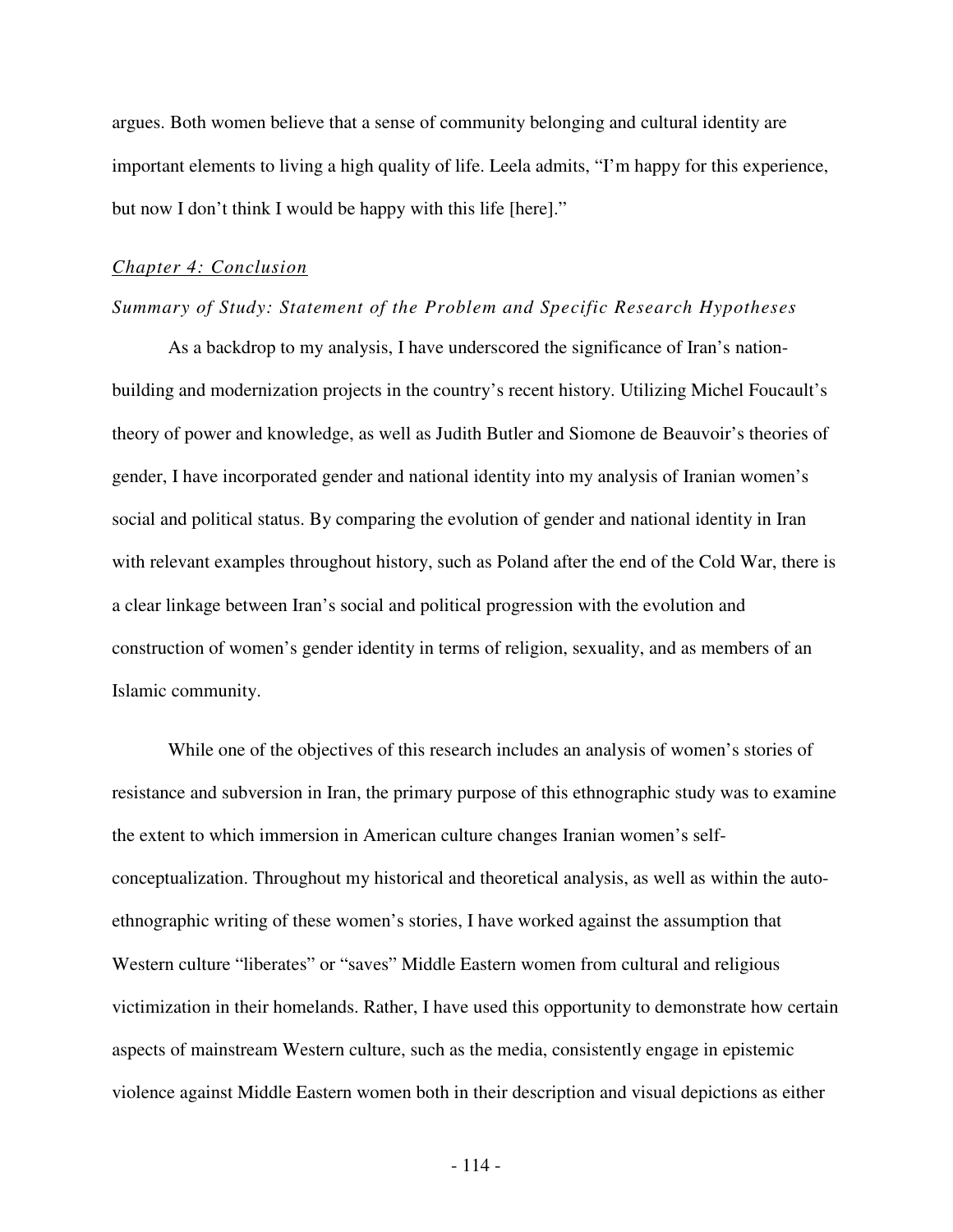'exoticized' or 'veiled,' passive and silent, and victimized. Throughout these women's stories, it has become even more evident to me the impact the impact that cultural discrimination has had on these women's ability to exercise agency. They have recounted how on numerous occasions they have had to negate assumptions made about their social and political backgrounds, as well as reductionist interpretations of their 'Iranian' and/or 'Muslim' status.

Moreover, the assumption that Western culture would naturally "save" Middle Eastern women from their otherwise "victimized" status has otherwise been debunked by these participants' personal narratives. While these stories include only a small sampling of personal accounts, their experiences as students, professionals, and everyday citizens are not unlike the experiences of other Iranian immigrants who have recently come over to the United States.<sup>296</sup> The obstacles these women have encountered are in many ways more broadly representative of the hardships many Middle Eastern women encounter when they immigrate to the United States as foreigners from a non-Western country.

# *Summary of Methodology*

<u>.</u>

Selected methodology has centered primarily on ethnographic data, and has also included a secondary analysis of academic and scholarly literature in the areas of critical and comparative gender studies, anthropology, and transnational feminist scholarship. The population selected for this research study was delimited to young, educated, middle- to middle-upper class Iranian women born during or after the revolution of 1979. The significance of this particular population, as I have demonstrated throughout these pages, lies in their ability to navigate and negotiate State regulations that continue to limit women in areas of citizenship and social engagement, as well as

<sup>296</sup> Patricia E. Darlington and Becky Michele Mulvaney, *Women, Power, and Ethnicity: Working Toward Reciprocal Empowerment* (Binghamton: The Haworth Press, Inc., 2003), 146.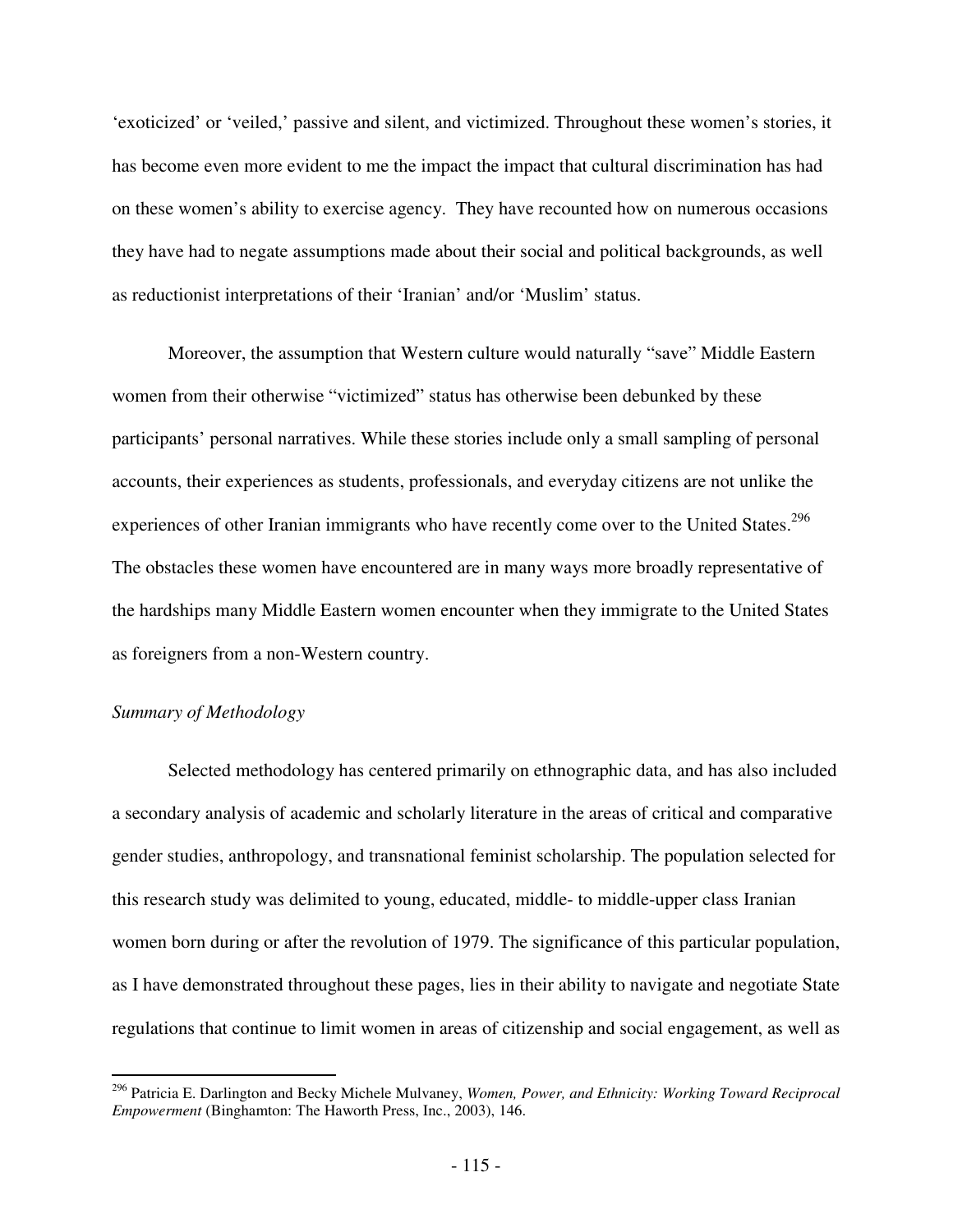in a society that has in many ways encouraged women's social participation, but that is still framed within the context of patriarchy and male privilege.

 The theoretical framework of this project is grounded in transnational feminist theory and praxis. The parameters of this research have been centered on inverting Western hegemonic discourses by replacing them with alternative narratives about women from the Middle East. Feminist ethnography has aided me throughout the interpretive process by positioning these women's voices central to the writing process, while simultaneously engaging their responses, contradictions, and assumptions with critical dialogue and feminist theory. I have made every attempt to ensure that the words I have chosen as well as the quotations I have used have not been taken out of context or misappropriated in any way. Continual conversations about interpreting their words have been necessary to ensure that the probability of epistemic violence was diminished. Interviews were analyzed according to four themes, which included resistance, issues of dress, the shifting dynamics of household relationships, as well as women's values and self-expression. Questions of agency and autonomy have been central throughout the research process.

### *Conclusions and Implications of Study*

While several of the women have been awarded excellent educational opportunities throughout the Chicago-land area, the social obstacles they face as 'foreigners' within local communities have been extraordinarily painful, causing significant feelings of loneliness and depression. Several have also observed the presence of structural inequalities and discrimination in local Chicago communities and the sexual subjugation of women in mainstream American society. This has only exacerbated the separation many of them already feel from their home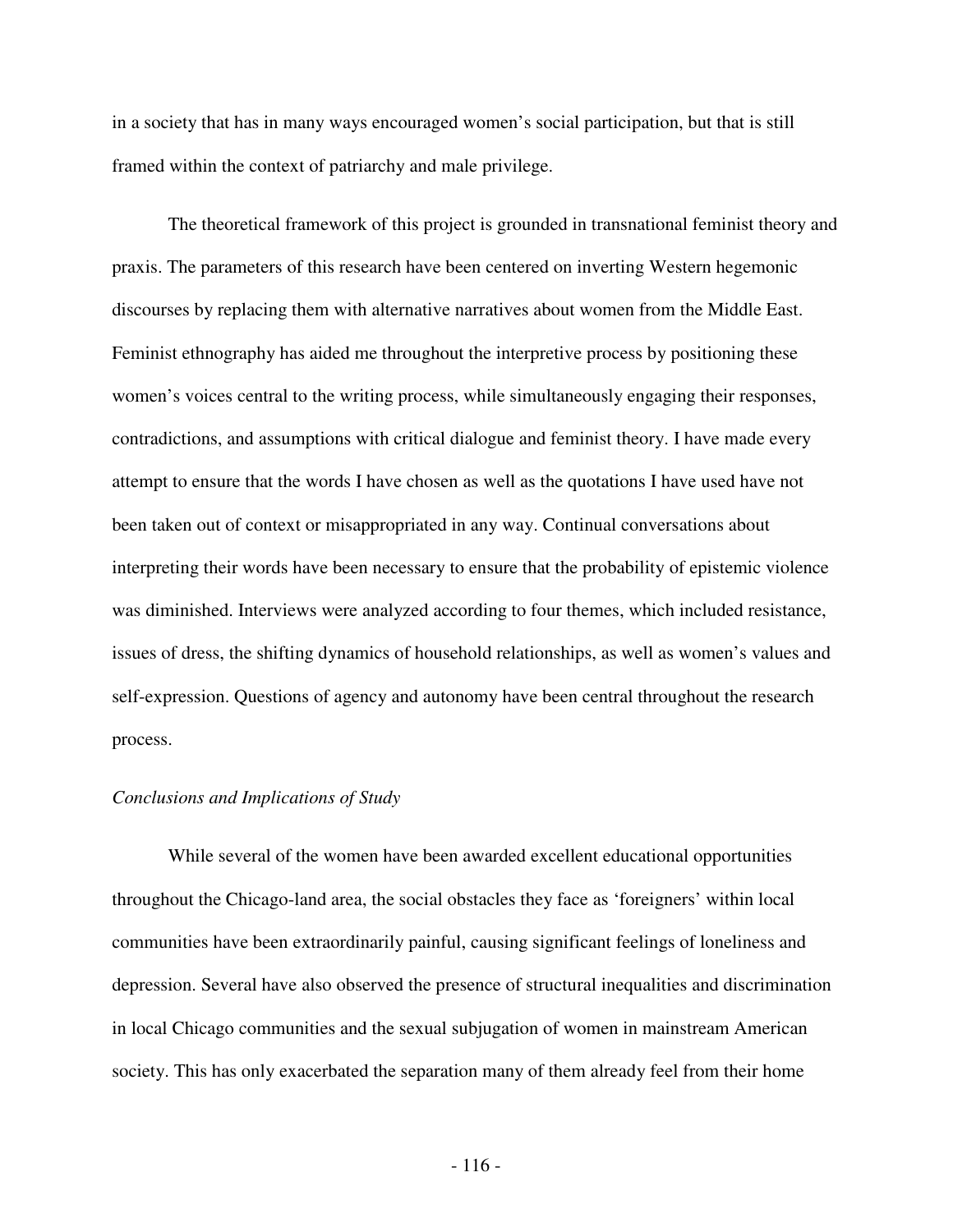country and homesickness for their families and community networks.<sup>297</sup> While a few of the participants have connections within the local Iranian diasporic communities, most have distanced themselves from other Iranians, made friends with non-Iranian individuals, or kept to themselves entirely. This is, according to Parastoo, Iranban, and Leela, not only because of competition that exists between young Iranian women as a way to gain social status within the Iranian diasporic community, but also because of the ongoing social unrest in Iran. For some of the women, there are feelings of sadness and depression because of the current political climate in Iran, which has in many ways prevented them from fully acclimating to American society and to other Iranians living in Chicago. All women have articulated this sentiment on separate accounts, and according to them, many of the same pressures they faced in Iran (sexual pressure, peer pressure, and competition among women) have intensified in among younger Iranian women living in Chicago.

Both Leela and Iranban have intimated that the separation from their country has been extremely painful, particularly during periods of social unrest, increased protest activity, and during heightened periods of government crackdowns. Despite these feelings of homesickness and sadness, many have welcomed this new environment as a much-needed change from daily life in Iran. As Leela intimated during one of our discussions, "The only thing that I do wish every minute is that my country becomes a stable one, you know? There [are] no more wishes for me and so many people in my generation." Throughout our conversations, several of the participants have also talked about how unencumbered they feel as young women living in

-

 $^{297}$  As of May 2011, students coming from Iran to the United States are able to apply for a multiple-entry Visa, which allows them to travel back and forth between the two countries. However, all of the participants (excluding Asaal, who is in the United States as a social refugee) were granted only single-entry Visas, which prohibits them from traveling back home to see their families. Arshad Mohammed, "U.S. Revises Visa Policy in Gesture to Iranians," *Reuters* (May 20, 2011). http://www.reuters.com/article/2011/05/20/us-iran-usa-visasidUSTRE74J7B320110520. (accessed August 11, 2011).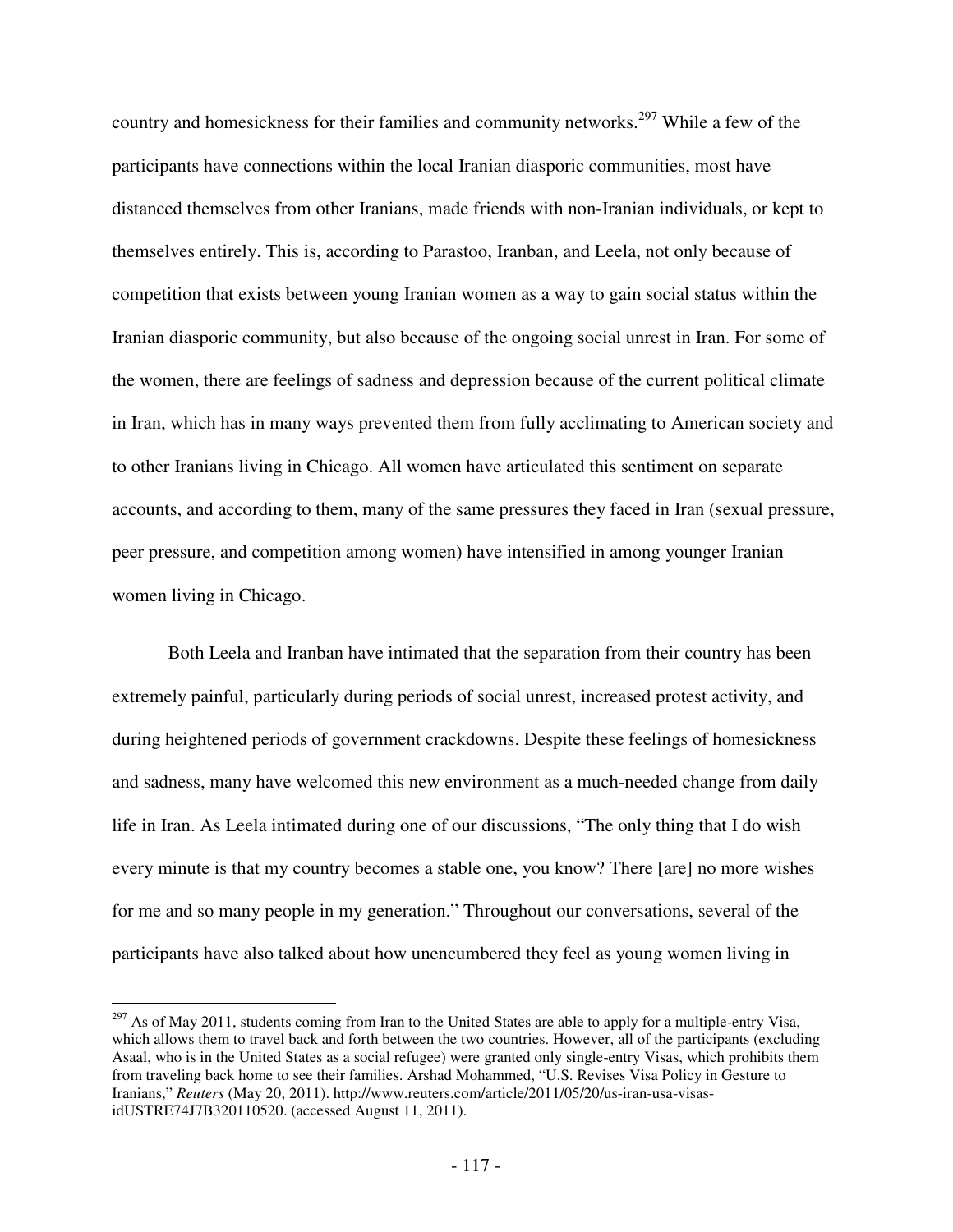America. Savoring 'everyday' or 'ordinary' activities, like cycling in public, smoking in the streets, or dressing without thinking about violating dress-code regulations have overall been extremely exhilarating for most of them.

Still, it is evident based on their experiences as young women in both Iran and America that they have experienced and employed as much, if not more, agency and resistance in their home countries than as young women immersed in Western culture. In many ways, the epistemic violence imposed upon them—as Iranian/immigrant women—in the media and in interactions with other Americans, has as Parastoo indicated, only 're-victimized' the very status which they have so vehemently tried to disavow.

Moreover, in telling me their stories they have been explicit in categorizing their experiences in Iran as 'resistance' or 'negotiation' against various institutions of authority throughout their adolescence and young adulthood. The significance of individual 'subversion' (as with dress) or 'evasion' (as youngsters evading rules in school), I think, demonstrates the importance of personal resistance in these women's lives as methods used to exercise agency against the State and against the limitations of society at large. The problem with some of these practices, as others have argued, is that the consumption of many global trends, particularly in terms of women's clothing, makeup, and sexuality, has not increased women's ability to exercise agency or bring about lasting social change. Instead, these practices have pigeonholed many young, middle- and upper-class women into highly sexualized roles within a youth culture that simultaneously glamorizes female sexuality, yet still condemns women who engage in sexual relations outside of the dynamics of marriage. The double standards implicit within these attitudes about female appearance and sexual behavior has not been critically questioned within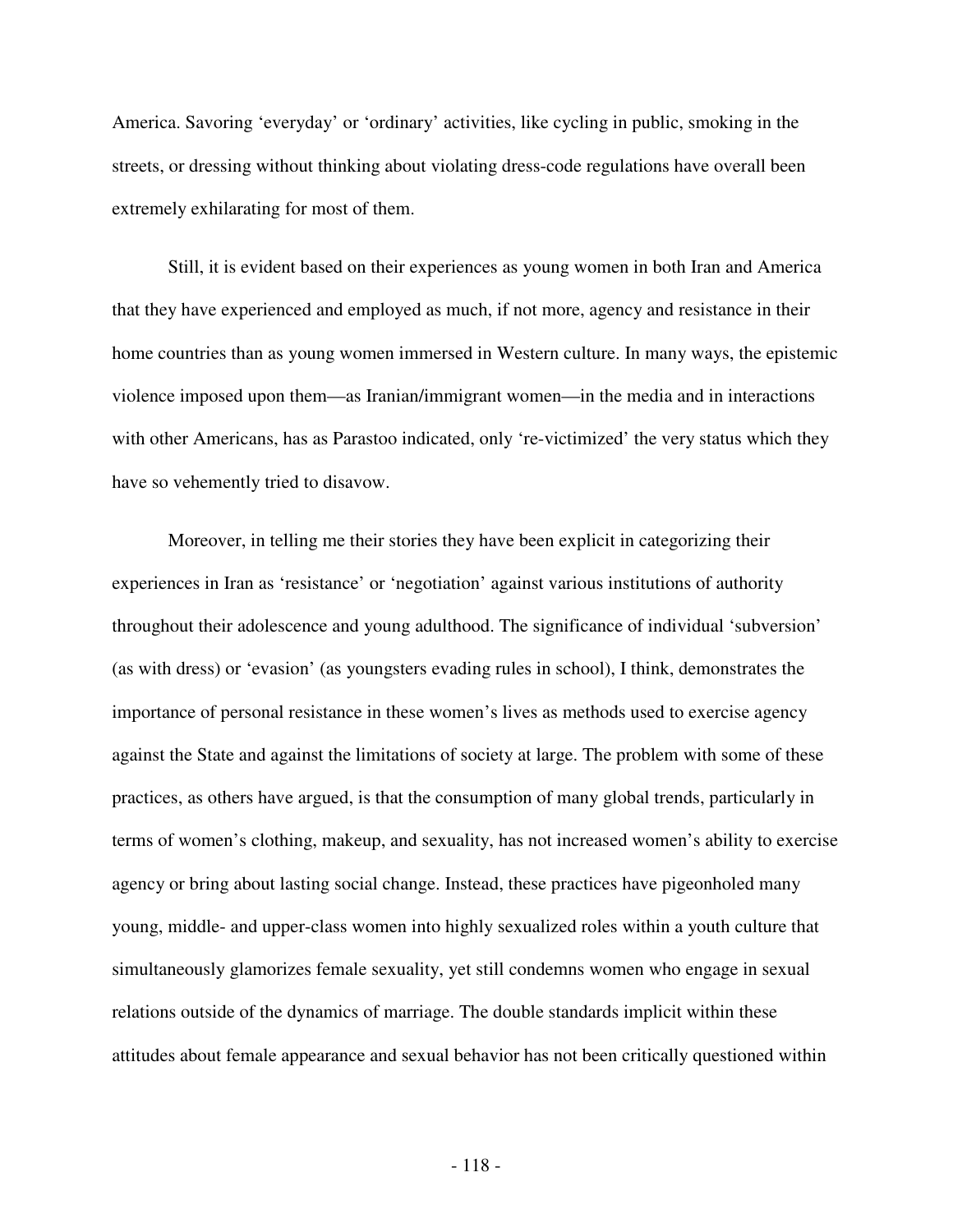the greater discourse about consumption as a means toward 'liberation' or as a means to ultimately increase women's ability to exercise agency.

This is in no way meant to diminish the severity of women's legislative restrictions that are deemed just in the eyes of the Islamic Republic or the methods used by the women who act against them. Women are still restricted in areas of marriage, divorce, and citizenship rights and their individual rights are largely bound and determined by their living male relatives. Compulsory veiling, temporary marriage, and exclusion from many areas of political participation were some of the major blows enacted against women after the revolution.<sup>298</sup> Iranian women have, however, engaged in what author Sanam Vakil has coined the "quiet revolution" in the past three decades, by subverting limitations and pushing social boundaries against an oppressive and oftentimes violent religious government.<sup>299</sup> She writes, "They have played a decisive role in elections, assumed political posts, and now outnumber men in all arenas of education."<sup>300</sup> It is precisely because of these restrictions, that these women's stories demonstrate their unyielding strength and fortitude in the face of innumerable social obstacles and legalized discrimination.

 For many of the participants, the opportunity to study in America signified more broadly an opportunity to actively engage a global youth culture, and to further advance their university education and professional goals. While many of their experiences in Iran highlight the regime's fierce and often ruthless tactics to subvert opposition against State authority (most recently demonstrated in 2009 in the violent crackdown against peaceful protesters) these stories have

<sup>298</sup> Valentine M. Moghadam, "Women in the Islamic Republic of Iran: Legal Status, Social Positions, and Collective Action," *Iran After 25 Years of Revolution: A Retrospective and a Look Ahead, Woodrow Wilson International Center for Scholars Conference* (Conference, Washington D.C., November 16-17, 2004).

 $\overline{a}$ 

<sup>&</sup>lt;sup>299</sup> Sanam Vakil, *Women and the Politics in the Islamic Republic of Iran: Action and Reaction* (New York: The Continuum International Publishing Group, 2011), 3. <sup>300</sup> Ibid., 3.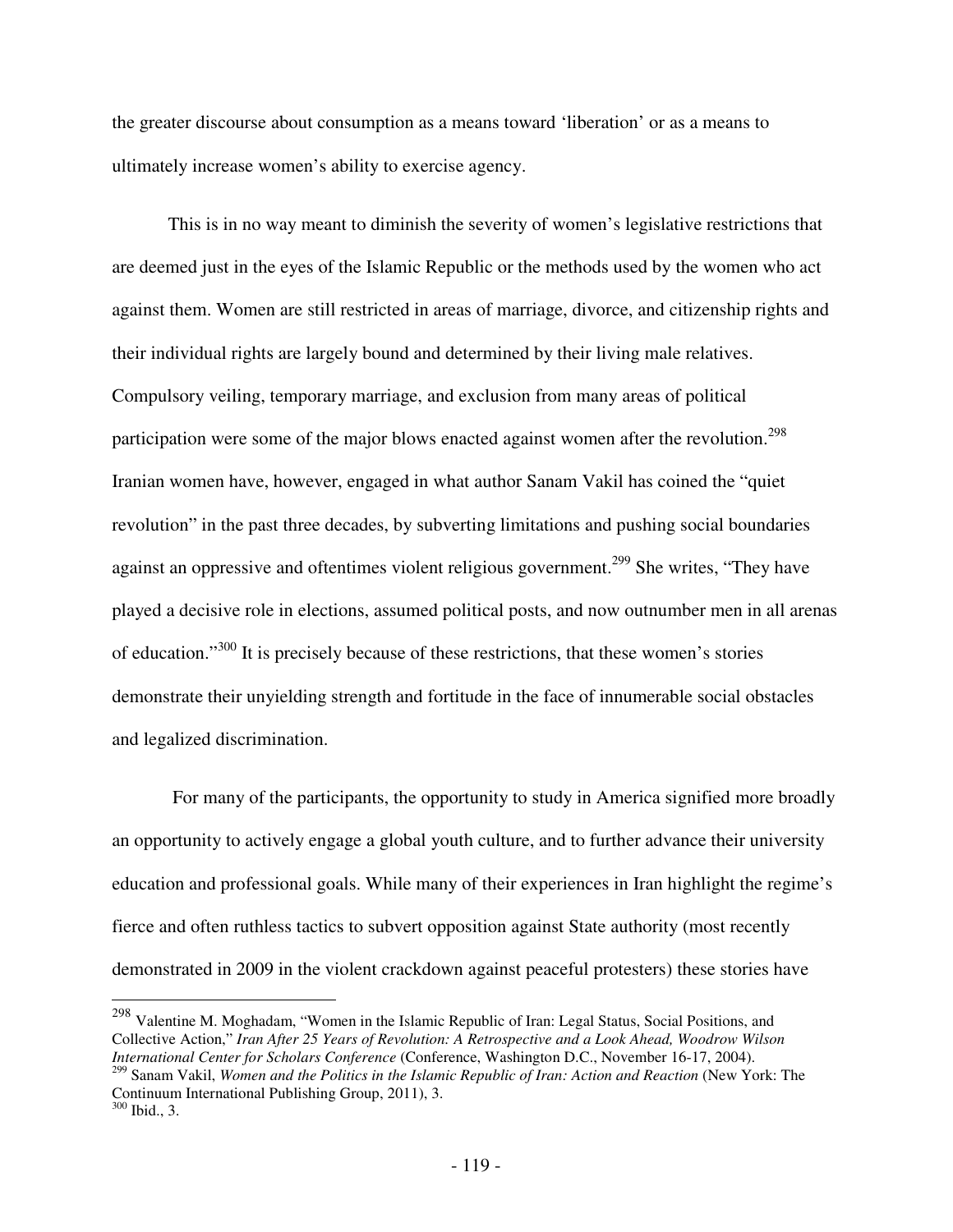underscored how effective resistance and subversion are in engendering long-term social change. Still, I believe based on these stories, and the scholarship that has recently been written about this specific population in Iran, fails to critically address the repercussions of using 'dress' or 'sexuality' as a means to subvert State regulations or to improve the societal expectations of women at large. This is where feminist scholarship that considers issues of gender and class can expose some of the bigger problems that exist within these kinds of assumptions.

### *Future Research and Looking Ahead*

 $\overline{a}$ 

 There has been an enormous generosity of spirit demonstrated to me by each of the women throughout our conversations and interviews. These women have been generous both in their time and in their willingness to share private thoughts and their personal stories in order to make this project possible. Our conversations flowed naturally, and by and large the women engaged in story-telling about their personal experiences as students and professionals living in Iran and in Chicago. Conversational reciprocity and active listening are according to Aihwa Ong, necessary components of ethical anthropological research and "highlight alternative circuits of discursive power."<sup>301</sup> Taking into account these power dynamics throughout the ethnographic process has helped me critically engage my own voice throughout the writing process, while still challenging assumptions or commonly held beliefs expressed by the participants.

 While I have admittedly struggled with the politics of studying 'outside' of my own social location, as a non-Iranian and Western woman, I believe I have engaged the contentions of Western and transnational feminist scholarship in a constructive and critical way. Drawing attention to the problematic nature of these kinds of inquiries, I think, has only helped me

<sup>301</sup> Aihwa Ong, "Women out of China: Traveling tales and Traveling Theories in Postcolonial Feminism," in *Women Writing Culture,* ed. Ruth Behar and Deborah A. Gordon, (Berkeley and Los Angeles: University of California Press, 1995): 354.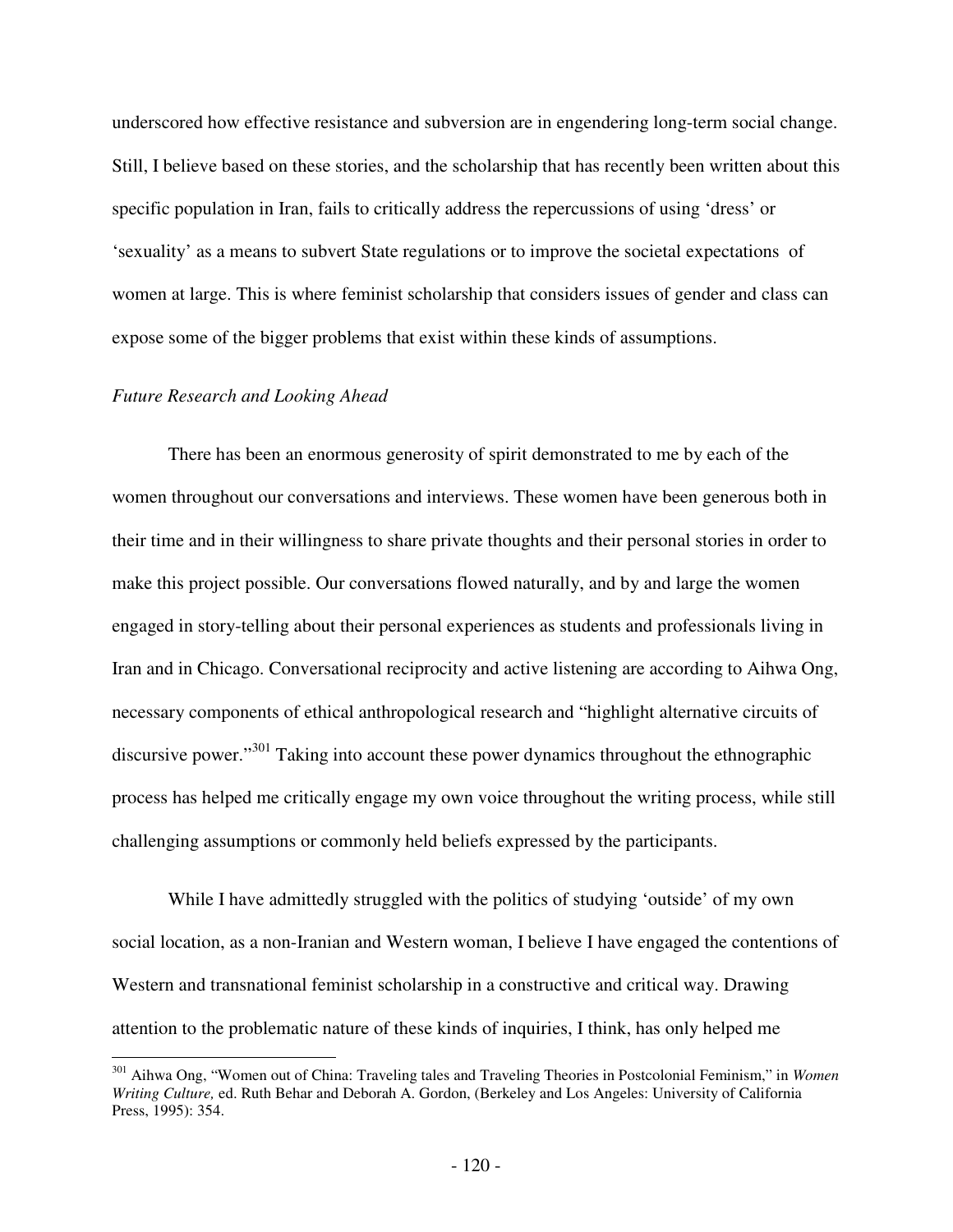transform the theoretical components of transnational feminism into applied praxis and a more concrete understanding of the implications of this kind of research. Utilizing these critical lessons in theory and praxis has also further prepared me for future research on gender and sexuality within diasporic communities.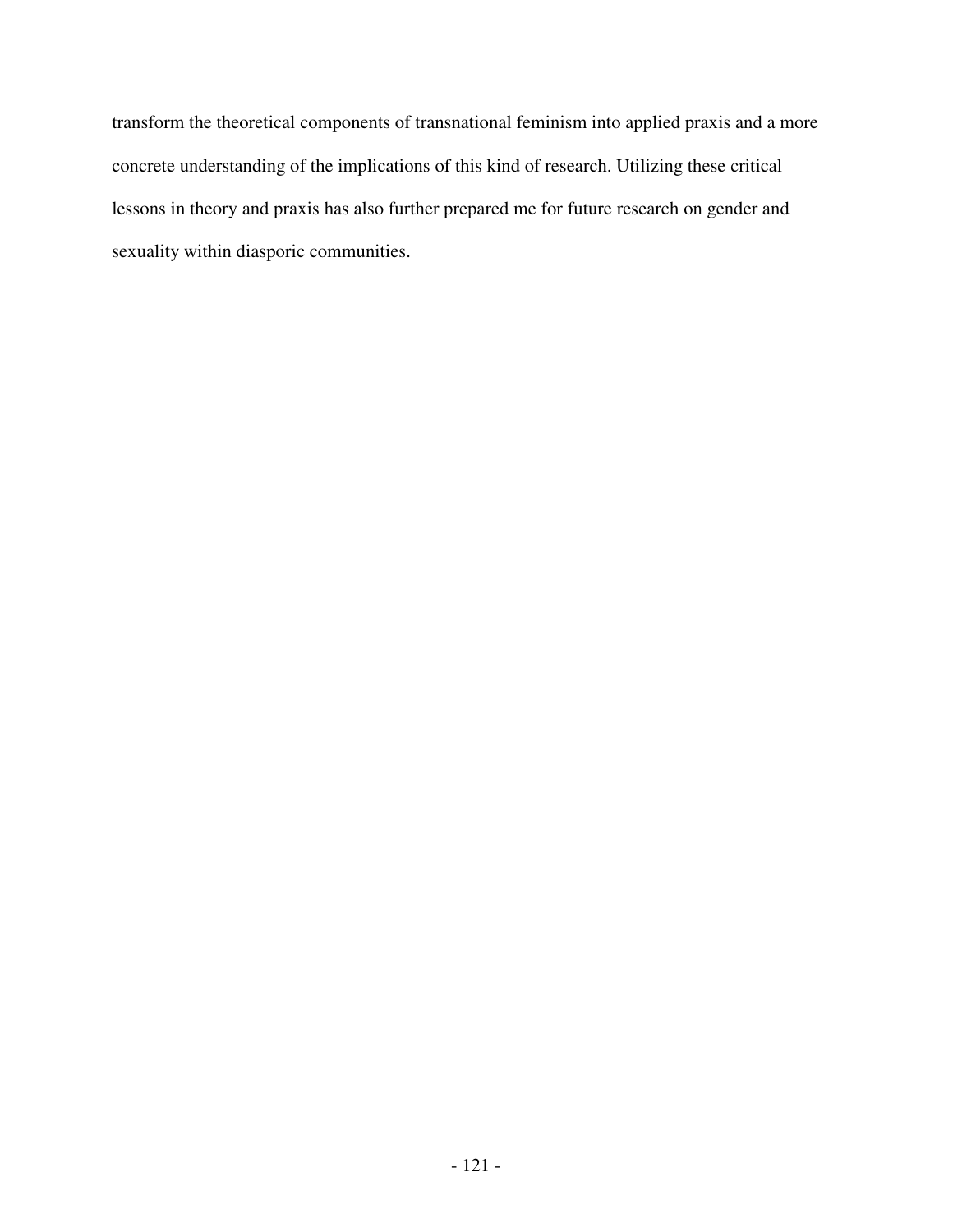## **Bibliography**

- Abu Lughod, Lila. "Do Muslim Women Really Need Saving? Anthropological Reflections on Cultural Relativism and Its Others." *American Anthropologist* 104, no. 3 (2002): 785.
- Abu Lughod, Lila. "The Marriage of Feminism and Islamism in Egypt: Selective Repudiation as a Dynamic of Postcolonial Politics in Egypt." In *Remaking Women: Feminism and Modernity in the Middle East,* edited by Lila Abu Lughod, 243-269. Princeton: Princeton University Press, 1998.
- Abu-Lughod, ed. *Remaking Women: Feminism and Modernity in the Middle East.* Princeton: Princeton University Press, 1998.
- Afshar, Haleh. "Behind the Veil: The Public and Private Faces of Khomeini's Policies on Iranian Women." In *Women and Islam: Critical Concepts in Sociology,* edited by Haideh Moghissi, 71-85. New York: Routledge, 2005.
- AFP. "Koran Burning is Un-American": White House," *AFP*. http://www.google.com/hostednews/afp/article/ALeqM5gIAU2611yDuRcHmDyAnwslNaV7g?docId=CNG.7230d9828bd6255bbc7388f9c1d4bcea.801 (accessed August 19, 2011).
- Allyn, David. *Make Love, Not War: The Sexual Revolution, An Unfettered History.* New York: Routledge, 2001.
- Haleh Afshar. "Women, State, and Ideology in Iran." *Third World Quarterly* 7, no. 2 (April 1985): 256-278.
- Ahmed, Leila. *Women and Gender in Islam.* New York: Yale University Press, 1992.
- Alter, Peter. *Nationalism.* London: Arnold Hodder Publications, 1994.
- Amin, Camron Michael. *The Making of the Modern Iranian Woman: Gender, State, Policy and Popular Culture, 1865-1946.* Gainseville: University Press of Florida, 2002.
- Amin, Camron Michael. "Importing "Beauty Culture" into Iran in the 1920s and 1930s: Mass Marketing Individualism in an Age of Anti-Imperialist Sacrifice." *Comparative Studies of South Asia* 24, no. 1 (2004): 79-95.
- Amin, Camron Michael. *The Making of the Modern Iranian Woman: 1865-1946*. Gainseiville: University Press of Florida, 2002.
- Amir-Ebrahimi, Masserat. "Performance in Everyday Life and the Rediscovery of the "Self" in Iranian Weblogs," *Bad Jens: Iranian Feminist Newsletter,* 7 ed. (September 2004). http://www.badjens.com/rediscovery.html. (accessed August 12, 2011).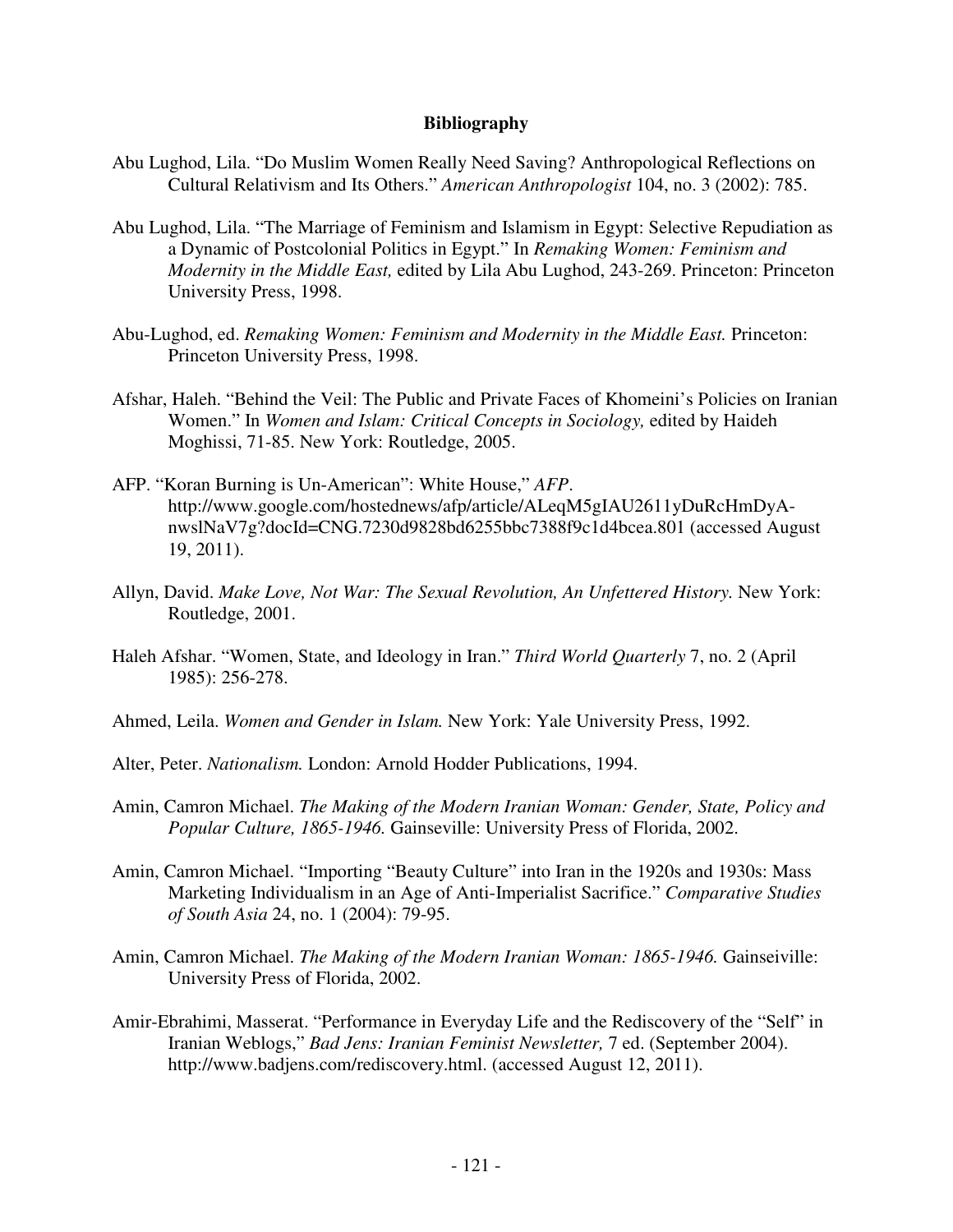- "Annual Report of 2011: Iran." *Amnesty International,* (2011). http://www.amnesty.org/en/region/iran/report-2011#section-64-9 (accessed August 17, 2011).
- Bahramitash, Roksana. "Islamic Fundamentalism and Women's Economic Role: The Case of Iran." *International Journal of Politics, Culture, and Society,* 16 no. 4 (2003): 551-568.

Bahramitash, Roksana. "Revolution, Islamization, and Women's Employment in Iran." *The Brown Journal of World Affairs* IX, no. 2 (Winter/Spring 2003): 229-241.

- Baker, Patricia L. "Politics of Dress: The Dress Reform Laws of the 1920/30s Iran." In *Languages of Dress in the Middle East*, edited by Nancy Lindisfarne-Tapper and Bruce Ingham, 178-192. London: Curzon, 1997.
- Barlow, Rebecca and Shahram Akbarzadeh, "Prospects for Feminism in the Islamic Republic of Iran," *Human Rights Quarterly* 30 (2008): 21-40.
- Bauer, Janet L. "Desiring Place: Iranian "Refugee" Women and the Cultural Politics of Self and Community in the Diaspora." *Comparative Studies of South Asia, Africa, and the Middle East* 20, no. 1&2 (2000): 180-199.
- Bayat, Asef. *Life as Politics: How Ordinary People Change the Middle East.* Stanford: Stanford University Press, 2010.
- Bayat, Asef. *Making Islam Democratic: Social Movements and The Post-Islamist Turn*  (Stanford: Stanford University Press, 2007).
- Bernard, Harvey Russell Bernard. *Research Methods in Anthropology: Qualitative and Quantitative Approaches.* 4 th Ed. Oxford: AltaMira Press, 2006.
- Bordo, Susan R. "The Body and the Reproduction of Femininity: A Feminist Appropriation of Foucault." In *Gender/Body/Knowledge: Feminist Reconstructions of Being and Knowing,*  edited by Alison M. Jagger and Susan R. Bordo, 12-33. Piscataway: Rutgers University Press, 1989.
- Borland, Katherine. "That's Not What I Said: Interpretive Conflict in Oral Narrative Research." In *Women's Words: The Feminist Practice of Oral History,* edited by Sherna B. Gluck and Daphne Patai, 63-76. New York and London: Routledge, 1991.
- Burnham, John C. *Bad Habits: Drinking, Smoking, Taking Drugs, Gambling, Sexual Misbehavior, and Swearing in American History.* New York and London: New York University Press, 1993.
- Butler, Judith. "Sex and Gender in Simone de Beauvoir's *Second Sex."* In *Simone de Beauvoir: A Critical Reader,* edited by Elizabeth Fallaize, 29-42. New York: Routledge, 1998.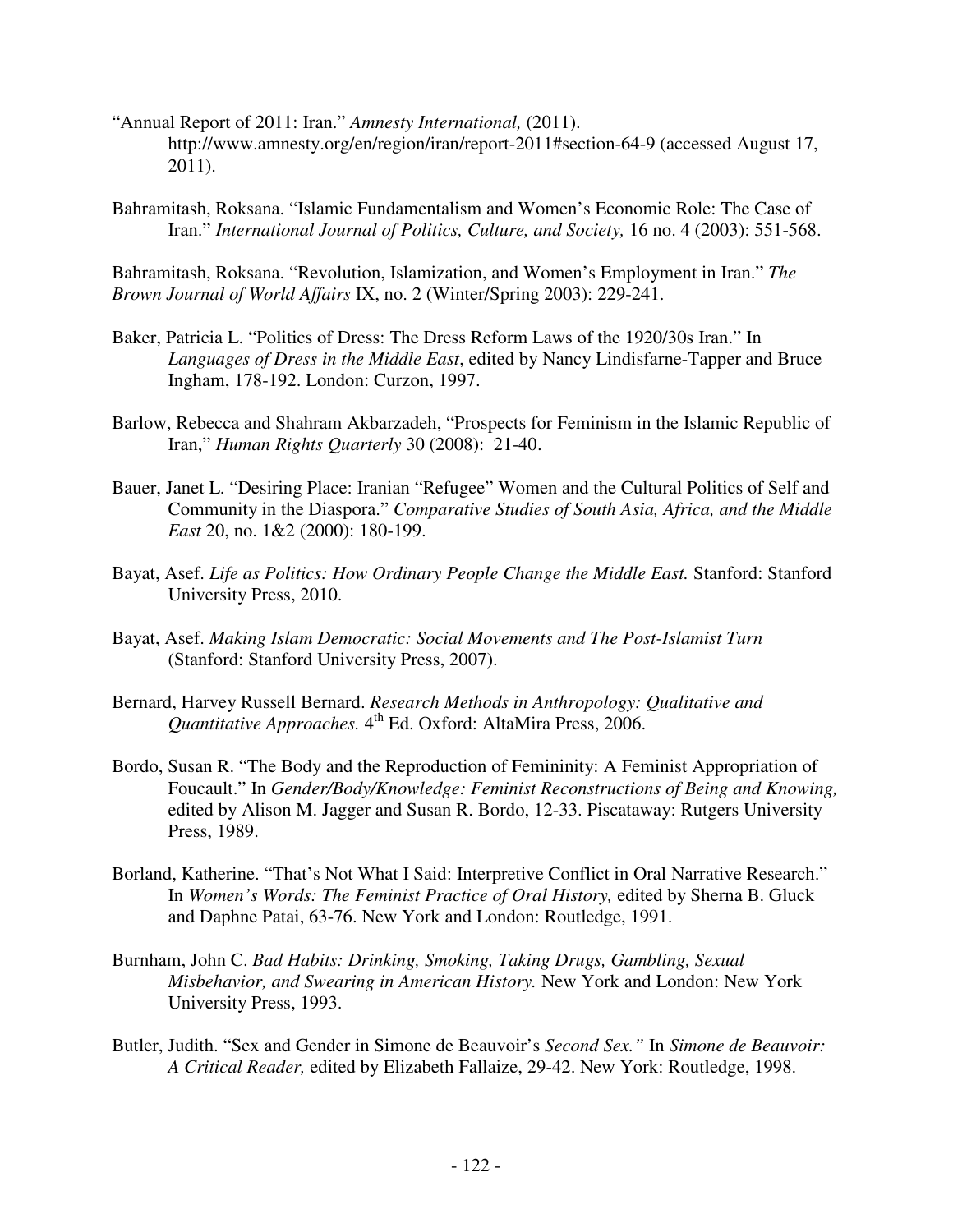- Charrad, Mounira M. "Gender in the Middle East: Islam, State, Agency." *Annual Review of Sociology* 37, no. 20 (2011): 417-437.
- Chatterjee, Partha. *The Nation and Its Fragments: Colonial and Postcolonial Histories.*  Princeton: Princeton University Press, 1993.
- Chruscicka, Anna. "Representations of Women in Polish Radio Advertisements." In *The Medium with Promising Future: Radio in Central and Eastern European Countries,* edited by Stanislaw Jedrzejewski, 141-148. Lublin: Wydawnictwo KUL, 2007.
- Congressional Research Service Report for Congress. *Iran: Ethnic and Religious Minorities (2008),* by Hussein D. Hassan. Order Code RL34021. Washington, DC: Government Printing Office, 2008.
- Conquergood, D. "Rethinking Ethnography: Towards a Critical Cultural Politics." *Communication Monographs* 58 (1991): 179-194.
- Contreras, Russell. Associated Press,"Cop's Rape Comment Sparks Wave of 'Slut Walks,'" *MSNBC.MSN.COM,* May 6, 2011. http://www.msnbc.msn.com/id/42927752/ns/us\_newslife/t/cops-rape-comment-sparks-wave-slutwalks/. (accessed August 8, 2011).
- Cordesman, Anthony H. and Martin Kleiber. *Iran's Military Forces and Warfighting Capabilities: The Threat in the Northern Gulf.* Washington D.C.: Center for Strategic and International Studies, 2007.
- Dalzell, Heidi. "Photoshop Legislation: Combatting Unrealistic Images." *Philadelphia Examiner*  (June 15, 2010): http://www.examiner.com/eating-disorder-in-philadelphia/photoshoplegislation-combating-unrealistic-images (accessed August 10, 2011).
- Darlington, Patricia E. and Becky Michele Mulvaney. *Women, Power, and Ethnicity: Working Toward Reciprocal Empowerment.* Binghamton: The Haworth Press, Inc., 2003.
- de Beauvoir, Simone. *The Second Sex.* Edited and Translated by H.M. Parshley. New York: Alfred A. Knopf, 1976.
- Denzin, Norman K. *Interpretive Ethnography: Ethnographic Practices for the 21st Century.* London: Sage Publications, Inc., 1997.
- Durham, Meenakshi Gigi. "Constructing the "New Ethnicities": Media, Sexuality, and Diaspora Identity in the Lives of South Asian Immigrant Girls." In *Critical Studies in Media Communication* 21, no. 2 (June 2004): 140-161.
- Falah, Ghazi-Walid. "The visual representation of Muslim/Arab Women in Daily Newspapers in the United States." In *Geographies of Muslim Women: Gender, Religion, and Space,*  edited by Ghazi-Walid Falah and Caroline Negel, 300-332. New York: The Guilford Press, 2005.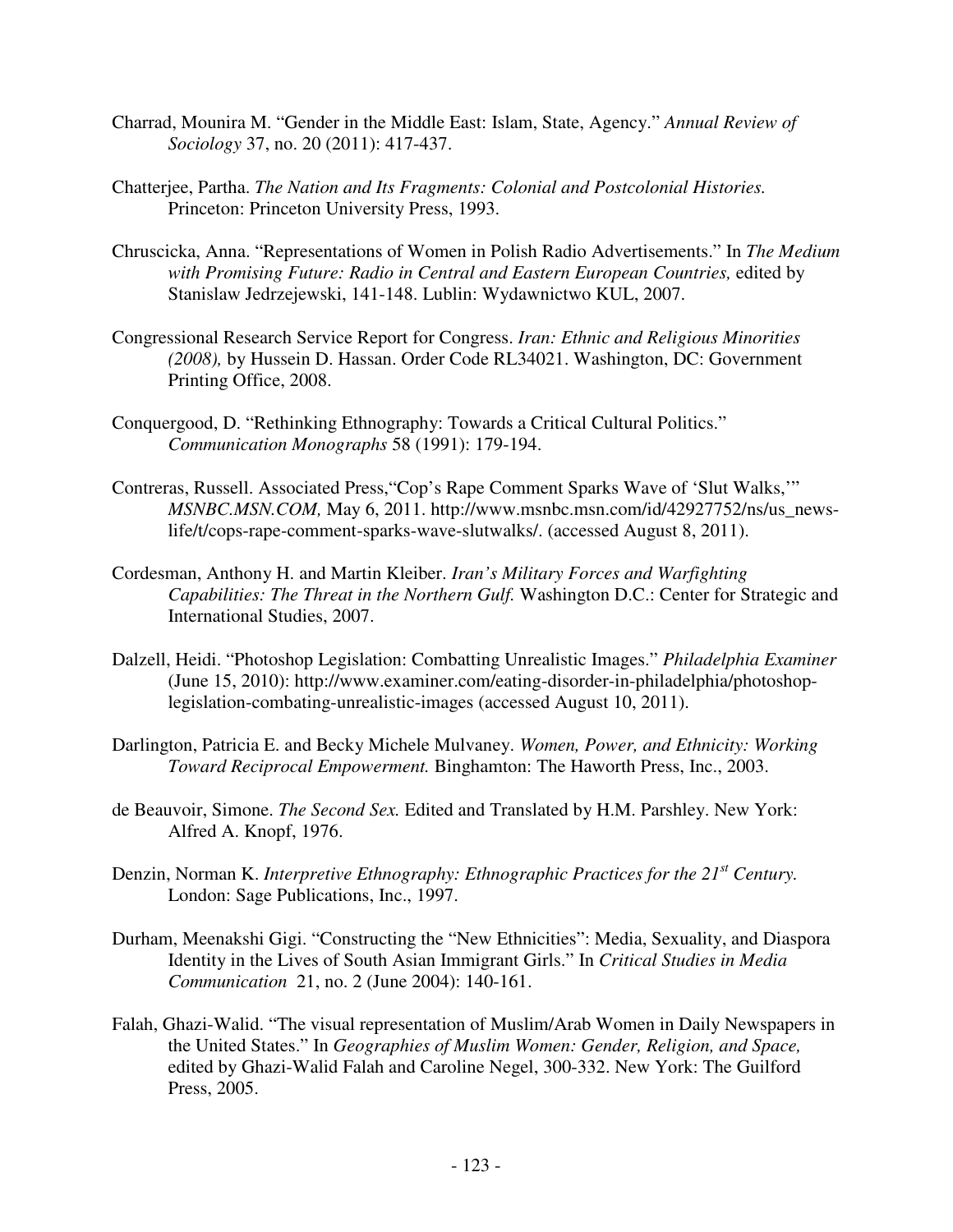- Feiler, Bruce. *Generation Freedom: The Middle East Uprisings and the Remaking of the Modern World.* New York: HarperCollins Publishers, Inc., 2011.
- Filipowicz, Halina. "Taboo Topics in Polish and Polish/Jewish Cultural Studies." *The Journal of the International Institute (University of Michigan).* 9.1 (2001): 3-8.

Foucault, Michel. *Archaeology of Knowledge.* Oxon: Routledge, 2002.

- Friedan, Betty. *The Feminine Mystique.* New York: W.W. Norton & Company, Inc., 1963.
- Friedman, Stewart D. and Jeffrey H. Greenhaus. *Work and Family-Allies or Enemies? What Happens When Business Professionals Confront Life Chioices.* Oxford: Oxford University Press, 2000.
- Fuszara, Malgorzata. "Feminism, the New Millennium, and Ourselves: A Polish View." *Signs*  25,4 (2000): 1069-1075.
- Gheissari, Ali. *Contemporary Iran: Economy, Society, Politics.* Oxford: Oxford University Press, 2009.
- Ghorashi, Halleh. *Ways to Survive, Battles to Win: Iranian Women Exiles in the Netherlands and the United States.* Hauppauge: Nova Science Publishers, Inc., 2003.
- Graduate Institute of International and Development Studies, Geneva. *Small Arms Survey 2010: Gangs, Groups, and Guns.* Cambridge: Cambridge University Press, 2010.
- Grewal, Inderpal and Caren Kaplan, eds. *Scattered Hegemonies: Postmodernity and Transnational Feminist Practices.* London: Sage Publications, Ltd., 1997.
- Haeri, Shahla. *Law of Desire: Temporary Marriage in Shi' Iran.* Syracuse: Syracuse University Press, 1989.
- Hall, Stuart, Ed. *Representation: Cultural Representations and Signifying Practices.*  London: Sage Publications, Ltd., 1997.
	- Hasehmi, Nader and Danny Postel, eds. *The People Reloaded: The Green Movement and the Struggle for Iran's Future.* Brooklyn: Melville House, 2010.
	- Hedge, Radha S. "A View from Elsewhere: Locating Difference and the Politics of Representation from a Transnational Feminist Perspective." *Communication Theory* 8, no. 3 (1998): 271-297.
	- Henry, Astrid. *Not My Mother's Sister: Generational Conflict and Third-Wave Feminism.*  Bloomington: Indiana University Press, 2004.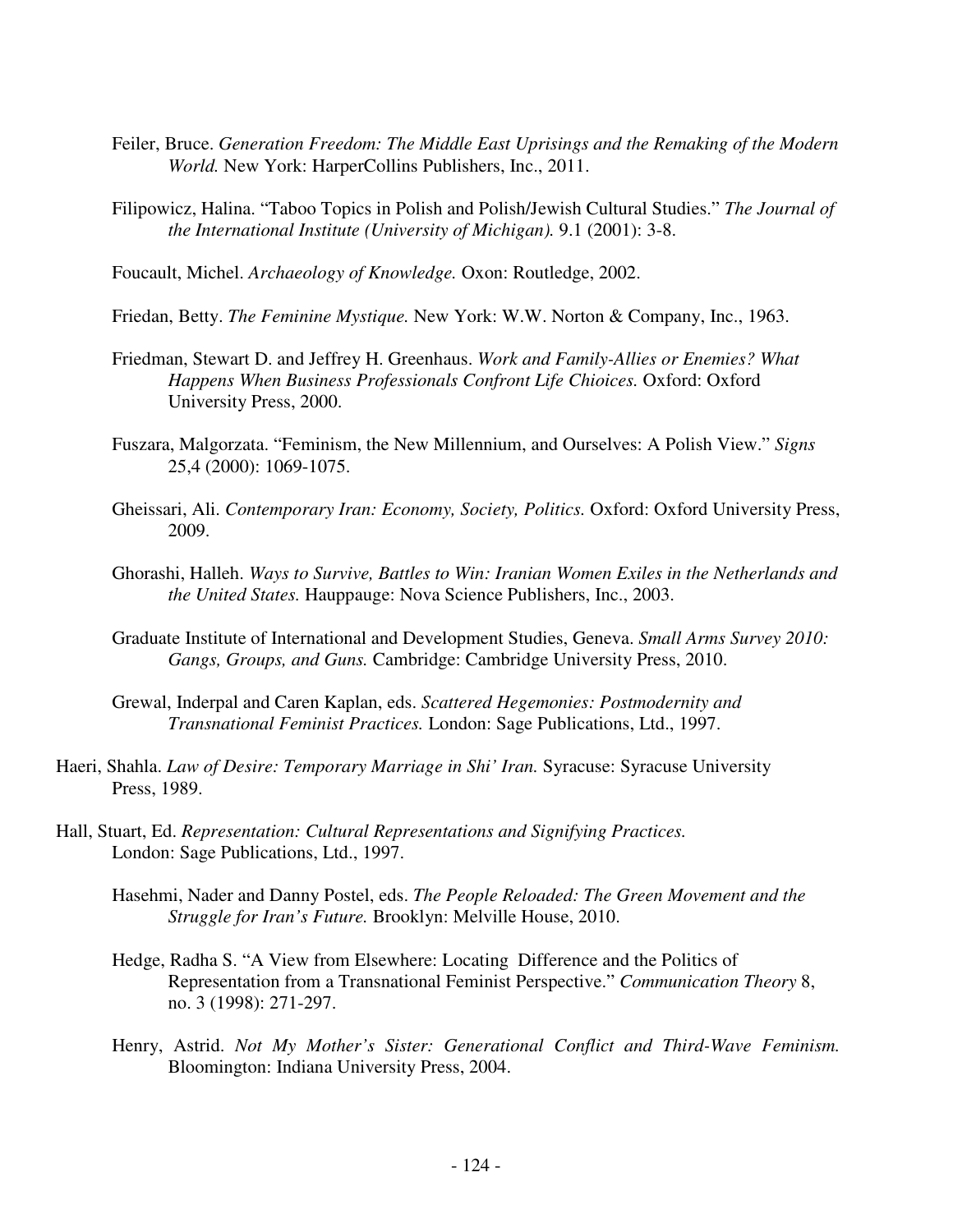- Herrera, Linda and Asef Bayat, eds. *Being Young and Muslim: New Cultural Politics in the Global South and North.* New York: Oxford University Press, 2010.
- Herrin, Margie, Regina M. Watkins and Lonnie R. McDonald, "The Juxtaposition of Career and Family: A Dilemma for Professional Women." *The Feminist eZine* (1998). http://www.feministezine.com/feminist/modern/Career-n-Family-Dilemma.html (accessed August 4, 2011).

Hochschild, Arlie with Anne Machung. *The Second Shift.* New York: Avon Books, 1990.

- Holmes-Eber, Paula. "Conceptions and Misconceptions of Women in the Middle East," UW TV website, University of Washington. http://www.uwtv.org/video/player.aspx?mediaid=1577094840Shirazi (accessed August 12, 2011).
- Hoodfar, Homa. "The Women's Movement in Iran: Women at the Crossroads of Secularization and Islamization." *WLUML – The Women's Movement Series, International Solidarity Network No. 1* (1999): 1-32.
- "Interview with Marjane Satrapi—Director/Author of *Persepolis.*" *Payvand News,* (December 2007). http://www.payvand.com/news/07/dec/1254.html (accessed May 8, 2011).
- Jafari, Aliakbar. "Two Tales of A City: An Exploratory Study of Cultural Consumption among Iranian Youth." *Iranian Studies* 40, no. 3 (June 2007): 367-383.
- Jagger, Gill. *Judith Butler: Sexual Politics, Social Change and the Power of the Performative.*  New York: Routledge, 2008.

Jankowski, James. *Nasser's Egypt, Arab Nationalism, and the United Arab Republic.* Boulder: Lynne Rienner Publishers, Inc., 2002.

- Kagan, Robert A. and Jerome H. Skolnick. "Banning Smoking: Compliance Without Enforcement," In *Smoking Policy: Law, Politics, and Culture,* edited by Robert L. Rabin and Stephen D. Sugarman, 69-94. Oxford: Oxford University Press, 1993.
- Kandyoti, Deniz. "Bargaining with Patriarchy." *Gender and Society* 2, no. 3 (September 1988): 274-290.
- Khatam, Azam. "The Islamic Republic's Failed Quest for the Spotless City." *Middle East Report*  250 (Spring 2009).
- Khosravi, Shahram*. Young and Defiant in Tehran.* Pittsburgh: University of Pennsylvania Press, 2008.
- Kian-Thiebaut, Azadeh. "From Motherhood to Equal Rights Advocates: The Weakening of the Patriarchal Order," *Iranian Studies* 38 (March 2005).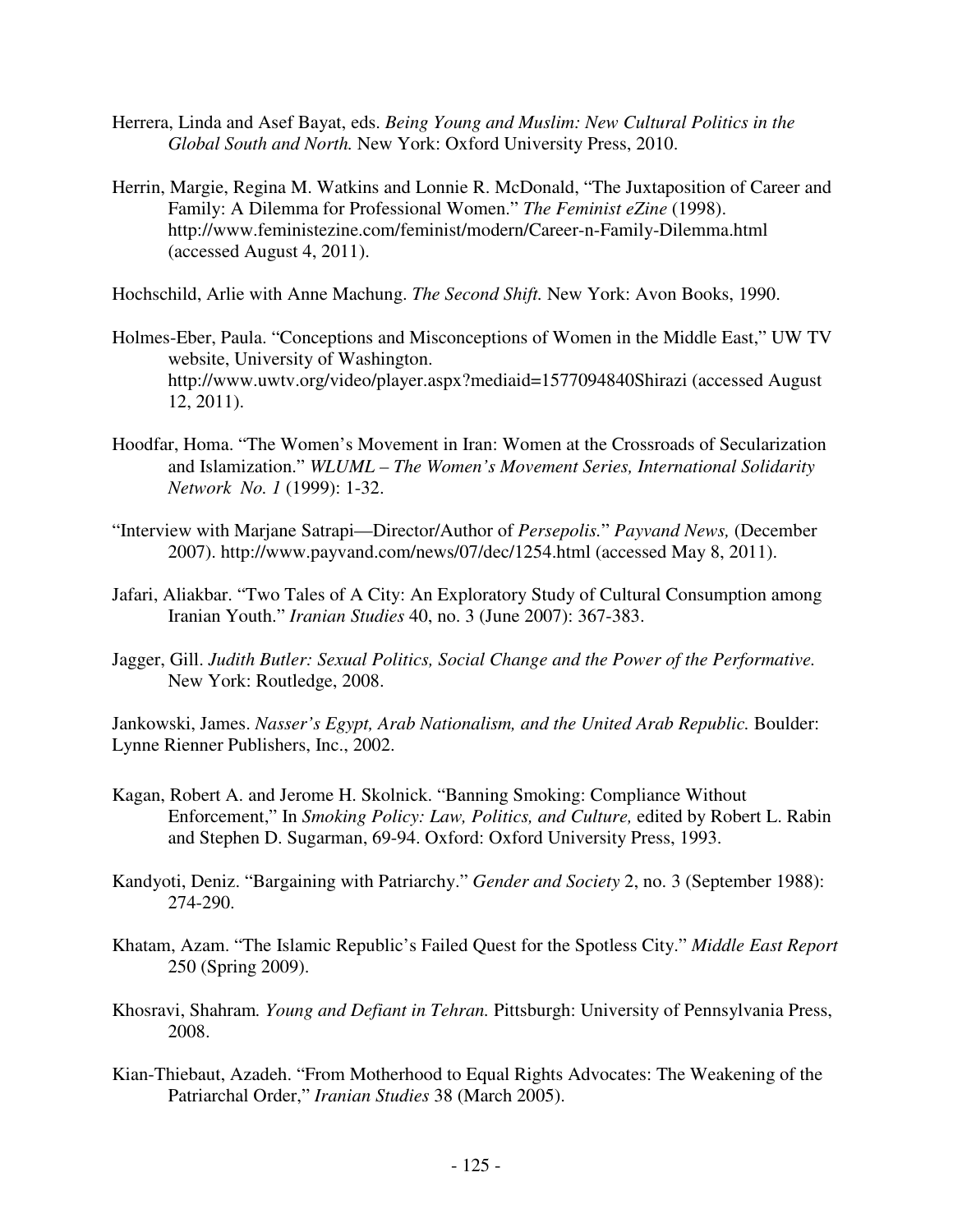- Kilbourne, Jean. *Killing Us Softly 4: Advertising Images of Women* (2010). Media Education Foundation. http://www.mediaed.org/cgi-bin/commerce.cgi?key=241&preadd=action. (Accessed August 10, 2011).
- Kurzman, Charles. *The Unthinkable Revolution in Iran.* Cambridge: President and Fellows of Harvard College, 2004.
- Lazreg, Marnia. "Women's Experience and Feminist Epistemology: A Critical Neo-Rationalist Approach," in *Knowing the Difference: Feminist Perspectives in Epistemology* edited by Kathleen Lennon and Margaret Whitford, 45-62. Oxon: Routledge, 1994.
- Leatz, Christine A. *Career Success / Personal Stress: How to Stay Healthy in a High-Stress Environmen.* New York: Mcgraw-Hill, 1993.
- Lemert, Charles C. and Garth Gillan. *Michel Foucault: Social Theory and Transgression.* New York: Columbia University Press, 1982.
- Lewin, Ellen, ed. *Feminist Anthropology: A Reader.* Victoria: Blackwell Publishing, 2006.
- Liebau, Carol Platt. *Prude: How Sex-Obsessed Culture Damages Girls (and America too!.* New York: Hachette Book Group, 2007.
- Magarey, Susan. *Passions of the First Wave Feminists.* Sydney: Univeristy of New South Wales Press LTD, 2001.
- Mahdavi, Pardis. *Passionate Uprisings: Iran's Sexual Revolution.* Stanford: Stanford University Press, 2009.
- Mandaville, Peter G. *Global Political Islam.* New York and Oxon: Routledge, 2007.
- Elizabeth Matynia, "Provincializing Global Feminism: The Polish Case," *Social Research* 70, no. 2 (Summer 2003): 499-530.
- *Mehr News Agency* , "Smoking Banned in Public Spaces in Tehran," *Mehrnews.com* (May 31, 2009), http://www.mehrnews.com/en/NewsDetail.aspx?NewsID=888761 (accessed August 10, 2011).
- Meyerowitz, Joanne Jay. *Not June Cleaver: Women and Gender in Postwar America, 1945- 1960.* Philadelphia: Temple University Press, 1994.
- Mirsepassi, Ali. "Politics of Reconciliation: Secularism and Tolerance." *The Feminist School*  (November 2010), http://www.feministschool.com/english/spip.php?article407 (accessed July 21, 2011).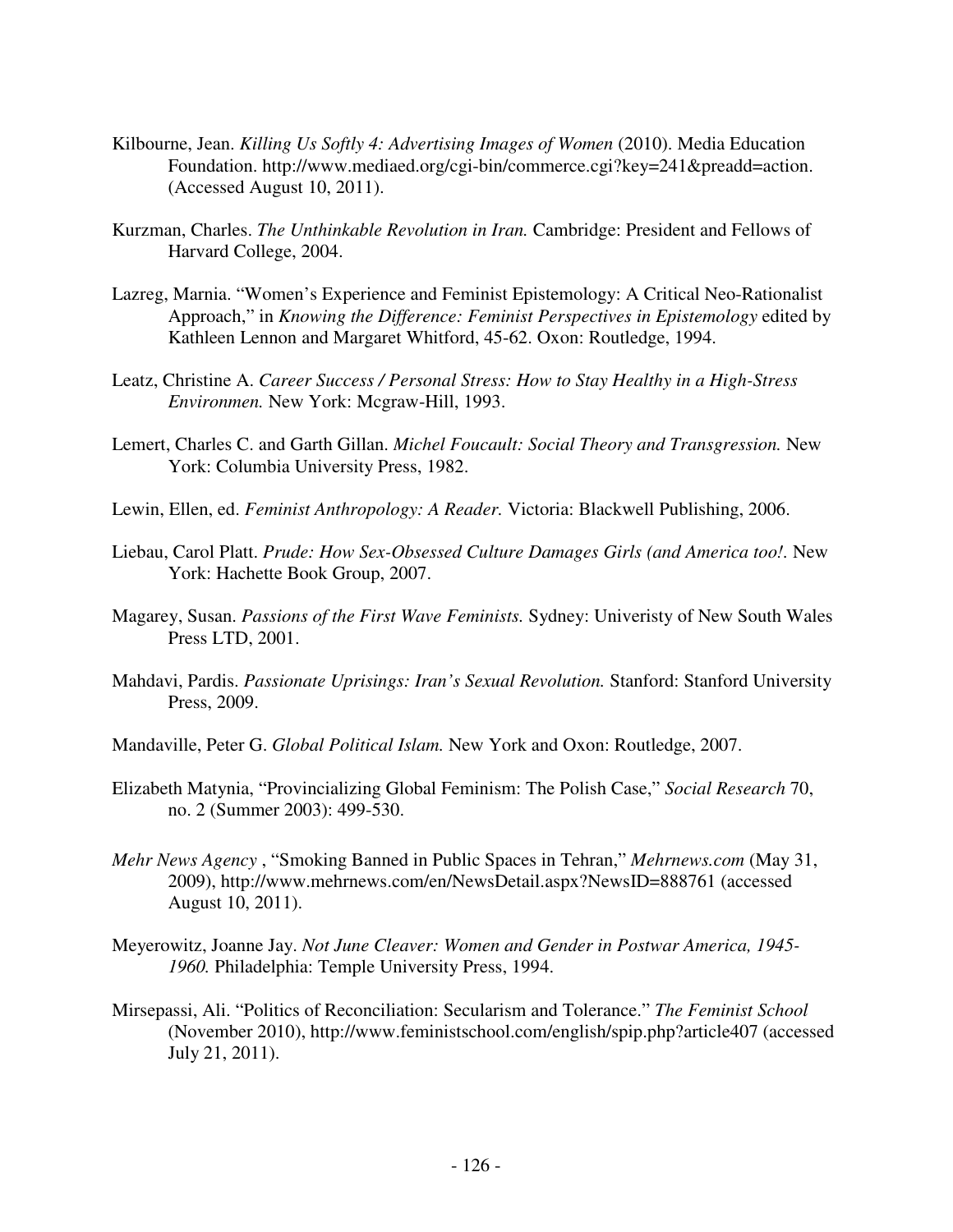- Moghadam, Valentine M. "Islamic Feminism and Its Discontents: Toward a Resolution of the Debate." *Signs: Journal of Women in Culture and Society* 27, no. 4 (2002): 1135-1171.
- Moghadam, Valentine M. "Women in the Islamic Republic of Iran: Legal Status, Social Positions, and Collective Action," *Iran After 25 Years of Revolution: A Retrospective and a Look Ahead, Woodrow Wilson International Center for Scholars Conference,*  Conference, Washington D.C., November 16-17, 2004.
- Moghissi, Haideh, "Away from Home: Iranian Women, Displacement, Cultural Resistance, and Change." *Journal of Comparative Family Studies,* 30 no. 2 (Spring 1999): 207-218.
- Moghissi, Haideh. *Feminism and Islamic Fundamentalism: The Limits of Post-Modern Analysi.*  London: Zed Books Ltd, 2002.
- Mohammed, Arshad. "U.S. Revises Visa Policy in Gesture to Iranians." *Reuters* (May 20, 2011). http://www.reuters.com/article/2011/05/20/us-iran-usa-visas-idUSTRE74J7B320110520. (accessed August 11, 2011).
- Mohanty, Chandra Talpade. "Under Western Eyes: Feminist Scholarship and Colonial Discourses." *Feminist Review,* no. 30 (Autumn 1998): 61-88.
- Mohanty, Chandra Talpade. ""Under Western Eyes" Revisited: Feminist Solidarity through Anticapitalist Struggles." *Signs: Journal of Women in Culture and Society* 28, no. 2 (2002): 508-510.
- Moor, Avigail. "From Victim to Empowered Survivor: Feminist Therapy with Survivors of Rape and Sexual Assualt." In *Feminism and Women's Rights Worldwide: Heritage, Roles, and Issues , Volume 1,* edited by Michele Antoinette Paludi, 139-155. Westport: Praeger Publishers, 2009.
- Moruzzi, Norma and Fatemeh Sadeghi. "Out of the Frying Pan, Into the Fire." *Middle East Report,* 241 (Winter 2006): 22-28.
- Moruzzi, Norma Claire. "Paradise Lost, Gone Shopping." *Middle East Report* 245 (Winter 2007): 42-43.
- Mottahedeh, Roy. *The Mantle of the Prophet: Religion and Politics in Iran*. Oxford: Oneworld Publications, 2000.
- MTV News. "Eastern Values Battle Western Decadence. 'Persepolis': A Young Girl's Fight for Freedom." MTV News Website, Windows Media Player media file. http://www.mtv.com/videos/news/197335/eastern-values-battle-western-decadence.jhtml (accessed August 12, 2011).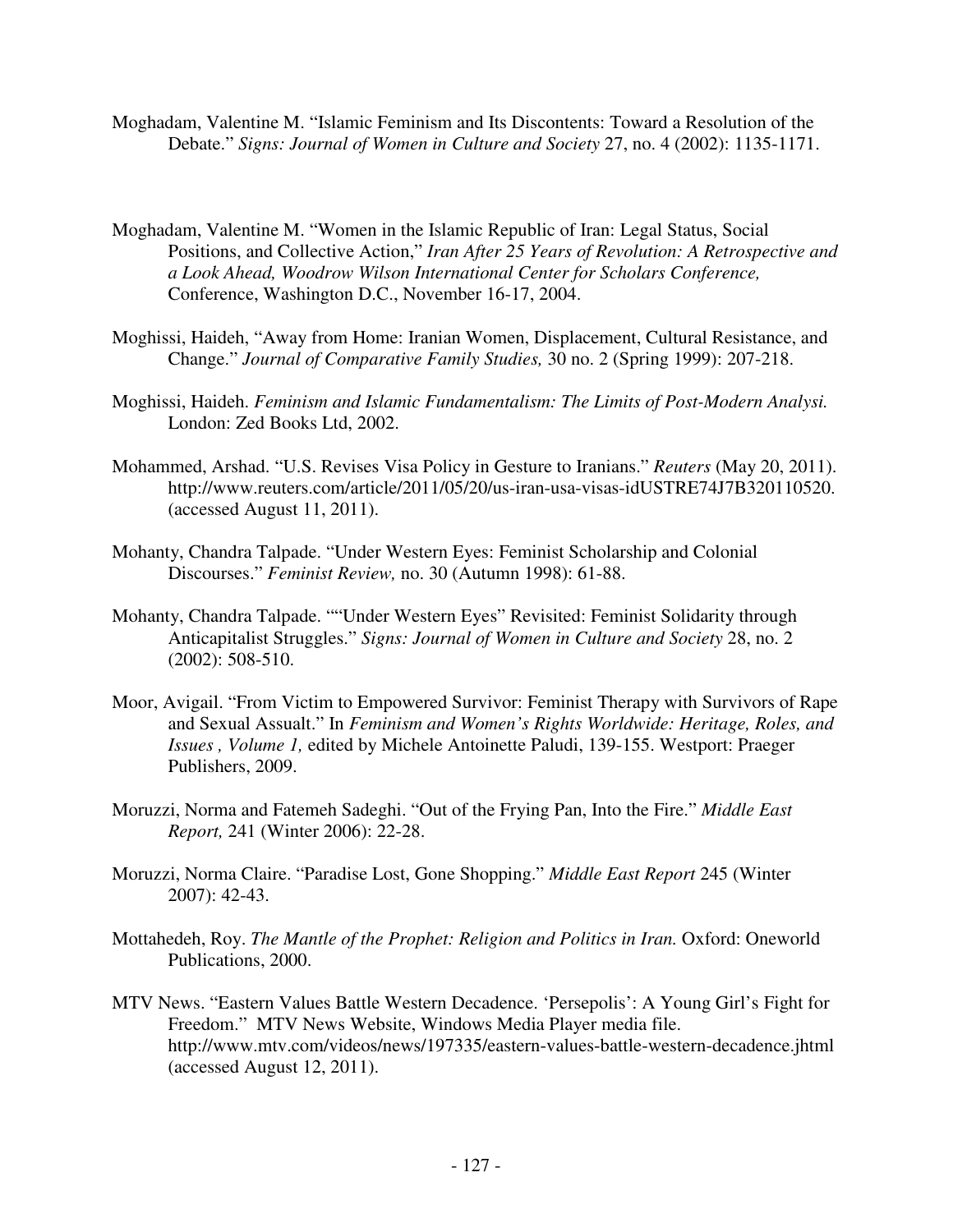- Muir, Jim. "Iran to Ban Water-Pipe," *BBC News,* (June 20, 2004). http://news.bbc.co.uk/2/hi/middle\_east/3824515.stm (accessed August 4, 2011).
- Naghibi, Nima and Andrew O'Malley. "Estraging the Familiar: "East" and "West" in Satrapi's *Persepolis.*" *English Studies in Canada* 31, no. 2-3 (June/September 2005): 223-247.
- Najmabadi, Afsaneh. "Feminism in an Islamic Republic: "Years of Hardship, Years of Growth"." In *Islam, Gender, and Social Change,* edited by Yvonne Yazbeck Haddad and John L. Esposito, 59-84. Oxford: Oxford University Press, 1998.
- Nashat, Guity. "Women in the Islamic Republic of Iran." *Iranian Studies,* 13 no. 1/4, Iranian Revolution in Perspective (1980): 165-194.
- Nigosian, Solomon Alexander. *Islam: Its History, Teachings, and Practices.* Bloomington: Indiana University Press, 2004.
- Nouraie-Simone, Fereshteh. "Wings of Freedom: Iranian Women, Identity, and Cyberspace." In *On Shifting Ground: Muslim Women in the Global Era,* edited by Fereshteh Nouraie-Simone, 62-80. New York City, NY: Feminist Press at the City University of New York, 2005.
- Ong, Aihwa. "Women out of China: Traveling tales and Traveling Theories in Postcolonial Feminism." In *Women Writing Culture,* edited by Ruth Behar and Deborah A. Gordon, 350-372. Berkeley and Los Angeles: University of California Press, 1995.
- Paidar, Parvin. *Women and the Political Process in Twentieth-Century Iran.* Cambridge: Cambridge University Press, 1995.
- Platek, Monika. "Hostages of Destiny: Gender Issues in Today's Poland." *Feminist Review* 76 (2004): 5-25.
- Povey, Elaheh Rostami. "Feminist Contestations of Institutional Domain in Iran." *Feminist Review* 69 (Winter 2001): 43-72.
- Poon, Angelia. *Enacting Englishness in the Victorian Period: Colonialism and the Politics of Performance.* Hampshire: Ashgate Publishing Limited, 2008.
- Prasch, Tom. Review of *Persepolis,* directed by Marjane Satrapi and Vincent Parannaud. *An Interdisciplinary Journal of Film and Television Studies* 38, no. 2 (Fall 2008): 80.
- Raby, Rebecca. "What is Resistance?" *Journal of Youth Studies* 8, no. 2 (June 2005): 151-171.
- Rahman, S.A. *Punishment of Apostasy in Islam.* Jalan Othman: The Other Press Sdn Bhd, 2006.

Rattansi, Ali. *Racism: A Very Short Introduction.* Hampshire: Oxford University Press, 2007.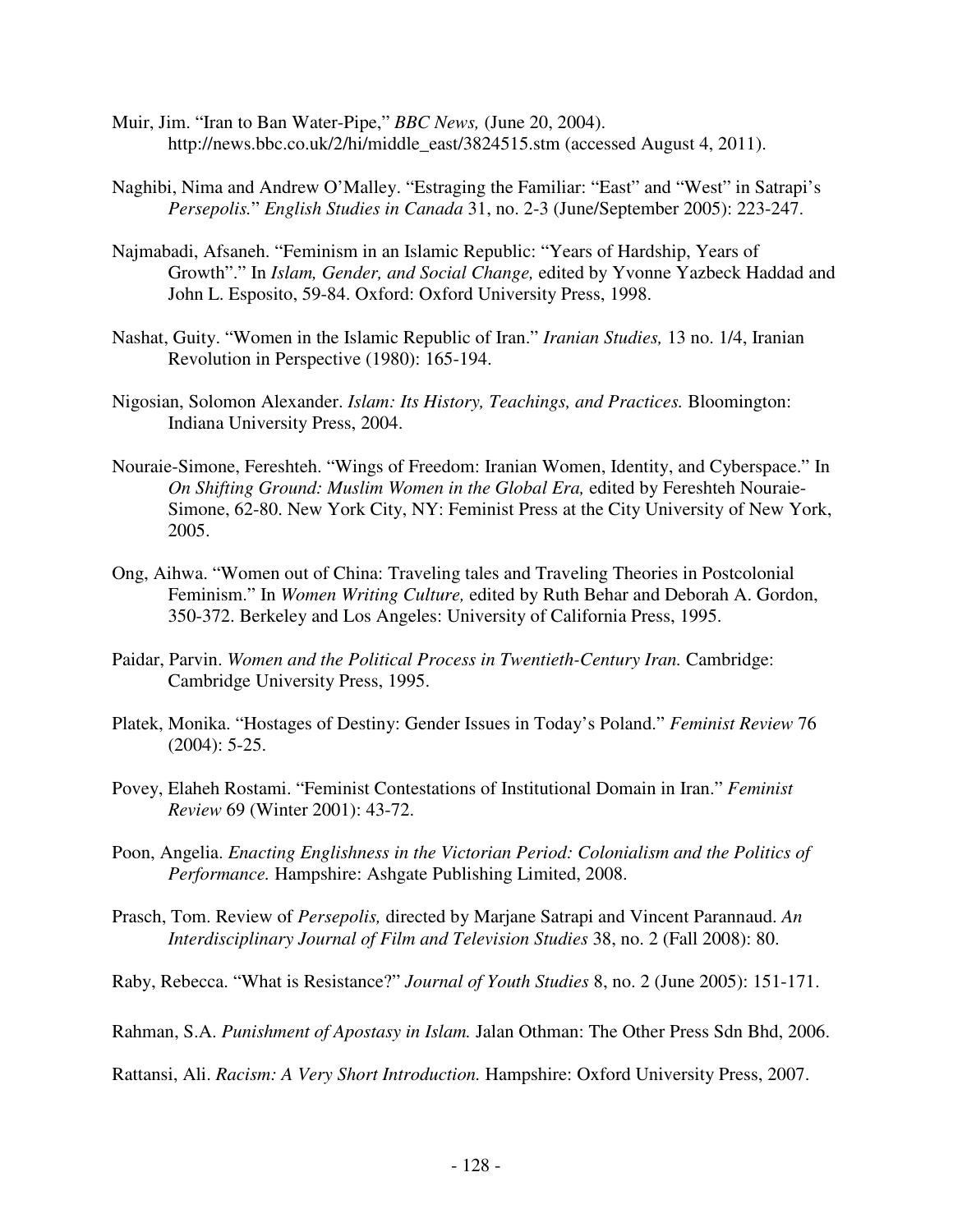- Roth, Benita. *Separate Roads to Feminism: Black, Chicana, and White Feminist Movements in America's Second Wave.* Cambridge: Cambridge University Press, 2004.
- Roushanzamir, Elli Lester. "Chimera Veil of "Iranian Women" and Processes of U.S. Textual Commodification: How U.S. Print Media Represent Iran." *Journal of Communication Inquiry* 28, no. 1 (2004): 9-28.
- Sadeghi, Fatemeh. "Negotiating with Modernity: Young Women and Sexuality in Iran." In *Being Young and Muslim: New Cultural Politics in the Global South and North,* edited by Linda Herrera and Asef Bayat, 273-288. New York: Oxford University Press, 2010.
- Sadri, Mahmoud and Ahmad Sadri. "Three Faces of Dissent: Cognitive, Expressive, and Traditionalist Discourses of Discontent in Contemporary Iran." In *Iran in the 21st Century: Politics, Economics, and Conflict,* edited by Homa Katouzian and Hossein Shahidi, 63-85. Oxon: Routledge, 2008.
- Sameh, Catherine. "Behind the Women in Green: Sex and Iran's Unstoppable Resistance." *Against the Current* (March/April 2010): 29-30.
- Sanasarian, Eliz. *Religious Minorities in Iran.* Cambridge: Cambridge University Press, 2000.
- Sedghi, Hamideh. *Women and Politics in Iran: Veiling, Unveiling, and Reveiling.* Cambridge: Cambridge University Press, 2007.
- Shahabi, Mahmood. "Youth Subcultures in post-Revolution Iran: An Alternative Reading." In *Global Youth?: Hybrid Identities, Plural Worlds,* edited by Pam Nilan and Carles Feixa, 111-125. Abingdon: Routledge, 2006.
- Shahidian, Hammed. *Women in Iran: Gender Politics in the Islamic Republic.* Westport: Greenwood Press, 2002.
- Smart, Barry, ed. *Michel Foucault (2): Critical Assessments.* New York: Routledge, 1995.
- Stacey, Judith. "Can There be a Feminist Ethnography?" In *Women's Words: The Feminist Practice of Oral History,* edited by Sherna Berger Gluck and Daphne Patai, 111-120. New York and London: Routledge Press, 1991.
- Suad, Joseph and Afsaneh Najmabadi. *Encyclopedia of Women & Islamic Cultures: Family, Law, and Politics.* Leiden: Koninklijke Brill NV, 2005.
- Taylor, Mark Lewis. *Religion, Politics, and the Christian Right: Post-9/11 Powers and American Empire.* Minneapolis: Augsburg Fortress, 2005.

Tibi, Bassam. *Arab Nationalism: Between Islam and the Nation-State 3rd Edition.* New York: St. Martin's Press, Inc., 1997.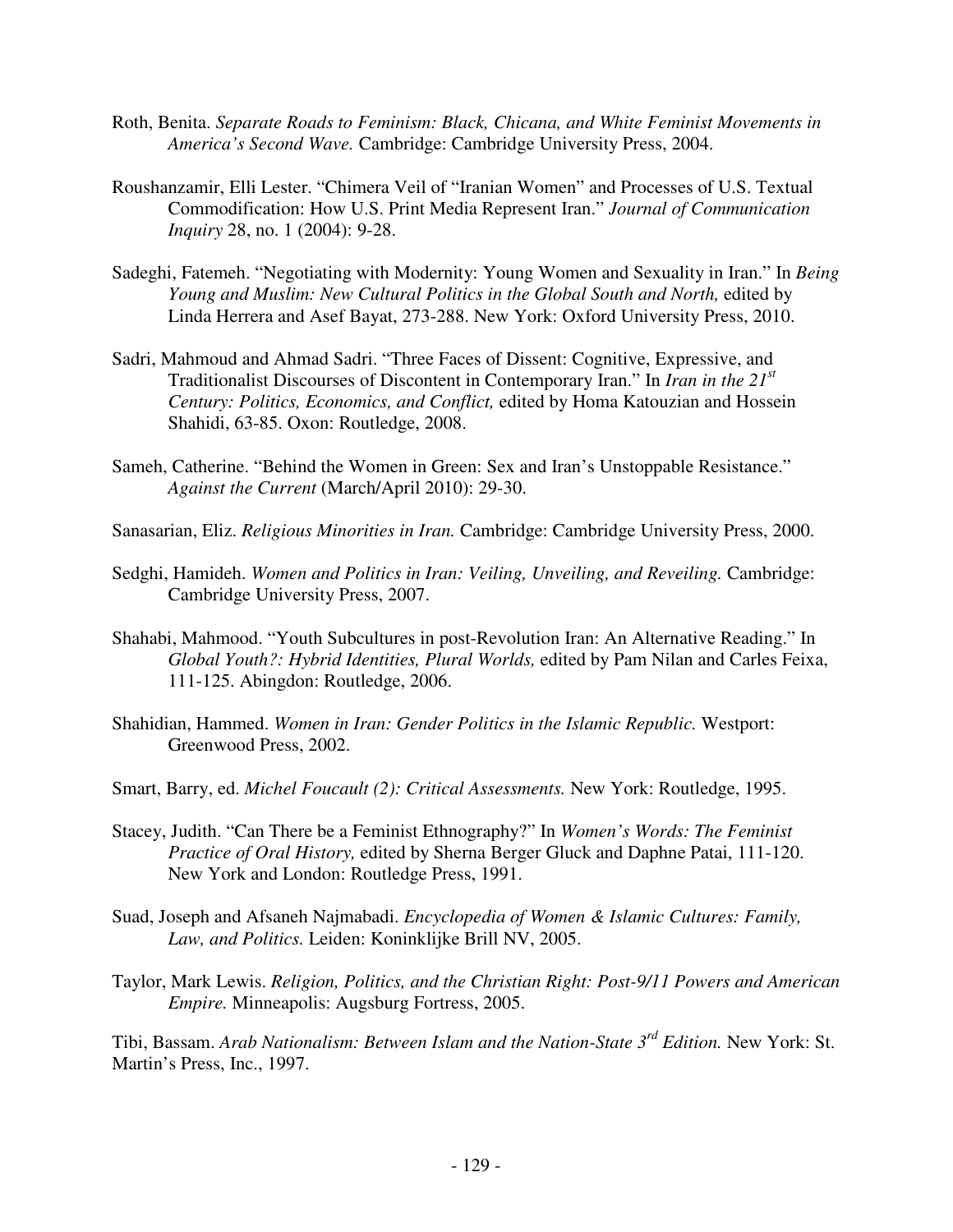Tohidi, Nayereh. "Gender and Islamic Fundamentalism: Feminist Politics in Iran." In *Women and Islam: Critical Concepts in Sociology,* edited by Haideh Moghissi, 282-299. Oxon: Routledge, 2005.

Tolman, Deborah L. *Dilemmas of Desire: Teenage Girls Talk About Sexuality.* Cambridge: President and Fellows of Harvard College, 2002.

- Torab, Azam. *Performing Islam: Gender and Ritual in Iran.* Leiden: Koninklijke Brill NV, 2007.
- "UN General Assembly Resolution on Iran's Human Rights Violations." *Press Statement, U.S. Department of State,* (December 22, 2010). http://www.state.gov/secretary/rm/2010/12/153524.htm (accessed August 17, 2011).
- Vakil, Sanam. *Women and the Politics in the Islamic Republic of Iran: Action and Reaction*  (New York: The Continuum International Publishing Group, 2011), 3.
- Wall, Sarah. "An Autoethnography on Learning About Autoethnography," *International Journal for Qualitative Methods,* 5 no. 2 (2006): 146-160.

Yuval-Davis, Nira. *Gender and Nation.* London: Sage Publications, 1997.